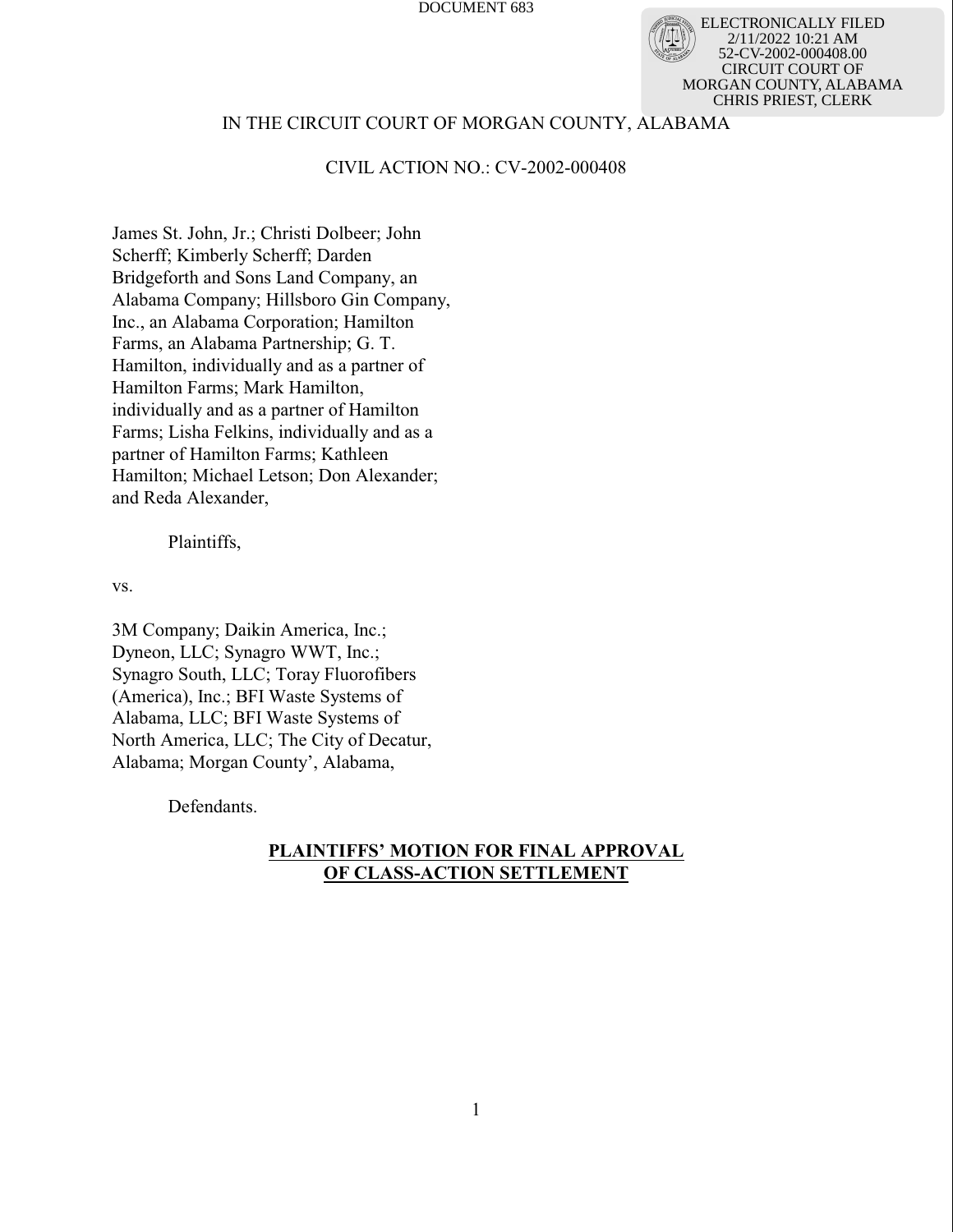# **TABLE OF CONTENTS**

| 3. The Point on or below the Range of Possible Recovery at Which               |
|--------------------------------------------------------------------------------|
|                                                                                |
| 4. The Complexity, Expense, and Duration of the Litigation. 30                 |
| 5. The Substance and Amount of Opposition to the Settlement. 33                |
| 6. The Stage of the Proceedings at Which the Settlement Was Achieved 35        |
| 7. The Financial Ability of the Defendants to Withstand a Greater Judgment. 37 |
|                                                                                |
|                                                                                |
|                                                                                |
| IV. THE SETTLEMENT CLASSES SHOULD BE FINALLY CERTIFIED 45                      |
|                                                                                |
|                                                                                |
|                                                                                |
|                                                                                |
|                                                                                |
|                                                                                |
|                                                                                |
|                                                                                |
|                                                                                |
|                                                                                |
|                                                                                |
|                                                                                |
|                                                                                |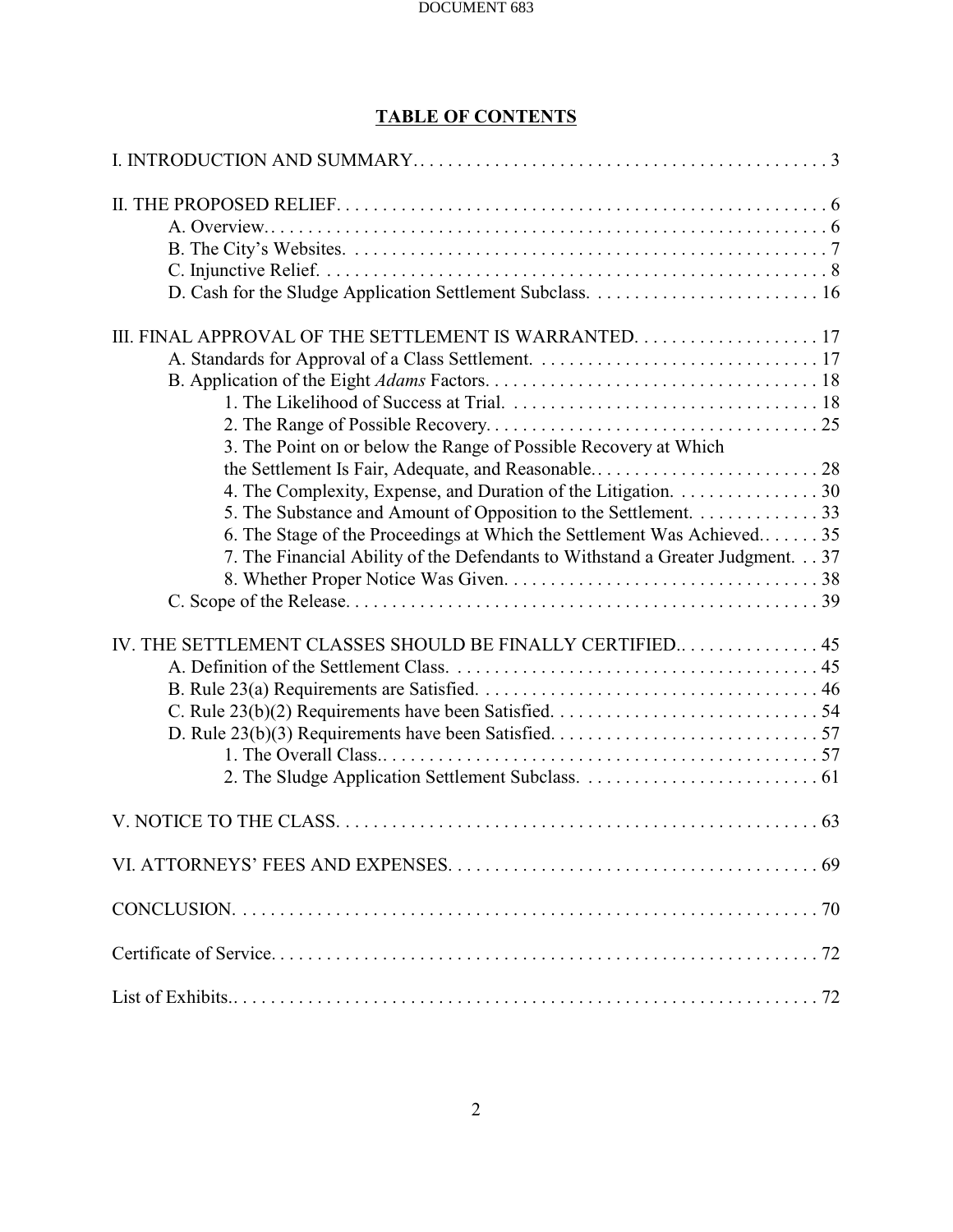## **I. INTRODUCTION AND SUMMARY**

Come now the plaintiffs and the Class Representatives<sup>1</sup> and seek final approval of the Class Settlement Agreement ("Settlement Agreement") (Document 662) which was attached as Exhibit A to Plaintiffs' Motion for Preliminary Approval of Class-Action Settlement (Document 658, 12/10/2021).

This is a class action related to  $PFAST<sup>2</sup>$  contamination in north Alabama allegedly caused

by the defendants named herein. The class sought to be certified (for settlement purposes) is

defined in § 1.9 of the Settlement Agreement as:

All Persons that have owned, occupied, otherwise had an ownership or possessory interest (including through a lease, easement, or joint or common tenancy) in, resided at, maintained a business of any kind at, worked at, or recreated on any real property (including the Tennessee River, its tributaries, and all other bodies of water) located in Morgan County, Lawrence County, Franklin County, Limestone County, Colbert County, or Lauderdale County, Alabama, at any time between April 21, 2003, and the date of the Preliminary Approval Order, excluding the Defendants, counsel for the Parties, and the Court.

The Sludge Application Subclass sought to be certified (for settlement purposes) is defined in §

1.45 of the Settlement Agreement as:

All Class Members that, as of the date of the Preliminary Approval Order, own, occupy, or have an ownership or possessory interest (including through a lease, easement, or joint or common tenancy) in real property in Morgan County, Lawrence County, Franklin County, or Limestone County, Alabama, on which biosolids containing PFAS compounds were applied at any time."

<sup>&</sup>lt;sup>1</sup> Paragraph 1 of the Order Preliminarily Approving Settlement and Providing for Notices to the Class (Document 671, 12/17/2021) says: "John Scherff, Kimberly Scherff, Darden Bridgeforth and Sons Land Company, and G. T. Hamilton, are designated as Class Representatives for purposes of this Settlement. Further, G. T. Hamilton is designated as the representative of the Sludge Application Subclass."

<sup>&</sup>lt;sup>2</sup> A scientific definition of "PFAS" is at  $\S 1.36$  of the Settlement Agreement. "PFAS are widely used, long lasting chemicals, components of which break down very slowly over time." See www.epa.gov/pfas/pfas-explained.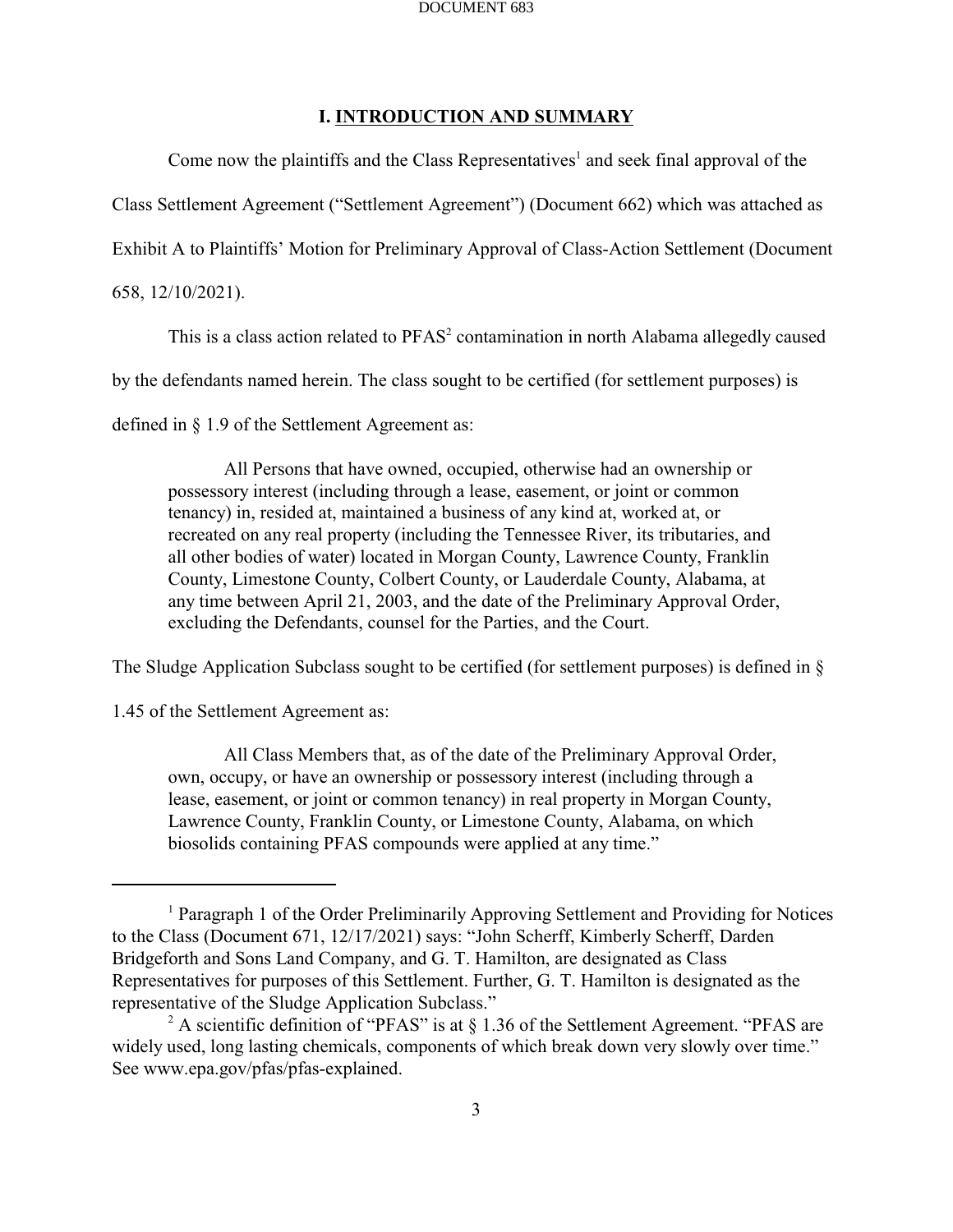In its Order Preliminarily Approving Settlement and Providing for Notices to the Class (Document 671, 12/17/2021), this Court examined the relevant class-action fairness and certification factors and gave preliminary approval to the Settlement Agreement. This motion and the Fairness Hearing (set for April 21, 2022) provide the Court with a second, final opportunity to review those same factors. "A class action settlement must be approved by the trial court (normally after appropriate notice to the class). The normal procedure is a preliminary approval order by the court which authorizes notice to the class, and sets a schedule for review of the full settlement and an opportunity for class members to object (or to opt-out if the settlement is a Rule 23(b)(3) class). After full briefing (normally 90 days or more), the court holds a hearing on the settlement and determines if the settlement is fair and adequate to the class and may (or may not) enter a final judgment approving the settlement." 1 Gregory C. Cook, Alabama Rules of Civil Procedure Annotated § 23.20 (5th ed.) (Sept. 2021 update). "Review of a proposed settlement generally proceeds in two stages, a hearing on the preliminary approval followed by a final fairness hearing; at the preliminary approval stage, the court determines whether the proposed settlement is within a range of possible approval and whether notice should be sent to class members, and at the final approval stage, the court takes a closer look at the proposed settlement, taking into consideration the objections and any other further developments in order to make the final fairness determination." 7B Mary Kay Kane, Federal Practice and Procedure (Wright & Miller) § 1797.5, n. 6 (3d ed.) (April 2021 update) (emphasis added).

The plaintiffs and the Class Representatives move the Court to enter an order identical to, or substantially identical to, the proposed Final Approval Order, attached hereto as Exhibit A. This proposed final order was first submitted to the Court on 12/10/2021 as Exhibit 2 to the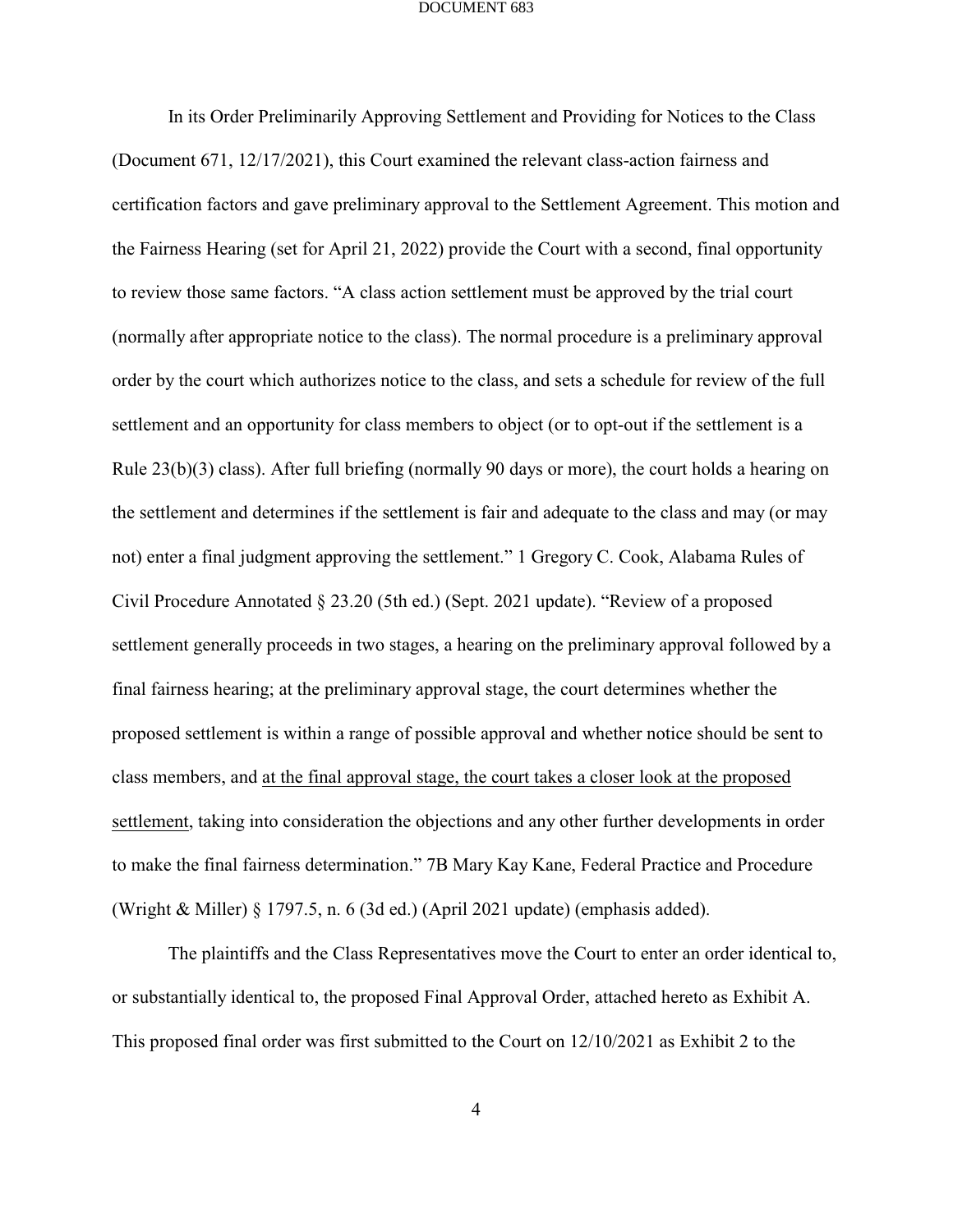Settlement Agreement (Document 662). In the proposed Final Approval Order, this Court would finally approve of the fairness of the Settlement Agreement and, in addition, specifically would finally, *inter alia*: (i) certify (for settlement purposes) the Class defined above pursuant to Ala. R. Civ. P. 23(b)(2) as a mandatory, non-opt-out class for purposes of injunctive relief; (ii) certify (for settlement purposes) the Class defined above pursuant to Ala. R. Civ. P. 23(b)(3) as an optout class for money-damage claims related to PFAS contamination to real property and ancillary damages not excluded by the release; (iii) certify (for settlement purposes) the Sludge Application Subclass, defined above, as a Rule 23(b)(3) opt-out subclass, and approve the plan of distribution of monetary relief; and (iv) approve the Class notice plan.<sup>3</sup>

The movants adopt and incorporate herein by reference the Plaintiffs' Motion for Preliminary Approval of Class-Action Settlement (Document 658, 12/10/2021), and the Motion for Attorneys' Fees, Costs, and Expenses (Document 680, 1/14/2022), and all exhibits thereto. This Plaintiffs' Motion for Final Approval of Class-Action Settlement (2/11/2022) is necessarily significantly-duplicative of the Plaintiffs' Motion for Preliminary Approval of Class-Action Settlement (Document 658, 12/10/2021). This repetition is unavoidable because the Court must examine the same, identical fairness factors and certification factors in considering both preliminary approval and final approval.<sup>4</sup> The only difference is that a higher burden applies in a

<sup>&</sup>lt;sup>3</sup> The proposed Final Approval Order would also decide whether to grant, in whole or in part, the Motion for Attorneys' Fees, Costs, and Expenses (Document 680, 1/14/2022).

See *Fire & Police Retiree Health Care Fund, San Antonio v. Smith*, No. CV CCB-18- <sup>4</sup> 3670, 2020 WL 6826549, at \*2 (D. Md. Nov. 20, 2020) ("At the final approval stage, the standard and the factors to be considered are 'exactly the same' as during the preliminary approval stage"), and *Anderson Living Tr. v. Energen Res. Corp*., No. CV 13-909 WJ/CG, 2021 WL 1686491, at  $*2$  (D.N.M. Apr. 29, 2021) ("In determining fairness at the preliminary approval step, the court considers the same factors that it will also ultimately consider at the final approval step").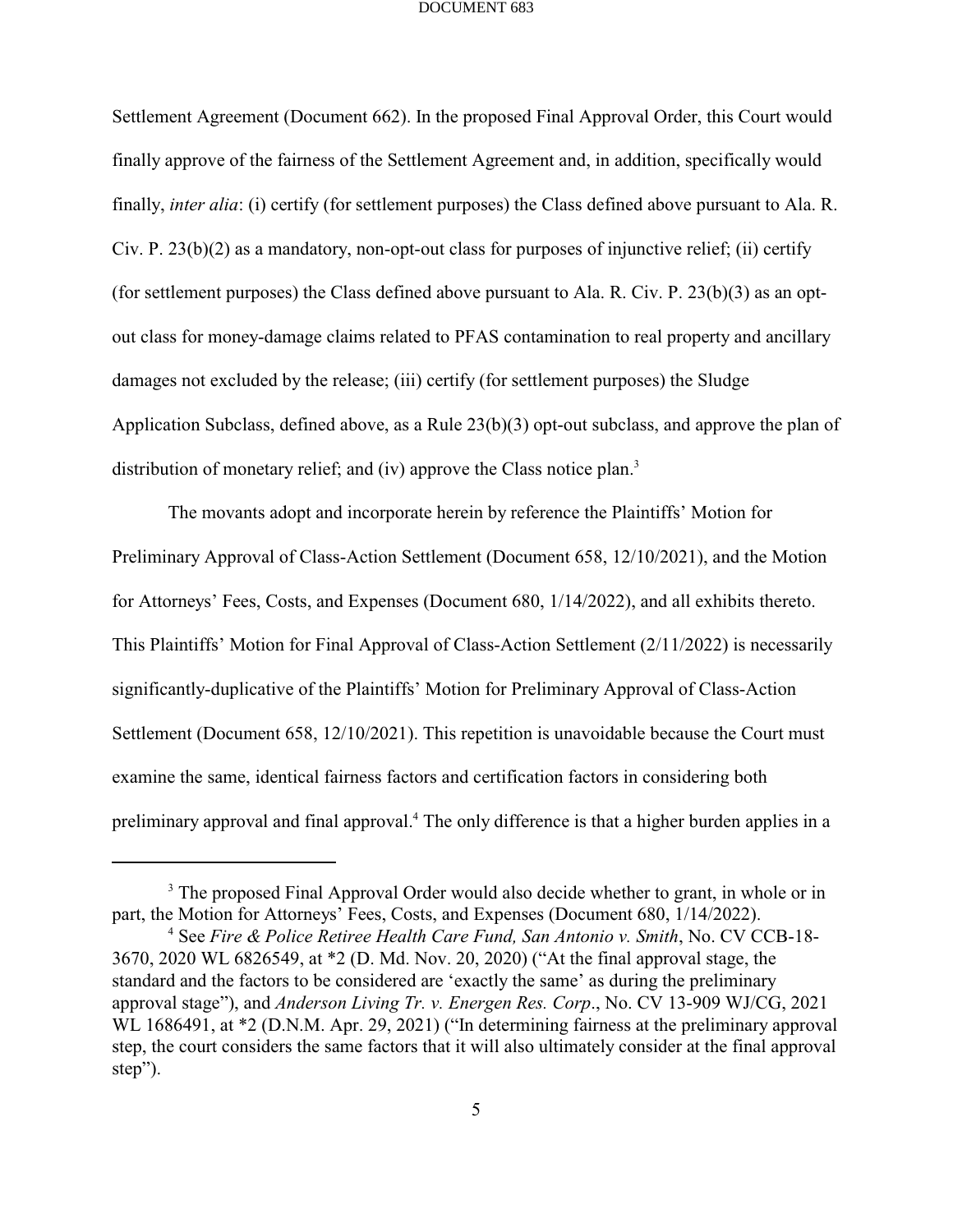final hearing.<sup>5</sup> But, the factors to be considered are exactly the same.

A short summary of the "PFAS Problem" is provided in section II ("General Factual Background"), pp. 6-13, of the Plaintiffs' Motion for Preliminary Approval of Class-Action Settlement (Document 658, 12/10/2021). See also, *id*., at section III, pp. 13-16, for a "Short Summary of Relevant Procedural History."

## **II. THE PROPOSED RELIEF**

### **A. Overview**

The largest portion of the relief for the Class is injunctive. The money already spent, or that will shortly be committed to projects required by the Settlement Agreement, exceeds \$300,000,000.<sup>6</sup> Further, there is generally no dollar cap on the amounts of money the defendants will spend in the future to carry out the programs and projects required by the Settlement Agreement. There are known locations of legacy PFAS contamination around north Alabama: former and existing manufacturing plants; previously- or currently-permitted landfills; watertreatment facilities; old dump sites; etc. PFAS does not quickly disintegrate in the environment. There is no dispute that the best strategy is to promptly contain existing PFAS contamination and minimize further leaching of PFAS into the general environment of north Alabama.

In exchange, class members will release all injunctive claims, all property-damage-based

<sup>&</sup>lt;sup>5</sup> "After granting preliminary approval and allowing the notice process to move forward, the Court conducts a more thorough and rigorous analysis of the same factors in order to determine the appropriateness of granting final approval. Manual for Complex Litigation § 21.6." *Claudet v. Cytec Ret. Plan*, No. CV 17-10027, 2020 WL 3128611, at \*3 (E.D. La. June 12, 2020) (emphasis added). [Note that "the Alabama Supreme Court has stated that federal decisions are persuasive authority for class action determinations." 1 Gregory C. Cook, Alabama Rules of Civil Procedure Annotated § 23.1, p. 723 (5th ed.) (Sept. 2021 update).]

 $6$  See, e.g., section V ("Estimating the Dollar Value of this Settlement"), pp. 8-15, of the Motion for Attorneys' Fees, Costs, and Expenses (Document 680, 1/14/2022).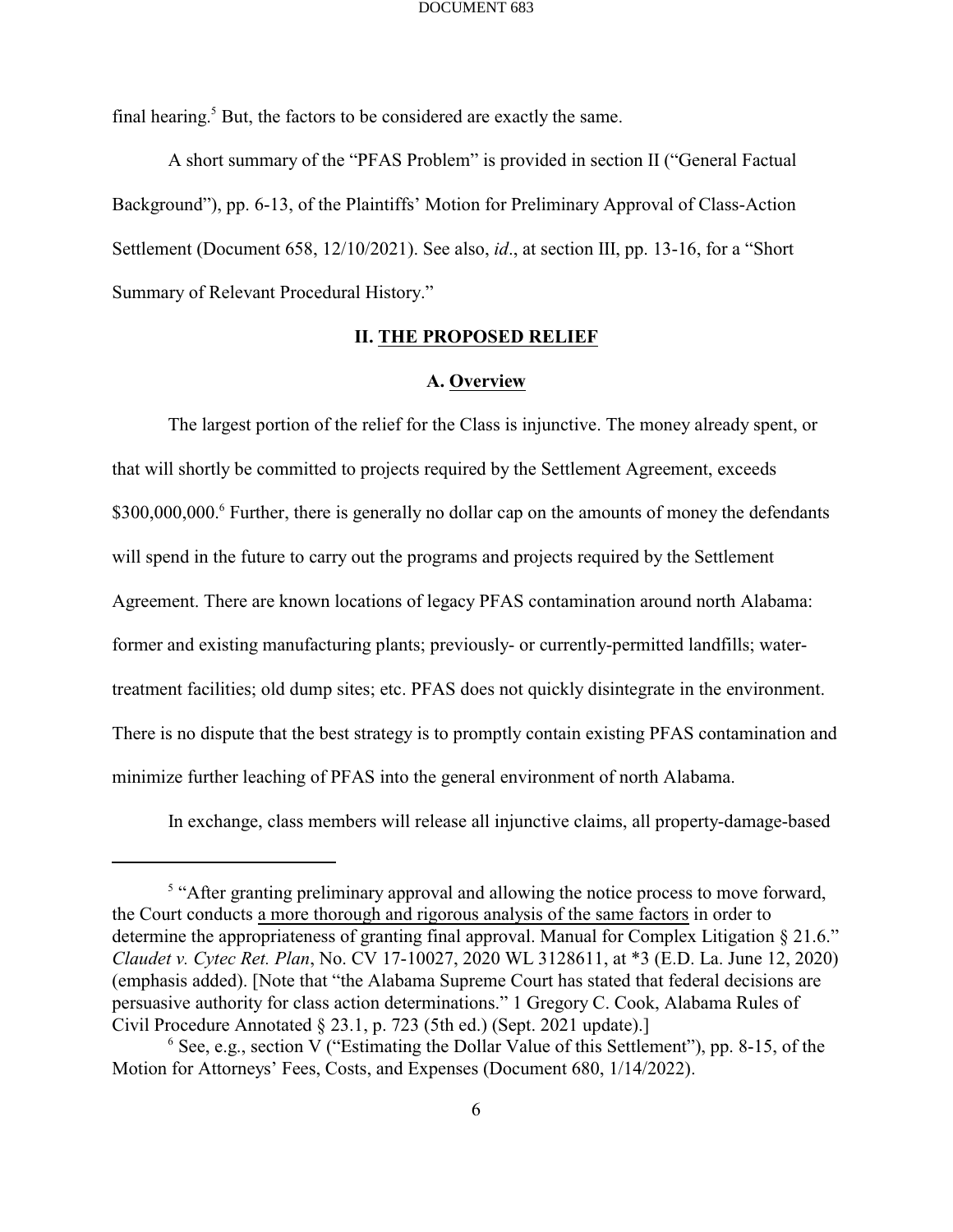money-damage claims, and certain other money-damage claims related to the contamination.<sup>7</sup> However, the Settlement Agreement expressly preserves claims for "all manifest personal bodily injury" "without respect to the date on which said personal bodily injury became or becomes manifest." Settlement Agreement, §§ 4.2 & 4.3. Class members who believe that they can prove some quantifiable legal damage to their property or persons that is released in this settlement have the right to opt out of this settlement and to pursue their individual money-damage claims, although their injunctive relief claims are released. Settlement Agreement § 4.4. Further, for those persons in the Sludge Application Subclass, that is, those persons whose property received contaminated sludge deposited on their property, defendants have agreed to pay \$5,000,000, which will be distributed pro rata - mainly to current owners - such that they should receive approximately \$1000 per acre (depending upon expenses and claims).

### **B. The City's Websites**

The City of Decatur has a dedicated website, www.decaturpfas.info, that explains the major components of this Settlement Agreement, the similar *Riverkeeper* settlement, and 3M's separate settlement with the City and County. Copies of those three agreements are linked to the website, as well.

The Decatur City Council and the Morgan County Commission approved these three

The release is quoted in full in section III.C., *infra*. Section 4.2 of the Settlement <sup>7</sup> Agreement states, in pertinent part, that Class Members (who do not opt out) are releasing all claims "for any type of relief (including but not limited to compensatory damages, mental-anguish damages, property damages, consequential damages, incidental damages, statutory damages, punitive or exemplary damages, disgorgement, restitution, penalties, injunctive relief, declaratory relief, attorneys' fees, court costs, and expenses) - except as expressly set forth in Section 4.3 and Section 4.4 below - that the Releasing Parties have or could have asserted against the Released Parties arising out of or relating in any way to the presence of or exposure to PFAS. . . ."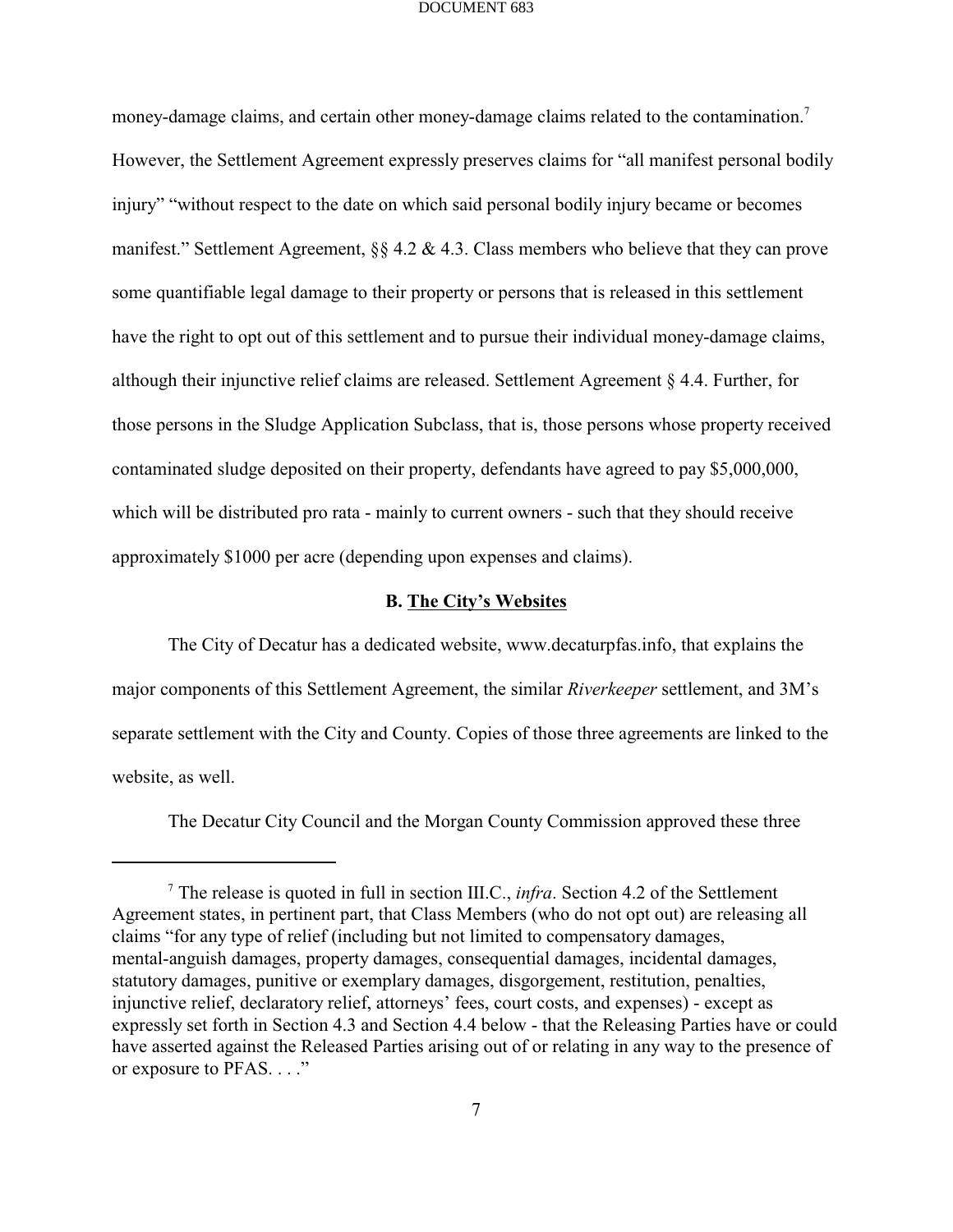settlements after a two-hour, detailed presentation by lawyers and experts during a special joint Council-Commission meeting on October 26, 2021. This Court, or any Class Member, can get a comprehensive overview of the relief provided by this Settlement Agreement and the settlement processes that lead to these settlements from the City's websites.

The City of Decatur's Youtube channel is at www.youtube.com/c/cityofdecatural. A recording of the entire October 26, 2021, meeting and presentation is available for viewing at: www.youtube.com/watch?v=HgcXGsmILqg&ab\_channel=CityofDecatur%2CAL. The event is labeled as "Special Called Meeting 10:26:2021," and the run time is 2 hours and 33 minutes. The informational presentation (the first speaker is Mr. Barney Lovelace, the attorney for the City and County) begins at around the 19:30 minute mark.

### **C. Injunctive Relief**

The *St. John* and *Riverkeeper* plaintiffs jointly reached this Settlement with 3M and the other defendants, who plaintiffs allege have caused PFAS contamination in northern Alabama. Under the agreement, those defendant entities will abate potential threats to people and to the general environment created by their disposals and discharges of PFAS. The *St. John* and *Riverkeeper* cases have been actively in mediation for the past six years. This Settlement creates a process by which investigations will inform what further remediations are necessary to improve the environmental health of the Tennessee River and the water and soil in the six counties within the Class area: Morgan, Limestone, Lawrence, Lauderdale, Colbert, and Franklin. All the experts agree that all PFAS presently in the environment cannot be completely collected and disposed of, so this settlement is the result of plaintiffs' and defendants' experts collaborating on the best economically- and scientifically-viable projects for containing PFAS, so as to minimize further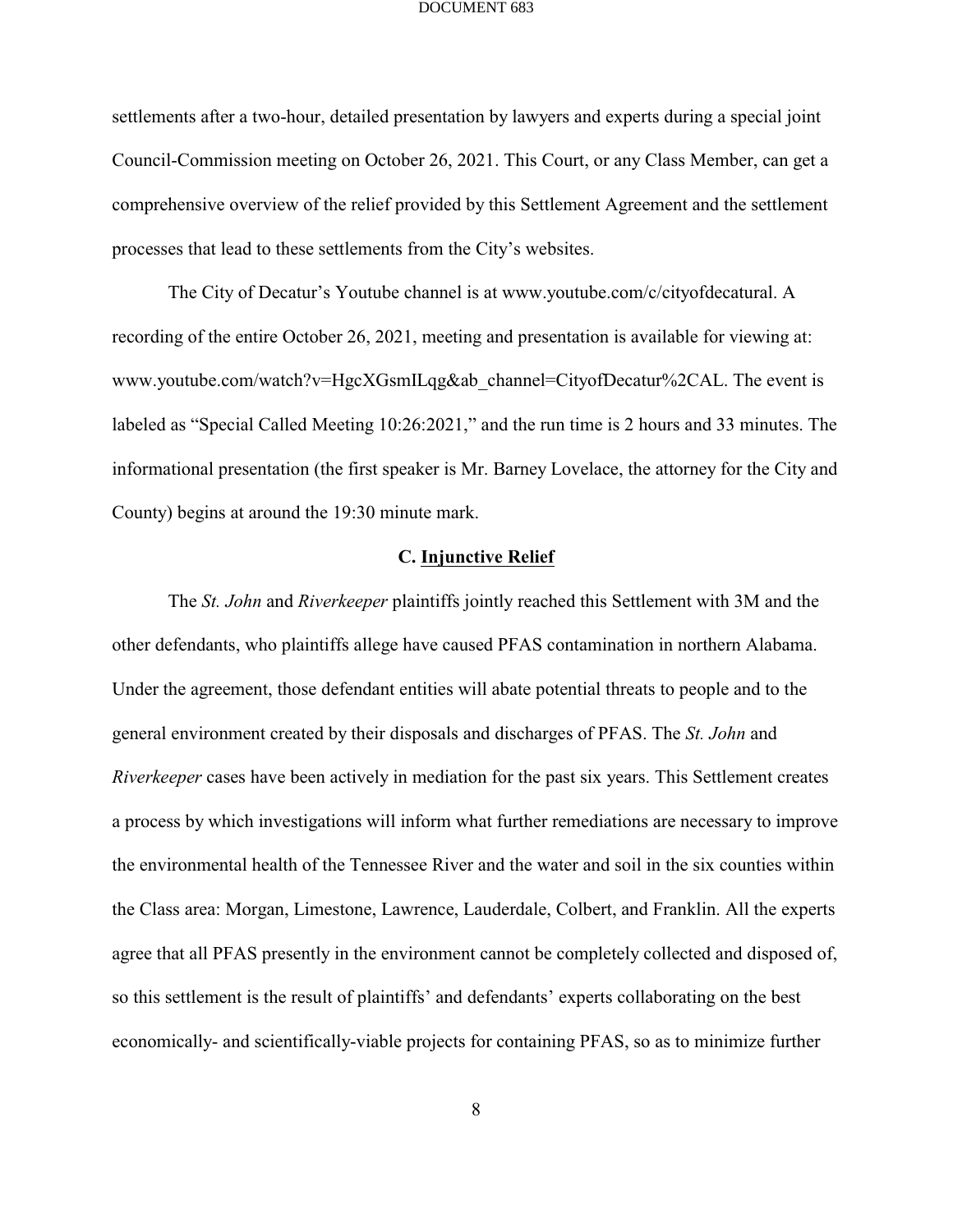seepage into the general environment (and, a non-detect cleanup is neither necessary for safety nor feasible because such PFAS is now ubiquitous throughout the country at very small levels due to the widespread use of such chemicals by many companies for many uses over many  $years).$ <sup>8</sup>

This Settlement is not the end; it is a new beginning for more remediation projects to be conducted in the future. Important decisions, and work to remediate PFAS, will take place in the future, and this Settlement provides the *St. John* Class and the Tennessee Riverkeeper, working together, with a voice in the selection of remedial options and a meaningful seat at the table to ensure that appropriate steps to address PFAS continue to be taken by these defendants in the future. Most importantly, this Settlement will ensure that the PFAS issues are addressed and handled in a way that protects the Class and the public. It spends money on fighting the contamination rather than fighting among the parties.

3M's Investigations: All experts agreed that a remediation plan for the 3M plant site cannot be devised without knowing more about how, and how much, PFAS is getting into the Tennessee River from it. This Settlement proposes a comprehensive investigation to address PFAS at the 3M plant site. The investigation plan was achieved through plaintiffs'/defendants' experts' collaborations. It predates, and to some extent is tracked in, the 2020 ADEM-3M Interim Consent Order ("Consent Order"). Accordingly, much of the remedial investigation that 3M undertakes will be done under the auspices of both settlement agreements (*St. John* and *Riverkeeper*) and the Consent Order. The investigation includes sampling of soil, groundwater,

<sup>&</sup>lt;sup>8</sup> See Ashford affidavit, at  $\P$  8, and Higgins declaration, at  $\P$   $\P$  7, 11-12, exhibits to the Plaintiffs' Motion for Preliminary Approval of Class-Action Settlement (Document 658, 12/10/2021).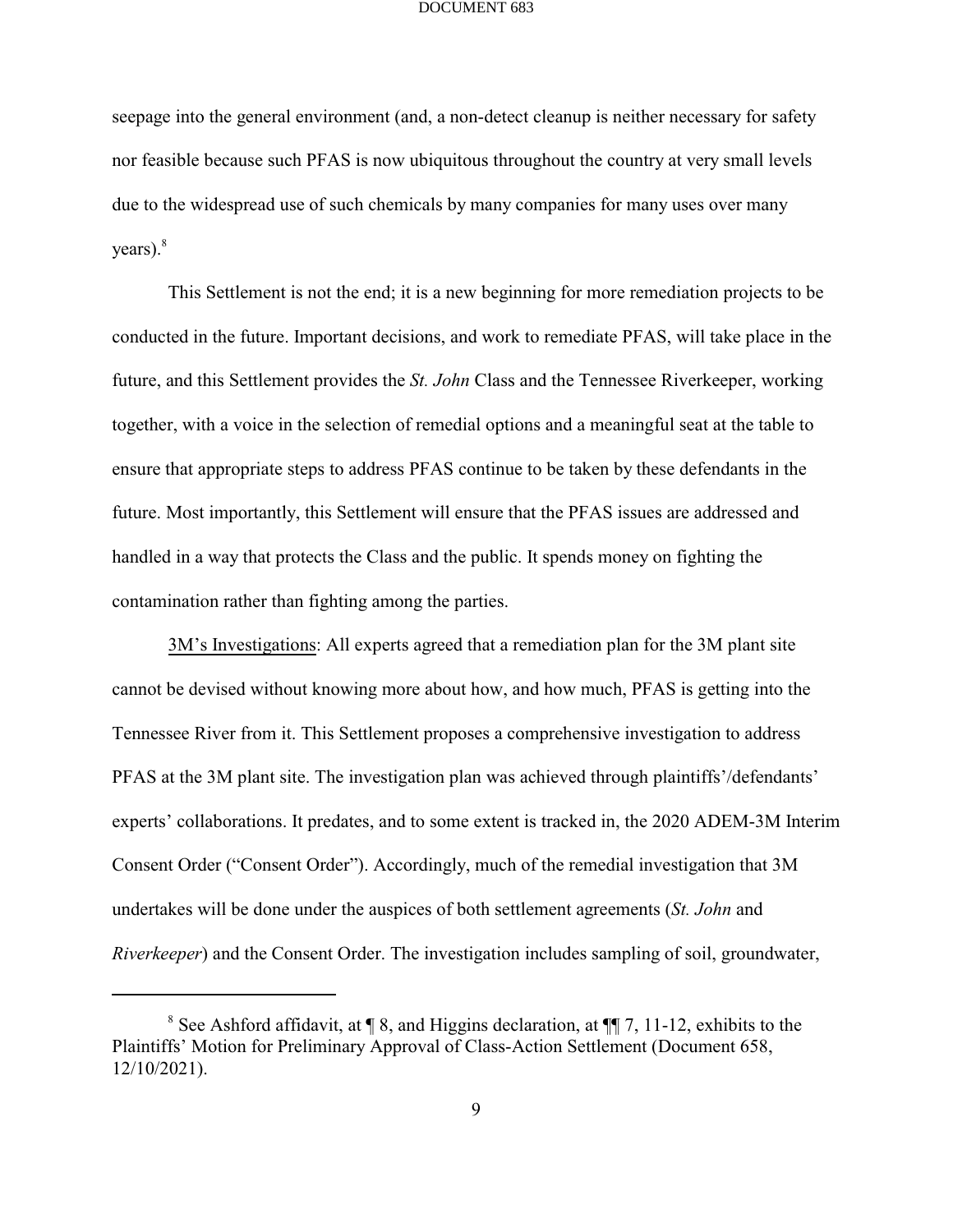surface water from the Tennessee River, fish, sediments, and many more activities to diagnose the full extent of the problem.

3M's Remediation Processes: 3M must devise a remediation plan to abate its legacy PFAS contamination. 3M must pay the *St. John* and *Riverkeeper* experts to review 3M's remediation plans, look for any deficiencies, and come up with any recommended additions or alternatives. If there are any discrepancies between the 3M and the *St. John/Riverkeeper* remediation plans, the two sides must try to hash out those differences via negotiation and mediation. If those processes fail to reach a consensus, 3M must submit the *St. John/Riverkeeper* alternatives and/or suggested additional remedial actions to ADEM/EPA for a decision.

Other 3M Sites Known to Have Elevated Concentrations of PFAS: For any and all 3M dump sites that exist now or are found later, 3M will have to investigate each site, develop a remediation plan, and submit that plan to *St. John* and *Riverkeeper* lawyers and experts for review before it submits it to ADEM for a final decision.

The 3M Escrow Agreement: 3M has created an escrow account overseen by the mediator, retired Alabama Supreme Court Justice Bernard Harwood, that will be funded up to \$2.5 million to pay for expert oversight by *St. John* and *Riverkeeper* experts. This escrow fund will pay expert expenses associated with their monitoring and offering of remedial recommendations for the 3M plant site and other 3M locations.

The Decatur-Morgan County Landfill (operated day-to-day by Decatur via agreement with the County): 3M will pay to cap the landfill and fund a comprehensive groundwater investigation. If 3M and Decatur/Morgan County do not agree to treat groundwater at the landfill, the *St. John* and *Riverkeeper* plaintiffs can submit to Decatur/Morgan County and 3M a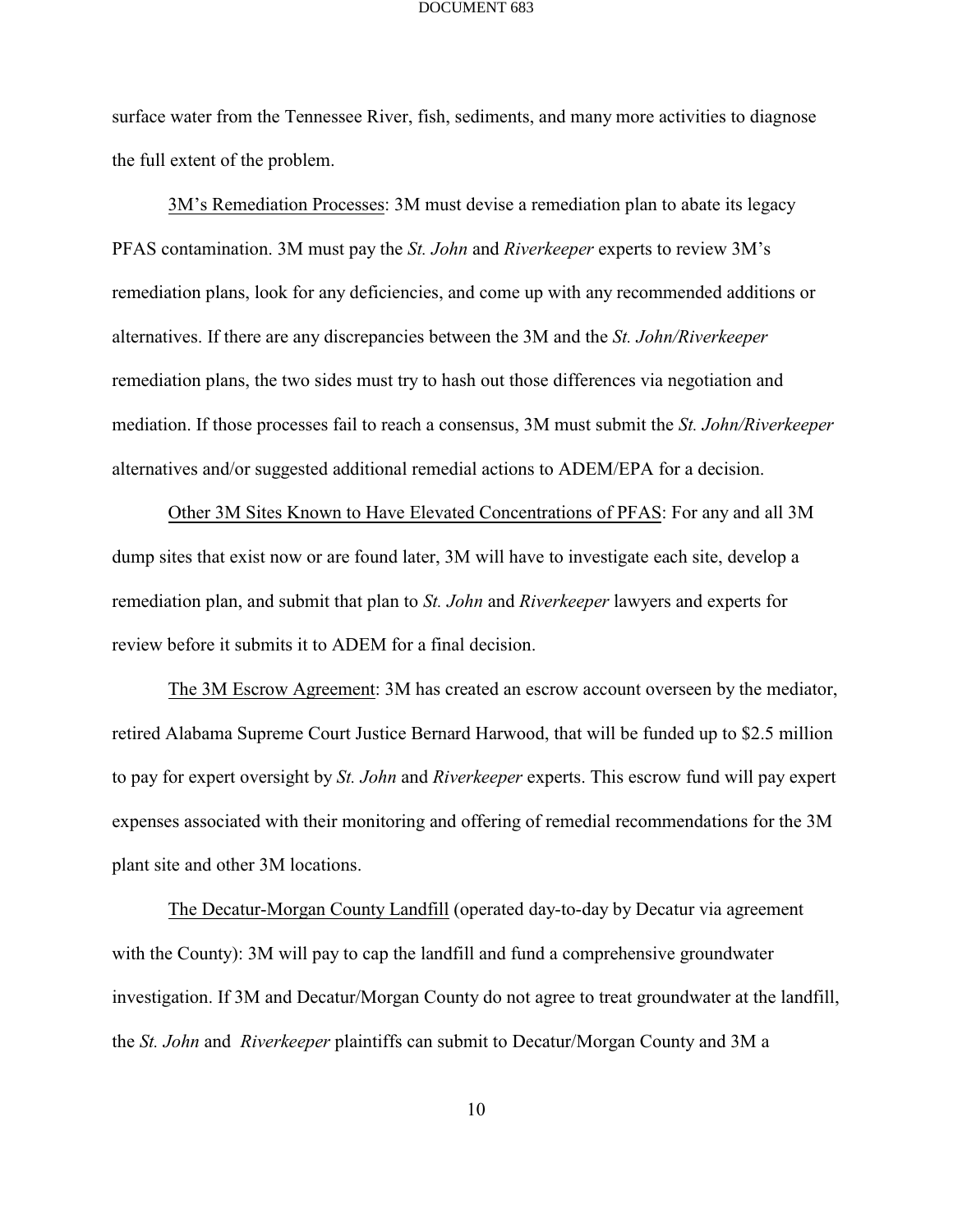recommendation to treat the groundwater, and Decatur/Morgan County will have to submit that to ADEM. And, the *St. John/Riverkeeper* experts can also make recommendations on any treatment proposal. When Decatur/Morgan County submits their next State Indirect Discharge ("SID") permit application in 2025, they must include a review of scientific literature regarding leachate treatment (which leachate is now sent untreated to Decatur Utilities and then, after treatment, discharged to the Tennessee River) because there is currently no effective technology to pre-treat leachate. If Decatur/Morgan County do not elect to treat leachate, but *St. John/ Riverkeeper* experts believe leachate treatment is feasible, Decatur/Morgan County must submit plaintiffs' experts' comments on leachate treatment to ADEM. If Decatur/Morgan County ends up treating groundwater or treating leachate, 3M must pay those costs. 3M is also paying for plaintiffs' experts' oversight expenses associated with monitoring and offering of remedial recommendations connected to the Decatur-Morgan County Landfill. Remediation science is still developing, and there are no existing technologies that perfectly remove all PFAS - so this settlement is good because the defendants commit to continuing investigations and potential future remediations that might be developed from those investigations.<sup>9</sup>

The Morris Farm Landfill: BFI will construct a large temporary cover over a portion of the landfill to reduce infiltration and leachate discharge. BFI will semiannually monitor groundwater beneath the landfill to ascertain whether PFASs exist and submit the results to ADEM and the plaintiffs. If BFI does not agree to treat groundwater at the landfill but the plaintiffs' experts recommend groundwater treatment is necessary, BFI will submit any

<sup>&</sup>lt;sup>9</sup> See Ashford affidavit, at  $\P$  8, and Higgins declaration, at  $\P$  11-12, exhibits to the Plaintiffs' Motion for Preliminary Approval of Class-Action Settlement (Document 658, 12/10/2021).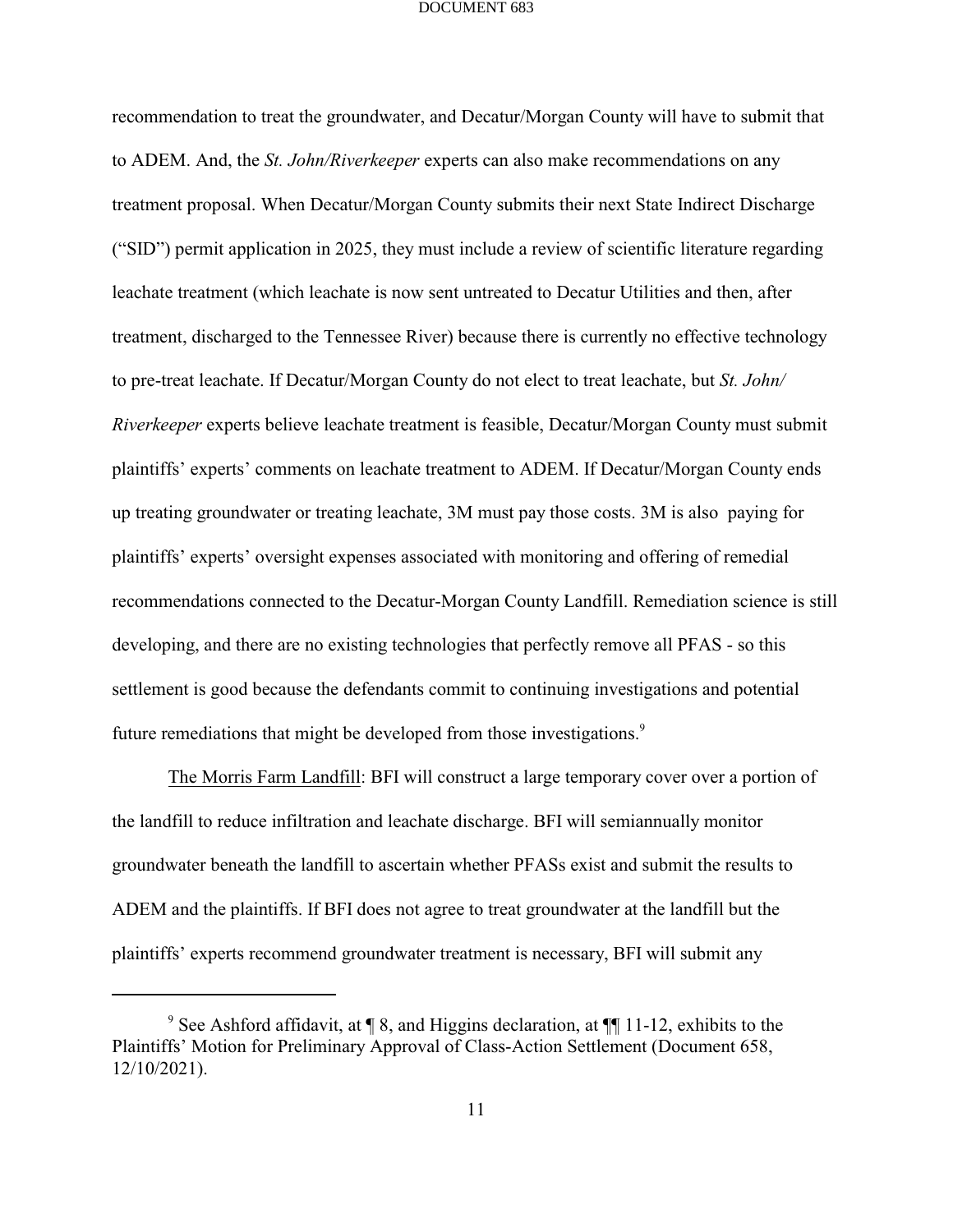comments from the plaintiffs to ADEM about the feasibility of groundwater treatment, as well as any comments from the plaintiffs regarding the type of any potential groundwater-treatment system BFI develops. BFI has with its 2022 SID permit renewal application, and will with its next subsequent SID permit renewal application, submit to ADEM a review of scientific literature regarding the feasibility of PFAS treatment in leachate. BFI will also fund plaintiffs' experts' costs for the review of the leachate-treatment literature to determine whether effective technology to treat leachate has been developed up to \$50,000 for each SID permit renewal application due in 2022 and the next subsequent permit renewal. If BFI does not elect to treat leachate, but the plaintiffs' experts believe treatment should be required, plaintiffs can timely submit comments on leachate treatment to BFI, and BFI will submit those comments to ADEM along with comments in response.

The DAI Facility: Daikin America, Inc. ("DAI") will perform an environmental compliance audit of its facility and will then consider and discuss with the *St. John/Riverkeeper* plaintiffs whether additional action should be taken. If the parties cannot agree, DAI has agreed to present its and the plaintiffs' positions to ADEM for ADEM to decide whether additional action is needed. The compliance audit will be performed by an independent consultant mutually agreed upon by DAI and plaintiffs, and will include an inspection of the DAI Facility (such as drains and outfall points), a review of DAI's permit compliance and practices, and a review of DAI's Discharge Monitoring Reports, including to ascertain discharges of PFAS into the Tennessee River. Plaintiffs may rely on anything for its counter-remedial proposal, ranging from a previous site investigation of the DAI Facility, and up to and including the 3M remedial investigation (which was expanded to add additional groundwater-monitoring wells between the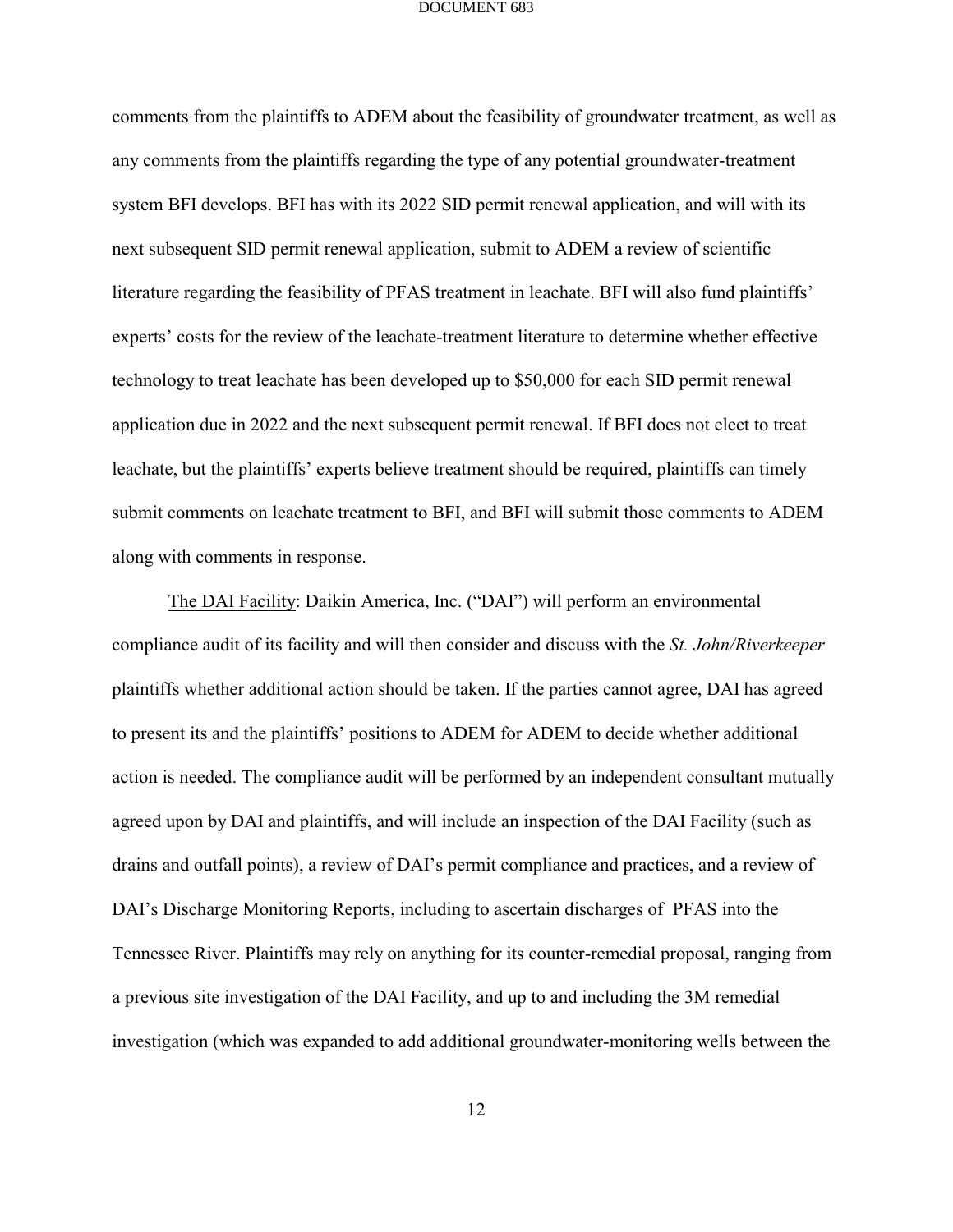DAI site and the Tennessee River and Baker's Creek, to help experts understand what might be coming from the DAI Site to the area's waterways). Additionally, DAI will be provided with split-samples of certain 3M sampling of river surface water, sediment, and the aforementioned groundwater wells near the DAI facility, in order to test for the proprietary chemical DAI now uses in place of PFOA. DAI will pay \$200,000 into an escrow fund for the Tennessee Riverkeeper to use for expert and legal costs associated with monitoring DAI activity under the settlements and making recommendations to ADEM and/or by the Tennessee Riverkeeper for environmentally beneficial purposes.

The City of Moulton's Wastewater Treatment Plant: DAI will pay to remove and remediate the sludge-retention lagoon at the Moulton WWTP, which lagoon contains PFAS. BFI will accept the lagoon sludge and permanently store it in lined and capped landfill cells, as set out in the Settlement Agreement. DAI will perform quarterly groundwater sampling for three years and report results to Moulton, ADEM, and the plaintiffs. DAI will pay for any groundwater treatment ordered by ADEM due to PFAS to be done at the Moulton WWTP site as a result of the above sampling, subject to an overall cap of \$4 million on DAI's liability for expenses incurred in remediation and related expense at the Moulton WWTP.

The Toray Plant: Like DAI, Toray will do a "compliance audit" followed by a presentation to ADEM of possible remedial actions, with *St. John* and *Riverkeeper* input, including potential counter-proposals for different remedial actions. Again, the investigation to be performed by 3M should be helpful in understanding what PFAS is coming from the Toray site into the Tennessee River. Toray will pay \$17,500 toward expert-monitoring costs related to its actions. Toray is also agreeing to undertake a pilot study to develop means to further reduce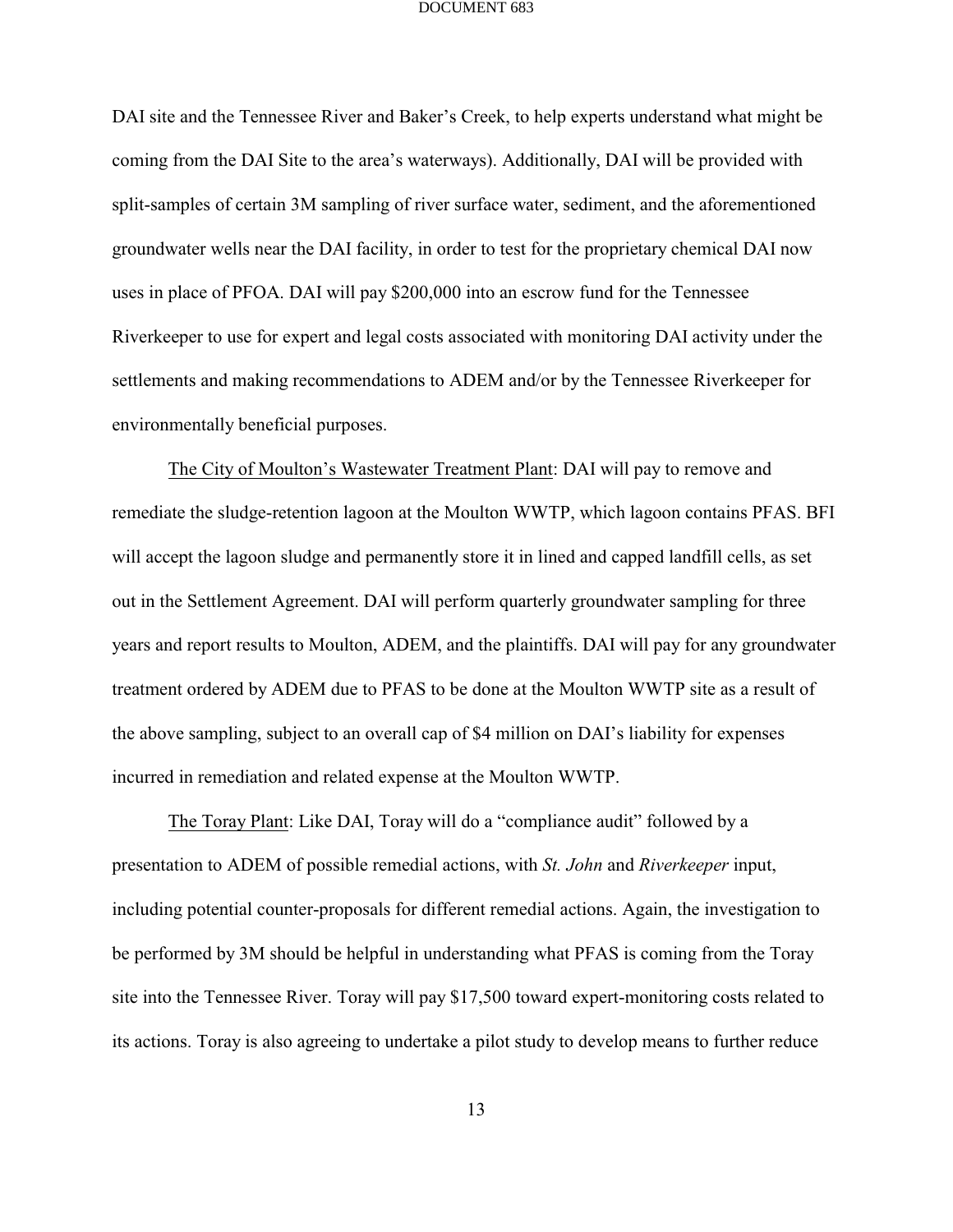the amount of "GenX" chemicals it sends to Decatur Utilities.

During the past five years of mediation, the Tennessee Riverkeeper collaborated closely with the experts and counsel for the *St. John* Class. The settlements in the two cases were negotiated and concluded together, as a package deal. The remedies provided in the two settlements are intended to closely mirror the other and the settlement of those matters would not have occurred without the settlement of this action, also. Into the future, counsel and experts for the *St. John* and *Riverkeeper* plaintiffs will participate jointly in the monitoring of the defendants' actions, and they will cooperate in any offerings of remedial recommendations pursuant to the two contemporaneous settlements.

By separate settlement contract, 3M is providing the City and County with an additional nearly \$100M of monetary compensation. On October 19, 2021, the City of Decatur released this press release:<sup>10</sup>

## City of Decatur, Morgan County, and Decatur Utilities Reach \$98.4 Million Settlement with 3M in PFAS Case

Municipal leaders for Decatur, Morgan County, and Decatur Utilities (DU) today announced that settlement agreements have been reached through mediation with 3M, DAI, Toray, BFI, and Synagro in two PFAS lawsuits. Through a court-ordered mediation process, the city, county, and Decatur Utilities will receive a \$98.4 million settlement from 3M if the governing bodies of the three public entities approve the agreements.

### The Cases and Settlements

The *St. John* case is a civil action pending before the Circuit Court of Morgan County, Alabama. Lead attorney for the plaintiffs is Leon Ashford of Hare, Wynn, Newell & Newton. The Tennessee Riverkeeper case is pending before the U.S. District Court, with Bill Matsikoudis of Matsikoudis & Fanciullo as lead attorney for the plaintiffs. Barney Lovelace and David Langston of Harris,

<sup>&</sup>lt;sup>10</sup> At drive.google.com/file/d/1b0PuD6AAHB-NgKMpTSoEAlRihBlMVnlc/view.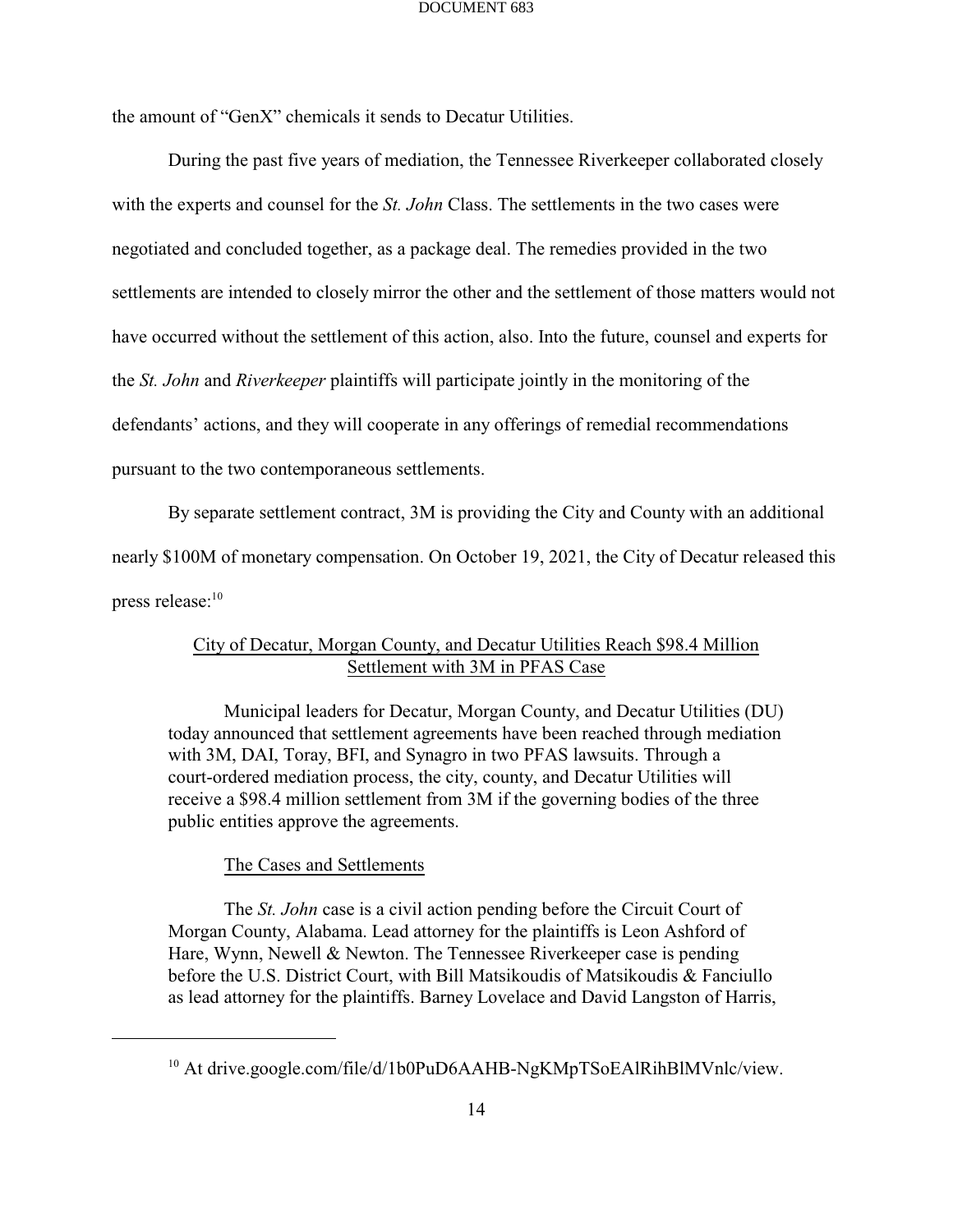Caddell & Shanks represent Decatur, Morgan County, and Decatur Utilities.

In an unusual move, the two cases were ordered into mediation together, resulting in settlements that work together for the good of the residents of Decatur and Morgan County, as well as the other plaintiffs in both cases - under the laws that govern each type of case.

The settlement of \$98.4 million includes the following:

\$9.2 Million Reimbursement for past PFAS costs \$7.0 Million for Future sludge disposal costs for DU \$25.0 Million Payment to Decatur, Morgan County and Decatur Utilities \$22.2 Million Payment to cap Cells 2-11 of the Decatur Morgan County Regional Landfill (DMCRL) \$35.0 Million for a New recreational facility and ball fields to replace the Aquadome complex

In addition to the defined settlement amounts, key terms of the agreement require that 3M will pay the entire cost to investigate the extent, if any, of contamination of PFAS in groundwater at the Decatur Morgan County Regional Landfill; to treat groundwater contaminated with PFAS at DMCRL, if required by the Alabama Department of Environmental Management (ADEM); and for any remediation work related to contamination by PFAS required by ADEM or the U.S. Environmental Protection Agency for the City of Decatur's three closed landfill sites. Today, 3M is working under an Interim Consent Order with ADEM which requires 3M to investigate and remediate any site where PFAS waste from the 3M plant site was disposed.

### The Path Forward

Decatur Mayor Tab Bowling stated, "I appreciate the work of all parties to bring these lawsuits to a close. We are ready now to look to the future. 3M has long been an involved corporate citizen here and we appreciate how they've stepped up to help remedy issues related to chemicals no longer produced in the U.S. This settlement will fund improvements that will make the environment in Decatur and Morgan County healthier. We are pleased that 3M is funding the development of a replacement rec center that adds a quality of life benefit for the whole city." . . . .

### Identifying Sites

"In addition to capping Cells 2 through 11 at the Decatur Morgan County Regional Landfill, 3M is working with ADEM to identify other locations in Morgan and Lawrence Counties that might have received waste with PFAS and to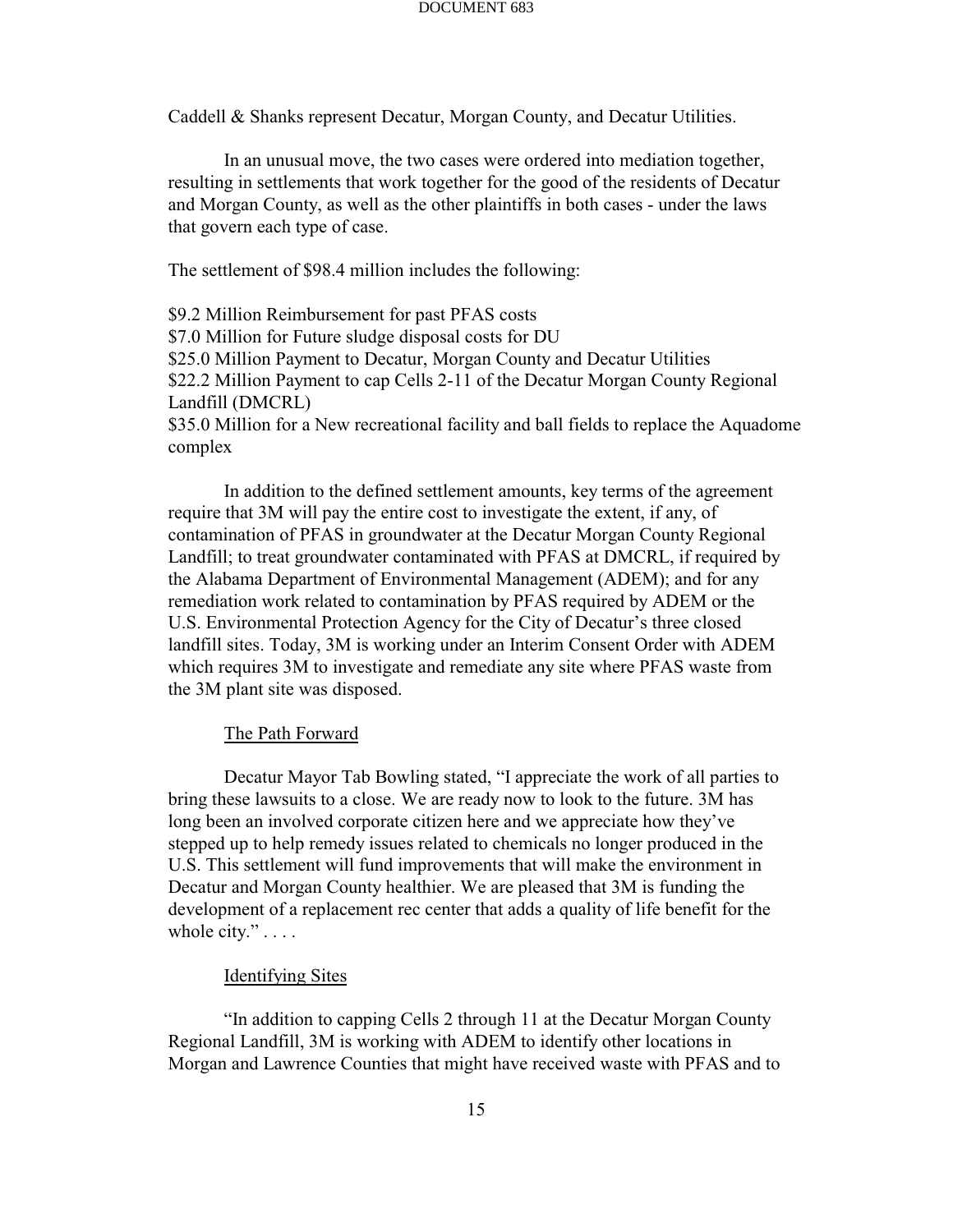determine next steps," stated Morgan County Commission Chairman Ray Long. "We are all working together to ensure solutions for a healthier future for our citizens."

One of the impacted sites is the old city landfill that was closed in the 1950's. That site is the home of the current Aquadome complex. 3M has agreed to pay \$35 million to the City of Decatur to build a replacement recreation facility that will include an indoor pool and ball fields at an as-yet -undetermined site.

### Significant Settlements

Barney Lovelace said, "We are very pleased with the outcome. The significant monetary settlement and the substantial remediation work to be performed will ensure that our environment is preserved for all to enjoy."

### **D. Cash for the Sludge Application Settlement Subclass**

Synagro provided sludge (or biosolids) it obtained from Decatur Utilities to area farmers and landowners for land application as a fertilizer. This material was then applied to approximately 5000 acres of land. This sludge contained PFAS. The application of this fertilizer created a high concentration of PFAS on approximately 5000 acres of land. These 5000 acres are qualitatively different from other land in the six counties because high concentrations of PFAS were directly applied to the land. These lands, when tested, registered a much higher reading of PFAS contamination than other land, in general, in the six counties.<sup>11</sup> Therefore, these 5000 acres are being addressed as a separate Rule 23(b)(3) subclass, the "Sludge Application Settlement Subclass." The defendants are creating a \$5,000,000 fund to compensate those who have an ownership or possessory interest in these 5000 acres for the direct and highly-concentrated PFAS contamination. Assuming that all, or mostly all, of these owners do not opt out and file a claim, the owners will receive close to \$1000 per affected acre.

<sup>&</sup>lt;sup>11</sup> See Ashford affidavit, at  $\P$  12, Exhibit B to the Plaintiffs' Motion for Preliminary Approval of Class-Action Settlement (Document 658, 12/10/2021).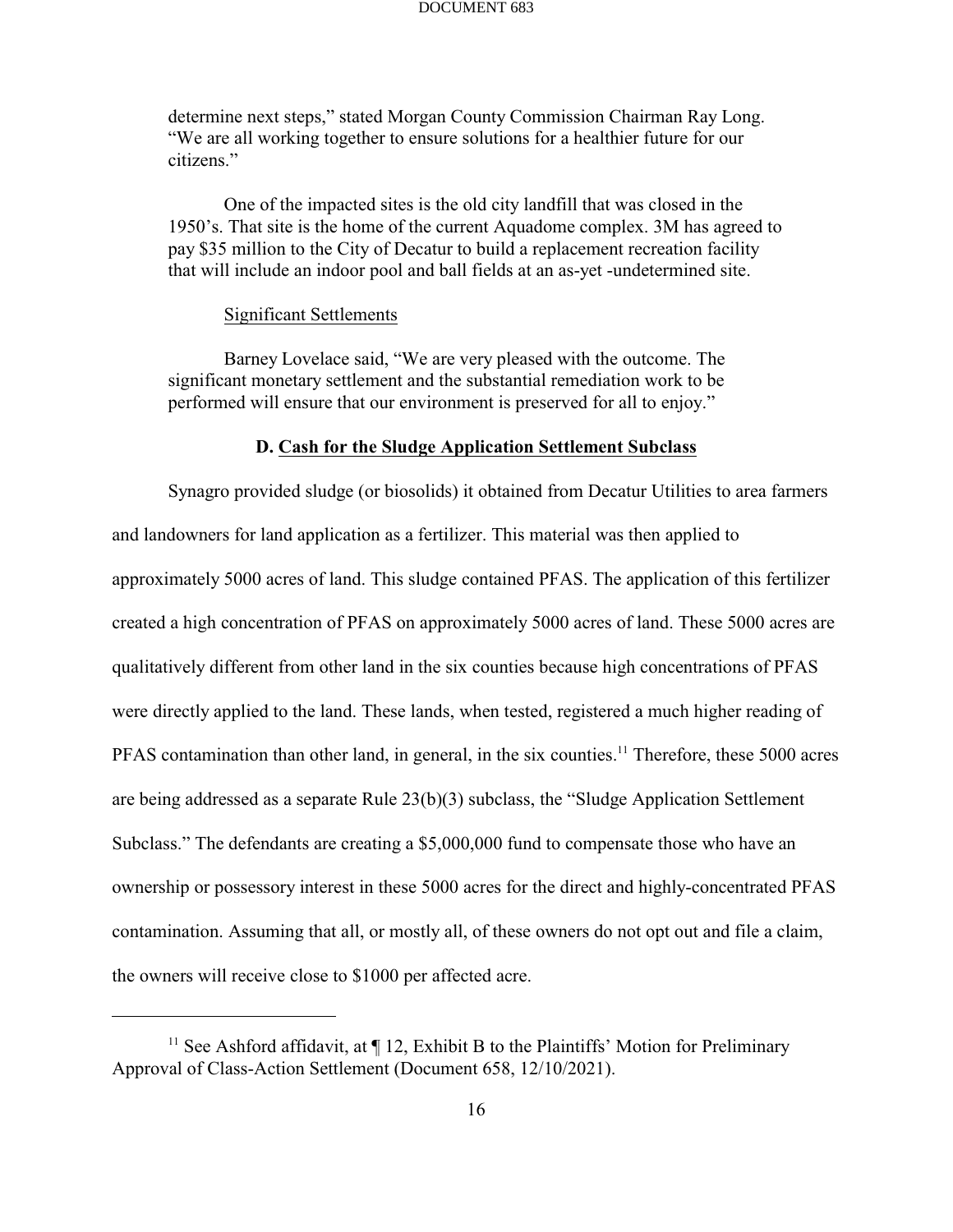### **III. FINAL APPROVAL OF THE SETTLEMENT IS WARRANTED**

### **A. Standards for Approval of a Class Settlement**

A class action may not be settled, voluntarily dismissed, or compromised without court approval. Ala. R. Civ. P. 23(e). Judicial policy favors voluntary settlement as the means of resolving class-action cases; however, the court has an independent duty to ensure that the settlement is fair, adequate, and reasonable. *Austin v. Hopper*, 28 F.Supp.2d 1231 (M.D. Ala. l998). Courts review a proposed class action settlement for fairness, reasonableness, and adequacy. Ala. R. Civ .P. 23; *Perdue v. Green*, 127 So. 3d 343, 356 (Ala. 2012). Factors for courts to consider in deciding whether a class action settlement is fair, reasonable, and adequate include: (1) likelihood of success at trial; (2) range of possible recovery; (3) range of possible recovery at which settlement is fair, adequate, and reasonable; (4) the anticipated complexity, expense, and duration of litigation; (5) opposition to settlement; (6) stage of proceedings at which settlement was achieved; (7) the financial ability of the defendant to withstand a greater judgment; and (8) whether proper notice is given. *Perdue v. Green*, at 393-94. Othni Lathram and Anil A. Mujumdar, Alabama Civil Procedure § 5.83, pp. 5-142 (2020 ed.), points out that these and similar factors were adopted by the Alabama Supreme Court in *Adams v. Robertson*, 676 So. 2d 1265, 1273 (Ala. 1995). See also the similar list of factors in 1 Gregory C. Cook, Alabama Rules of Civil Procedure Annotated § 23.20, p. 752 (5th ed. 2018), 4 William B. Rubenstein, Newberg on Class Actions § 13:15, p. 322 (5th ed. 2014), and *Faught v. American Home Shield Corp*., 668 F.3d 1233, 1240 (11th Cir. 2011). As shown below, all of these factors support a finding of the reasonableness and fairness of the Settlement, except that (7) is irrelevant in this case.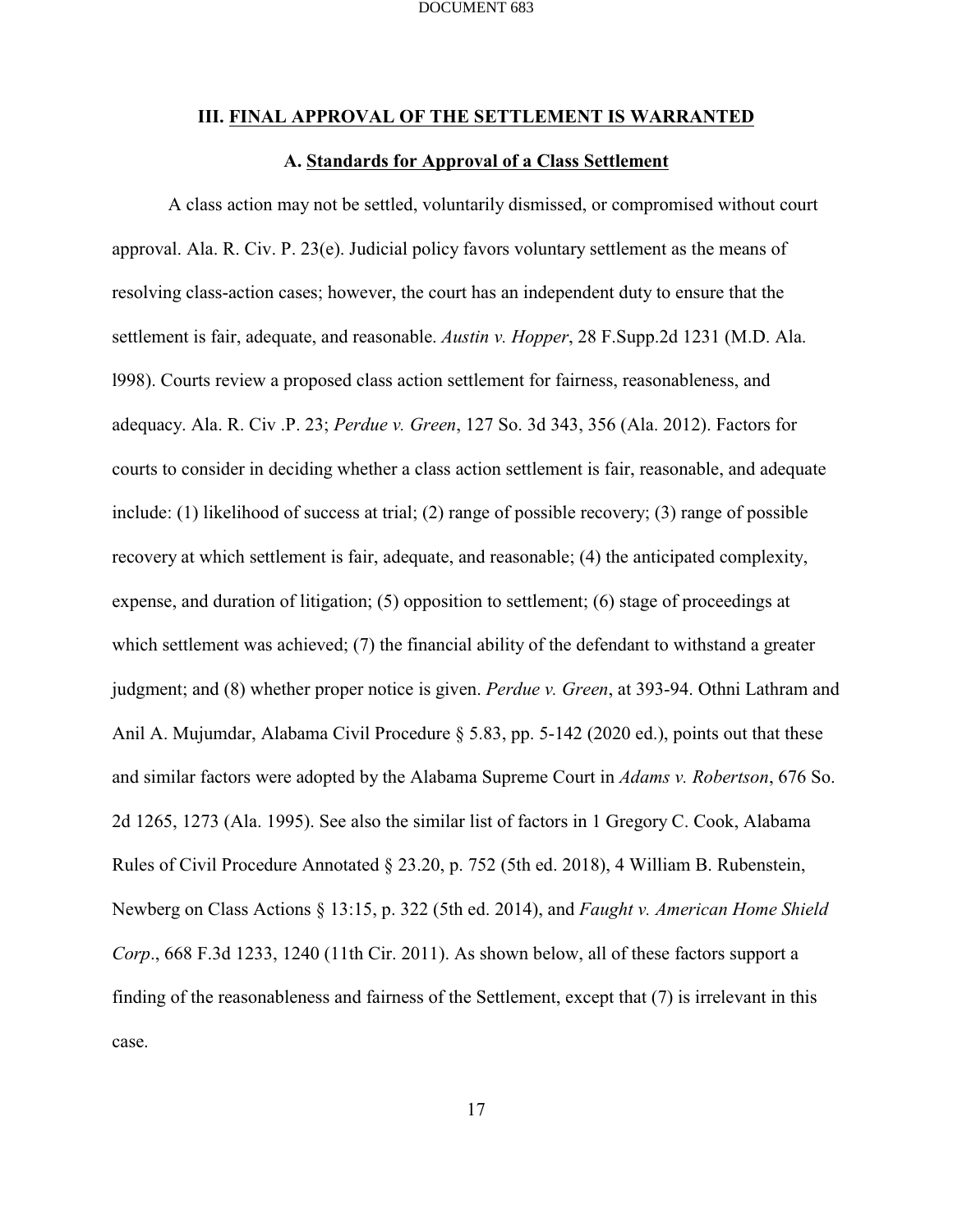## **B. Application of the Eight** *Adams* **Factors** 12

### **1. The Likelihood of Success at Trial**

Probability of success and the range of possible recovery are the most important factors in determining whether a settlement is reasonable. *Campos v. I.N.S.*, No. 98-2231-CIV, 1999 WL 1044233 (S.D. Fla. 1999).<sup>13</sup> In weighing this factor, the trial court does not have "the right or duty to reach any ultimate conclusions on the issues of fact and law which underlie the merits of the dispute." *Cotton v. Hinton*, 559 F. 2d 1326, 1330 (5th Cir. 1977).<sup>14</sup> "The Court should consider the vagaries of litigation and compare the significance of immediate recovery by way of compromise to the mere possibility of relief in the future, after protracted and expensive litigation. In this respect, 'It has been held proper to take the bird in the hand instead of a prospective bird in the bush."<sup>15</sup> "A generally accepted principle is that unless the proposed

 $14$  In evaluating this factor, the court should not reach any ultimate conclusions with respect to issues of fact or law involved in the case. "The very uncertainty of outcome in litigation, as well as the avoidance of wasteful litigation and expense, lay behind the Congressional infusion of a power to compromise . . . . [Settlements] could hardly be achieved if the test on hearing for approval means establishing success or failure to a certainty." *Knight v. Alabama*, 469 F. Supp. 2d 1016, 1033 (N.D. Ala. 2006) (quoting *In re Corrugated Container Antitrust Litig*., 643 F.2d 195, 212 (5th Cir. 1981)).

<sup>15</sup> Oppenlander v. Standard Oil Co., 64 F.R.D. 597, 624 (D. Colo. 1974). Many courts have applied this quote, including: *Fontes v. Heritage Operating, L.P.*, No. 14CV1413, 2016 WL 1465158, \*3 (S.D. Cal. April 14, 2016); *Diakos v. HSS Sys., LLC,* No. CV 14-61784-CIV, 2016 WL 3702698, \*3 (S.D. Fla. Feb. 5, 2016); *Faught v. Am. Home Shield Corp*., No. 2:07-CV-1928, 2010 WL 10959223, \*23 (N.D. Ala. Apr. 27, 2010), aff'd, 668 F.3d 1233 (11th Cir. 2011).

 $12$  The application of these factors to the Subclass is more specifically addressed in section IV.D.2., *infra*.

 $<sup>13</sup>$  "The most important of the factors to be considered in reviewing a settlement is the</sup> probability of success on the merits. The likelihood of success, in turn, provides a gauge from which the benefits of the settlement must be measured." *In re Polyurethane Foam Antitrust Litig*., No. 1:10 MD 2196, 2016 WL 320182, \*6 (N.D. Ohio Jan. 27, 2016). "The 'most important factor relevant to the fairness of a class action settlement' is the first one listed: the strength of plaintiff's case on the merits balanced against the amount offered in the settlement." *In re Capital One Tel. Consumer Prot. Act Litig*., 80 F. Supp. 3d 781, 788 (N.D. Ill. 2015).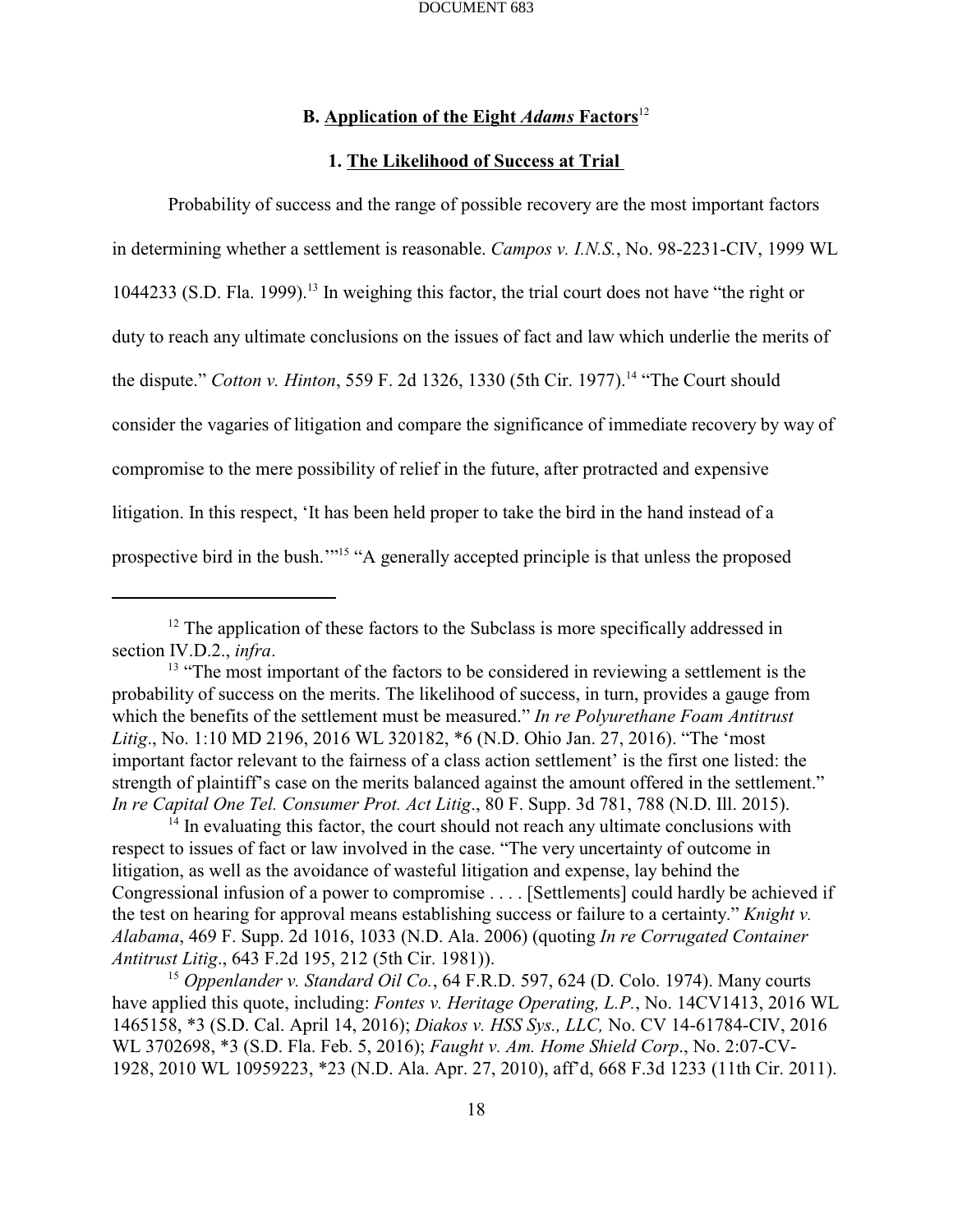settlement is clearly inadequate, its acceptance and approval are preferable to lengthy and expensive litigation with uncertain results." William B. Rubenstein, Newberg on Class Actions, Appendix VIII-D (4th ed.) (electronic database updated June 2021).

In evaluating the likelihood of success at trial, the Court should take into account the merits of the class members' claims, the defenses raised by the defendants, and the manageability of the trial, but "should not reach any ultimate conclusions with respect to issues of fact or law involved in the case." *Knight v. Alabama*, 469 F.Supp.2d 1016, 1033 (N.D. Ala. 2006). Instead, the Court should determine whether the risks faced by the parties and the difficulty of trial weigh in favor of approving the settlement. *Id*. Here, as shown below, the likelihood of success at trial for either party was undercut by the risk, difficulty, and expense of further litigation.

The final outcome of continued litigation in this case was highly uncertain. As explained below, both sides faced the risk of loss at trial. Defendants have opposed and would continue vigorously to oppose all of plaintiffs' claims through both motion practice and trial. Given that defendants would appeal any plaintiffs' judgment, going to trial would have been essentially an all-or-nothing gamble for both parties on liability and remedies. The fact that settlement prevents further litigation of such issues is a benefit that weighs in favor of approving the settlement. See *Diaz v. Hilsborough County Hospital Authority*, 2000 WL 1682918, \*3 (M.D. Fla. 2000) (approving settlement where continued litigation posed risk of defendant's successful assertion of various defenses).

The Settlement Agreement is a win for the citizens of Morgan, Limestone, Franklin, Lawrence, Colbert, and Lauderdale Counties - and for the northern Alabama environment. All known environmental issues for PFAS related to these defendants in these six counties are being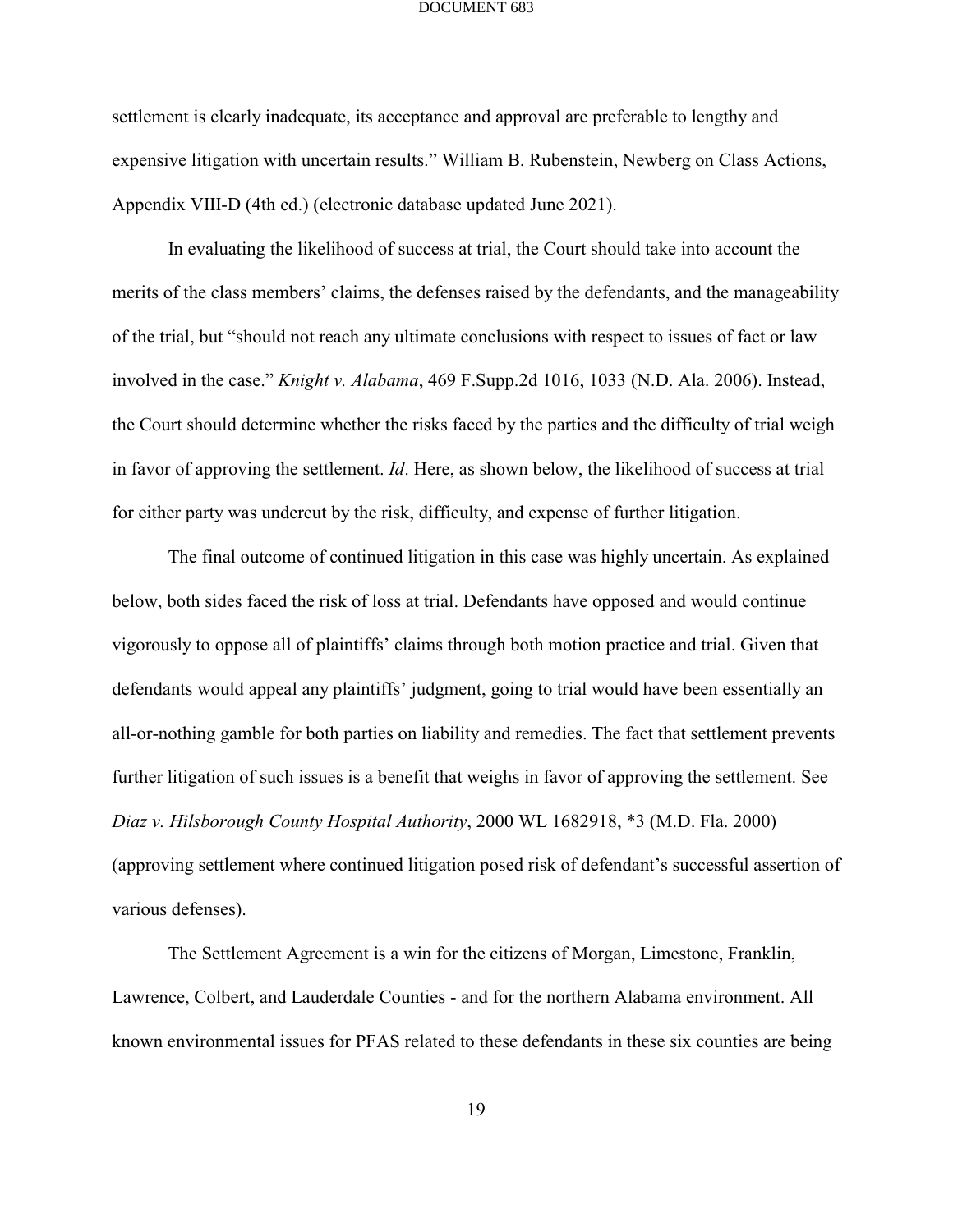addressed, while also ensuring that the Settlement Class will finish over 19 years of expensive litigation with an exceptional range of investigation, monitoring, and remediation remedies rather than a diminished, or nonexistent, range of remedies that could have been subject to further uncertainties at trial or on appeal. "[V]ictory - even at the trial stage - is not a guarantee of ultimate success," given the risks and expense of appeal. *In re Michael Miliken & Assoc*., 150 F.R.D. 46, 53 (S.D. N.Y. 1993); *In re Am. Int'l Grp., Inc. Sec. Litig*., 916 F. Supp. 2d 454, 469 (S.D. N.Y. 2013) (same). If the Plaintiff Class were successful at trial, it still faced the certainty of an appeal on any number of difficult issues. With their financial resources, these defendants could well afford to finance a lengthy and expensive appeals process that would, at the very least, postpone any further remediation remedies for years, and might result in the reversal of any trialcourt ordered remedies. The fact that settlement allows all parties to avoid the risk and expense of appeals litigation is a significant factor in support of settlement approval.

This first factor, likelihood of success, is the major factor. In fact, this factor, by itself, fully supports the decision to finally approve this Settlement. See *Pinto v. Princess Cruise Lines*, 2007 WL 853431, \*4 (S.D. Fla. 2007) (approving settlement where plaintiff's case had merit but "the risk of going forward was substantial").

Proving liability at trial is uncertain.<sup>16</sup> All of the known locations with elevated concentrations of PFAS are being addressed in this Settlement, and further investigations will continue into the future. Outside of the known locations with elevated concentrations of PFAS, and the 5000 sludge-application acres, our extensive testing and investigations do not show the

 $16$  Plaintiffs would have additionally faced the challenges of contested class certification and summary judgment, before even getting to a trial.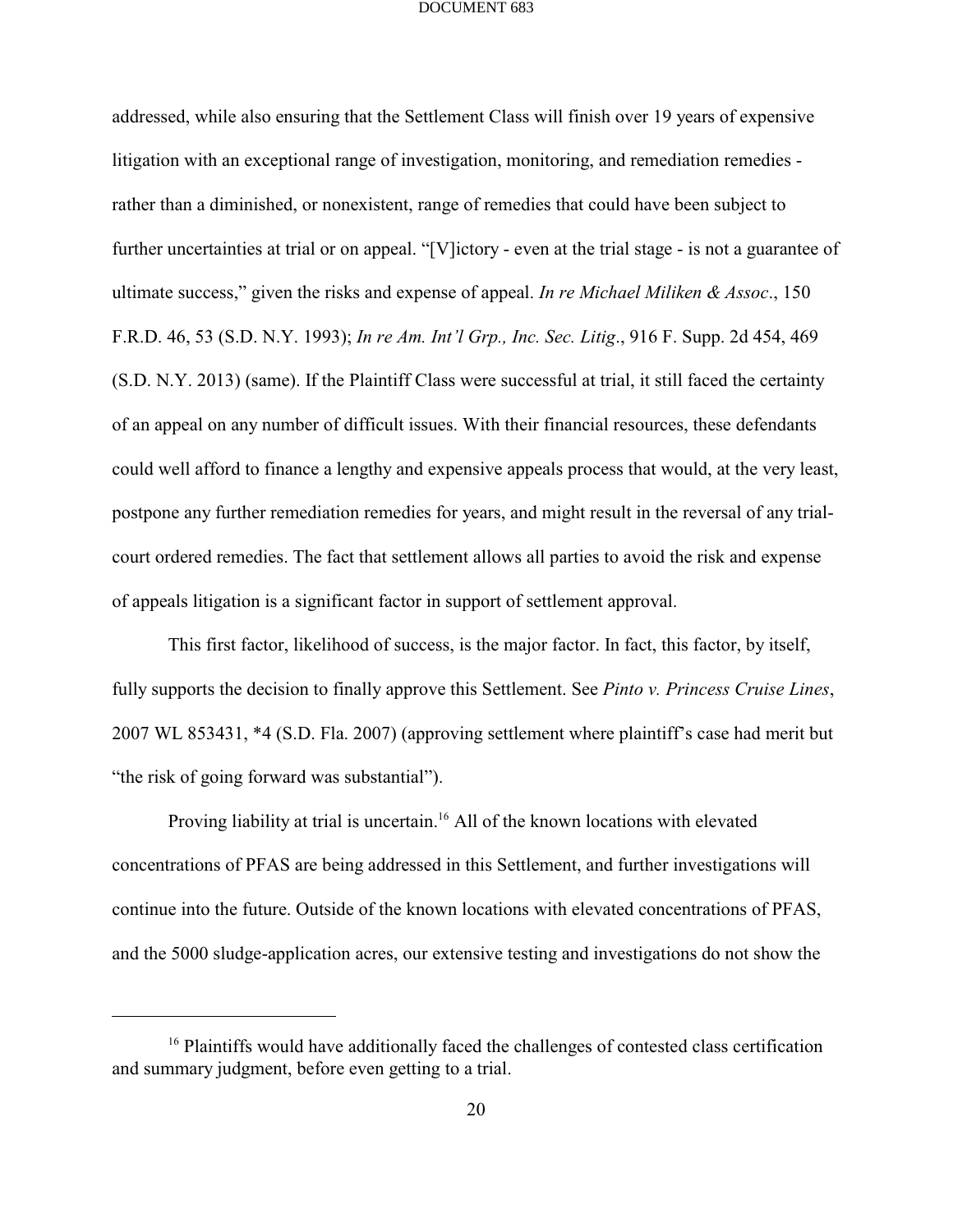general presence of PFAS throughout the six counties in greater than ordinary, world-wide, background levels.<sup>17</sup> The causes of action are negligence/wantonness, trespass, and nuisance. Proof of the level of "harm or offense" necessary to prove that the six-county class suffered from a "nuisance" might have failed. See 1 Michael L. Roberts, Alabama Tort Law § 31.01, p. 1987 ( $6<sup>th</sup>$  ed. 2015). The nuisance claim might have been barred by Ala. Code § 6-5-121, which provides that private citizens normally cannot sue to abate a "public nuisance." Some of the specific claims, like damage to a water-treatment facility in Moulton, might have been barred by the remoteness doctrine. See Roberts, *supra*, at p. 1990.

Class Counsel's extensive investigations failed to turn up any evidence of wide-spread diminution of real-property values in the six counties.<sup>18</sup> To the contrary, the prices of real estate and farmland are up significantly in north Alabama. *Id*. Damages for nuisance are measured by before-and-after rental values or market values of the land. Roberts, *supra*, at § 31.03, p. 2000. Even proving liability for nuisance might not have garnered the class a remedy. Alabama courts apply the "comparative injury doctrine " (weighing plaintiffs' benefits against burdens on the defendants) when deciding whether to enjoin a nuisance. Roberts, *supra*, at § 31.04, pp. 2002-03.

The trespass claim would have faced similar hurdles. "[T]he gist of the action is the disturbance of possession." Roberts, *supra*, at § 30.01, p. 1953. The existing general background PFAS readings in the six counties have not seemed to interfere with the residents' and visitors' ordinary uses of real property in the six counties. Most of the PFAS emitted into the general

<sup>&</sup>lt;sup>17</sup> See Ashford affidavit, at  $\P$  10, Exhibit B to the Plaintiffs' Motion for Preliminary Approval of Class-Action Settlement (Document 658, 12/10/2021).

 $^{18}$  *Id.*, at ¶ 11.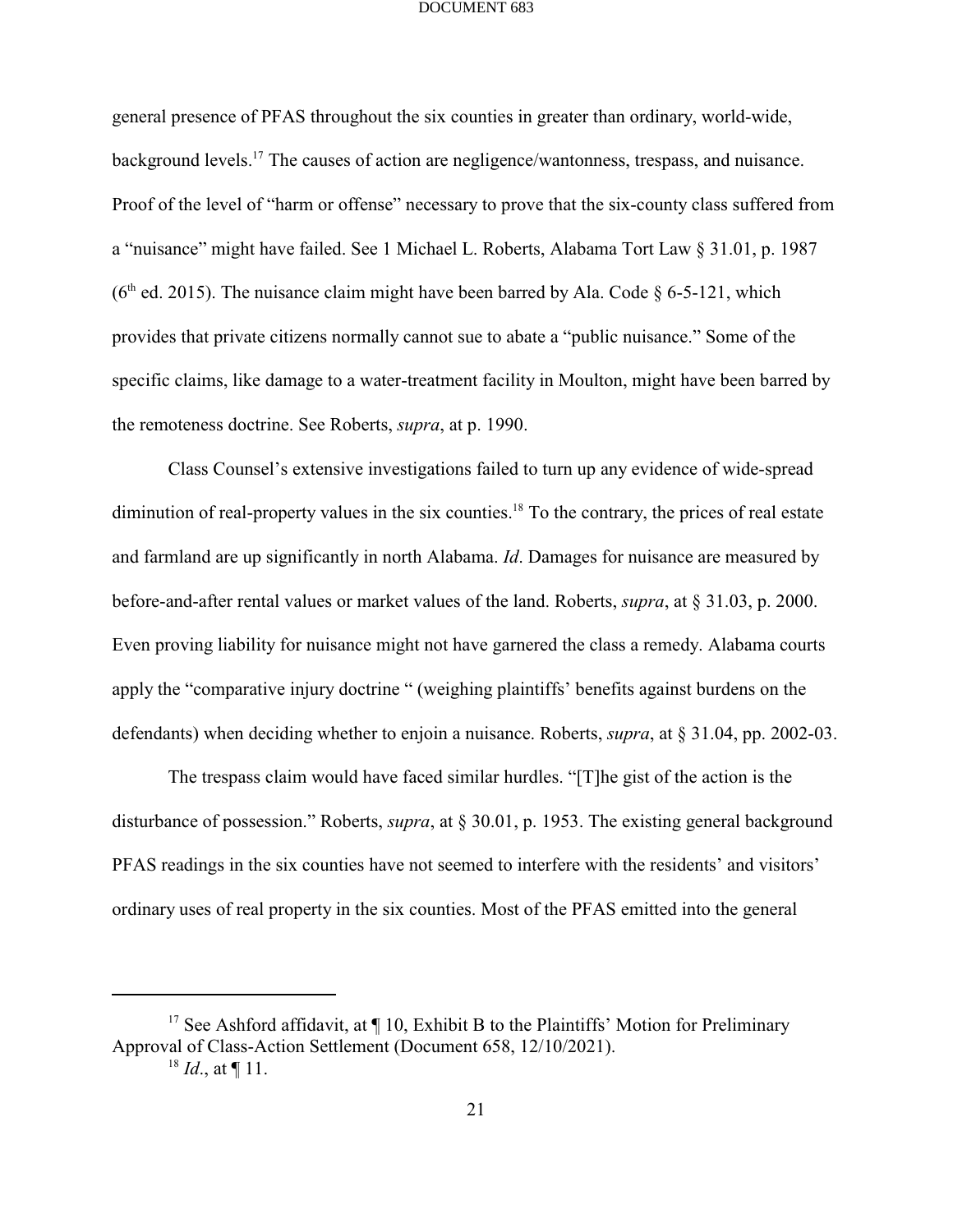environment was done years prior to the filing of the action.<sup>19</sup> Statute of limitations would have been a significant issue. See the discussion of "continuing trespass" at Roberts, *supra*, at § 30.07, pp. 1970-71. Again, actual money damages could perhaps not be proven because "the measure of damages in a trespass action to realty is the difference between the fair market value of the property before the injury and the fair market value of the property after the injury." Roberts, *supra*, at § 30.10, p. 1977.

Plaintiffs' best liability theory is probably general negligence; however, the "remoteness doctrine" and the "continuing tort" doctrine would have presented hurdles. Even if proof of liability for negligence is viewed as strong, the great uncertainty that remains is the issue of remedies. The "battle of the experts" would not have necessarily worked in plaintiffs' favor. Here, the *St. John* plaintiffs' world-renowned experts worked with the Tennessee Riverkeeper's experts and with the defendants' experts to collaborate and come to a general agreement about the best paths forward to investigate, monitor, and remediate. Class Counsel opines that the Settlement Agreement gives the Class almost everything that the Class could have hoped to win, even if time-consuming and expensive litigation had ended in its favor.<sup>20</sup>

Here, the continuation of the litigation "would require the resolution of many difficult and complex issues," would "entail considerable additional expense," and would "likely involve weeks, perhaps months, of trial time." *Isby v. Bayh*, 75 F.3d 1191, 1199 (7<sup>th</sup> Cir. 1996). This Settlement Agreement represents "an outcome at least comparable, if not far superior, to that

 $^{19}$  *Id.*, at ¶ 18.

<sup>&</sup>lt;sup>20</sup> See Ashford affidavit, at  $\P$  8, and Higgins declaration, at  $\P$  10, 12, exhibits to the Plaintiffs' Motion for Preliminary Approval of Class-Action Settlement (Document 658, 12/10/2021).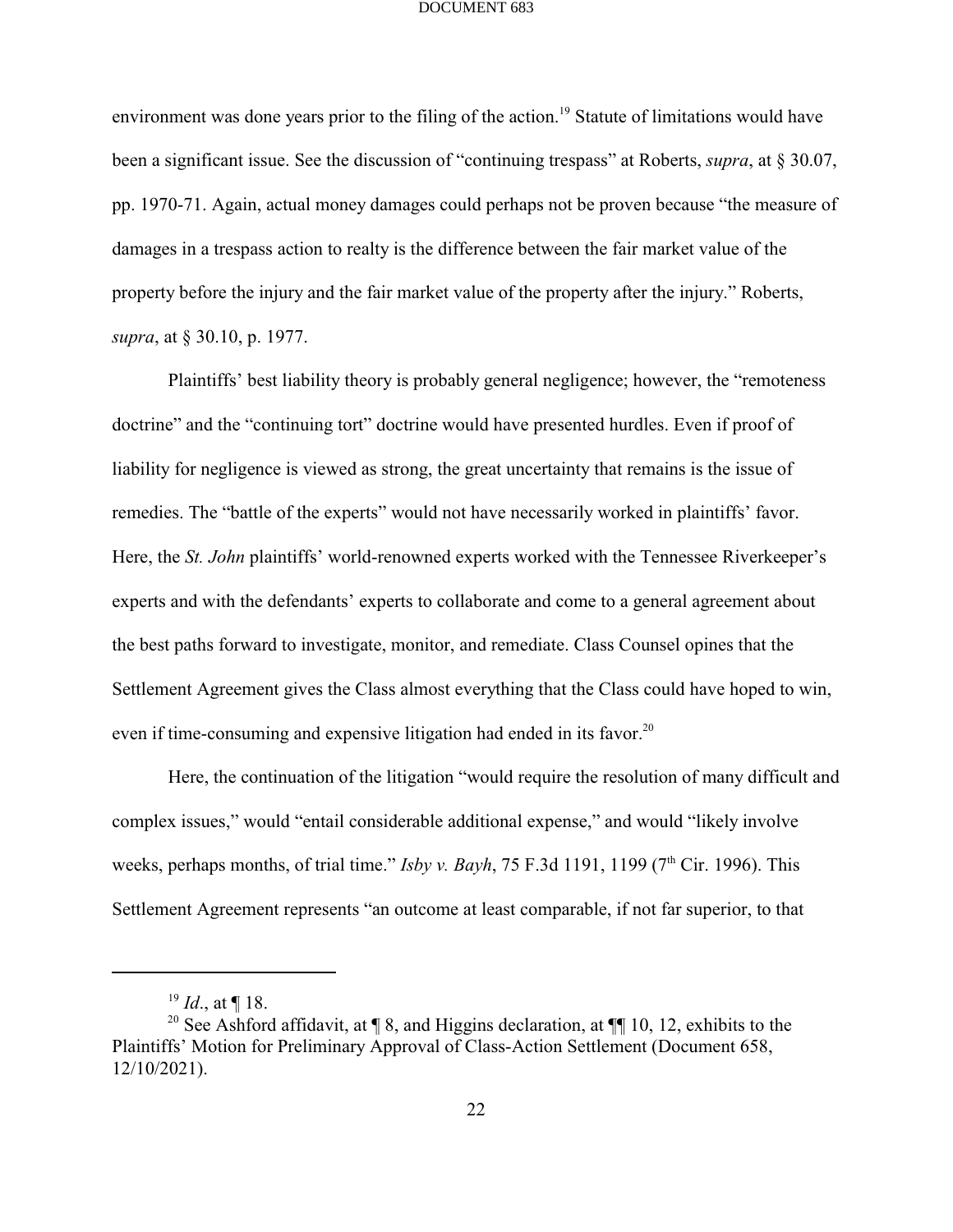which plaintiffs might achieve by proceeding to trial." *Id.* Settlement "has special importance in class actions with their notable uncertainty, difficulties of proof, and length. Settlements of complex cases contribute greatly to the efficient utilization of scarce judicial resources, and achieve the speedy resolution of justice." *Janicijevic v. Classica Cruise Operator, Ltd.*, No. 20-CV-23223, 2021 WL 2012366, at \*3 (S.D. Fla. May 20, 2021). This Settlement achieves substantial benefits for the Class without expending additional resources and without delay. The Class will obtain immediate relief, as opposed to waiting years for an uncertain outcome.<sup>21</sup>

In addition, the Settlement Agreement spares the parties the difficulties and risks that they would have faced in litigating the issues of appropriate remedies - assuming the trial court found liability. Courts have emphasized that, "[i]n class actions, the 'complexities of calculating damages [or remedies] increase geometrically.'" *Chatelain v. Prudential-Bache Securities, Inc*., 805 F.Supp. 209, 214 (S.D.N.Y. 1992); *Cohn v. Nelson*, 375 F. Supp. 2d 844, 858 (E.D. Mo. 2005) (same). And, the "risk of proving [remedies can] not be eliminated until after a successful trial and exhaustion of all appeals." *In Re General Instrument Securities Litigation*, 209 F.Supp.2d 423, 430 (E.D. Pa. 2001). Accordingly, courts routinely find that avoiding the difficulties of proving damages or remedies - particularly where the remedies issues will likely

 $21$  Beyond summary judgment, plaintiffs would additionally face the challenge of trial. And "the prospect of a trial necessarily involves the risk that Plaintiffs would obtain little or no recovery." *In Re Cardizem CD Antitrust Litig*., 218 F.R.D. 508, 523 (E.D. Mich. 2003). "Experience proves that, no matter how confident trial counsel may be, they cannot predict with 100% accuracy a jury's favorable verdict." *Id*. Defendants would be expected to mount substantial defenses on the legal and factual basis for all claims, and certification of a class, at all stages of this case, all with significant risk and costs to the relief sought by the Class. For example, defendants would likely argue that the Class experienced no diminution in property value and that the market for home and farmland sales has not been materially impacted.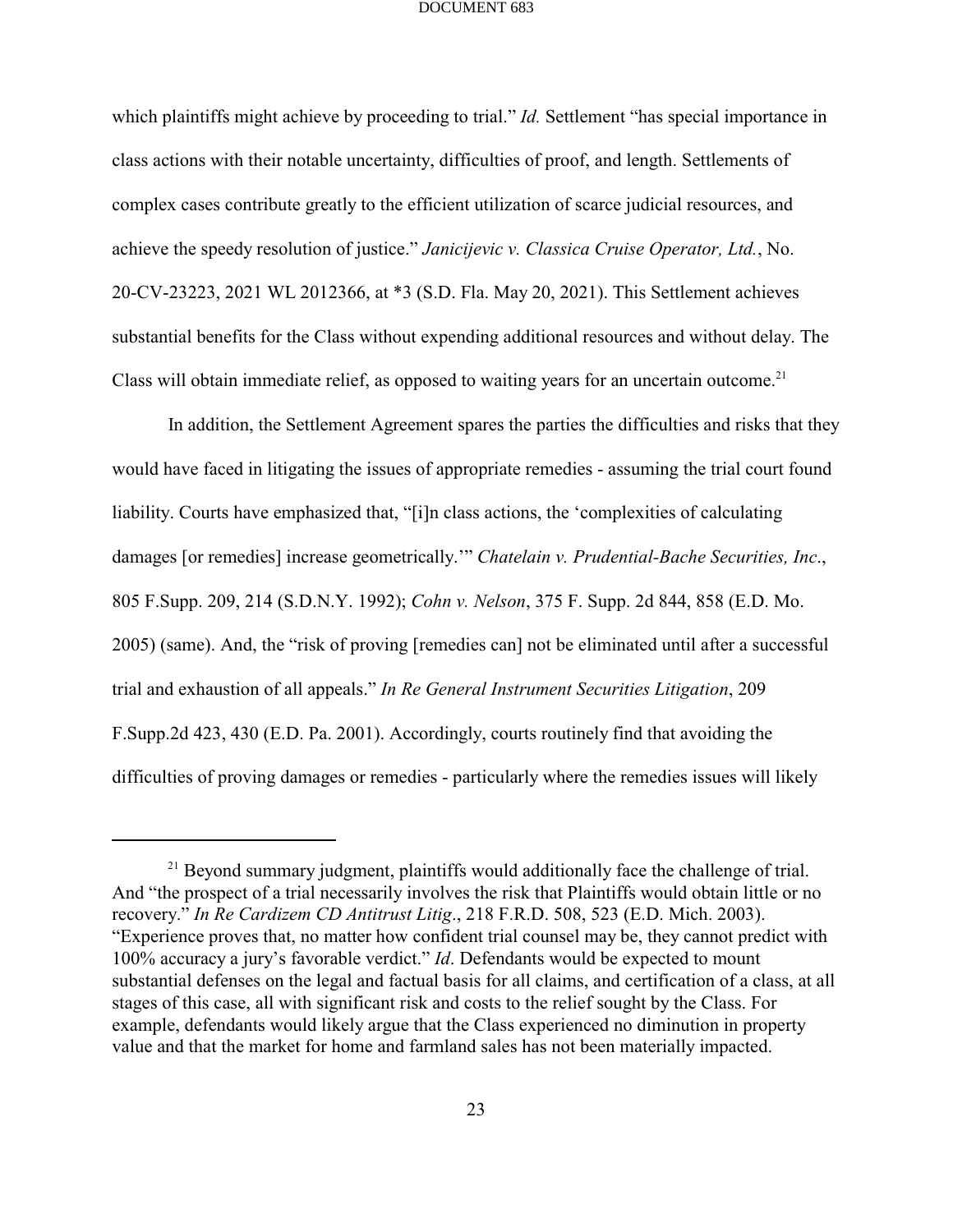become "an expensive battle of the experts" - is a benefit to the parties that weighs in favor of approving a class settlement. *Id*; *In re Warner Communications Securities Litigation*, 618 F.Supp. 735, 744 (S.D.N.Y. 1985) (settlement approved where litigation would be "battle of the experts where it was virtually impossible to predict with any certainty which testimony would be credited"); *In re Rent-Way Sec. Litig*., 305 F. Supp. 2d 491, 506 (W.D. Pa. 2003) (same). Here, the remedies may be the very most difficult portion of this case. Conceptually, the Class could be certified, survive summary judgment and then win at trial - but receive no remedy. The injunctive portion of this case involves multiple contamination sites with multiple issues and multiple possible remedies. These are exceptionally-complex issues, and it is likely that any relief could not match what is being achieved right now with this negotiated settlement.<sup>22</sup>

There also is the risk the Court could refuse to certify a contested class or certify only a narrower class, if contested. Defendants are not opposing this motion, but for settlement purposes only. Defendants would oppose a motion to certify a contested/litigated class on multiple grounds. Moreover, there are additional requirements that must be met to certify a contested class that do not apply to a settlement class, and some of the requirements in Rule 23 apply differently if the class is contested. For example, for purposes solely of this Settlement, the defendants do not argue that individualized inquiries prevent the Court from finding the predominance required to certify the class. They could make such an argument if the class was contested and litigated.<sup>23</sup>

<sup>&</sup>lt;sup>22</sup> See Ashford affidavit, at  $\P$  8, and Higgins declaration, at  $\P$  11-12, exhibits to the Plaintiffs' Motion for Preliminary Approval of Class-Action Settlement (Document 658, 12/10/2021).

<sup>&</sup>lt;sup>23</sup>Also, "a district court asked to approve a settlement-only class need not consider whether the case would be manageable to litigate [and] the court does not need to evaluate as part of its certification analysis whether a class action is superior to other available methods of adjudication." McLaughlin on Class Actions § 6:3 (18th ed.) (Oct. 2021 update).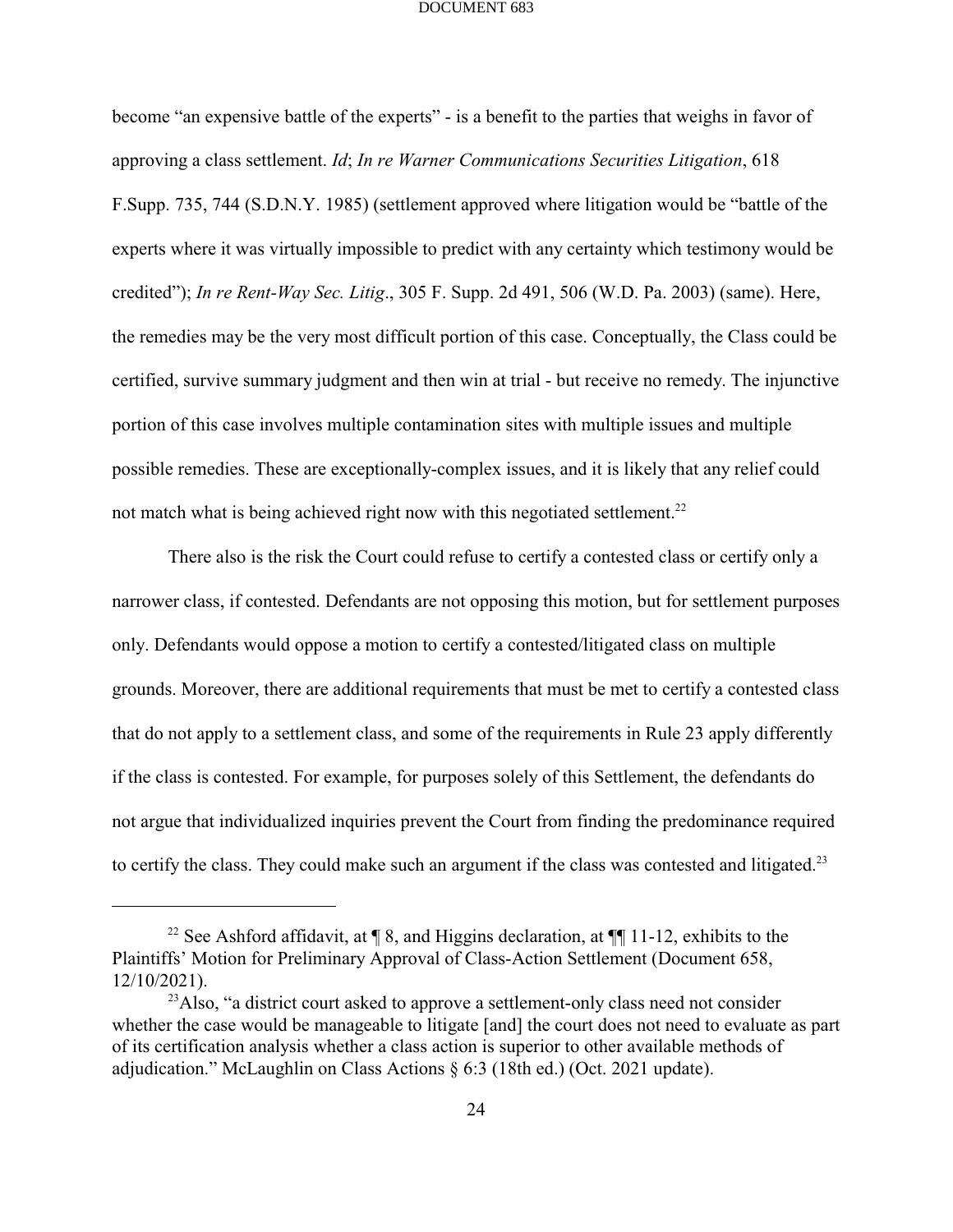## **2. The Range of Possible Recovery**

Note that "the 'likelihood of success' and 'range of possible recovery' are overlapping issues that are to be addressed by the Court in determining the fairness of a settlement." 42 No. 2 Class Action Reports ART 4 (March-April 2021). As stated in the previous subsection, the injunctive relief provided in the Settlement Agreement is at the upper end of the relief that could have been won at a successful trial, and plaintiffs' counsel's due diligence failed to discover evidence of general diminution of property values.

Settlements, by definition, are compromises which "need not satisfy every concern of [the] plaintiff class, but may fall anywhere within a broad range of upper and lower limits." *Alliance to End Repression v. City of Chicago*, 561 F. Supp. 537, 548 (N.D. Ill. 1982), quoted at *Adams v. Robertson*, 676 So. 2d 1265, 1291 (Ala. 1995). "In weighing the likelihood of success and the amount of potential recovery if the case continued against the amount offered in settlement, the court need only determine that the settlement falls within the reasonable range of fairness to the class." 6A Federal Procedure, Lawyers Edition § 12:380 (June 2021 update).

This case is mostly about (b)(2) equitable relief, and most of the case law about the "range of possible recovery" involves money-damage cases. Still, the money-damage cases are analogous. Courts have recognized that "[a] recoupment of at least a material portion of the class's damages fits well within the range of reasonableness" that will justify approval of a proposed class action settlement. *Strougo v. Bassini*, 258 F.Supp.2d 254 (S.D.N.Y. 2003). Class action settlements which provide the class with just 20% or less of its claimed damages are commonly found to be a reasonable rate of recovery that will justify the settlement of litigation.

25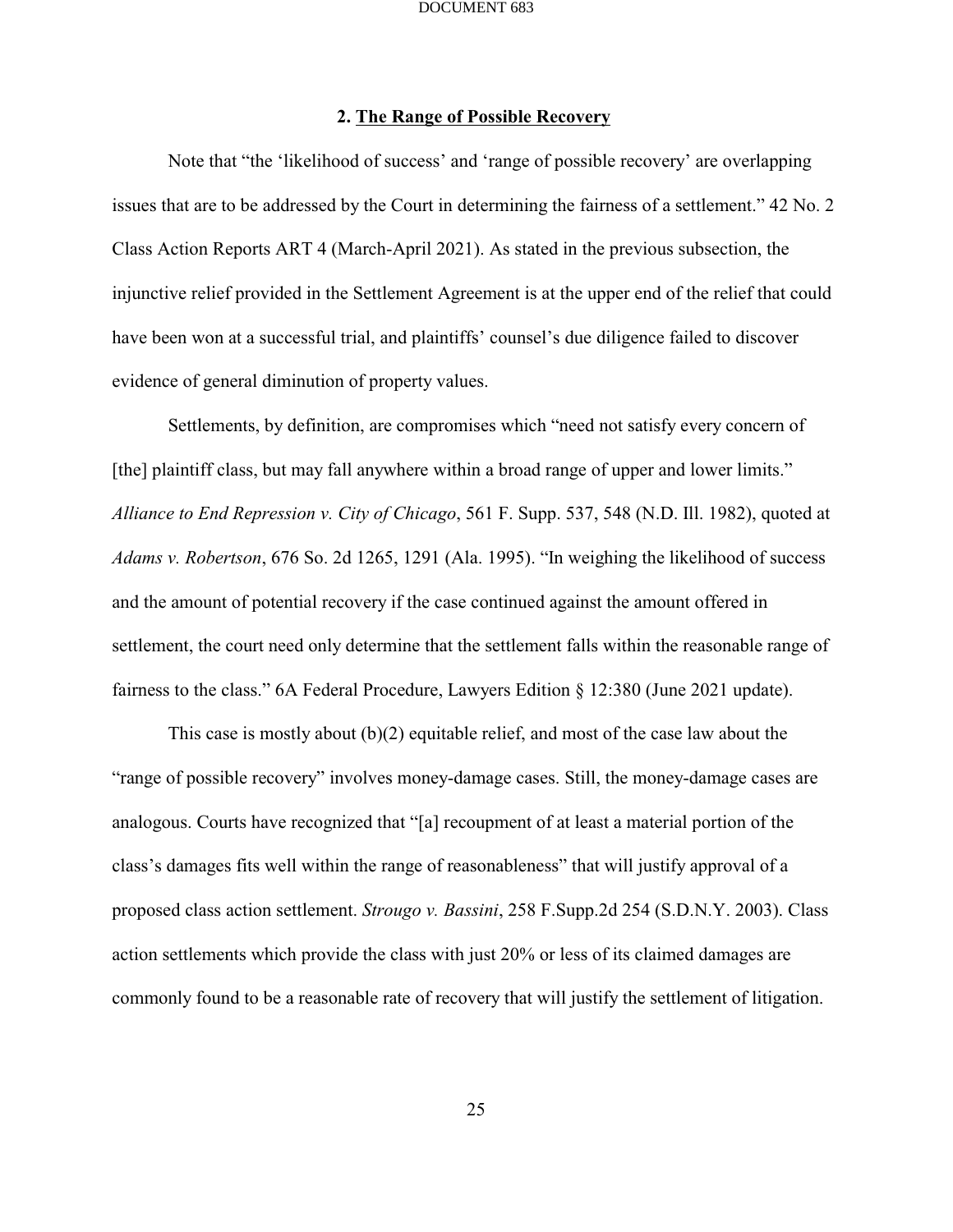See *City of Detroit v. Grinnell Corp.*, 356 F.Supp. 1380, 1386 (S.D.N.Y. 1972).<sup>24</sup> See *In re APA Assessment Fee Litig*., 311 F.R.D. 8, 19 (D.D.C. 2015): "[T]he settlement represents closer to 13% of plaintiffs' best possible recovery. But 13% is hardly a damning figure. Settlements representing a similar percentage of best case recovery have been approved. See, e.g., *In re Fed. Nat'l Mortg. Ass'n Sec., Derivative, & "ERISettlement Agreement" Litig*., 4 F.Supp.3d 94, 103 (D. D.C. 2013) (4–8%); *Trombley*, 826 F.Supp.2d at 198 (12-30%"); *In re Baan Co. Sec. Litig*., 284 F.Supp.2d 62, 65 (D. D.C. 2003) (over 16%)."

The wide ranges of potential remedies recommended by the different expert analyses would clearly have turned the remedies phase of this trial into a "battle of the experts where it was virtually impossible to predict with any certainty which testimony would be credited." *In Re Warner Communications*, 618 F.Supp. 735, 744 (S.D. N.Y. 1985). The fact that the Settlement Agreement provides a broad range of remedial relief - without the cost of battle - is a compelling reason to approve this Settlement.

In evaluating the adequacy of the rate of recovery for a class in money-damage cases, a court compares the amount of the total settlement to the amount that the class as a whole would likely have recovered at trial. *Knight*, *supra*, 469 F.Supp.2d at 1033. Thus, in this case, the Court should evaluate the remedies provided in the Settlement Agreement, compared with the possible

<sup>&</sup>lt;sup>24</sup> See also *In Re Medical X-Ray Film Antitrust Litigation*, 1998 WL 661515, \*7 (E.D. N.Y. 2000) (settlement representing a 17% rate of recovery on claimed damages for the class was excellent result); *In re Crazy Eddie Sec. Litig*., 824 F.Supp. 320, 326 (E.D. N.Y. 1993) (settlement representing 10% of claimed damages was favorable outcome); *In re General Instr. Sec. Litig*., 209 F.Supp.2d 423, 431, 434 (E.D. Pa. 2001) (approving cash settlement representing 11% of the plaintiffs' estimated damages ); *Cullen v. Whitman Medical Corp*., 197 F.R.D. 136, 147 (E.D. Pa. 2000) (same); and *In re Corel Corp., Inc. Sec. Litig*., 293 F.Supp.2d 484, 489-90, 498 (E.D. Pa. 2003) (settlement fund that comprised about 15% of damages found to be reasonable).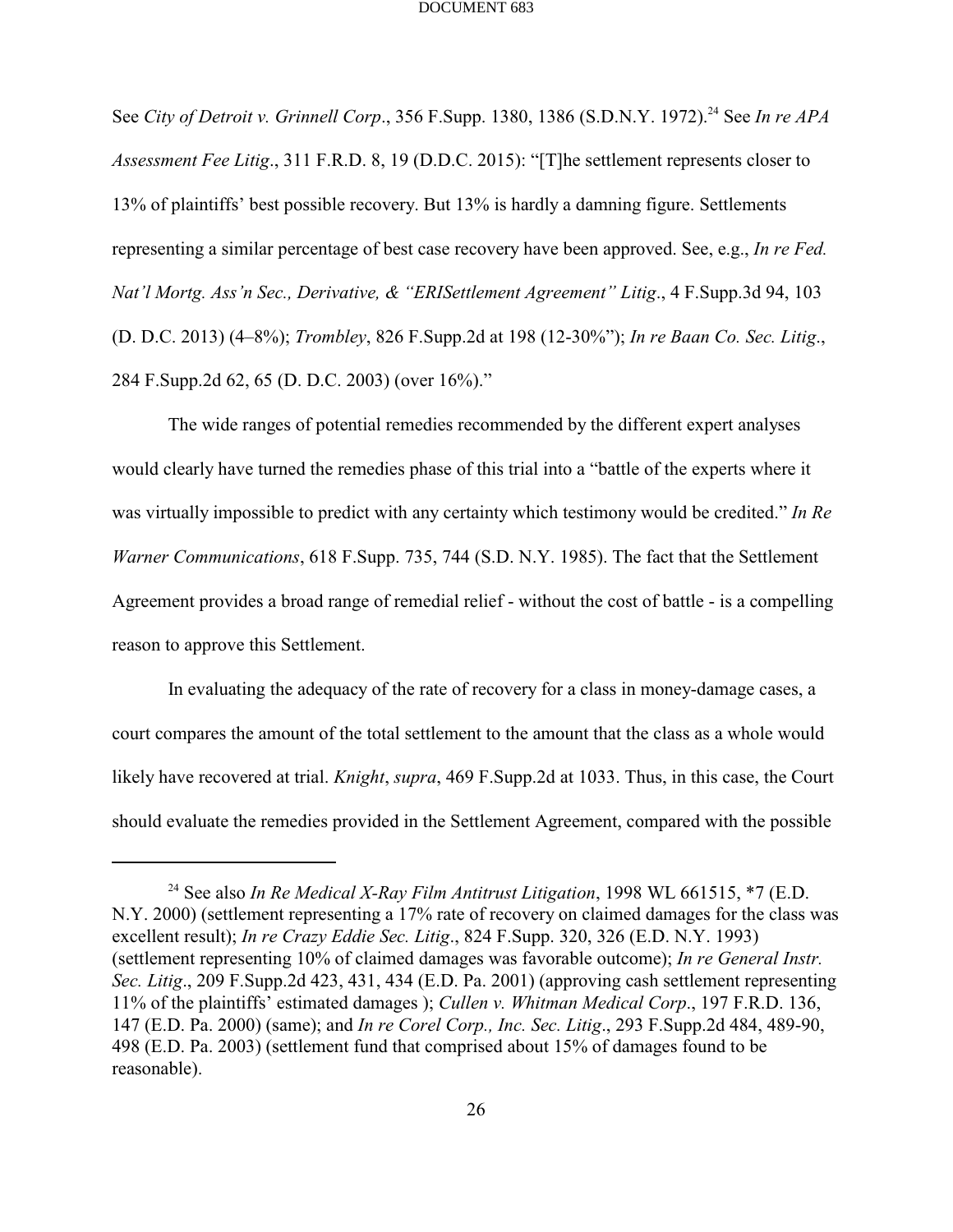combination of remedies that might have been awarded by the trial court after a trial in which the plaintiff class succeeded as to liability. See *Allapatah Services, Inc. v. Exxon Corporation*, 2006 WL 1132371, \*11 (S.D. Fla. 2006) (analogous money-damage case).

Because a trial could have resulted in no liability, the predicted range of remedies resulting from a successful liability trial has to factor in the possibility of a defense judgment.<sup>25</sup> In the view of Class Counsel and their experts, the remedies provided for in the Settlement Agreement are close to the maximum remedies they reasonably could have hoped for after a successful liability trial.<sup>26</sup>

A proposed settlement does not have to represent the plaintiffs' "best-case-scenario" trial recovery in order to be fair, reasonable, and adequate. *New Jersey Department of Environmental Protection v. Exxon Mobil Corp*., 453 N.J.Super. 588, 183 A.3d 289 (2015), presents an analogous situation. The New Jersey DEP and Exxon moved the Court to approve a consent judgment over objections by intervenors and objectors. The Court held that: "Relevant standard for approving consent decree in environmental case is not whether settlement is one which court itself might have fashioned or considers ideal, but whether proposed decree is fair, reasonable, and faithful to objectives of governing [environmental] statute," and "Protection of the public interest is the key consideration in assessing whether a consent decree in environmental case is fair, reasonable, and adequate." (Quoting West headnotes 4 and 5.)

 $25$  "In evaluating the reasonableness of a proposed settlement, the present value of the damages plaintiffs would likely recover if successful, appropriately discounted for the risk of not prevailing, should be compared with the amount of the proposed settlement." 2 McLaughlin on Class Actions § 6:16 (18th ed.) (Oct. 2021 update) (emphasis added).

<sup>&</sup>lt;sup>26</sup> See Ashford affidavit, at  $\P$  8, and Higgins declaration, at  $\P$  12, exhibits to the Plaintiffs' Motion for Preliminary Approval of Class-Action Settlement (Document 658, 12/10/2021).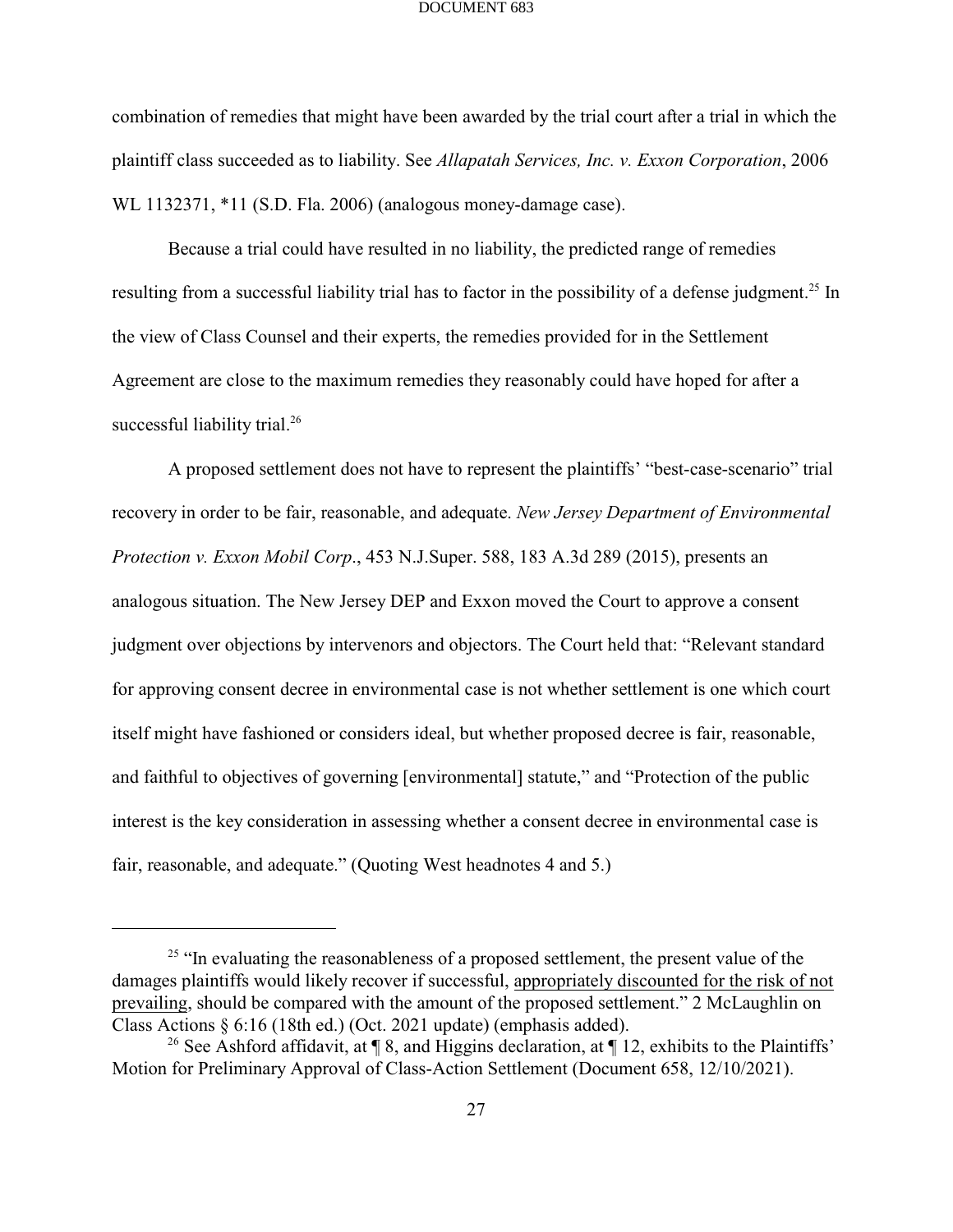## **3. The Point on or below the Range of Possible Recovery at Which the Settlement is Fair, Adequate, and Reasonable**

This factor substantially overlaps with factors # 1 and # 2, above.<sup>27</sup> The adequacy of the remedies offered in settlement is judged "not in comparison with the possible recovery in the best of all possible worlds, but rather in light of the strengths and weaknesses of plaintiffs' case." *In re "Agent Orange" Prod. Liab. Litig*., 597 F. Supp. 740, 762 (E.D. N.Y. 1984), aff'd, 818 F.2d 145 (2d Cir. 1987); *Thompson v. Cmty. Bank, N.A.*, No. 819CV919MADCFH, 2021 WL 4084148, at \*8 (N.D.N.Y. Sept. 8, 2021) (same); *Hart v. RCI Hosp. Holdings, Inc*., No. 09 CIV. 3043 PAE, 2015 WL 5577713, \*11 (S.D.N.Y. Sept. 22, 2015) (same); *Woodward v. NOR-AM Chem. Co.*, No. CIV. 94-0780-CB-C, 1996 WL 1063670, \*17 (S.D. Ala. May 23, 1996) (Butler, J.) (same); *Denver Area Meat Cutters & Employers Pension Plan v. Clayton*, 209 S.W.3d 584, 591 (Tenn. Ct. App. 2006) (same).

"[T]he Court is not to compare the terms of the Settlement with a hypothetical or speculative measure of a recovery that might be achieved by prosecution of the litigation to a successful conclusion." *In re Veeco Instruments, Inc. Sec. Litig*., No. 05 MDL 01695, 2007 U.S. Dist. LEXIS 85629, at \*33 (S.D.N.Y. Nov. 7, 2007); *Karic v. Major Auto. Companies, Inc*., No. 09 CV 5708 (CLP), 2016 WL 1745037, \*6 (E.D.N.Y. April 27, 2016) (same). Rather, a court need only determine whether the settlement falls within a "range of reasonableness" - i.e., a range which "recognizes the uncertainties of law and fact in any particular case and the concomitant risks and costs necessarily inherent in taking any litigation to completion." *Newman*

 $27$  "Because these factors overlap, it is appropriate to address them together, in combination." *In re Blue Cross Blue Shield Antitrust Litigation*, No.: 2:13-CV-20000-RDP (MDL NO.: 2406), 2020 WL 8256366, at \*15 (N.D. Ala. Nov. 30, 2020) (Proctor, J.).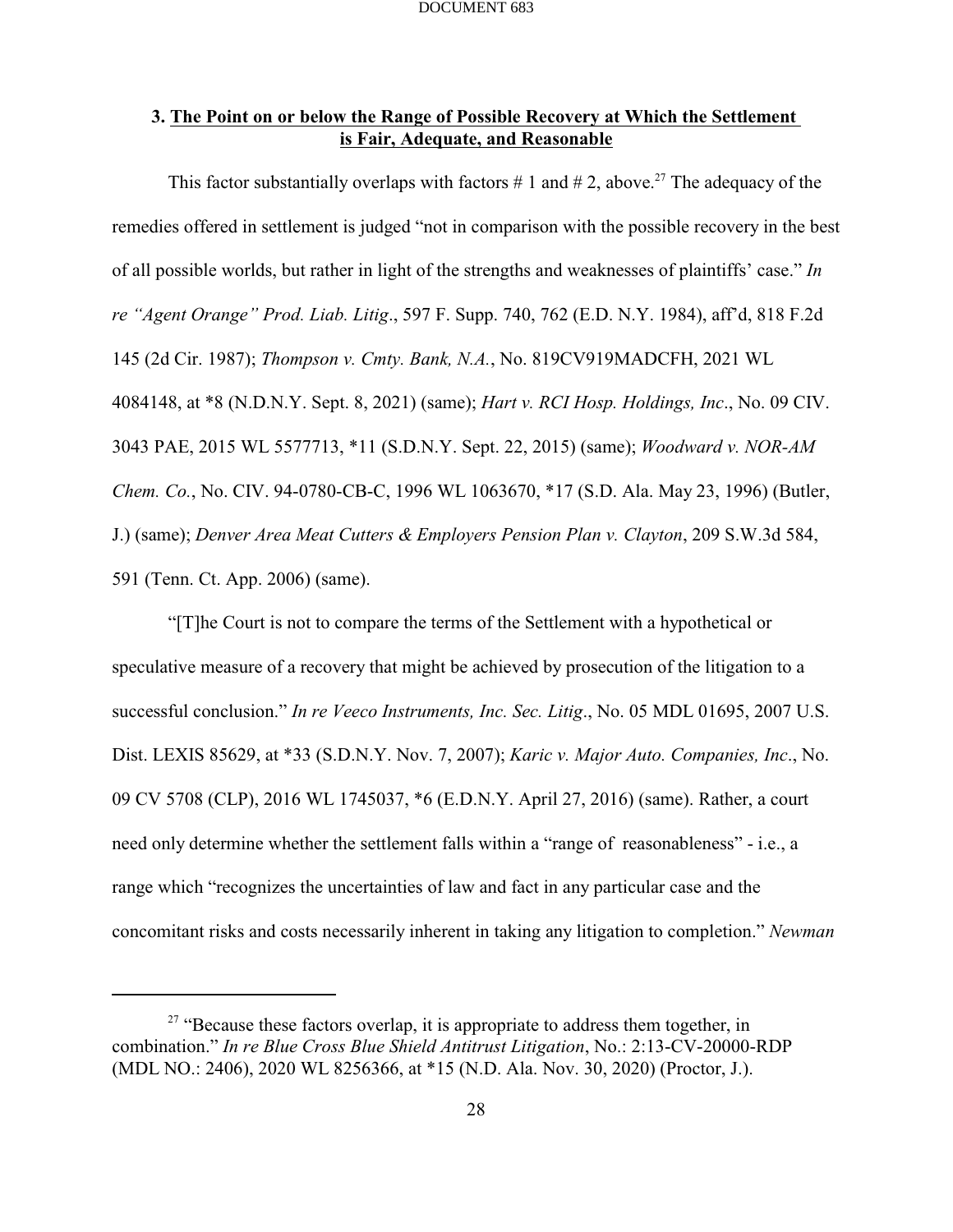*v. Stein*, 464 F.2d 689, 693 (2d Cir. 1972), repeated at *Wal-Mart Stores, Inc. v. Visa U.S.A., Inc*., 396 F.3d 96, 116 (2d Cir. 2005). See also *In re Global Crossing Sec. and ERISettlement Agreement Litig*., 225 F.R.D. 436, 461 (S.D.N.Y. 2004) (noting that "the certainty of [a] settlement amount has to be judged in [the] context of the legal and practical obstacles to obtaining a large recovery"); and *In re Indep. Energy Holdings PLC Sec. Litig*., No. 00-6689, 2003 U.S. Dist. LEXIS 17090, at \*12-13 (S.D.N.Y. Sept. 29, 2003) (noting that few cases tried actually result in the full amount of damages [or remedies] claimed).

As noted in subsections 1 and 2, above, the range of possible recoveries has to take into account potential defense victories on appeal, as well as the possibility of winning on liability but receiving a lesser range of remedies than offered in the Settlement Agreement. Taking all reasonable possibilities into account, the range of remedies in the Settlement Agreement represents an excellent settlement (even if measured solely against the best-case plaintiffs' scenario). $28$ 

Courts ordinarily rely on the considered judgment of experienced counsel in evaluating the fairness of proposed class action settlements. See *Rothe v. Battelle Mem'l Inst*., No. 1:18-CV-03179-RBJ, 2021 WL 2588873, at \*6 (D. Colo. June 24, 2021) (citation and internal quotation marks omitted): "Counsel for both sides fully support the Settlement Agreement, and counsels' judgment as to the fairness of the agreement is entitled to considerable weight." See also *Williams v. Sprint/United Mgmt. Co.*, No. 03-2200-JWL, 2007 WL 2694029, at \*4 (D. Kan. Sept. 11, 2007) ("The endorsement of the parties' counsel is entitled to significant weight.")

<sup>&</sup>lt;sup>28</sup> See Ashford affidavit, at  $\P$  8, and Higgins declaration, at  $\P$  12, exhibits to the Plaintiffs' Motion for Preliminary Approval of Class-Action Settlement (Document 658, 12/10/2021).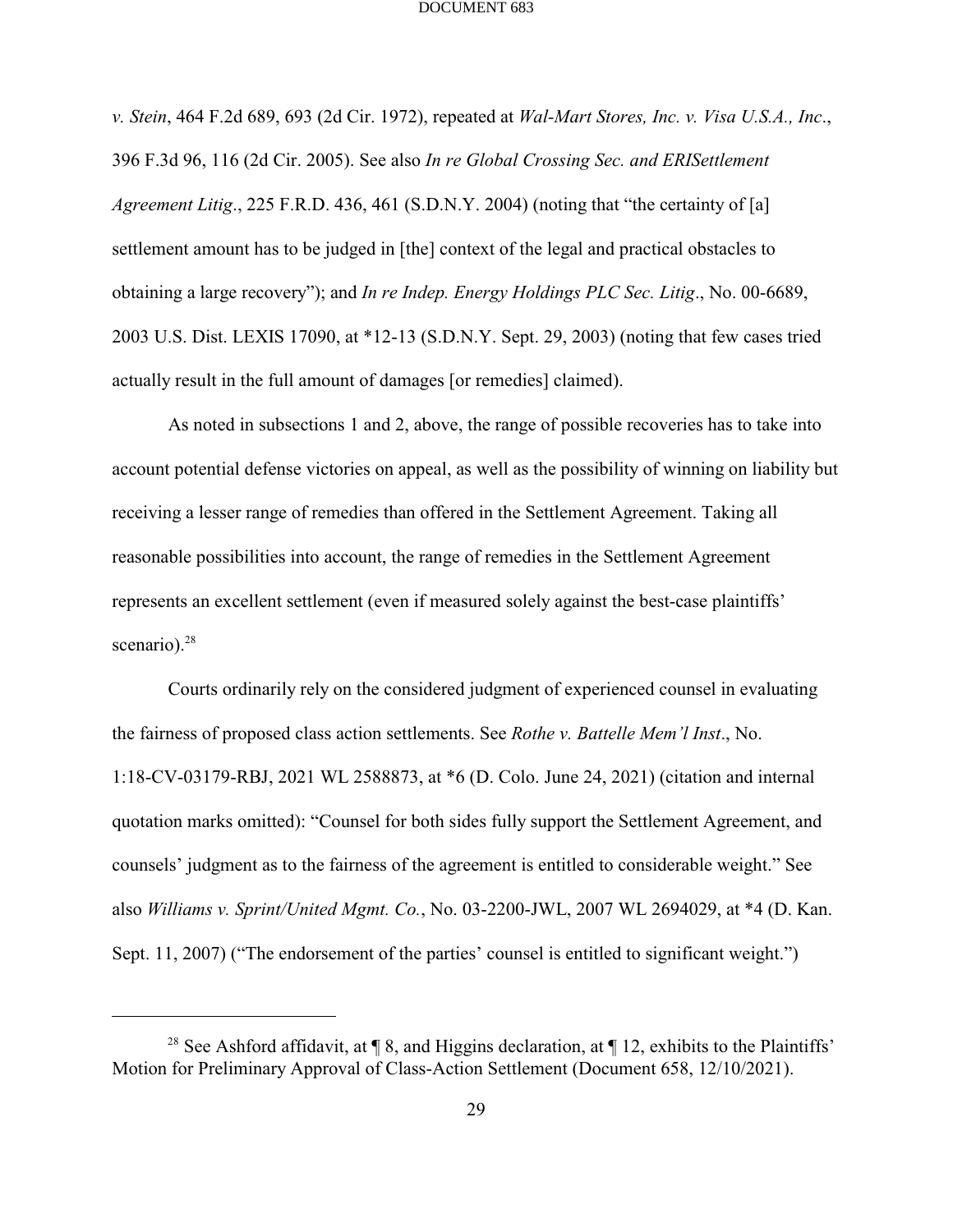(citation and internal quotation marks omitted). "One of the factors most courts consider is the fact that the settlement is supported by experienced counsel." 4 William B. Rubenstein, Newberg on Class Actions § 13:53, p. 477 (5th ed. 2014).

### **4. The Complexity, Expense, and Duration of the Litigation**

In assessing this factor, "[t]he Court should consider the vagaries of litigation and compare the significance of immediate recovery by way of the compromise to the mere possibility of relief in the future after protracted and expensive litigation. In this respect, '[i]t has been held proper to take the bird in the hand instead of a prospective flock in the bush.'" *Lipuma v. Am. Express Co.*, 406 F. Supp. 2d 1298, 1323 (S.D. Fla. 2005) (quoting *In re Shell Oil Refinery*, 155 F.R.D. 522, 560 (E.D. La. 1993)). "Complex litigation . . . can occupy a court's docket for years on end, depleting the resources of the parties and the taxpayers while rendering meaningful relief increasingly elusive." *In re Oil & Gas Litig*., 967 F.2d 489, 493 (11th Cir. 1992). See also *Woodward v. NOR-AM Chemical Co.*, No. Civ. 94-078019, 96 WL 1063670, \*21 (S.D. Ala. May 23, 1996) (same). Again, the need for the immediate relief in the form of further investigation, monitoring, and remediation, as compared to the potential of perhaps years of litigation and appeals to possibly achieve the same solution - or worse - weighs in favor of giving final approval to the Settlement Agreement. See *McWhorter v. Ocwen Loan Servicing, LLC*, No. 2:15-CV-01831-MHH, 2019 WL 9171207, at \*11 (N.D. Ala. Aug. 1, 2019) (Haikala, J.) (internal quotations omitted): "The prospect of a long, arduous trial requiring great expenditures of time and money on behalf of both parties and the Court, all in the hopes of achieving a result on par with the relief offered by the settlement, is not in the interests of any party or Settlement Class Member. *In re Cincinnati Policing*, 209 F.R.D. 395, 400 (S.D. Ohio 2002); see also *Nat'l*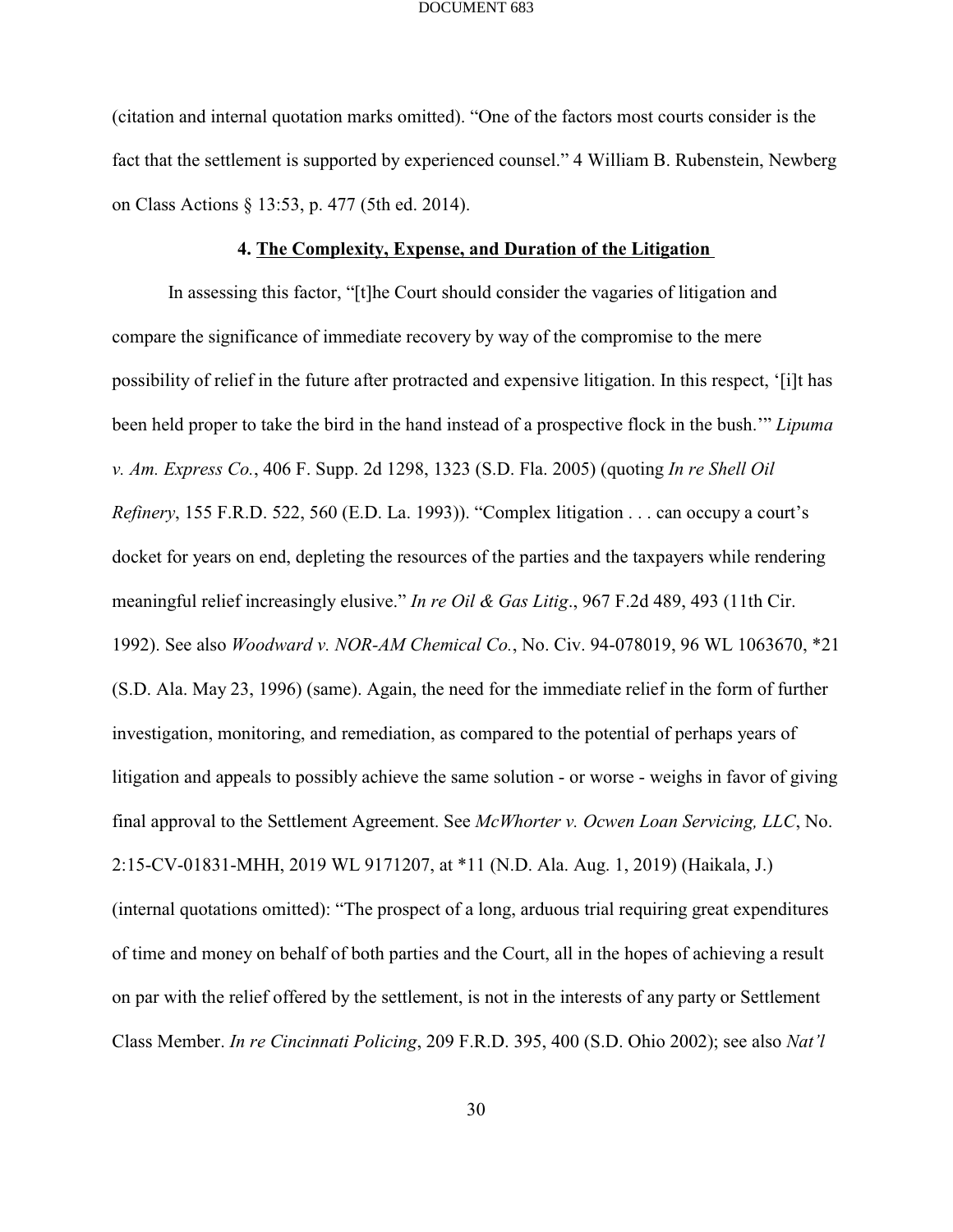*Rural Telecomms. Coop. v. DIRECTV, Inc*., 221 F.R.D. 523, 526 (C.D. Cal. 2004) (noting that in the class action settlement context, it is proper to take the bird in hand instead of a prospective flock in the bush.)."

Complex litigation - like the instant case - can occupy a court's docket for years, depleting the resources of the parties and the court. *Cotton v. Hinton*, 559 F. 2d 1326, 1331 (5<sup>th</sup> Cir. 1977). For this reason, "public policy strongly favors the pretrial settlement of class action lawsuits." *In re Oil and Gas Litigation*, 967 F.2d 489, 493 (11th Cir. 1992), quoted in *In re HealthSouth Corp. Sec. Litig.*, 572 F.3d 854, 862 (11th Cir. 2009), and *Adams v. Robertson*, 676 So. 2d 1265, 1292 (Ala. 1995); *Braynen v. Nationstar Mortgage, LLC,* No. 14-CV-20726, 2015 WL 6872519, \*6 (S.D. Fla. Nov. 9, 2015) (same).

This Settlement is the result of over 19 years of litigation. The length of time necessary to reach a final result would have occupied more years of judicial resources and vast amounts of additional attorney time and case expenses. The evidence regarding decades of PFAS use and disposal and the unique legal theories would have continued to be very difficult and expensive to resolve. Class Counsel have spent nearly a million dollars on experts to date, and a weeks-long trial would probably have doubled that expense.<sup>29</sup> Settlement of this action is in the best interests of judicial economy and the Class.

Defendants would have appealed a judgment that significantly burdened their remediation responsibilities beyond the scope of the Settlement Agreement. This Settlement will spare the delay and expense of continued litigation. This litigation has already been pending for over 19

<sup>&</sup>lt;sup>29</sup> See Ashford affidavit, at  $\P$  6, Exhibit B to the Plaintiffs' Motion for Preliminary Approval of Class-Action Settlement (Document 658, 12/10/2021).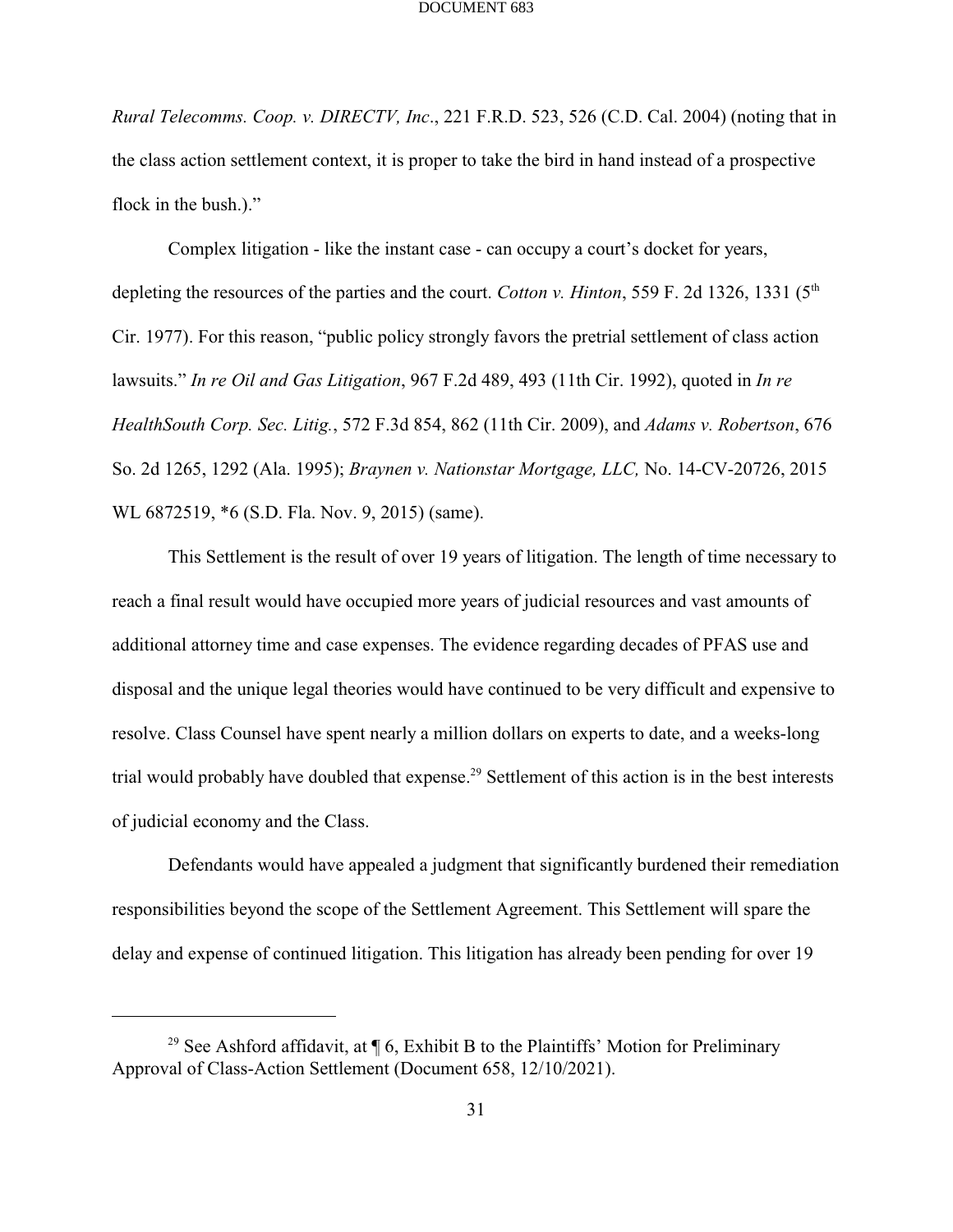years. Even if the Class could recover a qualitatively "better" range of equitable remedies after a trial, the additional delay through trial, post-trial motions, and the appellate process could deny the Class any further remediation efforts for years to come. See generally *In re Sony SXRD Rear Projection Television Class Action Litig.*, No. 06-5173, 2008 U.S. Dist. LEXIS 36093, at \*16 (S.D.N.Y. May 1, 2008); *Strougo v. Bassini*, 258 F. Supp. 2d 254, 261 (S.D.N.Y. 2003); *Hicks v. Morgan Stanley & Co.*, No. 01-10071, 2005 U.S Dist. LEXIS 24890, at \*16 (S.D.N.Y. Oct. 19, 2005) ("Further litigation would necessarily involve further costs [and] justice may be best served with a fair settlement today as opposed to an uncertain future settlement or trial of the action"). This Settlement eliminates those complexities and expenses, and the probable additional years of continued appellate litigation.

Ultimately, through an extended series of mediation sessions with Justice Harwood, starting almost six years ago, the parties reached the agreement set forth in the Settlement Agreement. The long history of this litigation underscores the vigor with which counsel have represented the Class Members in all respects - including for settlement purposes. Counsel for plaintiffs invested large amounts of their time and money and litigated this case skillfully against well-funded, large corporations that were represented by elite defense counsel, who presented sustained and spirited defenses on their clients' behalf.

Because the science of PFAS and its remediation was in its nascent stage in 2002, and because it continues to evolve rapidly,<sup>30</sup> this litigation presented literally *unique* factual and legal challenges. The complexity, duration, and expense of this class-action litigation surely must rank

<sup>&</sup>lt;sup>30</sup> See Higgins declaration, at  $\P$  11, Exhibit C to the Plaintiffs' Motion for Preliminary Approval of Class-Action Settlement (Document 658, 12/10/2021).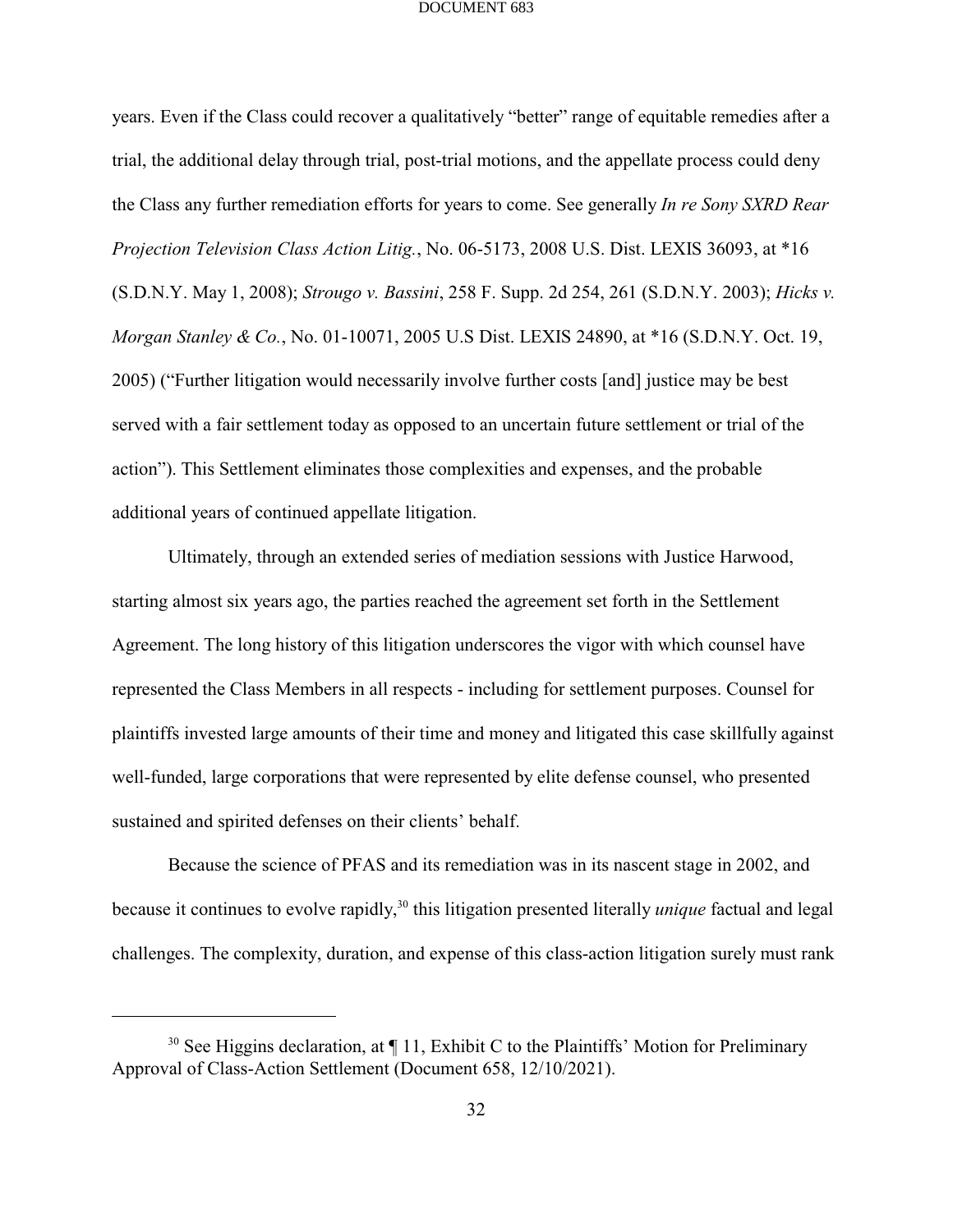in the upper 5% of all class action cases filed in the United States in this century.<sup>31</sup>

### **5. The Substance and Amount of Opposition to the Settlement**

This factor cannot be fully addressed as of the date of this filing because the deadline for lodging objections does not expire until March 17, 2022. If objections are filed, Class Counsel will file responses and will be prepared to address them at the Fairness Hearing on April 21, 2022. As of the date of this filing, no written objections have been received.<sup>32</sup> Class Counsel have received and responded to less than 50 phone calls from Class Members who were seeking more information, but none of whom voiced any "objections" to the substance of the Settlement.<sup>33</sup>

The law is that the reaction of the class to the settlement is a significant factor in assessing its fairness and adequacy, and "the absence of objectants may itself be taken as evidencing them fairness of a settlement." *In re PaineWebber Ltd. P'ships Litig*., 171 F.R.D. 104, 126 (S.D.N.Y.), aff'd, 117 F.3d 721 (2d Cir. 1997). One court has noted that the reaction of the class to a settlement "is considered perhaps the most significant factor to be weighed in considering its adequacy." *In re Veeco Instruments, Inc. Sec. Litig*., No. 05 MDL 01695, 2007 U.S. Dist. LEXIS 85629, at \*21-22 (S.D.N.Y. Nov. 7, 2007). The lack of substantive objections weighs heavily toward approving a proposed class settlement.

The Court can also consider the fact that the Morgan County Commission and City of Decatur Council heard a detailed two-hour presentation about the Settlement from lawyers and

 $31$  See Ashford affidavit, at  $\P$  9, Exhibit B to the Plaintiffs' Motion for Preliminary Approval of Class-Action Settlement (Document 658, 12/10/2021).

 $32$  McKee affidavit, at ¶ 12, Exhibit B hereto.

 $^{33}$  *Id.*, at ¶ 19.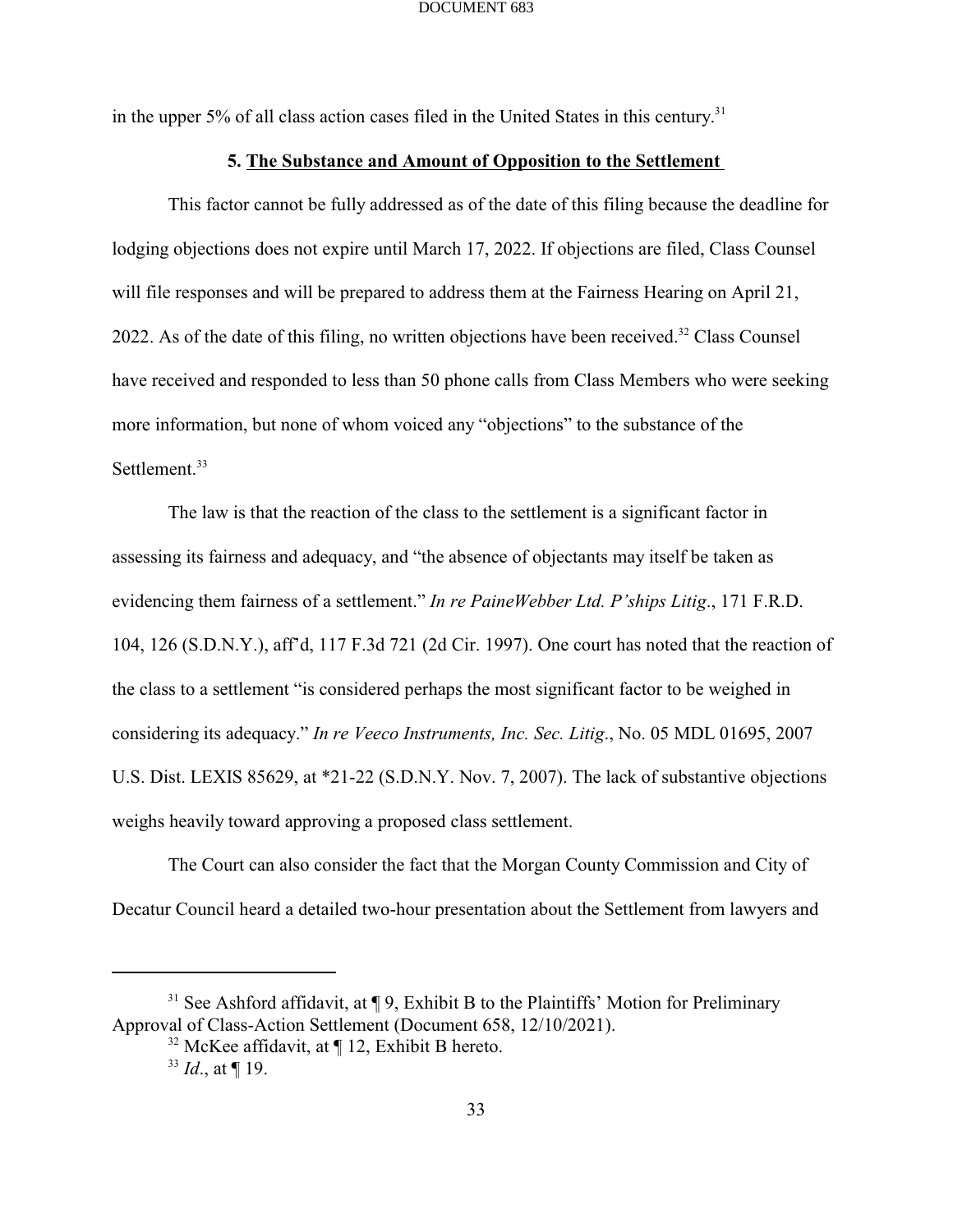experts, and then wholeheartedly endorsed the Settlement.<sup>34</sup> See section II.B., *supra*, for the citation to the City's websites containing documentary materials and a video recording of the inperson presentations to the Council and Commission. Brian Lawson, 3M, Decatur Sign PFAS Multi-million Dollar Settlement Agreement, Details Outlined, whnt.com/news/decatur/ 3m-decatur-sign-pfas-multi-million-dollar-settlement-agreement- details-outlined/ (Nov 12, 2021), reports: "Attorney Barney Lovelace, who represented the governments and the utility in the litigation, said . . ., 'Officials from the City of Decatur, Morgan County and Decatur Utilities signed the Agreement yesterday. We are very pleased to have this settlement fully executed. We are eager for the remediation work required by the settlement to get underway so our community can have confidence and take comfort knowing that any existing issues will be addressed and cleaned up and that a system of oversight is in place to mitigate any potential environmental issues in the future. . . . This is a great day for the City of Decatur and all of Morgan County.'"

Much of 3M's 2020 consent order with ADEM contains suggestions created by the *St.* John plaintiffs' retained experts.<sup>35</sup> Counsel for all parties have met extensively with ADEM during this process.  $36$  EPA is in a similar posture. The parties have met multiple times with EPA, and EPA is heavily involved in the proposed settlement.<sup>37</sup> "The policy of the law to encourage

<sup>&</sup>lt;sup>34</sup> See Ashford affidavit, at  $\P$  23, Exhibit B to the Plaintiffs' Motion for Preliminary Approval of Class-Action Settlement (Document 658, 12/10/2021).

<sup>&</sup>lt;sup>35</sup> See Ashford affidavit, at  $\P$  21, Exhibit B to the Plaintiffs' Motion for Preliminary Approval of Class-Action Settlement (Document 658, 12/10/2021).

 $^{36}$  *Id.*, at ¶ 15.

<sup>&</sup>lt;sup>37</sup> Id., at  $\P$  16. As an example, see ADEM's letter of  $1/25/2021$  to 3M attaching EPA's memo of 1/21/2021, at lf.adem.alabama.gov/WebLink/DocView.aspx?id=104449207&dbid=0. The state and federal agencies were generally in approval of the "Instream PFAS Characterization Study Work Plan" that was submitted in October 2020. And, a significant portion of that Work Plan adopted ideas developed by the *St. John* plaintiffs' experts.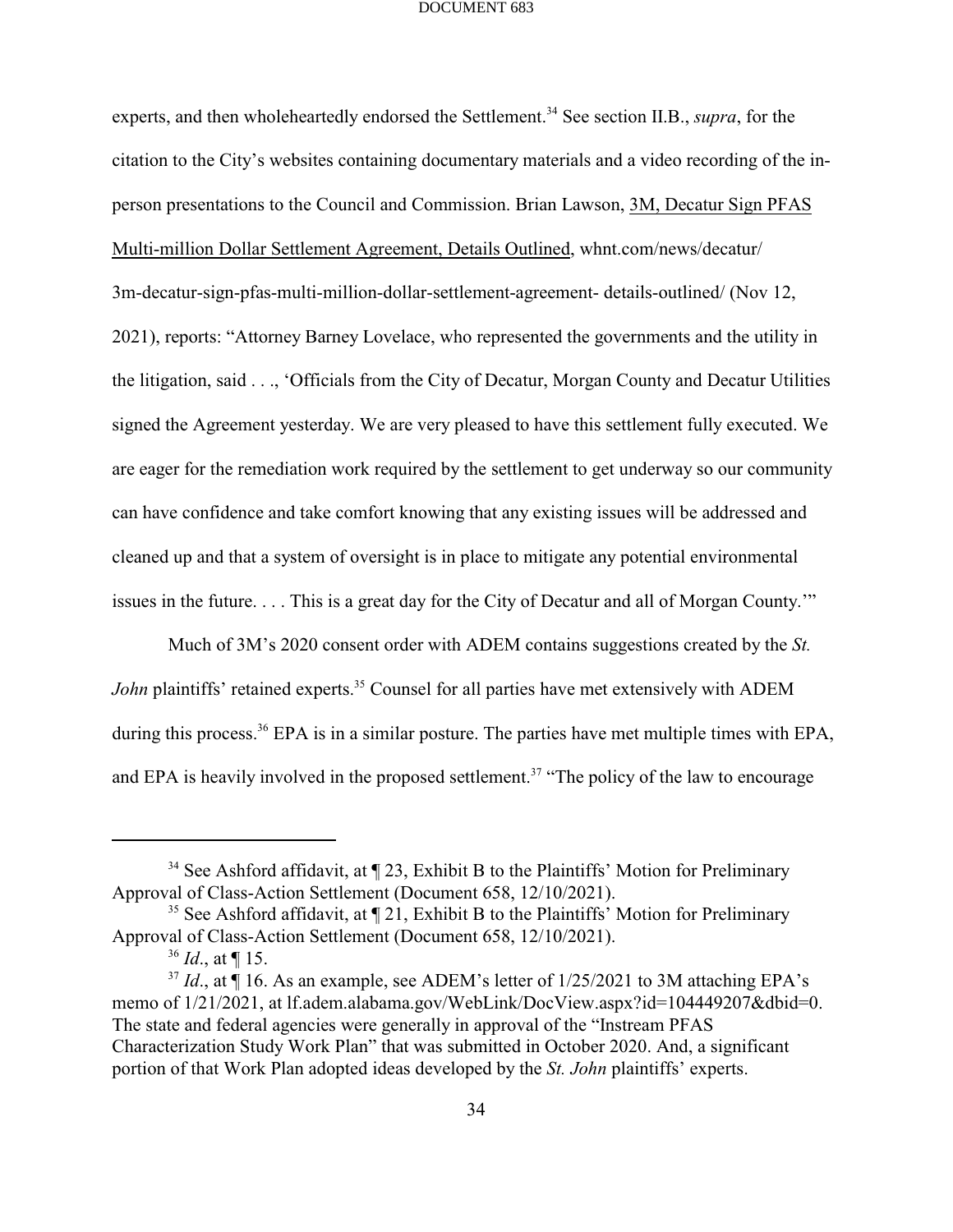settlements has particular force where" governmental environmental-protection agencies participated in constructing the proposed settlement. *New Jersey Department of Environmental Protection v. Exxon Mobil Corp*., 453 N.J.Super. 588, 615, 183 A.3d 289, 305 (2015). Note also that the most relevant environmental watchdog organization, Tennessee Riverkeeper,<sup>38</sup> endorses the *St. John* Settlement, and actually negotiated its settlement in conjunction with the *St. John* parties.<sup>39</sup>

### **6. The Stage of the Proceedings at Which the Settlement Was Achieved**

This factor weighs just as heavily as all the others in support of final approval of the Settlement. This case represents one of the longest-fought and hardest-fought cases on the Court's docket. This factor is designed to "assure the Court that counsel for the plaintiffs have weighed their position based on a full consideration of the possibilities facing them." *In re Global Crossing Sec. and ERISettlement Agreement Litig*., 225 F.R.D. 436, 458 (S.D.N.Y. 2004); *Precision Associates, Inc. v. Panalpina World Transp. (Holding) Ltd.*, No. 08-CV-42 JG VVP, 2013 WL 4525323, \*8 (E.D.N.Y. Aug. 27, 2013) (same).

If a court finds that a proposed settlement is free from collusion, then "[a] proposed class action settlement enjoys a strong presumption that it is fair, reasonable, and adequate." *Teachers' Ret. Sys. v. A.C.L.N., Ltd.*, No. 01-11814, 2004 U.S. Dist. LEXIS 8608, at \*5 (S.D.N.Y. May 14, 2004). See also *Wal-Mart Stores, Inc. v. Visa U.S.A., Inc*., 396 F.3d 96, 116 (2d Cir. 2005) (a

<sup>&</sup>lt;sup>38</sup> See www.tennesseeriverkeeper.org/our-mission: "Tennessee Riverkeeper monitors polluters and their pollution permits, responds to citizen complaints, and utilizes other methods to further protect the Tennessee and Cumberland Rivers and their tributaries. . . . Our mission is to protect the Tennessee and Cumberland Rivers and their tributaries by enforcing environmental laws and educating the public."

 $39$  See Ashford affidavit, at  $\P$  24, Exhibit B to the Plaintiffs' Motion for Preliminary Approval of Class-Action Settlement (Document 658, 12/10/2021).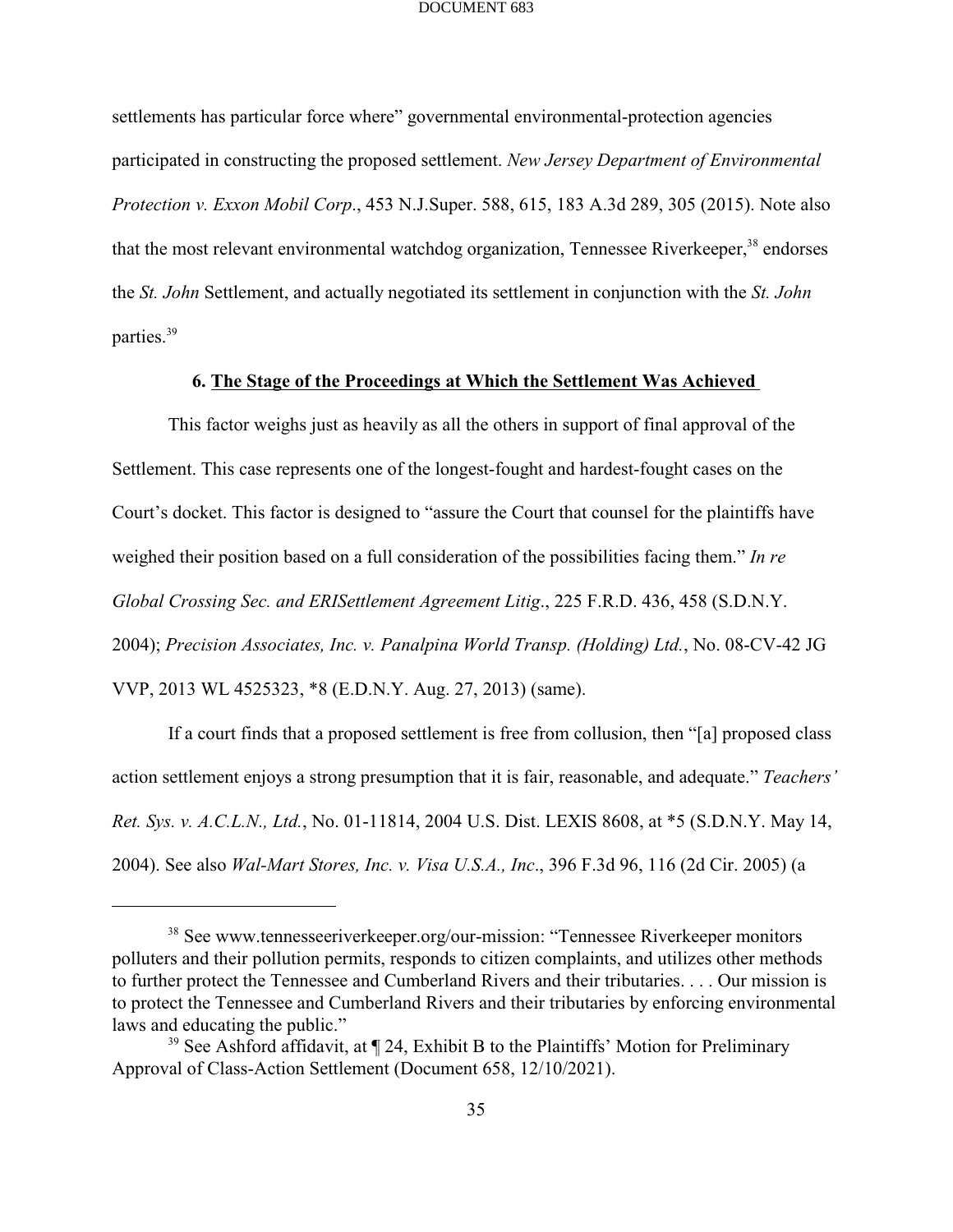class action settlement is entitled to a presumption of fairness, adequacy and reasonableness when there were arm's-length negotiations between experienced, capable counsel).

There has been no fraud or collusion between the parties. In approving a settlement agreement, a court must first examine whether the agreement has resulted from fraud or collusion; i.e. " whether the settlement was achieved in good faith after arms-length negotiations." *Knight v. Alabama*, 469 F.Supp.2d 1016, 1033 (N.D. Ala. 2006). This requirement is easily met here, where the Settlement Agreement resulted from arm's-length negotiations after multiple formal and informal mediation processes over many years, and overseen by former Justice Harwood. "Courts also found collusion less likely when settlement negotiations are conducted by a third-party mediator." 4 William B. Rubenstein, Newberg on Class Actions § 13:14, p. 320 (5th ed. 2014).<sup>40</sup> If plaintiffs' counsel were going to "sell out" the Class, they would have done so long before litigating 20 years, spending millions of dollars, and dedicating thousands of lawyer hours to the litigation.

Here, counsel and experts for all parties have continuously investigated and analyzed the facts and the law of this case for over 19 years, through numerous separate phases of mediation. There are very few cases which have lasted so long, had so much litigation and dispute, and been so heavily litigated. This case is a textbook example of a case which has reached the proper stage

 $40$  "[T]he involvement of a neutral or court-affiliated mediator or facilitator in those negotiations may bear on whether they were conducted in a manner that would protect and further the class interests." Fed. R. Civ. P. 23(e)(2) Advisory Committee's Note (2018 Amendment). See *In re Penthouse Executive Club Compensation Litigation*, 2013 WL 1828598, at \*2 (S.D.N.Y. 2013) (granting preliminary approval of proposed settlement reached through negotiations that involved formal mediation, finding that the "assistance of two experienced mediators" supports the conclusion that the proposed settlement is noncollusive, as a settlement "reached with the help of third-party neutrals enjoys a 'presumption that the settlement achieved meets the requirements of due process'").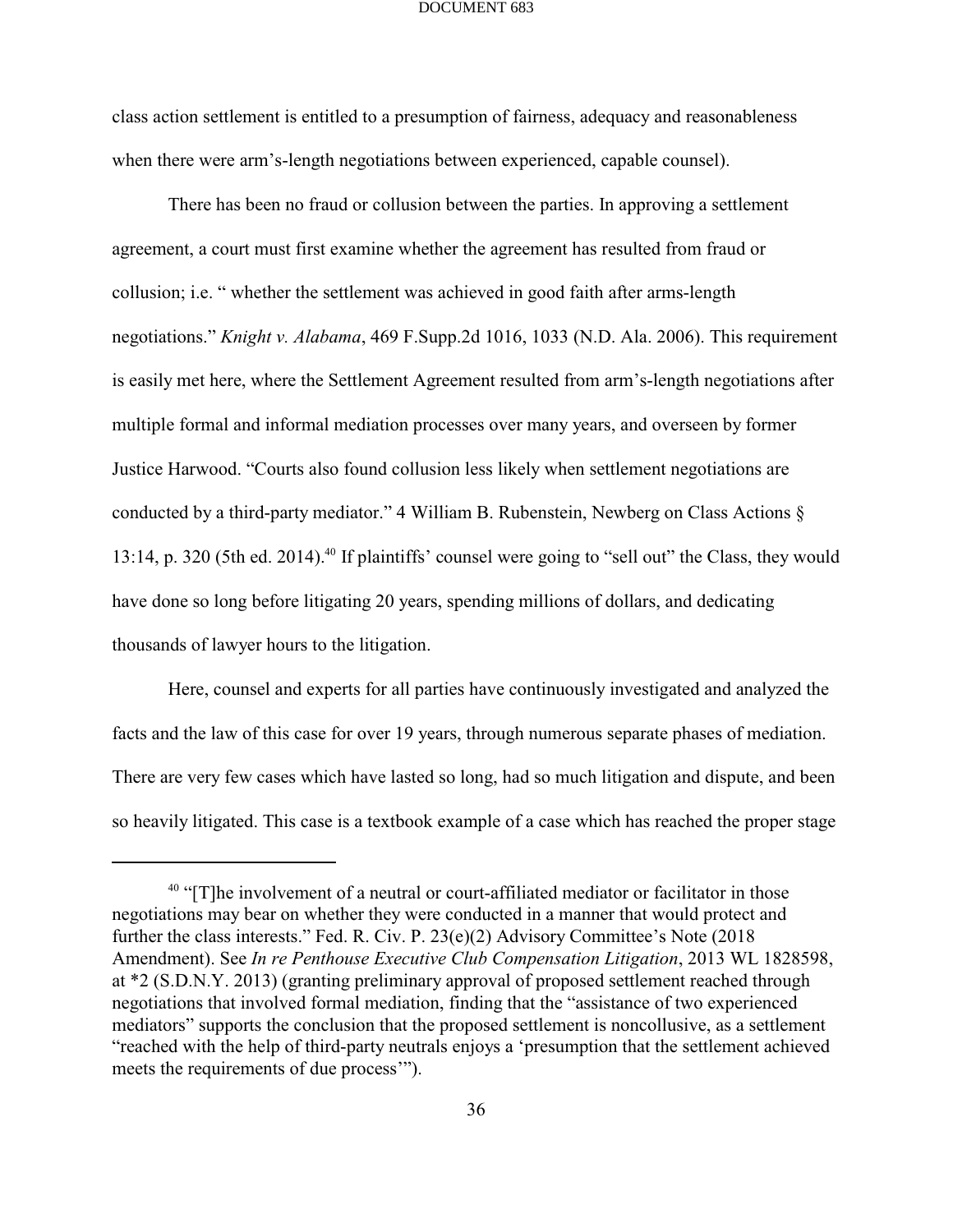for resolution. During the joint meetings of experts, where plaintiff and defense experts freely communicated directly with one another, plaintiffs' counsel learned more facts and opinions than years of contested formal discovery would have disclosed. Given the maturity of this case, and the enormous amount of time and work invested in it for so many years, it is clear that the parties had not only an adequate, but a comprehensive, appreciation of the merits of the case before agreeing to a settlement. This factor weighs extremely heavily in favor of final approval of the Settlement Agreement.

This comment from a judge in Kansas fits this *St. John* case precisely: "The contested nature of this suit, the engagement of a neutral mediator, and the extensive negotiation process constitute evidence that the parties negotiated the settlement agreement fairly and honestly." *Tripp v. Rabin*, No. 14-CV-2646-DDC-GEB, 2016 WL 3615572, at \*3 (D. Kan. July 6, 2016). A settlement is considered fairly and honestly negotiated when reached after arm's-length negotiations by experienced counsel. *Id*. "[A] court will presume that a proposed class action settlement is fair when certain factors are present, particularly evidence that the settlement is the product of arms-length negotiation, untainted by collusion." 4 William B. Rubenstein, Newberg on Class Actions § 13:45, p. 442 (5th ed. 2014).

### **7. The Financial Ability of the Defendants to Withstand a Greater Judgment**

This is a non-factor or an irrelevant factor in this case. While there has been no concern expressed about the defendants' financial abilities to pay for the future efforts provided for in the Settlement Agreement, the fact that one or more of the defendants might have been able to invest more than \$300 million in remediation projects does not render the injunctive aspect of this Settlement unreasonable, however, when the other *Adams* factors favor approval of the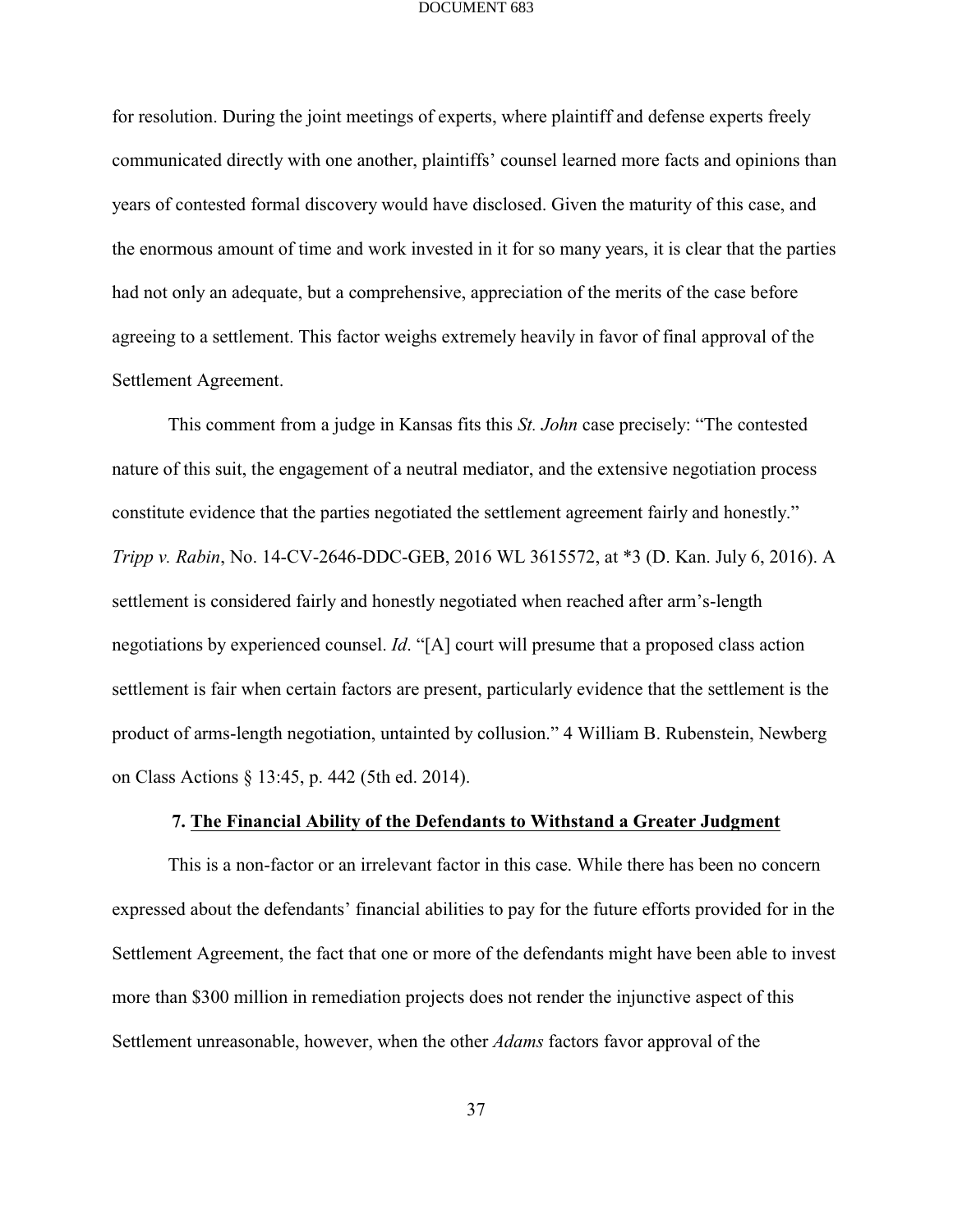settlement. See, e.g., *D'Amato v. Deutsche Bank*, 236 F.3d 78, 86 (2d Cir. 2001). "[T]he fact that a defendant is able to pay more than it offers in settlement does not, standing alone, indicate that the settlement is unreasonable or inadequate." *In re PaineWebber Ltd. P'ships Litig*., 171 F.R.D. 104, 129 (S.D.N.Y.), aff'd, 117 F.3d 721 (2d Cir. 1997). "[A] defendant is not required to 'empty its coffers' before a settlement can be found adequate." *In re Sony SXRD Rear Projection Television Class Action Litig*., No. 06-5173, 2008 U.S. Dist. LEXIS 36093, at \*23 (S.D.N.Y. May 1, 2008); *Fleisher v. Phoenix Life Ins. Co.*, No. 11-CV-8405 (CM), 2015 WL 10847814, \*9 (S.D.N.Y. Sept. 9, 2015) (same). "Where, as here, the other ... factors weigh in favor of approval, this factor alone does not suggest the settlement is unfair." *In re Sony* at \*23-24.

### **8. Whether Proper Notice Was Given**

The notice plan is discussed below, in section V. This motion urges the Court to find that the notice plan meets and exceeds the requirements of due process. Ala. R. Civ. P. 23 requires the Court to direct notice to the Class. Federal due process requires that notice of a class action settlement "fairly apprise the prospective members of the class of the terms of the proposed settlement and of the options that are open to them in connection with [the] proceedings." *Weinberger v. Kendrick*, 698 F.2d 61, 70 (2d Cir. 1983). "It is widely recognized that for the due process standard to be met it is not necessary that every class member receive actual notice, so long as class counsel acted reasonably in selecting means likely to inform persons affected." *In re Prudential Sec. Inc. Ltd. P'Ships Litig*., 164 F.R.D. 362, 368 (S.D. N.Y.), aff'd, 107 F.3d 3 (2d Cir. 1996); *Lopez v. Hayes Robertson Grp., Inc*., No. 1310004CIVMARTINEZGO, 2015 WL 5726940, \*7 (S.D. Fla. Sept. 29, 2015) (same); *Juris v. Inamed Corp*., 685 F.3d 1294, 1321 (11th Cir. 2012) ("due process does not require that class members actually receive notice"). Here, the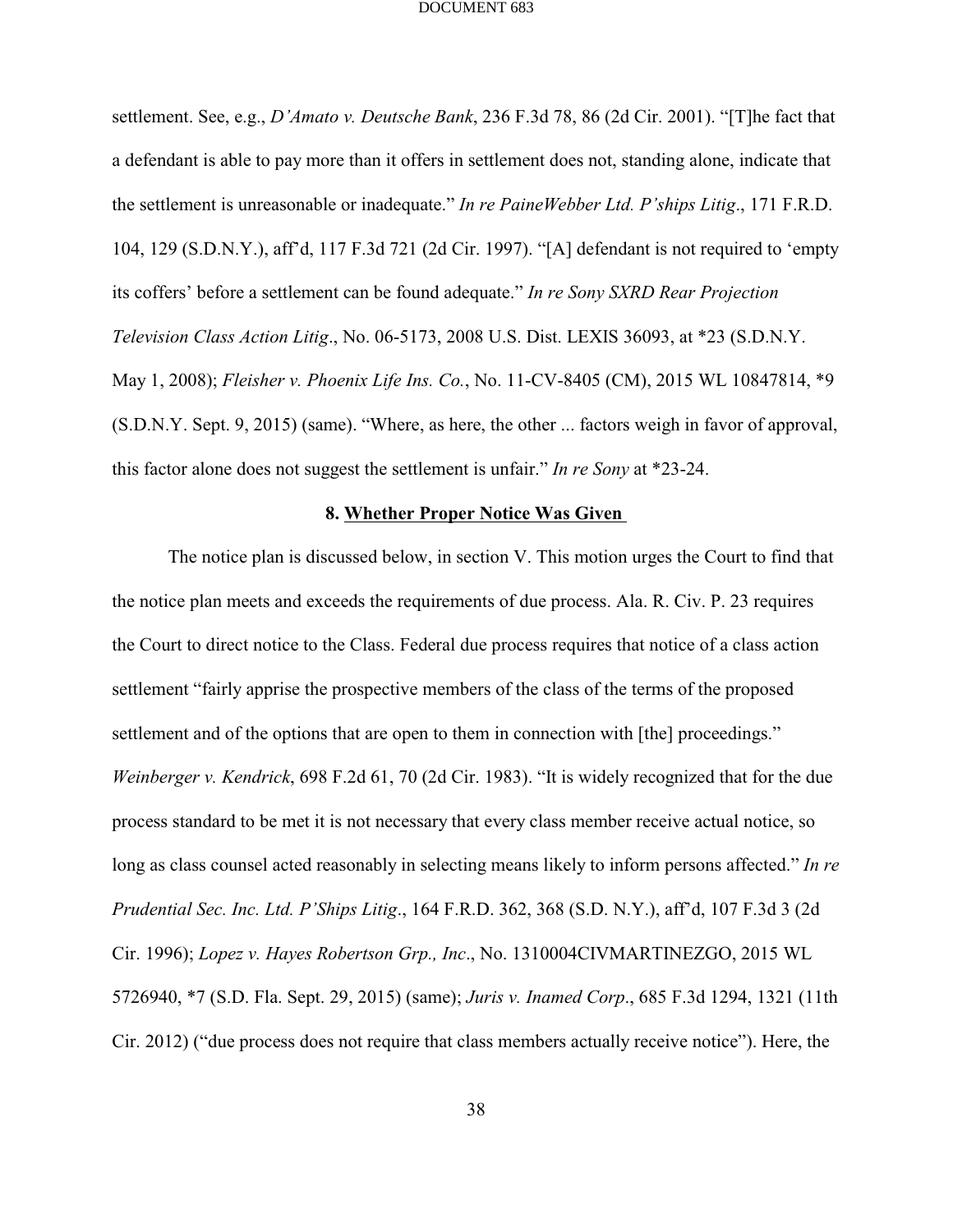form and method of notice to the class members satisfy both the requirements of Alabama Rule

23 and federal due process.

### **C. Scope of the Release**

From the Settlement Agreement, here are the operative provisions of the release:

4.2 Release. Upon the Effective Date, the Releasing Parties shall have expressly, intentionally, voluntarily, fully, finally, irrevocably, and forever released, waived, compromised, settled, and discharged each and every claim, demand, right, and cause of action of any kind for any type of relief (including but not limited to compensatory damages, mental-anguish damages, property damages, consequential damages, incidental damages, statutory damages, punitive or exemplary damages, disgorgement, restitution, penalties, injunctive relief, declaratory relief, attorneys' fees, court costs, and expenses)-except as expressly set forth in Section 4.3 and Section 4.4 below-that the Releasing Parties have or could have asserted against the Released Parties arising out of or relating in any way to the presence of or exposure to PFAS (I) in the Tennessee River or its tributaries, in Morgan County, Lawrence County, Franklin County, Limestone County, Colbert County, or Lauderdale County, Alabama, (ii) from or at sites owned or operated by the Defendants, or (iii) in the soil, groundwater, surface water, pore water, drinking water, well water, waste water, treated water, sludge, sediment, air, and/or fish or other biota, or any other environmental media, whether asserted or not, accrued or not, known or not, matured or not, contingent or not, manifested or not, patent or latent, open or concealed, or past, present, or future ("Released Claims"). The Parties intend the Released Claims to include all claims, including those for future damages, arising out of any release of PFAS into the environment as a result of the past or continuing operations of the Defendants or the remediation efforts that are in compliance with the Interim Consent Decree and this Agreement. The Parties exclude from the definition of Released Claims those claims for concrete, independent harms caused by future conduct that is not related to the following: (a) the prior release, disposal, or use of PFAS, or (b) the ordinary course of future operations of the Defendants, or (c) the obligations imposed on the Defendants in the Interim Consent Decree and this Agreement.

4.3 First Exception to Release. Notwithstanding the terms of Section 4.2, the Releasing Parties reserve and do not release any claim, demand, right, or cause of action based upon a manifest personal bodily injury to a Class Member (beyond the presence of PFAS in his or her body). This exception applies without respect to the date on which said personal bodily injury became or becomes manifest. Defendants expressly reserve all rights, claims, and defenses they may have with respect to any claim, demand, right, or cause of action preserved by this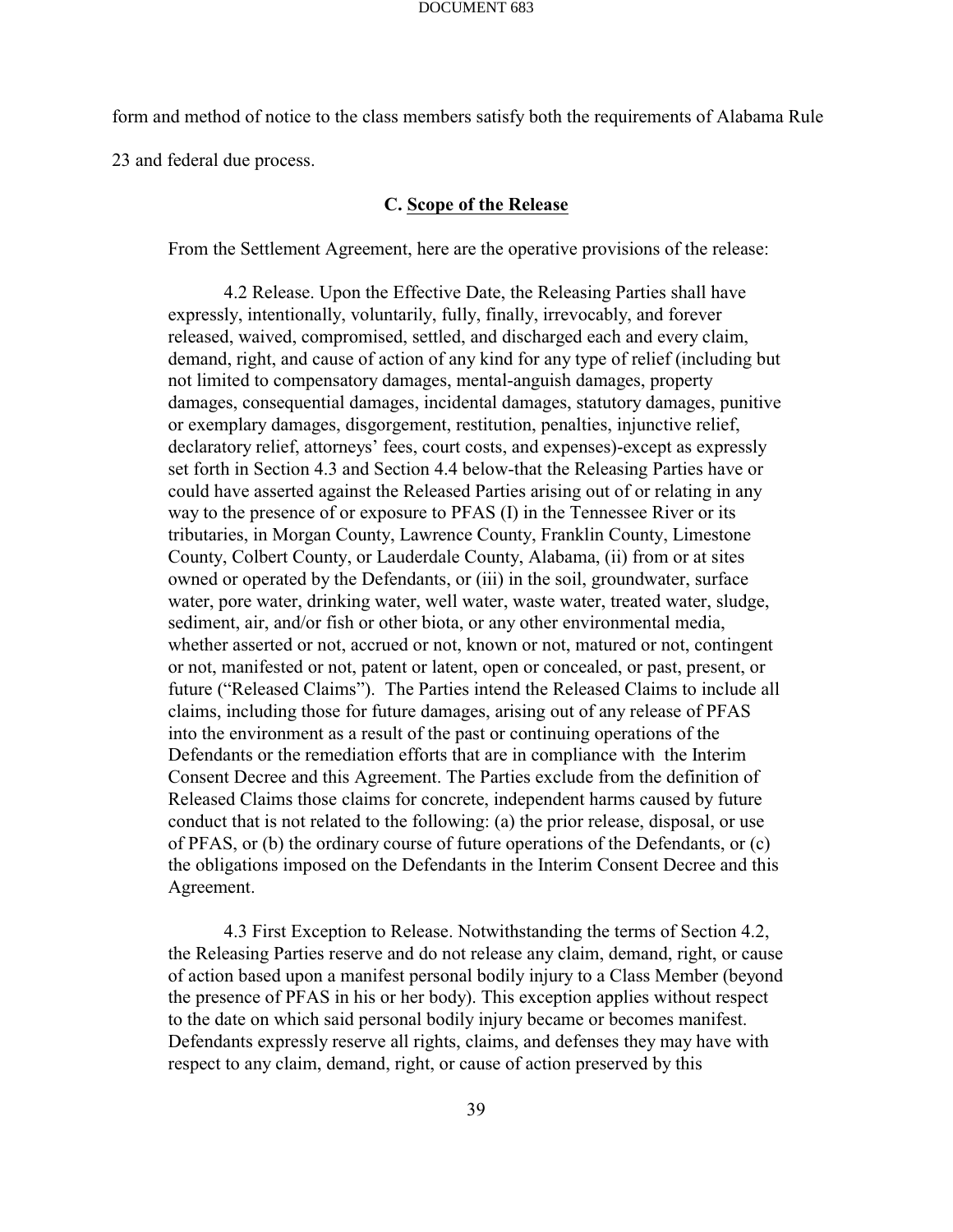exception. Damages for manifest personal bodily injuries have not been sought in this Action since 2006.

4.4 Second Exception to Release. Notwithstanding the terms of Section 4.2, any Class Members (including Sludge Application Subclass Members) that Opt Out reserve and do not release any claim, demand, right, or cause of action for monetary relief. Those Class Members will remain in the Class certified under Alabama Rule of Civil Procedure 23(b)(2) and be subject to the release of claims for injunctive and declaratory relief. Defendants expressly reserve all rights, claims, and defenses they may have with respect to any claim, demand, right, or cause of action preserved by this exception.

**Injunctive Relief**. Because Class Members cannot opt out of the (b)(2) class or opt out of the injunctive relief, all claims for any different equitable relief will be released. This is the nature of a (b)(2) class.

**Personal Injury**. The *St. John* Class covers all injunctive claims, all property-damagebased money-damage claims, and certain other money damage claims related to the presence of PFAS; however, the Settlement Agreement expressly preserves claims for "all manifest personal bodily injury" "without respect to the date on which said personal bodily injury became or becomes manifest." Settlement Agreement, §§ 4.2 & 4.3. Class members who believe that they can prove some quantifiable legal damage to their property from the presence of PFAS in the environment have the right to opt out of this settlement and to pursue their individual money-damage claims, although their injunctive relief claims are released. Settlement Agreement  $§ 4.4.$ 

Alabama Supreme Court precedent $41$  indicates that the mere presence of PFAS in a person's blood (which today probably includes most of the world) is not a manifest personal injury and does not trigger any relief under Alabama law (including any kind of medical-

<sup>&</sup>lt;sup>41</sup> *Hinton v. Monsanto Co.*, 813 So. 2d 827 (Ala. 2001), for example.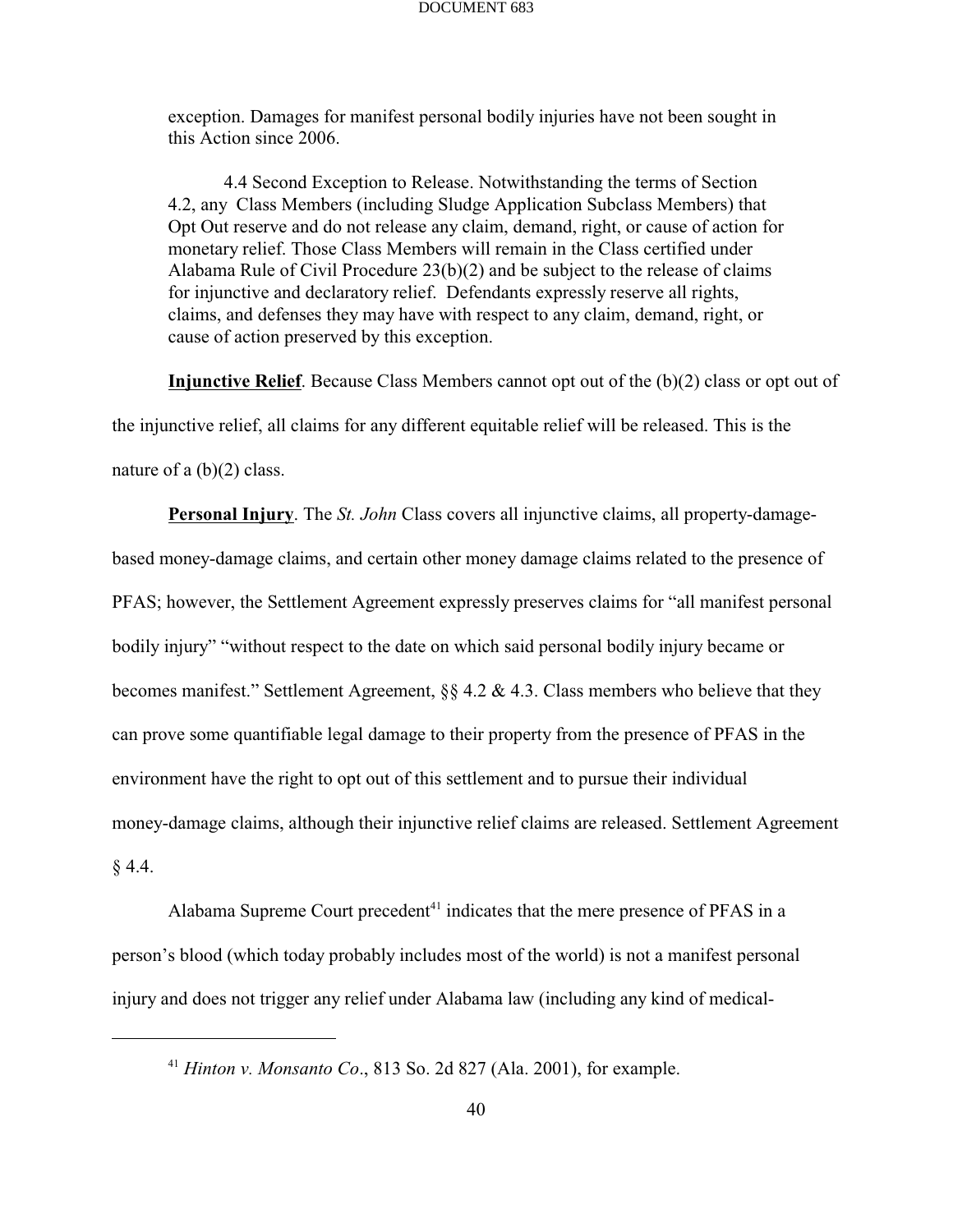monitoring claims). However, if any class member currently has - or later develops - a manifest personal injury, this settlement will not bar his claim. The *St. John* settlement does not release any manifest personal-injury claim.

The *St. John* Class does not involve claims for manifest personal injury or wrongful death. Any Class Member who claims a personal injury from exposure to PFAS remains free to file their own individual lawsuit. The Settlement Agreement (section 4.3) uses the phrase that claims for "manifest personal bodily injury" are not released because that is the current standard in Alabama law to be able to sue for personal injury.

*Hinton v. Monsanto Co.*, 813 So. 2d 827 (Ala. 2001), involved PCB pollution around Anniston. The Alabama Supreme Court reiterated that: "Alabama law has long required a manifest, present injury before a plaintiff may recover in tort." The Court refused to recognize a claim for medical-monitoring expenses, just because a person had been exposed to the presence of PCBs in the environment - but otherwise had no present, manifest injury or disease. The *Hinton* opinion (pp. 831-32) ends by repeating that Alabama "law provides no redress for a plaintiff who has no present injury or illness."

**Real-Property Damage**. Class Members who do not opt out of the (b)(3) Class will release all PFAS-related money-damages claims for alleged injuries to real property.

If any property owner in the six-county Class believes they can prove that these defendants dumped PFAS on their property or that PFAS has somehow damaged their property, they are free to opt out of the class settlement and file their own individual property-damage claim against these defendants. The class notice explains how to contact the Class Administrator to opt out. The opt-out process is simple.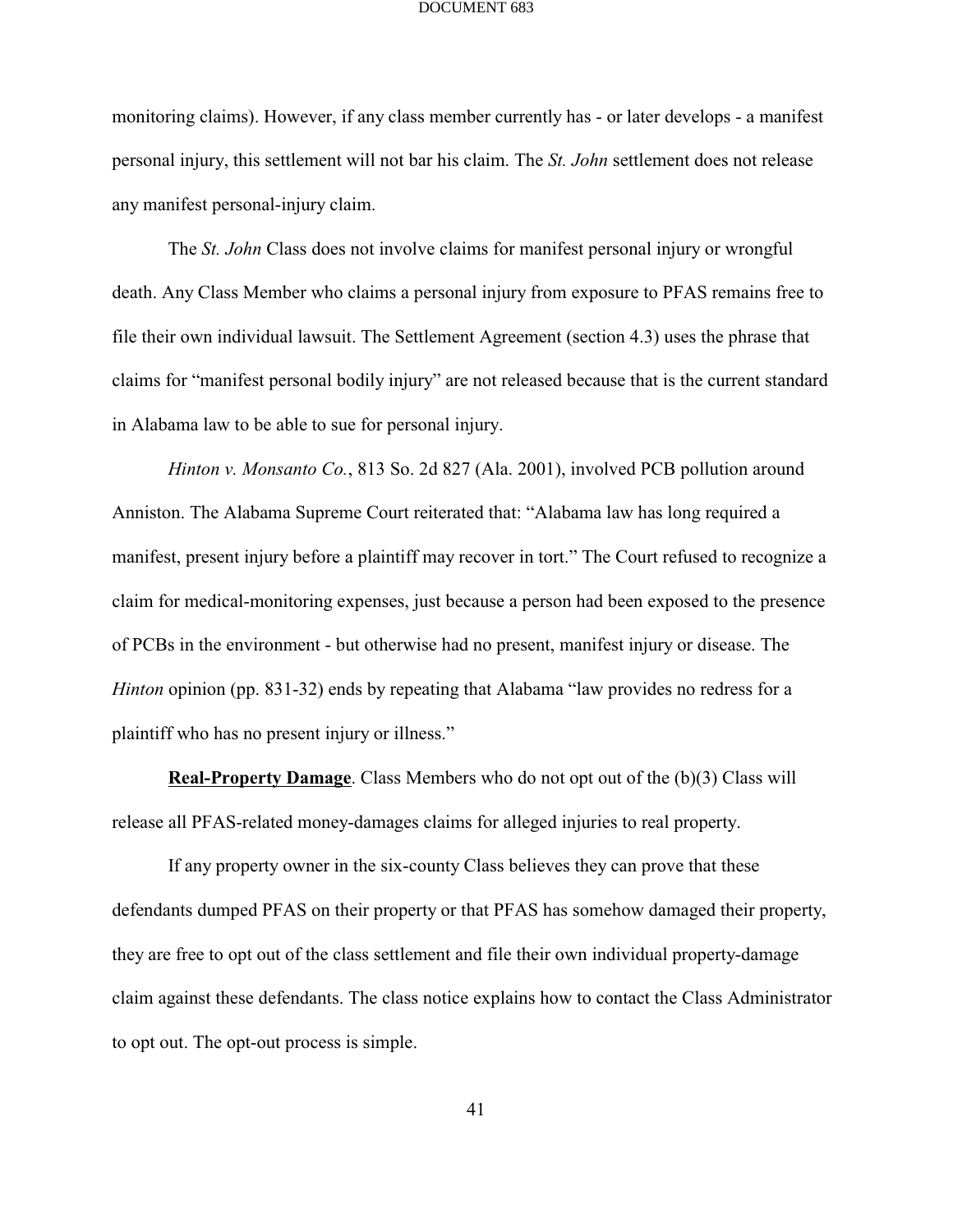3M stopped its manufacture of PFAS approximately 20 years ago, so the odds of a Class Member finding dumped PFAS on private land are remote. The relevant defendants believe they have addressed problems at all the known locations with elevated concentrations of PFAS. The plaintiffs and defendants have exercised due diligence to locate and identify PFAS dumps.<sup>42</sup> There have been a very few individual lawsuits by property owners who claimed direct damage from PFAS on or next to their properties. Some of the defendants, usually with plaintiffs' input, have addressed those concerns with remediation projects and have settled some of those claims.<sup>43</sup>

And, the defendants have asserted in this action that there is no provable legal damage to all real property, generally, in these six counties. Class Counsel and the Class Representatives have not been able to locate any facts to dispute the defendants' position, despite the years of effort and publicity, spending nearly a million dollars on experts, and the involvement of regulatory agencies and public-interest groups.<sup>44</sup>

Even though potential property-damage lawsuits in the future regarding any other sites would likely not have any legal merit, defendants have demanded this release, arguing that they would be at risk for litigation-defense costs. Plaintiffs accepted this scope of release because defendants are agreeing to spend hundreds of millions of dollars and give the Class almost all of the injunctive relief that a successful class trial would have likely provided. In Class Counsel's view, what defendants are seeking is the release of what they view as property-damage lawsuits that would be legally-meritless. The defendants made it very plain, from early in our

<sup>&</sup>lt;sup>42</sup> See Ashford affidavit, at  $\P$  17, Exhibit B to the Plaintiffs' Motion for Preliminary Approval of Class-Action Settlement (Document 658, 12/10/2021).

 $^{43}$  *Id*.

<sup>&</sup>lt;sup>44</sup> Ashford, *id.*, at  $\P\P$  6, 10-12, 15-17.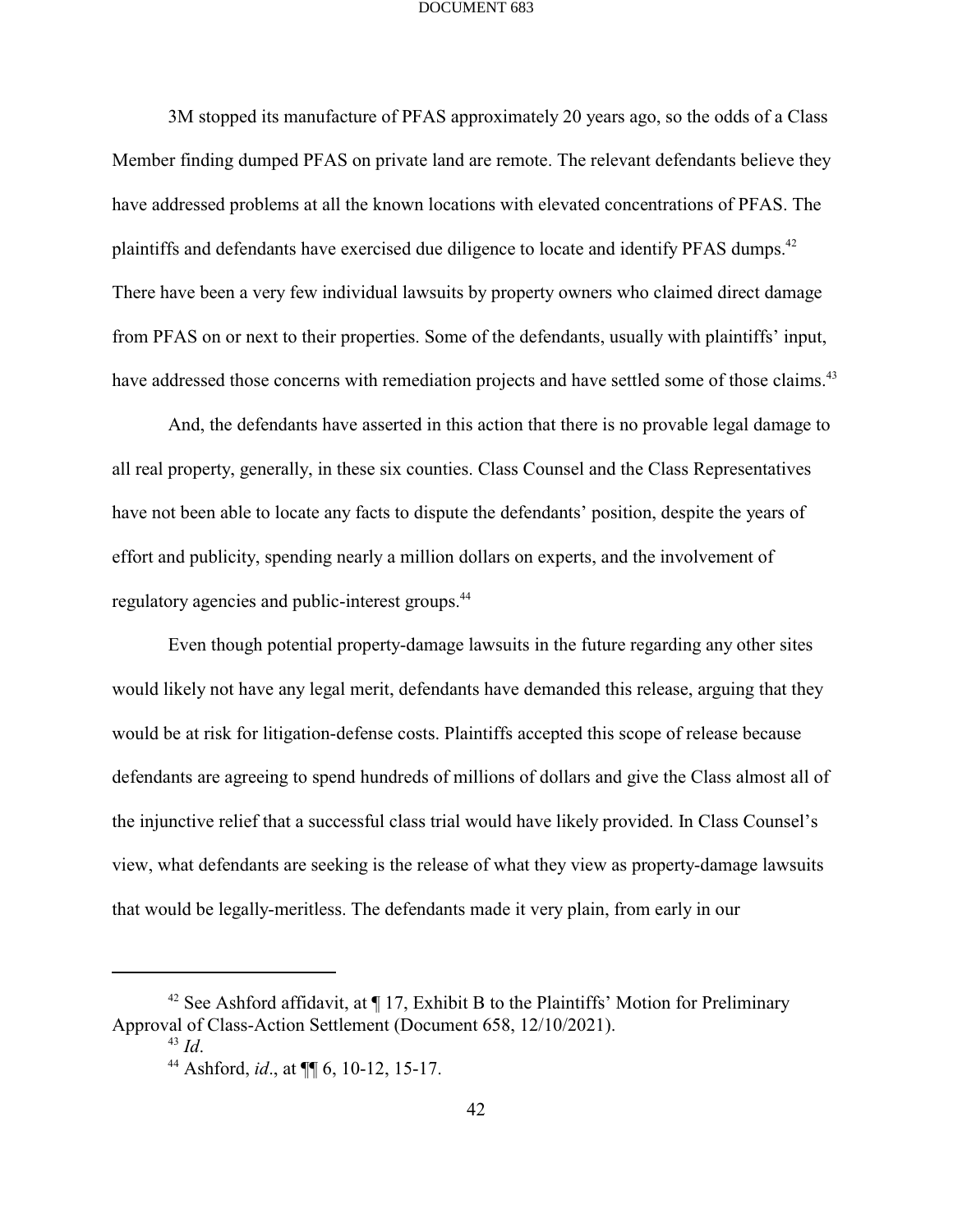negotiations, that they would not engage in ongoing remediation and would not enter a settlement for future expenditures unless they got this limited release.<sup> $45$ </sup> Again, any class member who really believes they have some legally-provable money damage to their property can opt out of this *St. John* class action and not be bound by the release.

We, undersigned Class Counsel, have done our due diligence. Our law firms, and others that we know about, have spent hundreds of thousands of dollars in having scores of exemplar properties examined for PFAS pollution.<sup>46</sup> In summary, the properties showed nothing beyond general background levels of PFAS, levels that exist in most parts of the world today. Our examination of real-estate records and meetings with real-estate sales professionals failed to turn up any evidence of diminution of property values in or around Decatur or in the six counties. $47$ The only potential exception is the approximately 5000 acres of pasture and farm land where fertilizers containing PFAS were applied. Those acres did show higher-than-normal concentrations of PFAS, and this settlement provides \$5 million of cash for compensation.<sup>48</sup>

Also, Alabama law does not allow mental-anguish damages, without a manifest personal injury, allegedly caused by a defendant's negligence. See 2 Michael L. Roberts, Alabama Tort Law § 40.06, pp. 374-77 (6<sup>th</sup> ed. 2016). And, other types of mental-anguish claims, not tied to a manifest personal injury, or for having been in a "zone of danger," are very hard to prove under Alabama law. *Id*., e.g., at pp. 383, 397-400. Therefore, the claims being released have little or no legal value, $49$  and, in exchange, the community at large is getting the benefits of a massive PFAS-

 $^{45}$  *Id.*, at ¶ 19.

 $^{46}$  *Id.*, at  $\P\P$  10-12.

 $^{47}$  *Id.*, at ¶ 11.

 $^{48}$  *Id.*, at ¶ 12.

 $^{49}$  *Id.*, at ¶ 19.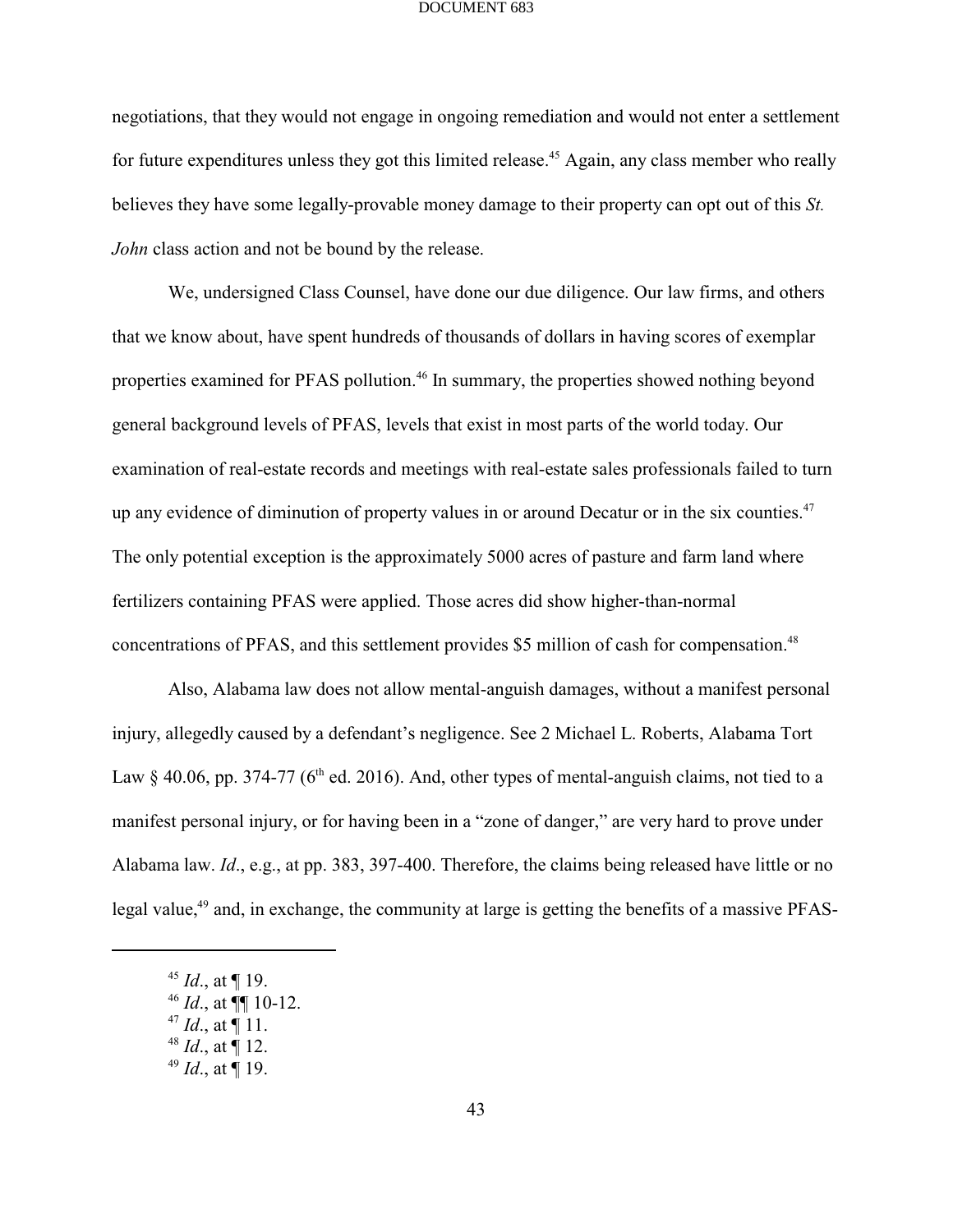remediation program. If any Class Members believes they have a viable money-damage,

property-damage-based claim, all they have to do is to opt out.

*In re Target Corp. Customer Data Sec. Breach Litig*., 892 F.3d 968, 974 n. 6 (8th Cir.

2018), is an example of a case that affirmed trial-court approval of a class settlement wherein

money-damage claims were released in exchange for purely injunctive remedies (emphases

added):

Littered throughout Olson's materials is his assertion that class members with no proof of loss—documented or undocumented—are barred from receiving anything of value under the agreement. This is, perhaps, why he has chosen to label those class members as the "zero-recovery subgroup." But the injunctive relief offered under the settlement has value to *all* class members. See *Marshall v. Nat'l Football League*, 787 F.3d 502, 509 (8th Cir. 2015) ("[T]he financial payment to the third-party organization is not the only, or perhaps even the primary, benefit of the settlement agreement. All class members receive a direct benefit from the settlement. . . ."), cert. denied, — U.S. —  $\ldots$ , 136 S.Ct. 1166, 194 L.Ed.2d 177 (2016); see also *Sullivan v. DB Invs., Inc*., 667 F.3d 273, 329 (3d Cir. 2011) ("This argument fails to acknowledge the injunctive relief offered by the settlement, however, which is intended to benefit all class members regardless of individual monetary recovery."). As a result, we choose to refer to these class members as the "zero-loss subgroup" because that accurately reflects the reality that these members in fact suffered no monetary injury from the data breach. . . . [T]he Third Circuit would recognize that the injunctive relief offered in the settlement has value to all class members. See *Sullivan*, 667 F.3d at 329.

Class Counsel and the Class Representatives represent to the Court that they believe the

limited value, if any, of the hypothetical claims being released is a fair exchange for the

injunctive relief, which totals hundreds of millions of dollars spent or reserved to date and an

uncapped potentially hundreds of millions of additional dollars in the future.<sup>50</sup>

 $<sup>50</sup>$  "It is entirely appropriate for class counsel who has determined, in its professional</sup> judgment, that settlement is in the best interests of the class to assist the court's settlement evaluation with a candid assessment of the strengths and vulnerabilities of the claims asserted by or available to the class." 2 McLaughlin on Class Actions § 6:16 (18th ed.) (Oct. 2021 update).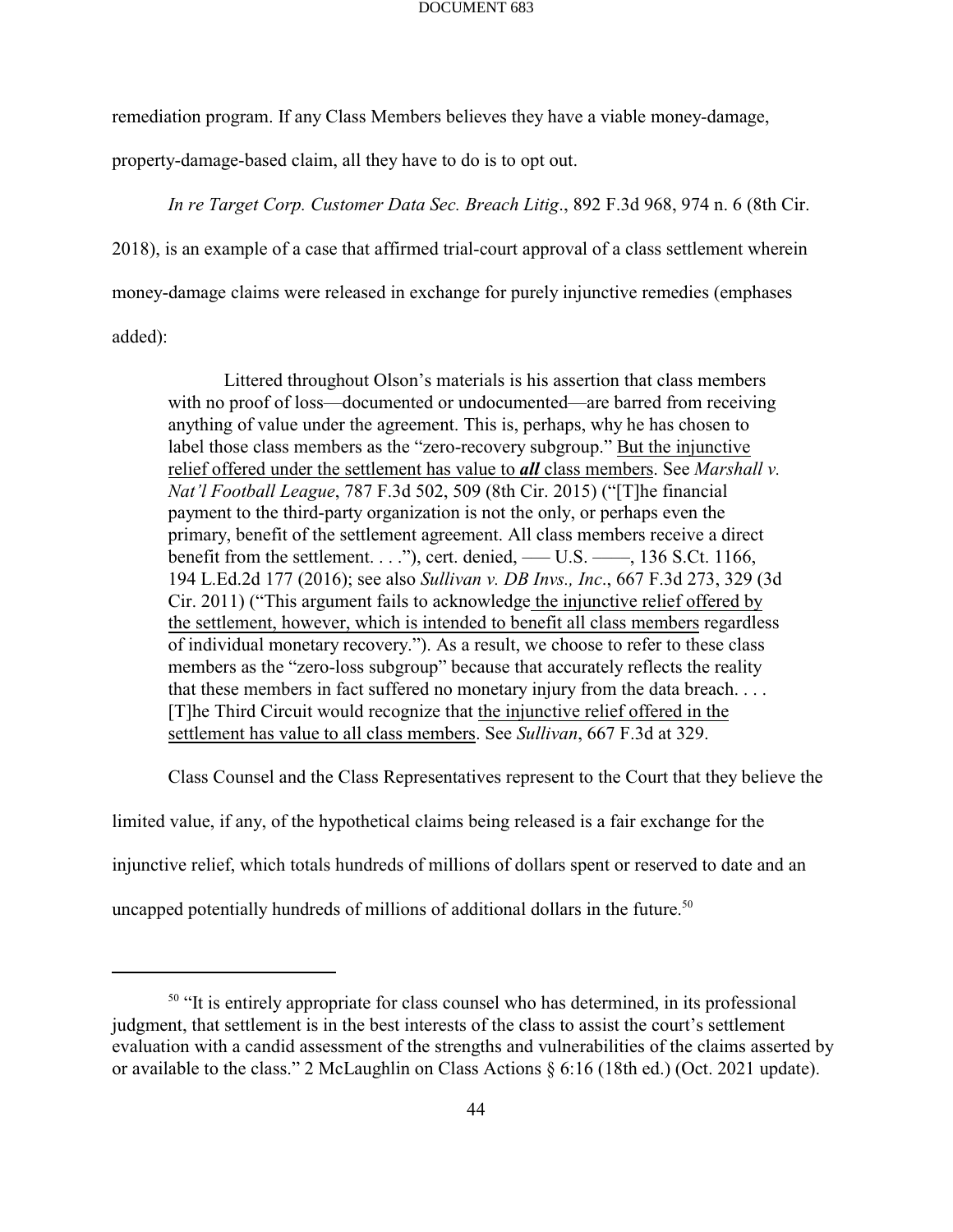# **IV. THE SETTLEMENT CLASSES SHOULD BE FINALLY CERTIFIED**

## **A. Definition of the Settlement Class**

The Class sought to be certified for settlement purposes only,<sup>51</sup> under both Rule  $23(b)(2)$ 

and  $(b)(3)$ , is defined as:

[A]ll Persons that have owned, occupied, otherwise had an ownership or possessory interest (including through a lease, easement, or joint or common tenancy) in, resided at, maintained a business of any kind at, worked at, or recreated on any real property (including the Tennessee River, its tributaries, and all other bodies of water) located in Morgan County, Lawrence County, Franklin County, Limestone County, Colbert County, or Lauderdale County, Alabama, at any time between April 21, 2003, and the date of the Preliminary Approval Order, excluding the Defendants, counsel for the Parties, and the Court.<sup>52</sup>

Additionally, certification of a Rule 23(b)(3) Subclass is sought for settlement purposes

only. Section 1.45 of the Settlement Agreement defines the "Sludge Application Subclass," as

follows:

[A]ll Class Members that, as of the date of the Preliminary Approval Order, own, occupy, or have an ownership or possessory interest (including through a lease, easement, or joint or common tenancy) in real property in Morgan County, Lawrence County, Franklin County, or Limestone County, Alabama, on which biosolids containing PFAS compounds were applied at any time.<sup>53</sup>

 $51$  Defendants would oppose certification were there not a settlement.

 $52$  Section 1.9 of the Settlement Agreement.

 $53$  Certification of multiple classes or subclasses under different subdivisions of Rule 23 is a permissible and accepted procedure in appropriate cases. Ala. R. Civ. P. 23(c)(4)(B) provides that "a class may be divided into subclasses and each subclass treated as a class." See*,* for example, *Fogie v. Rent-A-Center, Inc*., 867 F. Supp. 1398, 1407 (D. Minn. 1993), aff'd in part and vacated in part on other grounds sub. nom. *Fogie v. THORN Americas, Inc*., 95 F.3d 645 (8th Cir. 1996), cert. denied, 520 U.S. 1166 (1997) (equitable relief class certified under Rule 23(b)(2) for state consumer protection statute, separate monetary relief class certified under Rule 23(b)(3) for federal RICO). The application of the Rule 23 factors to the Sludge Application Subclass is addressed in more detail in section IV.D.2., *infra*.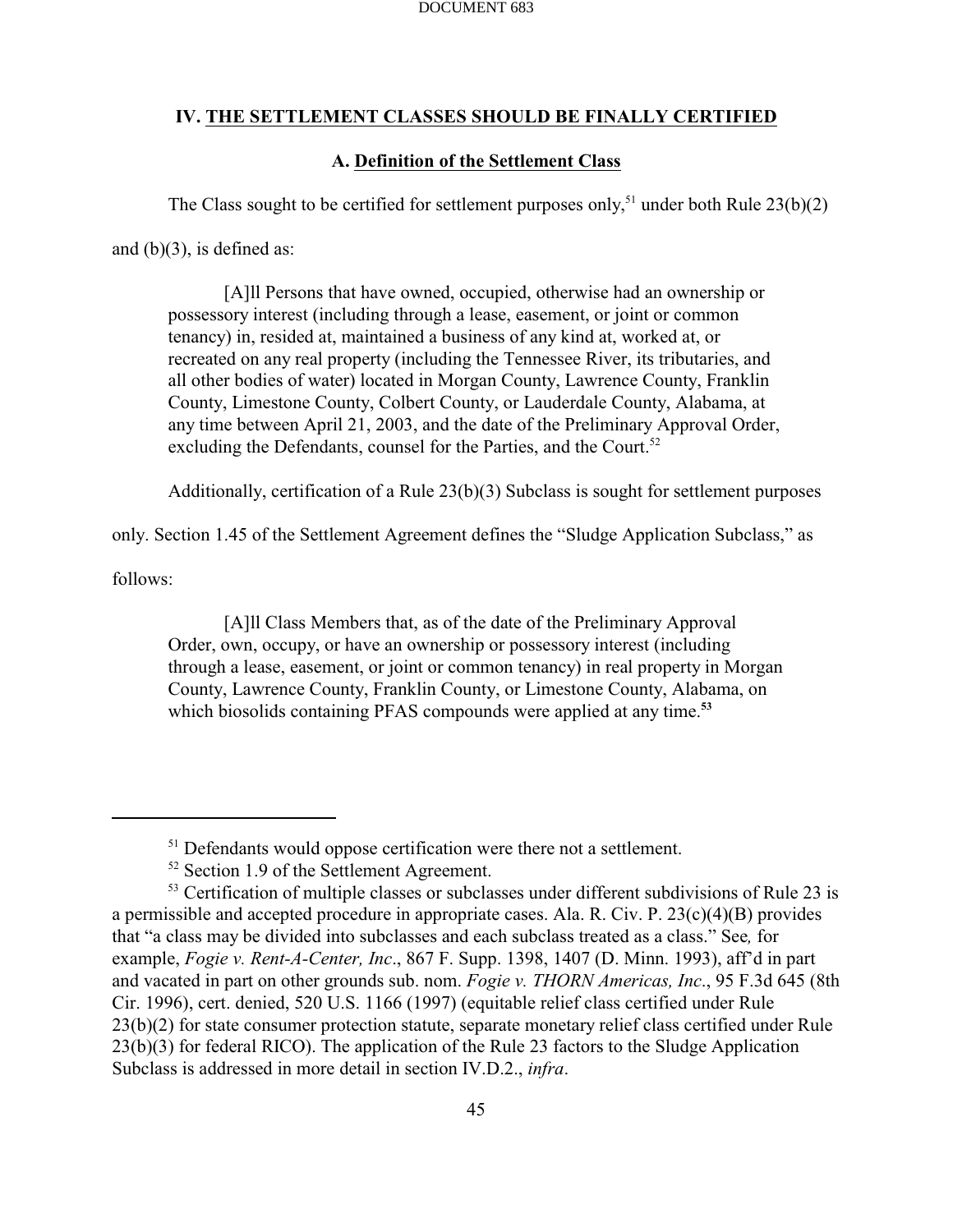### **B. Rule 23(a) Requirements are Satisfied**

The four listed Rule 23(a) factors in Ala. R. Civ. P. 23(a) are: "(1) the class is so numerous that joinder of all members is impracticable, (2) there are questions of law or fact common to the class, (3) the claims or defenses of the representative parties are typical of the claims or defenses of the class, and (4) the representative parties will fairly and adequately protect the interests of the class." Additionally, case law identifies a fifth introductory factor: i.e., the existence of a definable, ascertainable class.

**Ascertainability**. Although not expressed in Rule 23, courts have recognized the necessity of an objective method of ascertaining who is a member of the class. See Manual for Complex Litigation § 21.222, p. 270 (4th ed. 2004) ("Although the identity of individual class members need not be ascertained before class certification, the membership of the class must be ascertainable."). When, as here, the Class is seeking predominantly injunctive or equitable relief (rather than compensatory damages), the class definition does not require exact precision. See *Cole v. Memphis*, 839 F.3d 530, 541–42 (6th Cir. 2016) (explaining that a Rule 23(b)(2) class need not satisfy the implicit "ascertainability" requirement). Instead, when "attempting to define a (b)(2) class," the proposed class "may in some instances be quite broad in scope." *Weathers v. Peters Realty Corp.*, 499 F.2d 1197, 1200 (6th Cir. 1974). 1 William B. Rubenstein, Newberg on Class Actions § 3:7, p. 175 (5th ed. 2011), also notes that most courts "eschew the implied requirement of definiteness in Rule 23(b)(2) class actions."

"There are three linguistic formulations commonly used to express the test for definiteness: first, that the class must be 'precise, objective, and presently ascertainable;' second, that the class must be 'adequately defined and clearly ascertainable;' and third, that the class can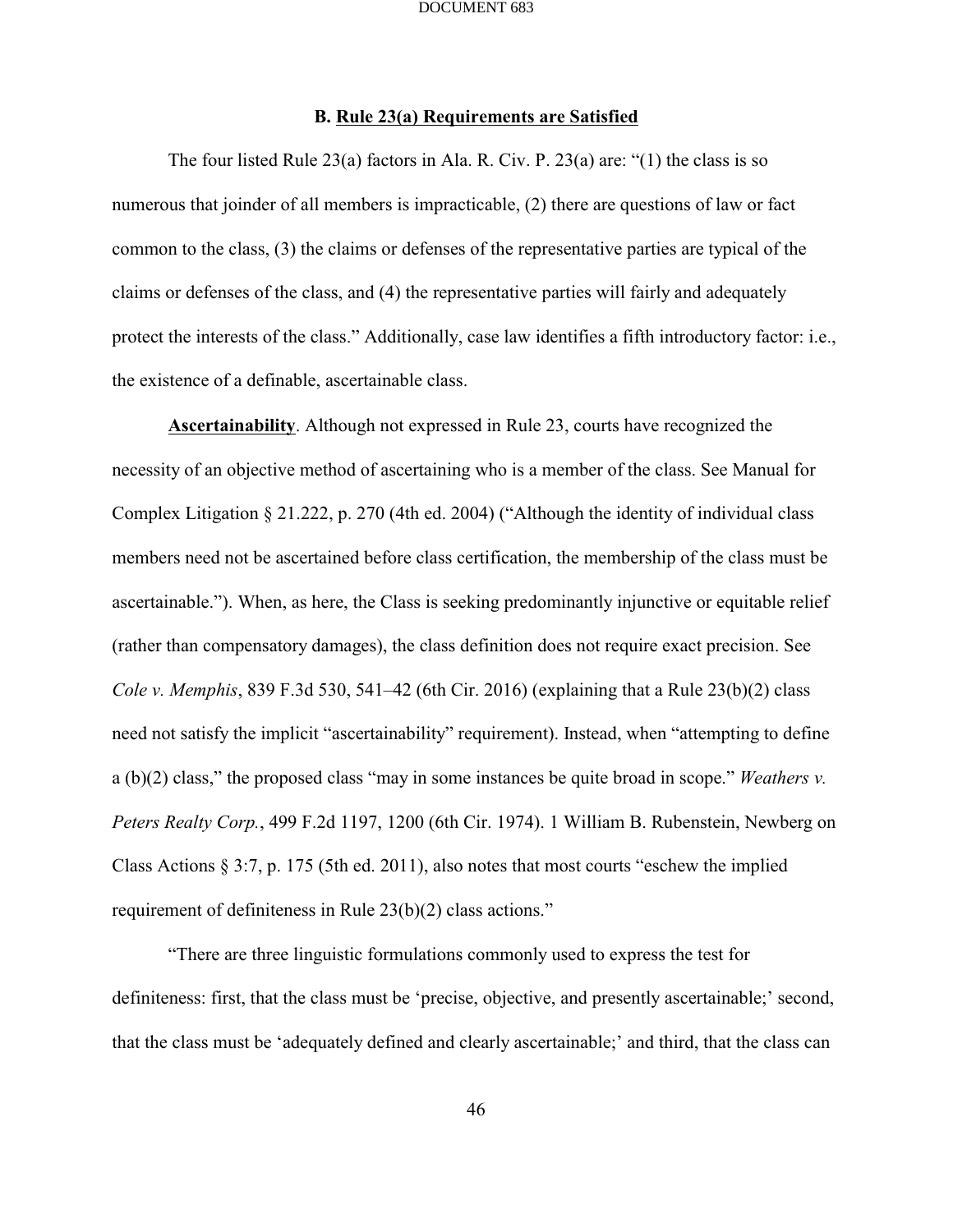be ascertained 'by reference to' or 'based on' 'objective criteria.' . . . All courts essentially focus on the question of whether the class can be ascertained by objective criteria." 1 William B. Rubenstein, Newberg on Class Actions § 3:3, pp. 160-63 (5th ed. 2011). There is nothing "subjective" in the Class or Subclass definitions. Membership can be proven by objective criteria.

**Numerosity**. Just the current population of the six counties exceeds 440,000 persons. See www.alabama-demographics.com/counties by population. Factoring in the parcels of land jointly owned by several persons, the Subclass probably includes around 100 persons and entities. Federal law has generally held that, if a class number is at least 50, numerosity is met." 1 Gregory C. Cook, Alabama Rules of Civil Procedure Annotated  $\S$  23.2, p. 725 (5th ed. 2018).<sup>54</sup> 1 William B. Rubenstein, Newberg on Class Actions § 3:12, p. 1198 (5th ed. 2011), opines that a group of 40 or more ought to be presumed to meet the numerosity factor. "[W]here the numerosity question is a close one, a balance should be struck in favor of a finding of numerosity." *Faulk v. Home Oil Co., Inc.*, 184 F.R.D. 645, 654 (M.D. Ala. 1999).<sup>55</sup>

**Commonality**. This case is about alleged generalized environmental contamination involving the general areas around Decatur, Alabama, and down river (west) of Decatur."[F]or purposes of Rule 23(a)(2) even a single common question will do." *Wal-Mart Stores, Inc. v. Dukes*, 564 U.S. 338, 359 (2011) (internal quotation marks omitted). Questions common to the

<sup>&</sup>lt;sup>54</sup> See, for example, *Olenhouse v. Commodity Credit Corp.*, 136 F.R.D. 672, 679 (D. Kan. 1991) ("good faith estimate of at least 50 members adversely affected . . . is of sufficient size to be maintained as a class action").

<sup>&</sup>lt;sup>55</sup> "[I]f the subclass members are also members of the larger, already certified class, courts have held that the subclass may not be required to satisfy independently the numerosity requirement." 1 William B. Rubenstein, Newberg on Class Actions § 3:16, p. 223 (5th ed. 2011).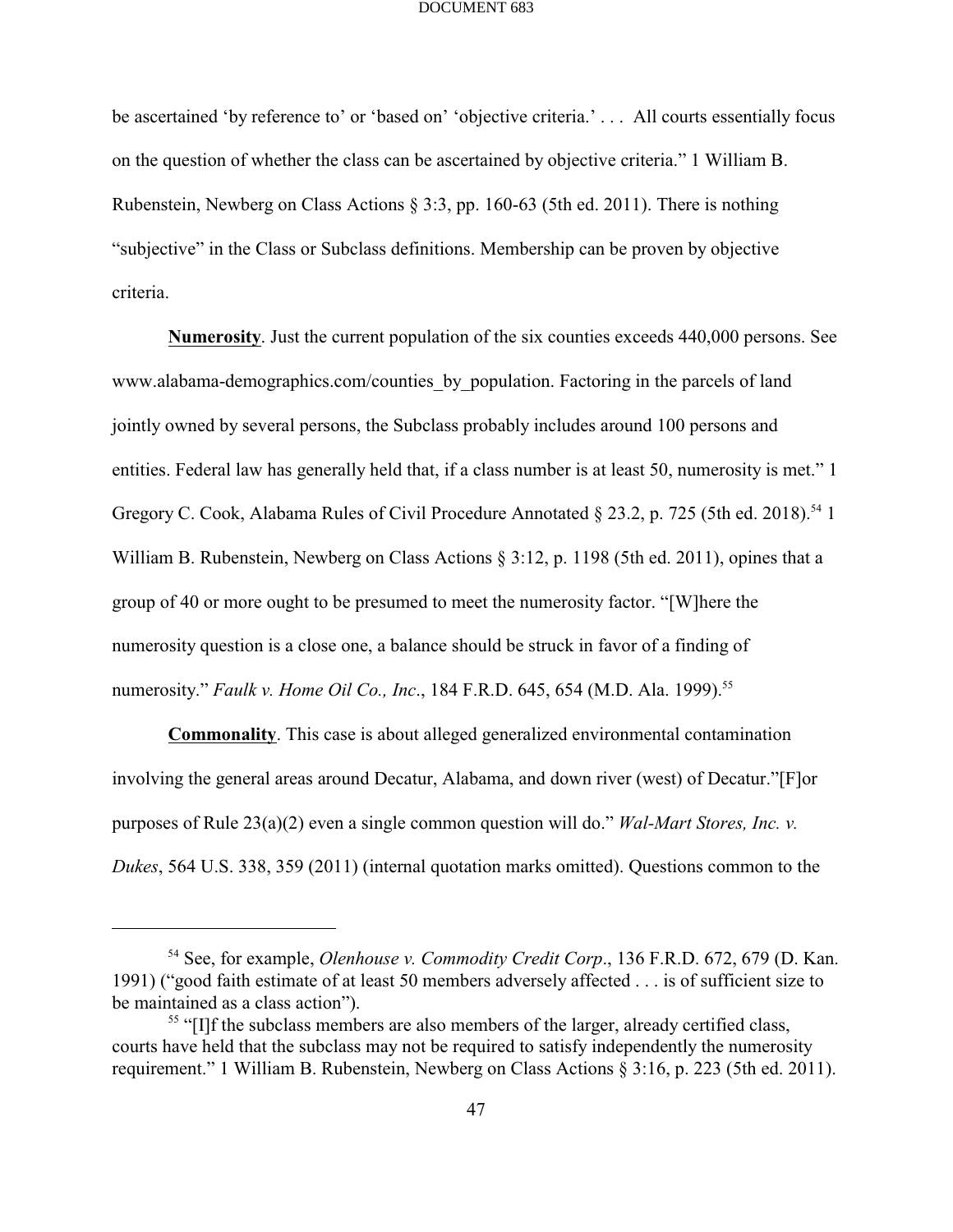Class and all defendants involve whether the defendants had a duty to exercise reasonable care in their use and disposal of PFAS chemicals, and, if so, whether reasonable care was, in fact, exercised. Then, in terms of remediation remedies for the failure to exercise due care, the choices of remedies will be common to all.

"Commonality requires that there be at least one issue whose resolution will affect all or a significant number of the putative class members." *Williams v. Mohawk Indus*., 568 F.3d 1350, 1355 (11th Cir. 2009) (internal quotation omitted). There are several common issues here, including: (a) the factual history of the use, development, and discharge of PFAS chemicals which were manufactured or utilized by the defendants in Decatur; (b) when the defendants knew or should have known of the harmful effects to the environment of PFAS; and (c) the extent of the contamination of the defendants' facilities in Decatur, and the extent of the migration of that contamination into the Tennessee River. These common questions of fact and law are sufficient to meet the "low hurdle of Rule 23(a)(2)." *Id.* at 1356.

It is not necessary that all questions in a case be common to all members of the class, but only that some questions be common. *Cox v. American Cast Iron Pipe Co.*, 784 F.2d 1546, 1557 (11th Cir. 1986); *Ex parte AmSouth Bancorporation*, 717 So.2d 357, 363 (Ala. 1998) ("A single common issue may be the overriding one in the litigation, despite the fact that the suit also entails numerous remaining individual questions," quoting an earlier edition of Newberg). "For example, factual variations among the class's grievances will not defeat a class action. A common nucleus of operative facts is usually enough to satisfy the commonality requirement of Rule 23(a)(2)." *Cheminova America Corp. v. Corker*, 779 So.2d 1175, 1180 (Ala. 2000) (quoting the trial court with approval).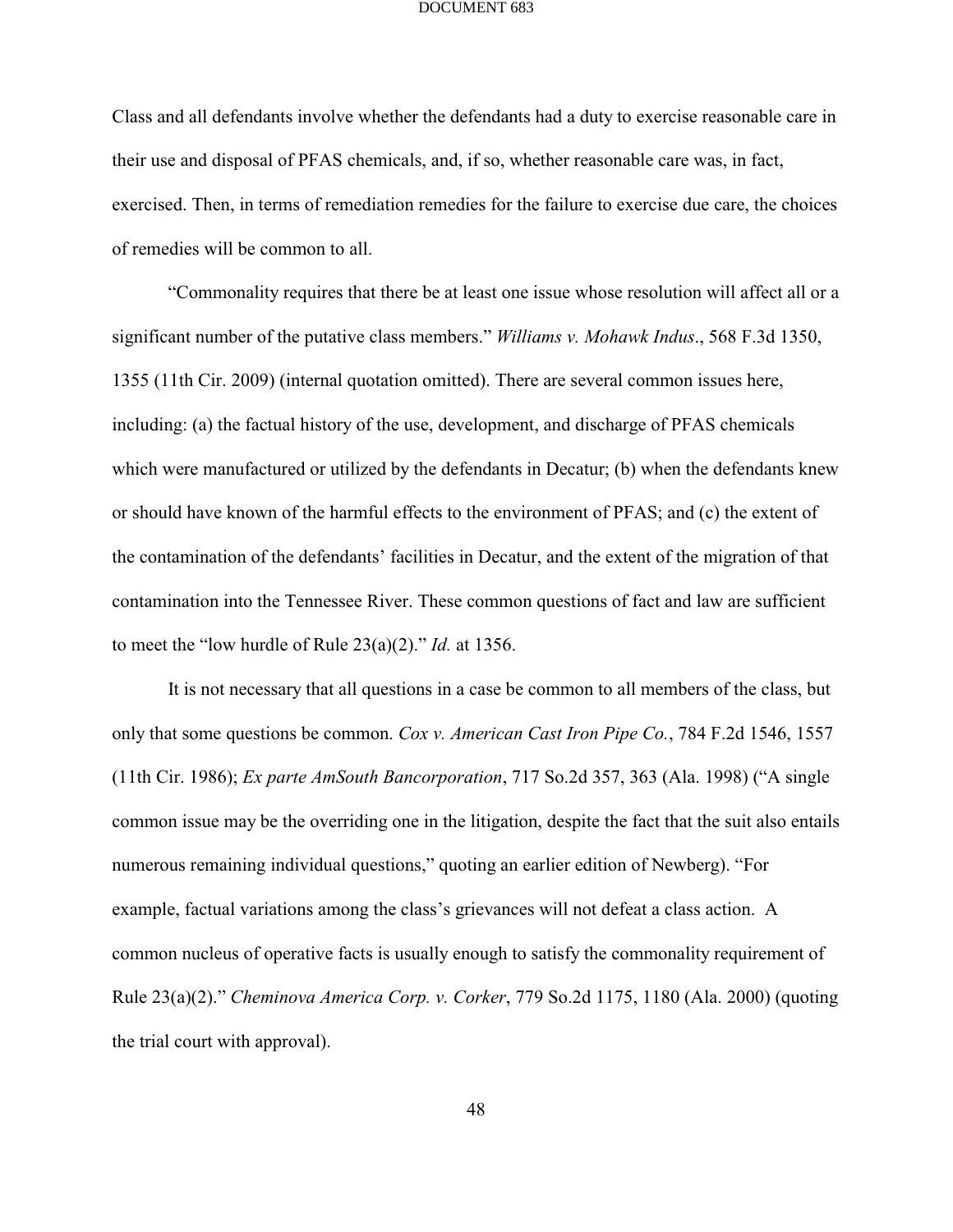*Dujanovic v. MortgageAmerica, Inc*., 185 F.R.D. 660, 667 (N.D. Ala. 1999), notes that: "Commonality may exist where the party opposing the class has engaged in a course of conduct that affects all class members and gives rise to the plaintiff's claims." In this case, the defendants' conduct, whether tortious or not, was certainly "common" to everyone in north Alabama. "It also is well established that the commonality requirement of Rule 23(a) is not high; it is generally met when there is either a common question of fact, or of law." *Id*. "[T]he commonality requirement is not usually a contentious one: the requirement is generally satisfied by the existence of a single issue of law or fact that is common across all class members and is thus easily met in most cases." 1 William B. Rubenstein, Newberg on Class Actions § 3:18, p. 228 (5th ed. 2011).

**Typicality**. *Wal-Mart Stores, Inc. v. Dukes*, 131 S.Ct. 2541, 2551, n. 5 (2011), repeats an oft-stated acknowledgment that "the commonality and typicality requirements of Rule 23(a) tend to merge." The Court also noted that the tests for commonality and typicality "also tend to merge with the adequacy-of-representation requirement," as it concerns the Class Representatives. *Id*. "Each subsection of Rule 23(b) overlaps significantly with the commonality requirements." 1 William B. Rubenstein, Newberg on Class Actions § 3:27, p. 257 (5th ed. 2011). "The plaintiff must also show there are common questions of fact or law between all members of the class. . . . [T]he courts have found that this factor blurs with typicality. . . . Courts sometime blur typicality with the requirement that the named plaintiff be an adequate representative of the class." Gregory C. Cook, The Alabama Class Action: Does It Exist Any Longer? And Does It Matter, 66 Ala. Law. 289, 291 (July 2005).

"The typicality requirement of Rule 23 often is considered to require no more than that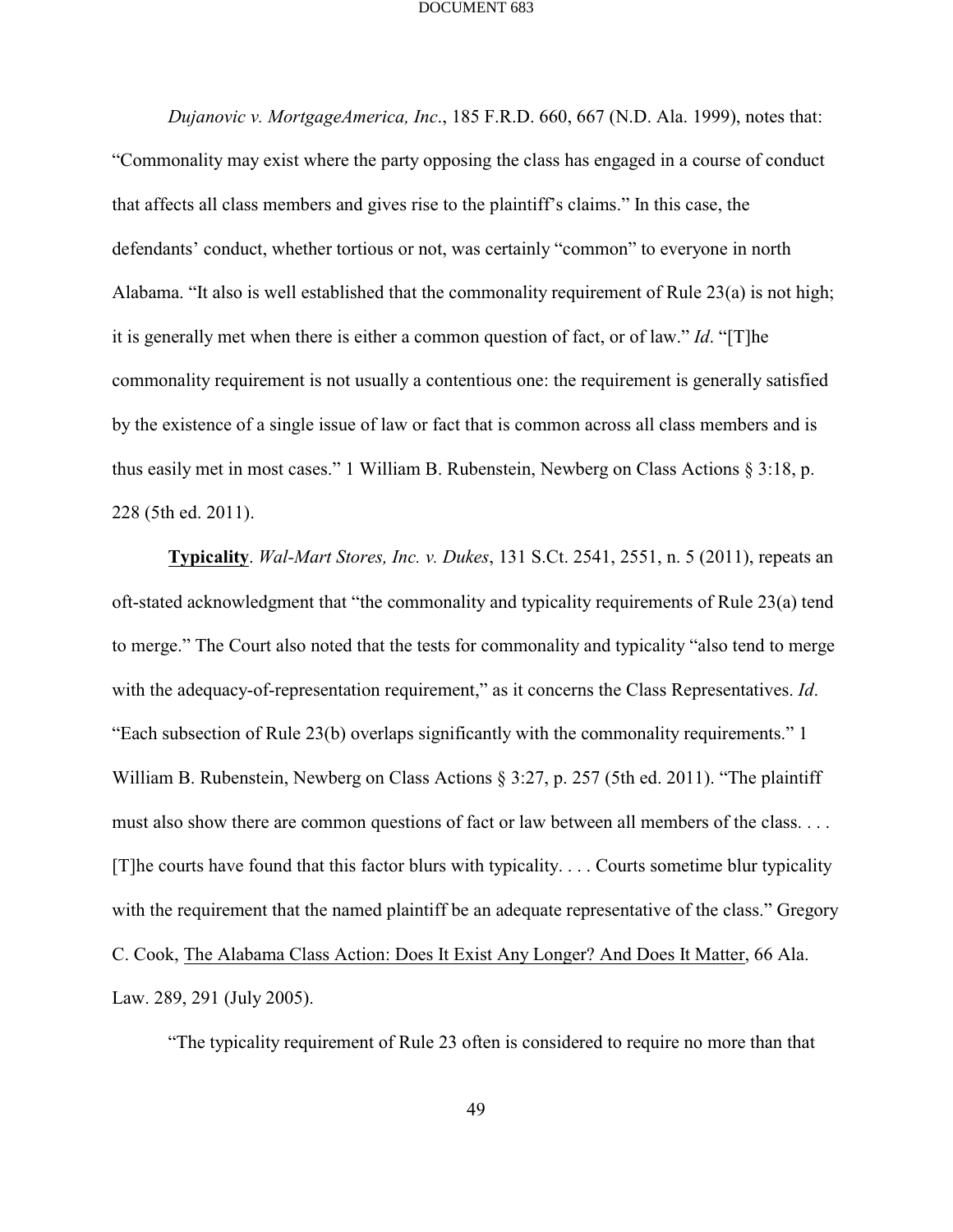there exist no antagonism between the claims of the class representative and the other members of the class." *Dujanovic v. MortgageAmerica, Inc*., 185 F.R.D. 660, 667 (N.D. Ala. 1999). "The core purpose of typicality appears to be whether the representative will be able to establish the bulk of the class' claim through his own claim." 1 Gregory C. Cook, Alabama Rules of Civil Procedure Annotated § 23.4, p. 727 (5th ed. 2018). The gist of this action is a claim that defendants acted negligently and certain injunctive relief should be ordered to remediate, monitor, and contain the PFAS that is already in the environment. The Class Representatives' situations and claims are similar in that regard to every other resident of the six counties. "Where, as here, 'the party seeking certification alleges that the same unlawful conduct was directed at the class representatives and the class itself, the typicality requirement is usually met irrespective of the varying fact patterns which underlie individual claims.' See *Appleyard v. Wallace*, 754 F.2d 955, 958 (11th Cir. 1985)." *Cheminova America Corp. v. Corker*, 779 So.2d 1175, 1181 (Ala. 2000) (quoting the trial court with approval).

The touchstone of typicality is "whether a sufficient relationship exists between the injury to the named plaintiff and the conduct affecting the class, so that the court may properly attribute a collective nature to the challenged conduct." *Cutler v. Orkin Exterminating Co., Inc.*, 770 So.2d 67, 70 (Ala. 2000). "The test for typicality ... is not demanding." *Lightbourn v. County of El Paso*, 118 F.3d 422, 426 ( $5<sup>th</sup>$  Cir. 1997). "Typicality focuses on the similarity between the named plaintiffs' legal and remedial theories and the legal and remedial theories of those whom they purport to represent." *Id*. "In sum, typicality insists that the class representative be a member of the class and have claims similar to those of other class members, and the requirement rests upon the belief that such a representative, pursuing her own interests, will pursue the class's as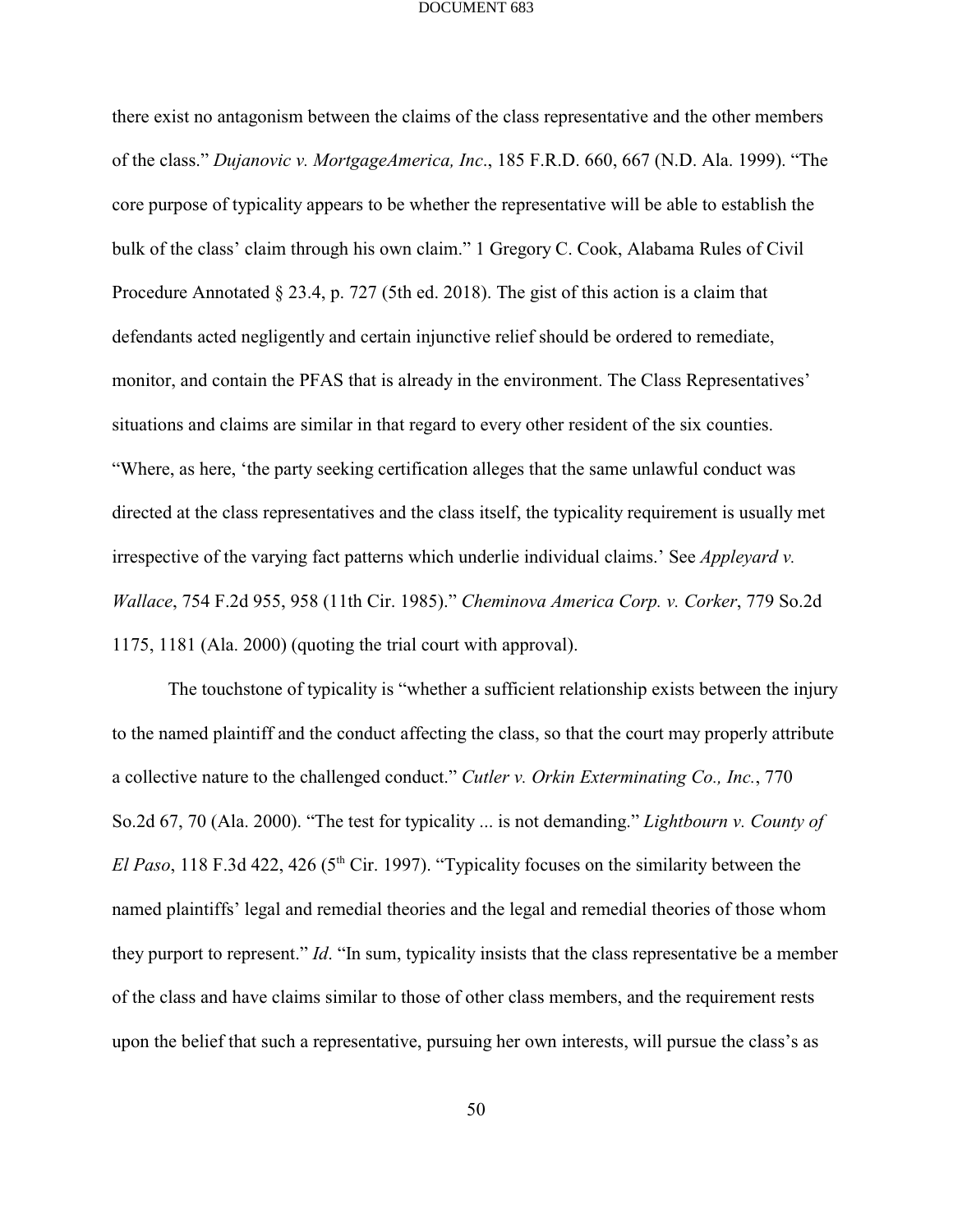well." 1 William B. Rubenstein, Newberg on Class Actions § 3:28, p. 264 (5th ed. 2011). "A plaintiff's claim is typical if it arises from the same event, practice, or course of conduct that gives rise to the claims of other class members and if his or her claims are based on the same legal theory." *Id*. at § 3:29, p. 266. Factual variations among class members do not defeat the typicality test so long as the class representative's claims and those of the absent members are based on the same legal or remedial theory. *Adamson v. Bowen*, 855 F.2d 668, 676 (10th Cir. 1988) (citing authorities). Here, the Class Representatives' claims and the claims of the members of the Class all arise from the same alleged conduct by the defendants in negligently permitting PFAS chemicals to escape into the general environment. They seek the same injunctive remedial remedies.

**Adequacy of Representation**. Whether or not the representation pre-requisite of Rule 23(a), Ala. R. Civ. P., has been satisfied is determined through a two-prong analysis. First, the Court must be satisfied that the Class Representatives have interests that are not in conflict with the absent Class Members. See *Cutler v. Orkin Exterminating Co., Inc*., 770 So.2d 67, 71 (Ala. 2000). Second, it must be demonstrated to the Court that plaintiffs' counsel is "qualified, experienced, and generally able to conduct the proposed litigation." *Id*. at 71 (quoting *Griffin v. Carlin*, 755 F.2d 1516, 1533 (11th Cir. 1985). "Thus, the standard for adequacy splits into two prongs: adequacy of the proposed class representative and adequacy of the attorneys seeking appointment as class counsel." 1 William B. Rubenstein, Newberg on Class Actions § 3:54, 332- 33 (5th ed. 2011). Both prongs are satisfied here.

"The adequacy inquiry under Rule  $23(a)(4)$  serves to uncover conflicts of interest between named parties and the class they seek to represent." *Amchem Products, Inc. v. Windsor,*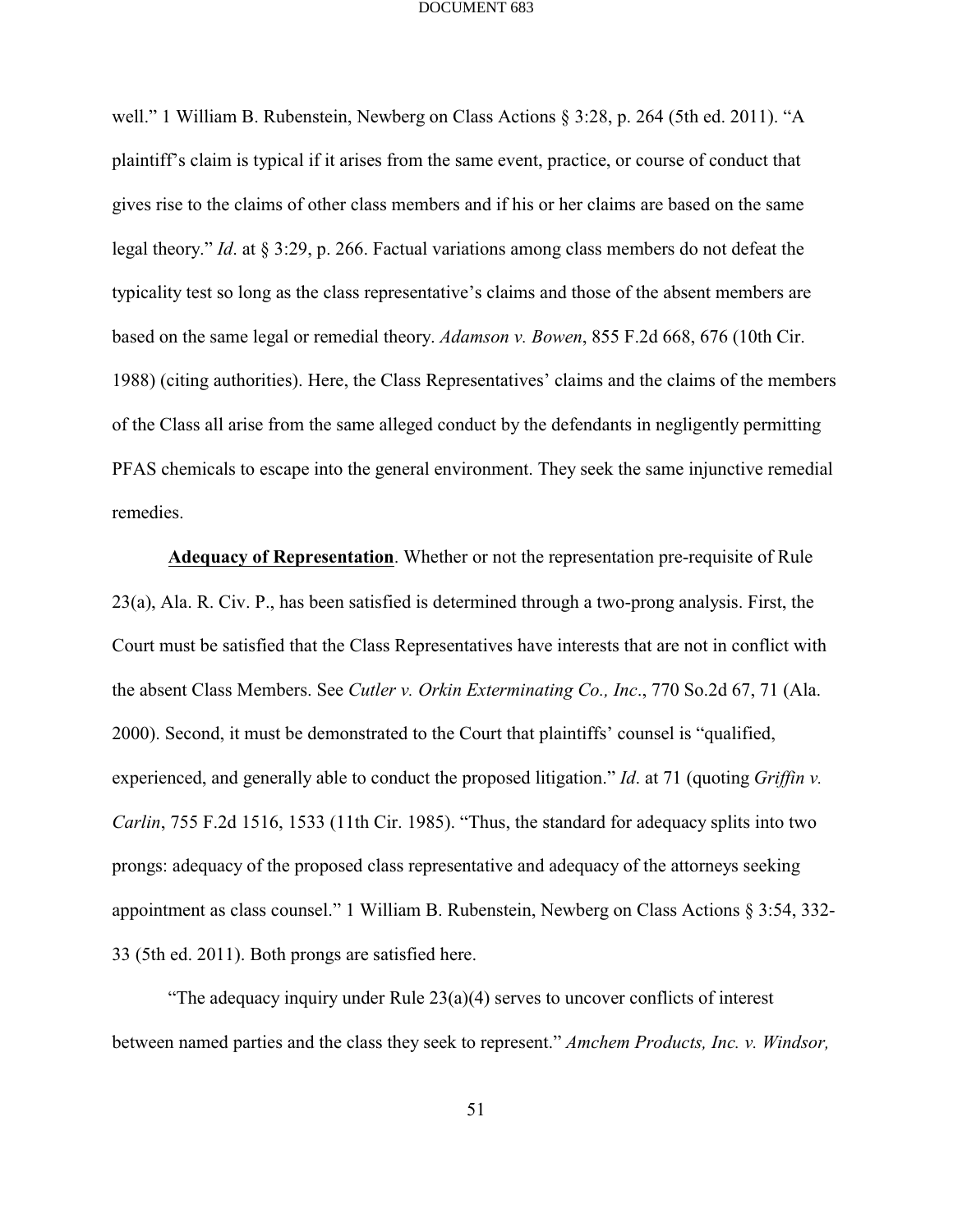521 U.S. 591, 625 (1997). "The adequacy-of-representation requirement encompasses two separate inquiries: (1) whether any substantial conflicts of interest exist between the representative and the class; and (2) whether the representative will adequately prosecute the action." *Busby v. JRHBW Realty, Inc.,* 513 F.3d 1314, 1323 (11th Cir. 2008) (internal quotation omitted). For settlement purposes, there are no conflicts of interest between the Class Representatives and members of the Class. Moreover, Class Counsel have extensive experience as litigators in many types of federal and state-court litigations, including many class-action and mass-tort cases.

The Class Representatives have seen the Settlement Agreement and have gone over it with counsel, and they approve of the Settlement and urge the Court to approve it.<sup>56</sup> "It is not a requirement that representative plaintiffs have specific knowledge of the claims and issues in the action or that they play a personal role in the direction and management of the action. See *Lewis v. Curtis*, 671 F.2d 779, 789 (3d Cir. 1982). Indeed, in a complex case such as this one, the plaintiff need not be intimately familiar with every factual and legal aspect of the case. He may rely on counsel to investigate and litigate the case and his reliance does not make him an inadequate representative." *Morris v. Transouth Fin. Corp*., 175 F.R.D. 694, 698 (M.D. Ala. 1997) (John Carroll, Mag. J.). "A proposed representative's knowledge of the case need not be robust." 1 William B. Rubenstein, Newberg on Class Actions § 3:67, p. 377 (5th ed. 2011).

Paragraph 1 of the Order Preliminarily Approving Settlement and Providing for Notices to the Class (Document 671, 12/17/2021) says: "John Scherff, Kimberly Scherff, Darden

<sup>&</sup>lt;sup>56</sup> See Ashford affidavit, at  $\P$  5, Exhibit B to the Plaintiffs' Motion for Preliminary Approval of Class-Action Settlement (Document 658, 12/10/2021).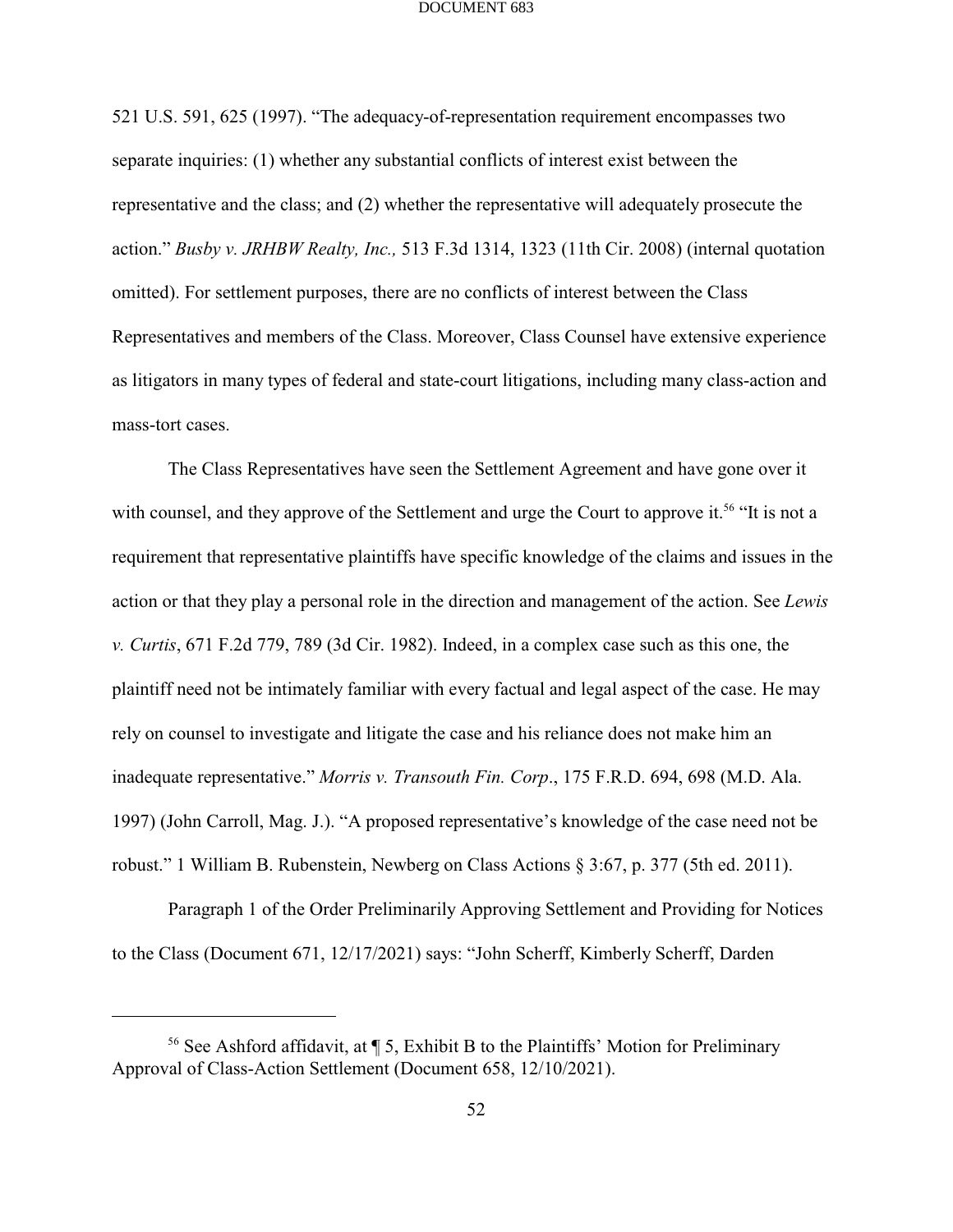Bridgeforth and Sons Land Company, and G. T. Hamilton, are designated as Class Representatives for purposes of this Settlement. Further, G. T. Hamilton is designated as the representative of the Sludge Application Subclass." Short biographies of the Class Representatives are provided at pages 63-64 of the Plaintiffs' Motion for Preliminary Approval of Class-Action Settlement (Document 658, 12/10/2021).

"Perhaps the most important consideration for adequacy is the adequacy of class counsel, since counsel will likely be far more important in the prosecution of the case than the class representative. The court will examine (1) counsel's competence and experience, (2) counsel's conflicts, and (3) counsel's ethics and actions in this litigation." 1 Gregory C. Cook, Alabama Rules of Civil Procedure Annotated § 23.5, p. 730 (5th ed. 2018). "The adequacy of counsel prong of Rule 23(a)(4) asks whether counsel are 'qualified, experienced and generally able to conduct the litigation' and whether counsel will 'vigorously prosecute the interests of the class.' These standards are easily met, with members of the bar in good standing typically deemed qualified and competent to represent a class absent evidence to the contrary. The fact that proposed counsel has been found adequate in other class actions is persuasive evidence that the attorney will be adequate in the present action." 1 William B. Rubenstein, Newberg on Class Actions § 3:72, pp. 394-96 (5th ed. 2011).

This case has been litigated for 19 years. "When counsel has already devoted significant effort or resources to the prosecution of the action prior to submitting a class certification motion, courts will usually presume that counsel will continue to devote the same level of resources going forward and this presumption weighs in favor of a finding of adequate representation." *Id*. at § 3:74, p. 400. "Adequate representation is usually presumed." *Moore v. Walter Coke, Inc.*,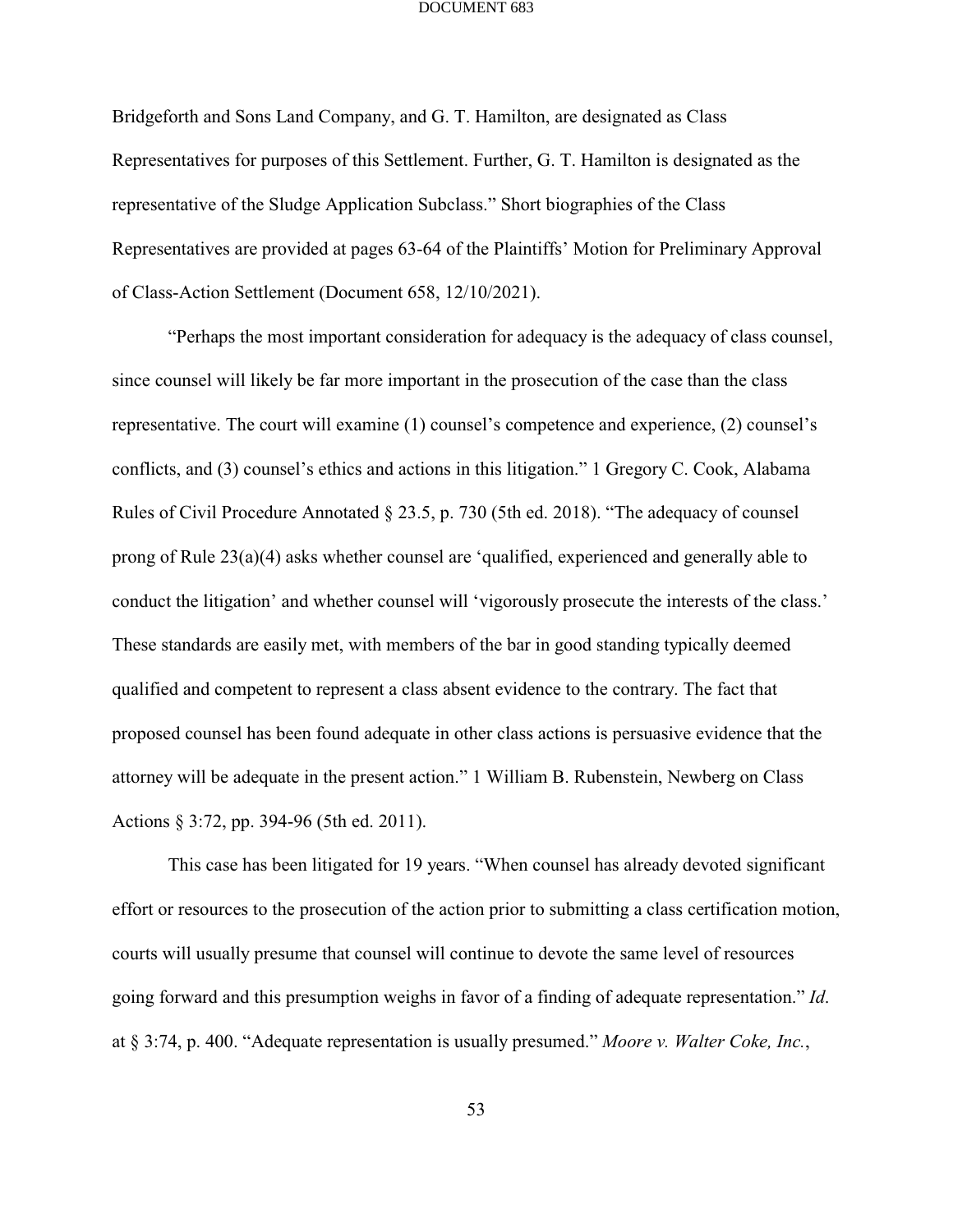294 F.R.D. 620, 632 (N.D. Ala. 2013) (quoting earlier edition of Newberg)). The qualifications of Class Counsel are summarized at pages 64-72 of the Plaintiffs' Motion for Preliminary Approval of Class-Action Settlement (Document 658, 12/10/2021).

### **C. Rule 23(b)(2) Requirements have been Satisfied**

As to the injunctive relief provided in the Settlement Agreement, movants seek final certification, for settlement purposes, pursuant to Ala. R. Civ. P. 23(b)(2) ("the party opposing the class has acted or refused to act on grounds generally applicable to the class, thereby making appropriate final injunctive relief or corresponding declaratory relief with respect to the class as a whole"). In their uses and releases of PFAS over a range of years, the defendants did not single out specific residents of the six counties. The defendants' conduct was uniform as to all.<sup>57</sup> Further, their conduct warrants "appropriate final injunctive relief" pursuant to this settlement and the allegations in the complaint - that is, the injunctive relief for particular defined sites. Thus, a mandatory, non-opt-out (b)(2) class for injunctive relief is appropriate. Obviously, 3M, for example, should not be subject to one injunctive suit that requires 3M to dig up and incinerate the contents of the Acme Landfill, while a court in a competing injunctive suit inconsistently orders 3M to encapsulate the contents of the Acme Landfill, in situ.

Environmental-pollution class actions are a common example of the appropriate use of Rule 23(b)(2). Othni Lathram and Anil A. Mujumdar, Alabama Civil Procedure § 5.76, pp. 5-121 (2020 ed.) (emphasis added), notes that: "A class action falls within category (b)(2), speaking broadly, if the same judgment for 'final injunctive relief or corresponding declaratory relief'

 $57$  However, "the defendant's conduct . . . need not be directed or damaging to every member of the class." 2 William B. Rubenstein, Newberg on Class Actions § 4:28, p. 103 (5th ed. 2012).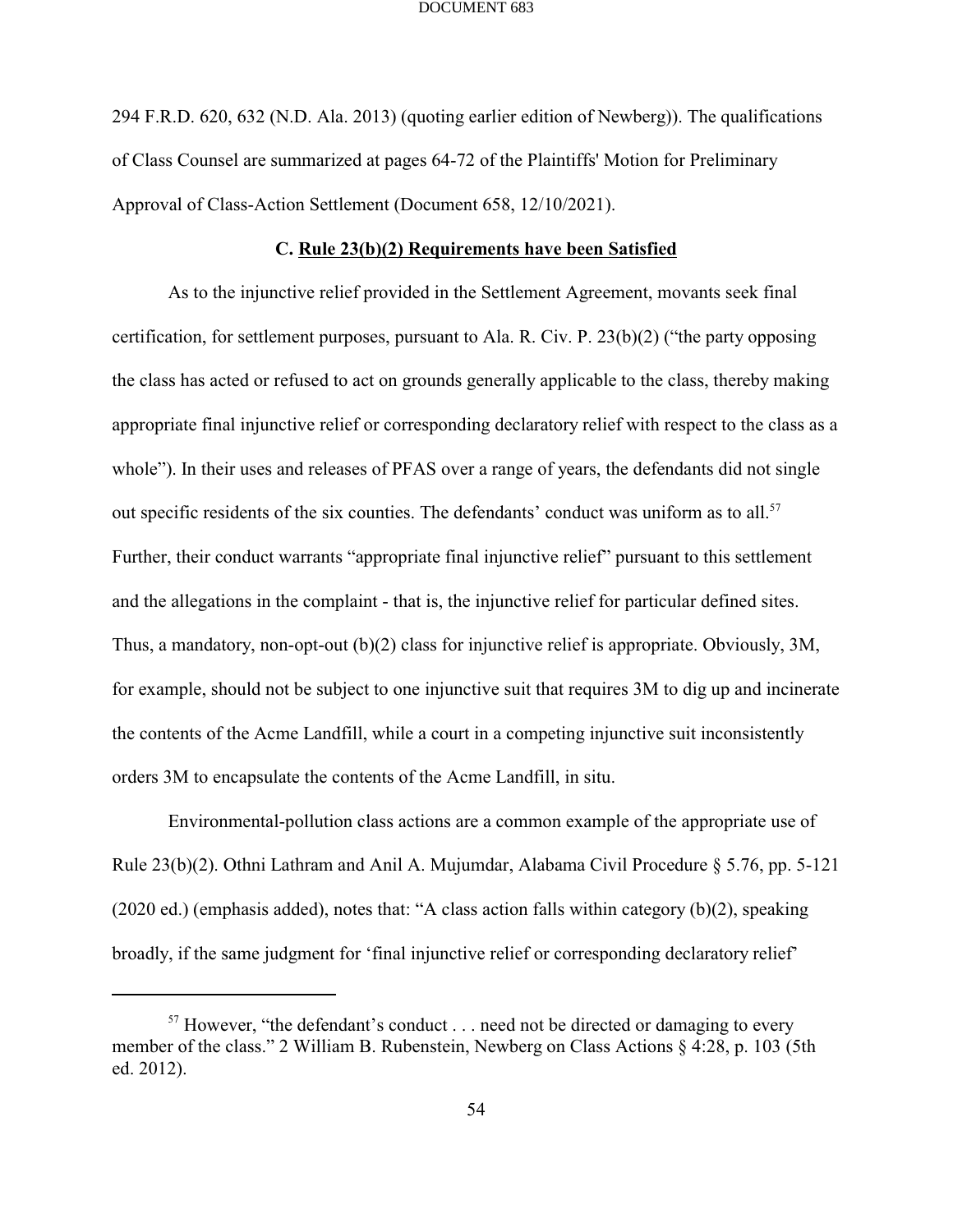would be appropriate as to every class member. Many civil rights actions, consumer actions, and environmental protection actions fall in this category." 2 William B. Rubenstein, Newberg on Class Actions  $\S$  4:26, p. 99 (5th ed. 2012) (emphasis added), also notes that "(b)(2) class actions are not limited to civil rights cases and other types of suit regularly fall within its purview, including class actions in antitrust, environmental, . . . medial monitoring, and other types of class litigation." "Courts will certify (b)(2) classes in cases involving environmental claims where, for example, it is alleged that the defendant's pollution of groundwater has harmed a group of individuals." *Id*., at § 4:43, p. 175. "In addition to its frequent application to civil rights cases, courts have extended Rule 23(b)(2) to, *inter alia*, classes . . . seeking institutional or environmental reform." 1 McLaughlin on Class Actions § 5:15 (18th ed.) (Oct. 2021 update) (emphasis added). "Rule 23(b)(2) also has been invoked in . . . an environmental suit to enjoin certain activities or projects as harmful to the health or property of the class members." 7AA Mary Kay Kane, Federal Practice and Procedure (Wright & Miller) § 1775 (3d ed.) (April 2021 update).

"Thus, a class action is properly certified under (b)(2) where the claims seek to define the relationship between the defendant and a group uniformly situated in relation to the defendant. Because such limited relief 'must perforce affect the entire class at once,' due process does not require that absentee class members be afforded notice or an opportunity to opt out of a (b)(2) class. In order to obtain certification under Rule 23(b)(2), plaintiffs must show that the defendant's actions or omissions are based on grounds that apply generally to the class because the essence of a  $(b)(2)$  class is that it is cohesive and homogeneous without meaningful divergent interests among the members of the class. Thus, the rule seeks to redress group, as opposed to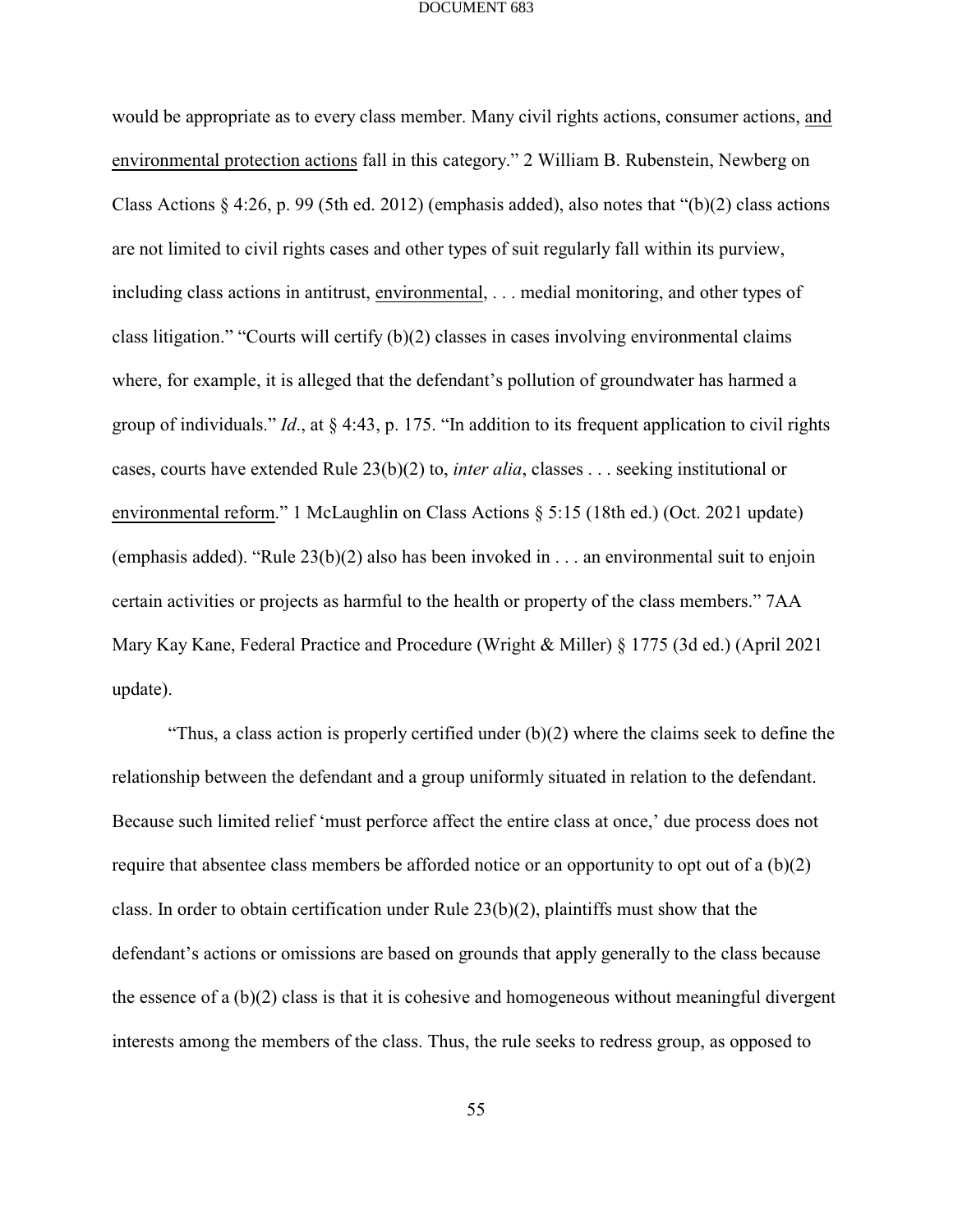individual injuries. . . ." 1 McLaughlin on Class Actions § 5:15 (18th ed.) (Oct. 2021 update). "Rule  $23(b)(2)$  classes are limited to situations where the injuries to be remedied are really group, as opposed to individual injuries, and the requested injunctive relief does not necessitate examination of the particular circumstances of each member of the class." *Id*. The injunctive relief sought and consented to in the Settlement Agreement - e.g., to investigate, remediate, and monitor known locations with elevated concentrations of PFAS around north Alabama - is relief that is common to all Class Members and does not require remedies to be individualized for specific, differing groups of six-county residents. Thus, a (b)(2) certification is appropriate for the injunctive-relief aspect of this Class. "[A] Rule 23(b)(2) class is proper despite the fact that not all class members may have suffered the injury posed by the class representatives so long as the challenged policy or practice was generally applicable to the class as a whole. The requirement focuses on the defendant and questions whether the defendant has a policy that affects everyone in the proposed class in a similar fashion." 2 William B. Rubenstein, Newberg on Class Actions § 4:28, pp. 104-6 (5th ed. 2012).

"The key to the  $(b)(2)$  class is the indivisible nature of the injunctive or declaratory remedy." *Cmty. Refugee & Immigration Servs. v. Registrar, Ohio Bureau of Motor Vehicles*, 334 F.R.D. 493, 507 (S.D. Ohio 2020) (quoting *Wal-Mart Stores, Inc. v. Dukes*, 564 U.S. 338, 360 (2011)). This type of "mandatory" class under Rule 23(b)(2) means that the alleged wrongful conduct "is such that it can be enjoined or declared unlawful only as to all of the class members or as to none of them." *Id*. (quoting *Dukes*, 564 U.S. at 360). Put differently, the class claim "is susceptible to a single proof and subject to a single injunctive remedy." *Senter v. Gen. Motors Corp.*, 532 F.2d 511, 525 (6th Cir. 1976). Class actions "will usually satisfy this requirement"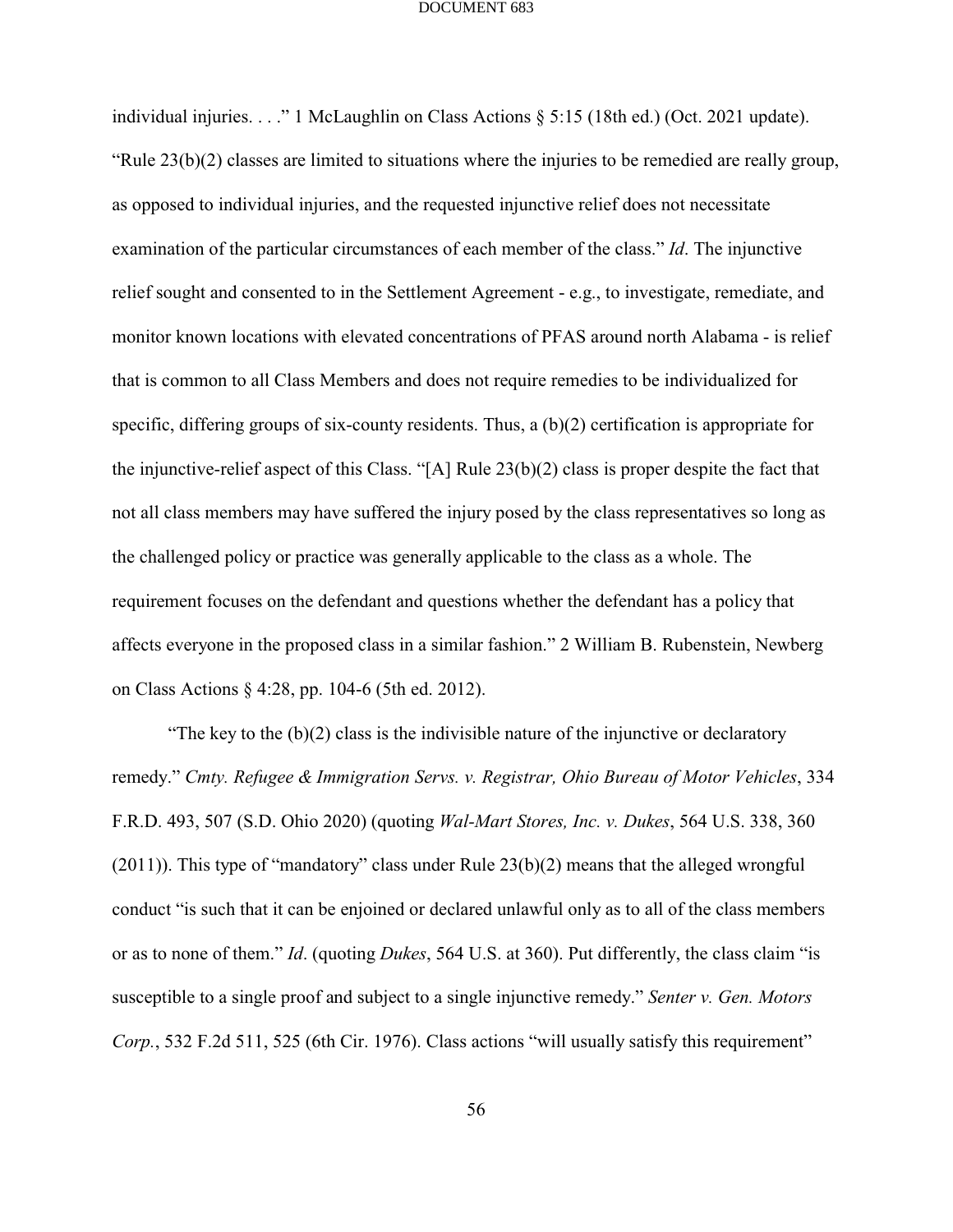when the proposed class seeks "to define the relationship between the defendant and the 'world at large.'" *Sullivan v. DB Invs., Inc*., 667 F.3d 273, 317 (3d Cir. 2011) (citation omitted); accord *Huguley v. Gen. Motors Corp*., 925 F.2d 1464 (6th Cir. 1991) (table) (citing *Laskey v. United Auto. Workers*, 638 F.2d 954, 956 (6th Cir. 1981) ("courts should generally certify classes pursuant to 23(b)(2) when the class members are seeking injunctive relief.")). The *St. John* Class meets this standard and falls squarely within Rule  $23(b)(2)$ . Plaintiffs predominantly seek injunctive and equitable relief, which would provide relief to every member of the class. Defendants treated Class Representatives, like the Scherffs, no differently than every other potential Class Member: they (allegedly) contaminated everyone with equal impunity.

### **D. Rule 23(b)(3) Requirements have been Satisfied**

**1. The Overall Class**. Certification is sought for the general Class under both (b)(2) and (b)(3) for settlement purposes. This is a property-damage class action. The general rule is that money damages for harm to real-property are measured by the diminution of market value. After 19 years, and after spending hundreds of thousands of dollars in testing the soil and water at many varying locations, and after investigating real-estate records and talking to real-estate sales professionals, plaintiffs' counsel found no viable evidence of wide-spread diminution in land values in any of the six counties.<sup>58</sup>

The practice of certifying a class under both  $(b)(2)$  and  $(b)(3)$  is often referenced as

 $58$  See Ashford affidavit, at  $\P$  11, Exhibit B to the Plaintiffs' Motion for Preliminary Approval of Class-Action Settlement (Document 658, 12/10/2021). Because the scope of the release (in exchange for \$300 million of remediation efforts) is reasonable and adequate, it is likely that no (b)(3) class certification is necessary except for the Sludge Application Subclass. However, in an abundance of caution, Class Counsel has negotiated for a (b)(3) class to allow any class member to opt out of the limited release if they so choose. This is yet another benefit for the class.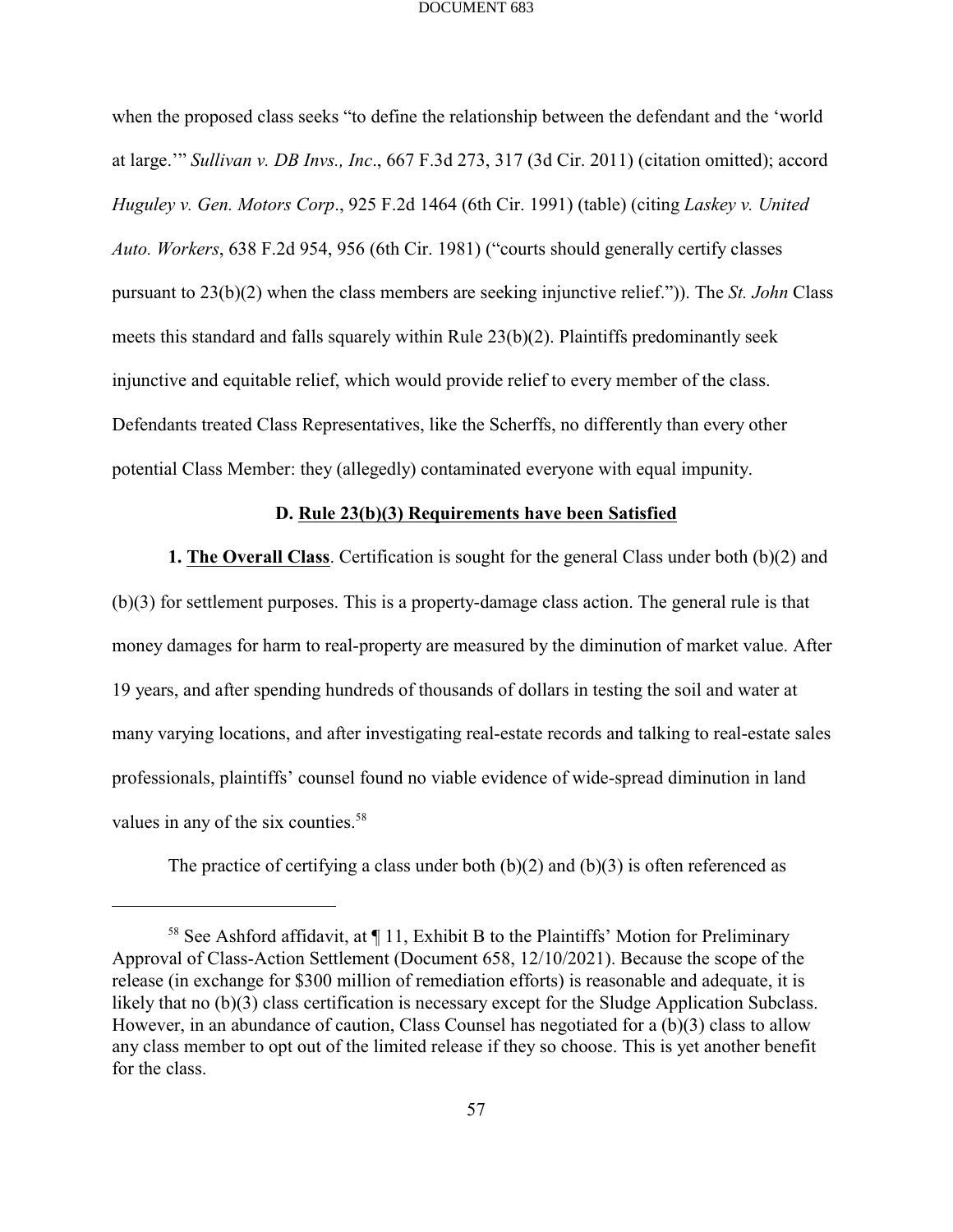certifying a "hybrid class action." In 2 William B. Rubenstein, Newberg on Class Actions § 4:38, pp. 159-66 (5th ed. 2012), Prof. Rubenstein discusses hybrid class actions and says they are "the most attractive of the alternatives" when a primarily-injunctive class also contains some elements of money-damages claims. *Id*. at p. 161. The notes to Rubenstein's § 4:38 cite many cases where a class has been certified under both (b)(2) and (b)(3). "Certification of a hybrid action is often thought to be the best of both worlds, achieving the judicial economies associated with group litigation while also respecting the due process rights of individuals with monetary claims. . . ." *Id*. at p. 166. Here, (b)(3) notice to the Class and the right to opt out give due respect to Class Members who prefer to opt out and to bring individual money-damage, property-damage claims.

Except as to the 5000-acre Sludge Application Subclass, money damages are not provided in the Settlement Agreement. Class Counsel found no factual evidence to support any legal theory as to why the defendants should simply send a check to hundreds of thousands of landowners in the six counties. That said, the Class is receiving over \$300 million worth of valuable injunctive relief in the settlement that should further remediate any property damage in the area covered by the settlement, and such relief could not occur without this broader settlement.<sup>59</sup> But, still, the actions of the defendants present a uniform issue appropriate for  $(b)(3)$ class certification in this particular context. That is why a dual (b)(3) certification is sought - e.g., so that (b)(3)-type notice is given to the Class, which notice provides every Class Member with the right to opt out and seek to prove some specific, individual money-damage injury.

"Rule  $23(b)(3)$  lists two requirements for class actions: (1) common questions

<sup>&</sup>lt;sup>59</sup> See Ashford affidavit, at  $\P$  19-20, Exhibit B to the Plaintiffs' Motion for Preliminary Approval of Class-Action Settlement (Document 658, 12/10/2021).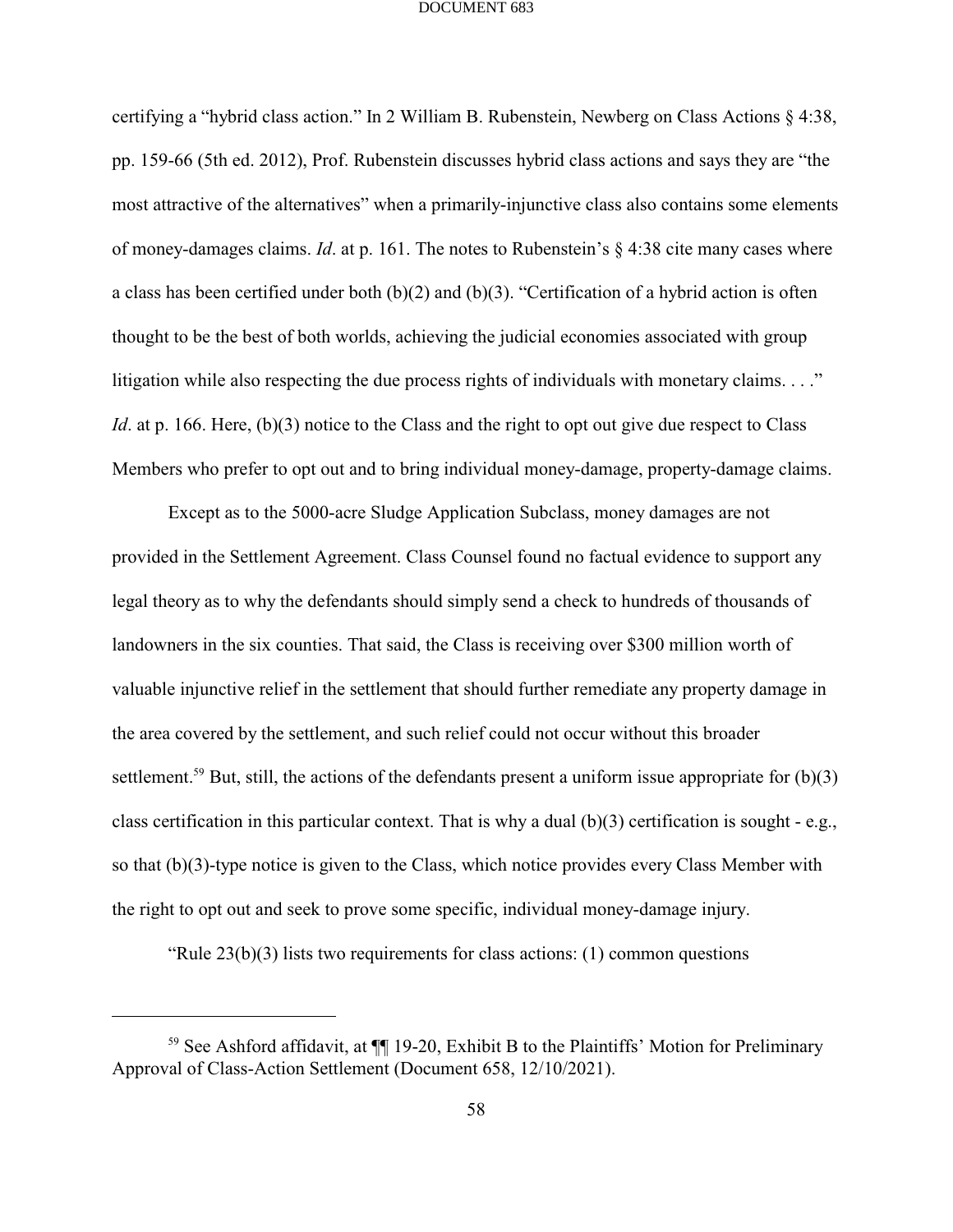predominate, and (2) the class action is superior to other methods. It also lists four factors (not intended to be exhaustive) to be analyzed: (1) individual interest in controlling litigation, (2) other ongoing litigation, (3) desirability of concentrating litigation in this forum, and (4) the manageability of the potential class action. The paradigm for a Rule 23(b)(3) class is when there are a large number of small dollar claims. . . ." 1 Gregory C. Cook, Alabama Rules of Civil Procedure Annotated § 23.10, p. 735 (5th ed. 2018).

In order to certify a class under Rule  $23(b)(3)$ , the questions of law or fact that are common to the members of a class must predominate over any questions affecting only individual members. In this particular context, a common fact question is the actions of the defendants. The defendants' conduct was not directed differently toward different individual Class Members. To the extent a Class Member claims some wholly-different and direct application of larger volumes of PFAS onto his specific land, and that claim will likely be a rare one, that rare Class Member may opt out and sue for individualized money damages. See *Avis Rent A Car Systems, Inc. v. Heilman*, 876 So. 2d 1111, 1120 (Ala. 2003) ("the predominance requirement is met if there is a common nucleus of operative facts relevant to the dispute and as common questions represent a significant aspect of the case which can be resolved for all members of the class in a single adjudication"), and *Cheminova America Corp. v. Corker*, 779 So. 2d 1175, 1181-82 (Ala. 2000) (describing predominance as when "rulings on common issues of law was significantly advanced but resolution of identical or substantially similar questions and issues which would require resolution in connection with the individual's claims," "individual damages issues also did not destroy predominance, since the claim is based upon the amount paid for the product may be confirmed by a special master, or some other device which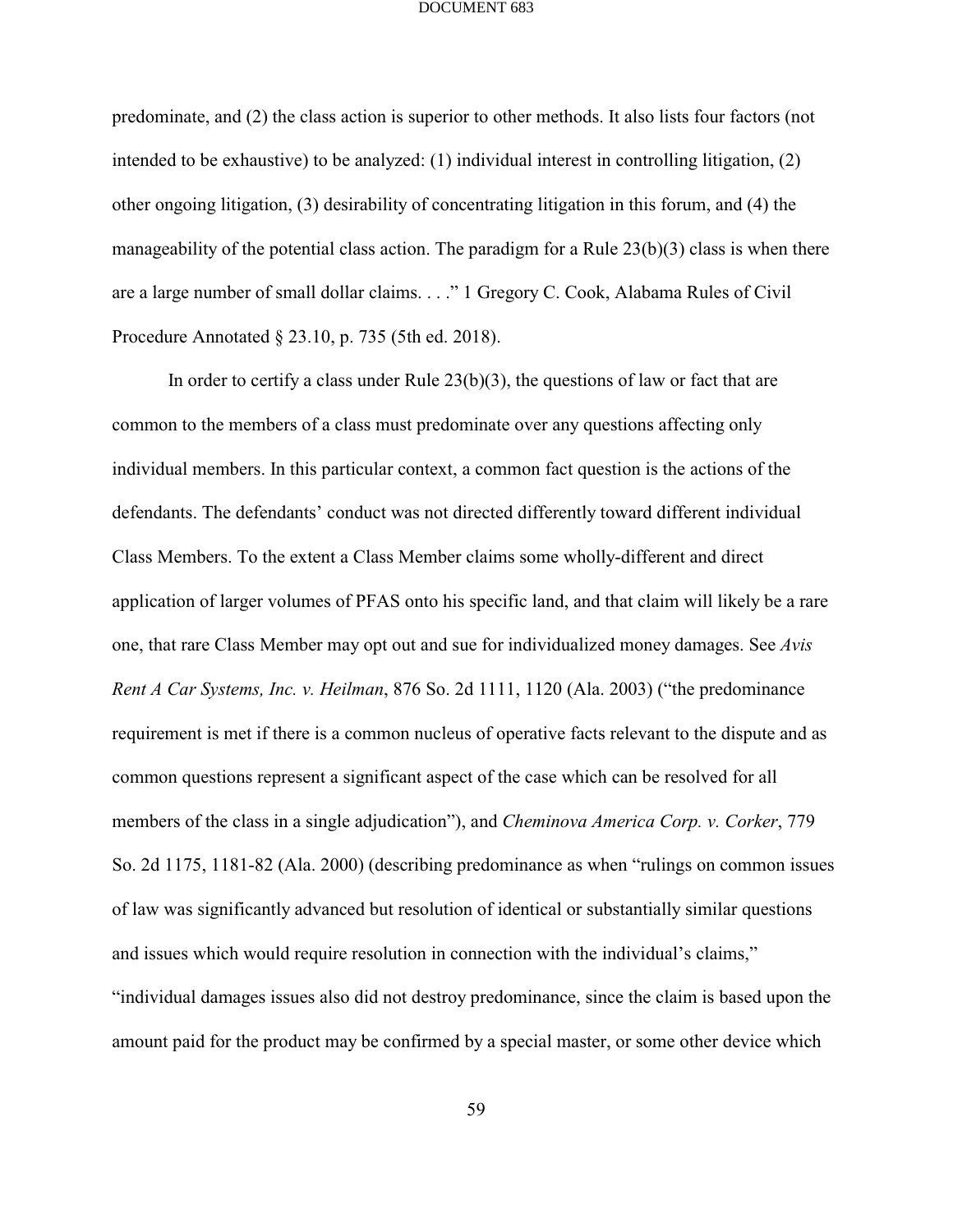will lessen the burden on the court").

Courts have certified property-damage classes in PFAS-related cases. In *Sullivan v. Saint-Gobain Performance Plastics Corp*., No. 5:16-cv-125, 2019 WL 8272995 (D. Vt. Aug. 23, 2019), the federal district court certified two classes relating to PFAS exposure: plaintiffs with property damage, and plaintiffs with identifiable levels of PFAS in their blood. A state court reached the same result in *Hermens v. Textiles Coated Inc*., Nos. 216-2017-CV-524 and 216-2017-CV-525 (N.H., Hillsborough Super. Ct., July 20, 2019) (a property damage class and a medical monitoring class). The New Jersey Court of Appeals affirmed class certification against Hoffman-La Roche for its alleged contamination of ground water. *Sutton v. Hoffman-La Roche Inc*., Nos. A-5545–49 (N.J. Super. Ct. App. Div. May 27, 2020). The court explained that "[c]ommonality was properly found because the claims shared by the class arise out of a common set of circumstances: defendants' chemical releases . . . commingled and spread off the [defendants' property]"—and contaminated the plaintiffs' property. The many common questions, including "whether defendants are liable to the members of the class for their release of abnormally hazardous substances." Ms. at 19. The Court found predominance. Ms. at 29; see also *id*. at 32–33 (listing the many common questions, such as whether Roche released hazardous chemicals into the groundwater, whether Roche was negligent in doing so, and whether other companies contributed).

"The predominance inquiry asks whether the common, aggregation-enabling, issues in the case are more prevalent or important than the non-common, aggregation-defeating individual issues. When one or more of the central issues in the action are common to the class and can be said to predominate, the action may be considered proper under Rule 23(b)(3) even though other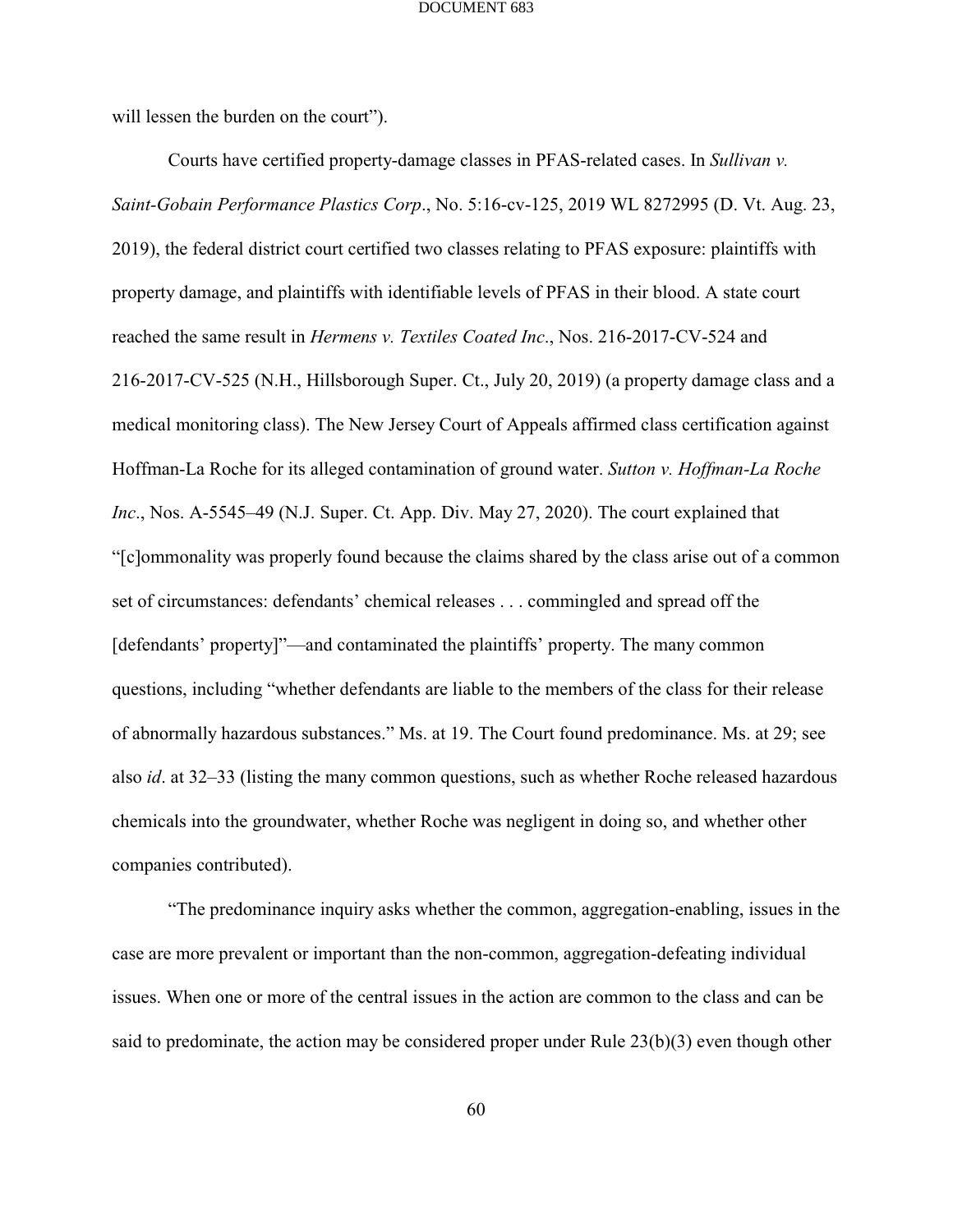important matters will have to be tried separately, such as damages or some affirmative defenses peculiar to some individual class members." *Tyson Foods, Inc. v. Bouaphakeo*, 136 S. Ct. 1036, 1045 (2016) (internal citations and quotation marks omitted).

In this particular context, a class is superior because individual claimants would have to litigate identical facts and legal issues, over and over. The actions of the defendants were uniform to the Class.<sup>60</sup> Judicial economy certainly argues for concentrating the PFAS litigation in Morgan County, where the PFAS originated.

In the context of a proposed settlement, the "manageability" factor is an irrelevant issue. "Confronted with a request for settlement-only class certification, a district court need not inquire whether the case, if tried, would present intractable management problems . . . for the proposal is that there be no trial." *Amchem Prods. v. Windsor*, 521 U.S. 591, 620, 117 S. Ct. 2231, 2248 (1997).

**2. The Sludge Application Settlement Subclass**. Movants assert that (b)(3) "fits" this Subclass (e.g., those with an ownership or possessory interest in the 5000 acres) perfectly. All the elements of Rule 23(a) exist. The identities of most of the owners of the 5000 affected acres are known from Synagro's records and county tax records. Because all Subclass Members are also members of the general Class, numerosity is not a required factor. However, the Subclass

 $^{60}$  See, as examples, *Kirkpatrick v. J.C. Bradford & Co.*, 827 F.2d 718, 725 (11th Cir. 1987) (granting class certification because "each of the complaints alleges a single conspiracy and fraudulent scheme against a large number of individuals and thus is particularly appropriate for class action" (quotation marks and citation omitted), and *Kennedy v. Tallant*, 710 F.2d 711, 717 (11th Cir. 1983) (granting class certification where the defendants "committed the same unlawful acts in the same method against an entire class").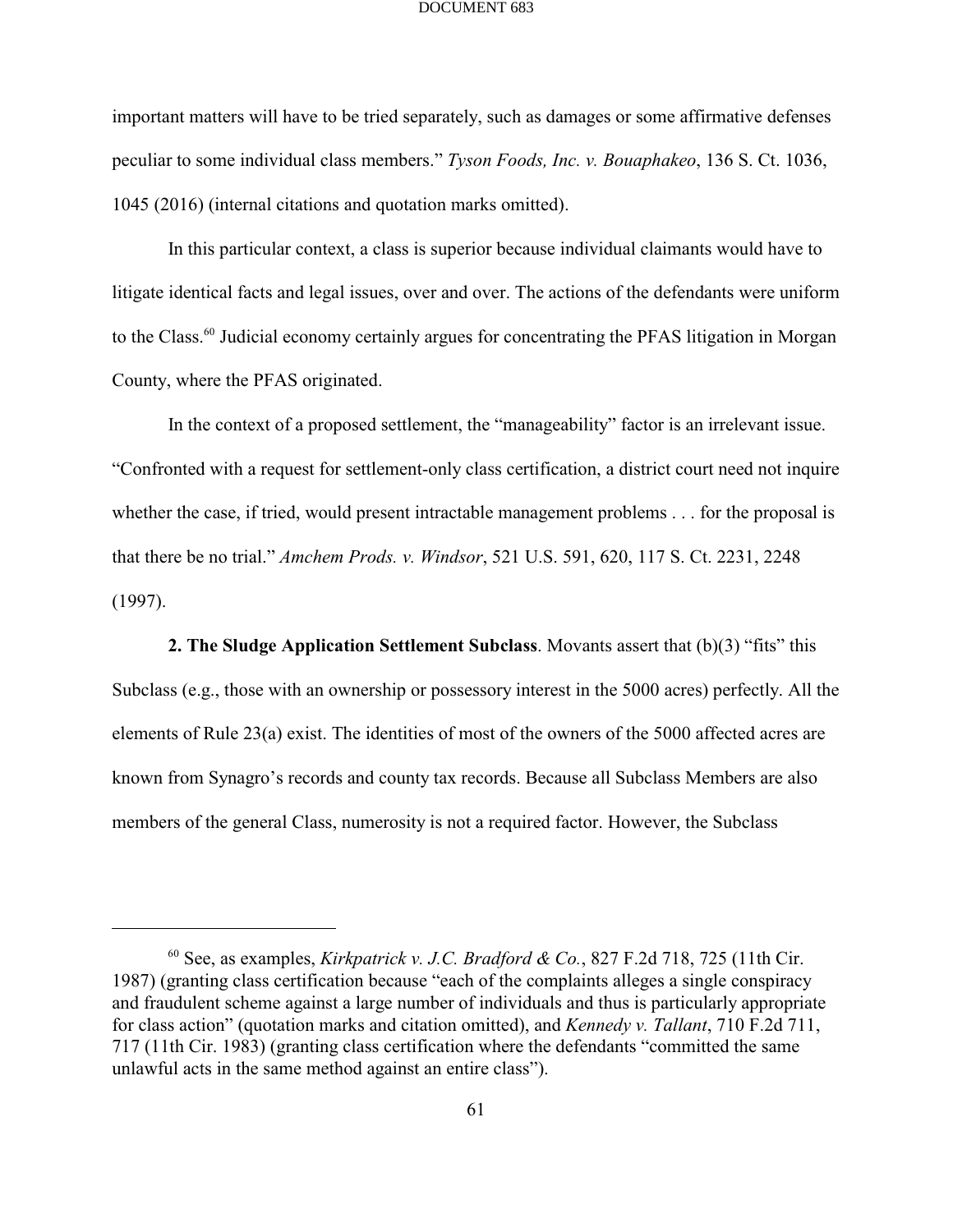exceeds the usual 40-50 minimum number that commonly satisfies the numerosity requirement.<sup>61</sup>

The questions of law and fact that would be tried are identical for each Subclass Member, so the factors of commonality and typicality are met. Mr. G. T. Hamilton is an adequate Subclass Representative. He is one of the largest landowners within the 5000-acre Subclass, and his claims are similar to, and not in conflict with, all other 5000-acres owners. As to the factors of  $(b)(3)$ , see Cook, *supra*, at § 23.10, common questions of law and fact dominate. The defendants' conduct toward each Subclass Member was identical. There are no alleged affirmative defenses that apply uniquely to some, but not all, Subclass Members. A class is clearly superior to mirrorimage individual litigations. Individuals have not shown an interest in individually directing the litigation. Judicial economy is served by class treatment in Morgan County. Manageability is not a necessary factor to prove in a class settlement, but there would be no such issues in a hypothetical trial of the claims of the 5000-acres owners.

Consideration of the *Adams* factors supports the fairness of the (b)(3) Settlement for Subclass Members. Besides the differences in the number of sludge-applied acres owned, the only factual difference among the Subclass Members is that some acres had different volumes of sludge applied, and some acres had sludge applied for more years than other acres. Class Counsel had samples of various lands tested for residual PFAS. By late 2022, it is unlikely that any significant differences still exist among the 5000 acres in regard to residual volumes of PFAS remaining in the soil.<sup> $62$ </sup> Counsel for the parties and their experts considered possible classifications for compensating each acre differently, but could not find a plan that made

 $61$  See Ashford affidavit, at  $\P$  14, Exhibit B to the Plaintiffs' Motion for Preliminary Approval of Class-Action Settlement (Document 658, 12/10/2021).

 $^{62}$  *Id.*, at **[[**] 12-13.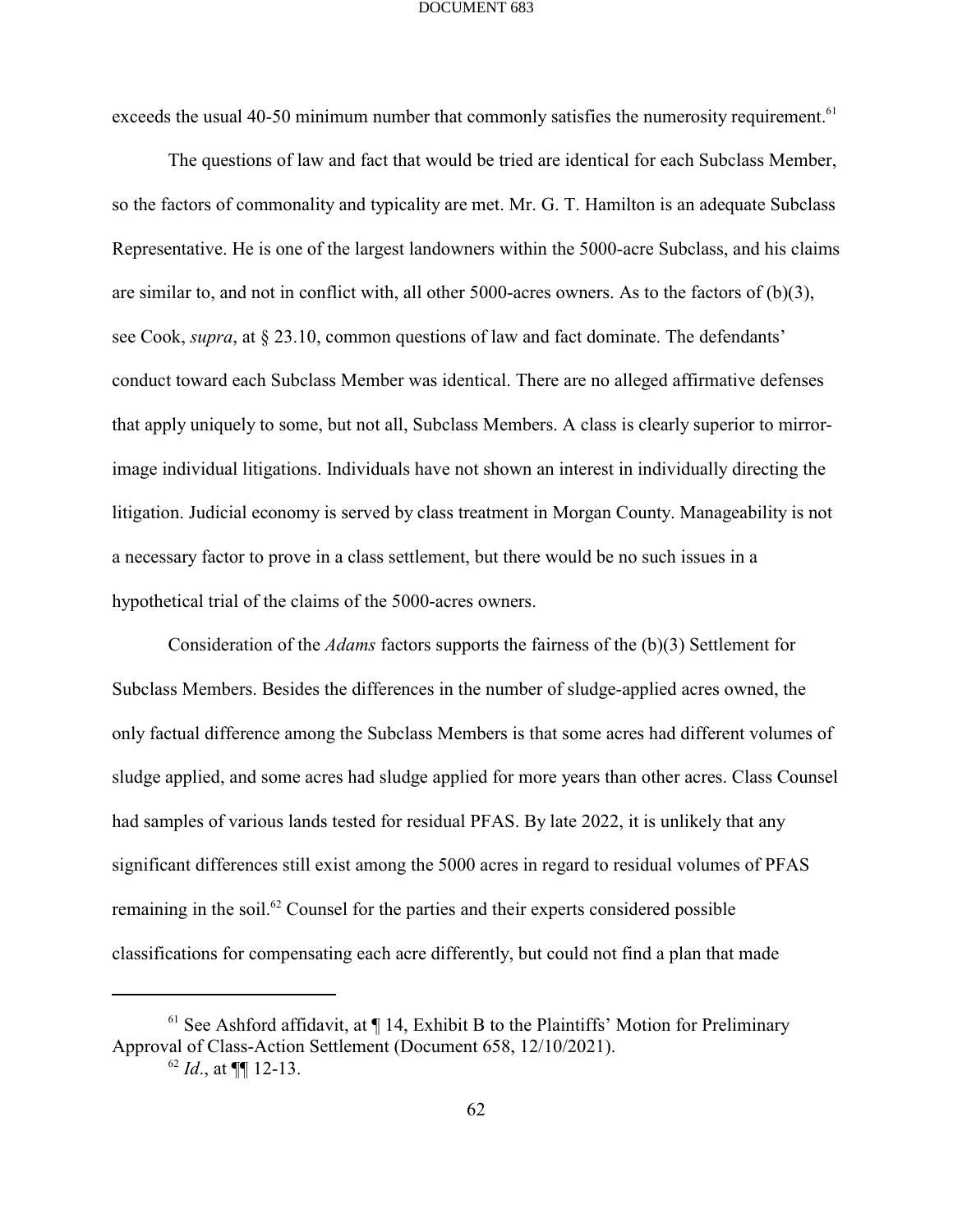workable, scientific sense. *Id*. The money being paid represents possible or potential diminution of market value of the land. After discussions with real-estate professionals, Class Counsel found no factual basis for determining that one acre suffered greater diminution (or potential future diminution) than others. *Id*. Thus, Class Counsel and the Subclass Representative represent to the Court that they believe paying each acre an identical amount (approximately \$1000) is the best and fairest method, administratively, scientifically, and factually. *Id*.

The first three *Adams* factors substantially overlap. The likelihood of success at a trial is low and the range of recovery (if recovery was made) is unlikely to exceed \$1000 per acre because the *St. John* parties, after litigating for nearly 20 years, are not aware of any evidence of diminution of market value in regard to the 5000 acres. The complexity, expense, and duration of a trial would not be a reasonable use of resources because, again, any recovery would be unlikely to exceed \$1000 per acre. The *Adams* factors support the requested final approval of the Subclass Settlement.

### **V. NOTICE TO THE CLASS**

In its Order Preliminarily Approving Settlement and Providing for Notices to the Class (Document 671, 12/17/2021), this Court designated KCC Class Action Services, LLC ("KCC"), as the Class Administrator and approved the proposed notice plan. The Class Notice Plan (Exhibit 11 to the Settlement Agreement, Document 662) was explained through the declaration of KCC's Carla A. Peak. KCC obtained a list of current (and many former) real-property owners in the six counties. That database includes over 400,000 postal addresses, and KCC reported that it may have over 200,000 email addresses for those property owners.

The Class Notice (both the Long-Form and Short-Form notices) is Exhibit 1 to the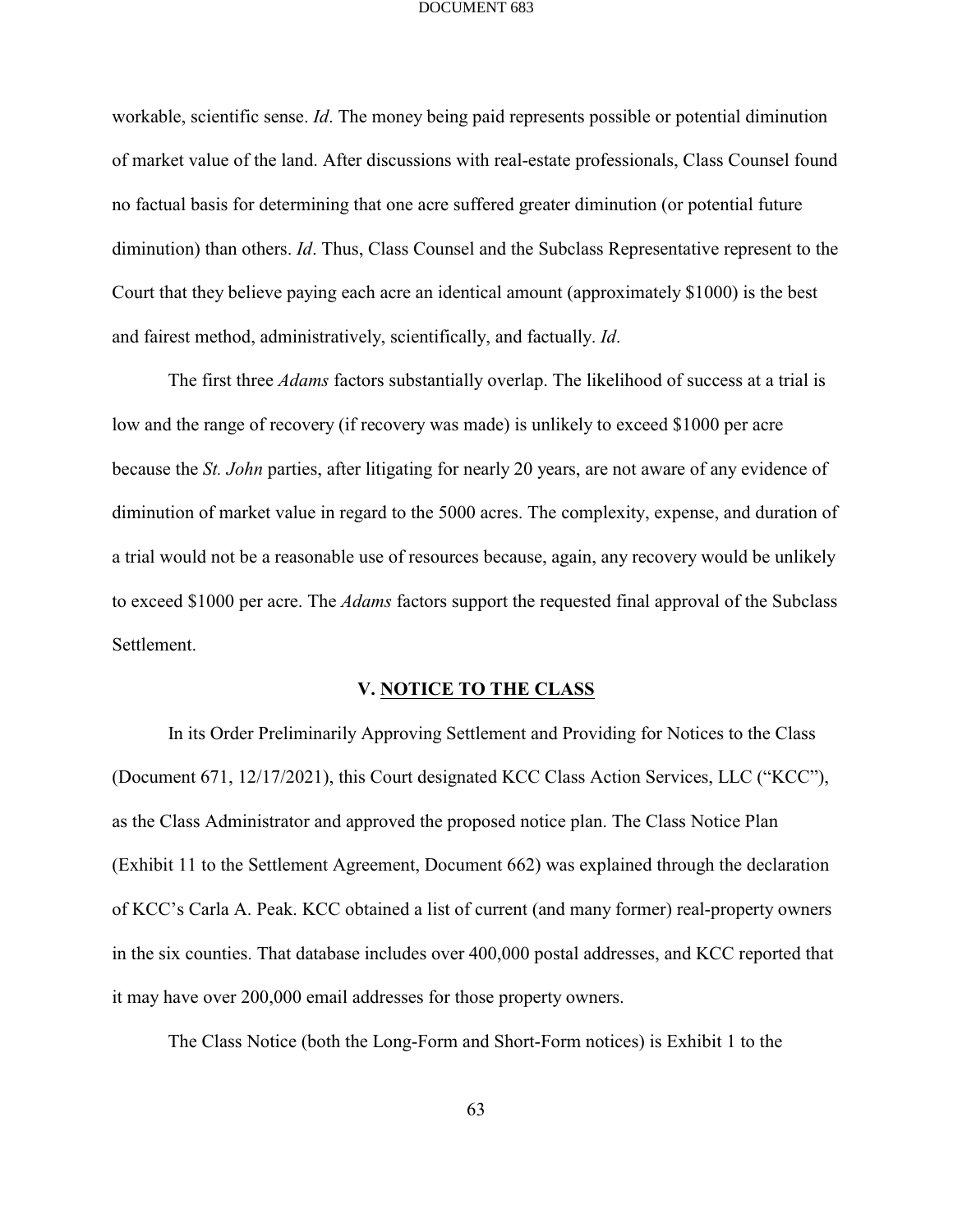Settlement Agreement. As KCC stated that it would, on January 7, 2022, it transmitted the summary, or Short-Form Notice (which contains, *inter alia*, an internet link to the Long-Form Notice and other documents) via email where an email address exists. For emails that were not successfully delivered, KCC mailed a Short-Form Notice (postcard notice) to that person. For persons with no known or working email address, KCC mailed the Short-Form Notice postcard.

The Short-Form Notice contains a summary of the major aspects of the Long-Form Notice, and it directs Class Members to the settlement website, where the Long-Form Notice and other case documents are available for viewing or downloading. The Short-Form Notice also lists KCC's toll-free telephone number that Class Members can use to seek further information. Postcards that are returned as undelivered are being investigated and they will be re-mailed if KCC can locate a newer, better address for that person.

A summary notice was published in major newspapers within the six counties. In addition, a robust digital media campaign is being conducted by KCC. KCC expects that over 2.5 million "digital impressions will be targeted to reach adults located in" the six counties. Ms. Peak's declaration opines that notice "is expected to reach approximately 90% of likely Class Members via the digital media effort alone."

The notices (see Exhibit 1 to the Settlement Agreement) explain the timing and the process for opting out of the (b)(3) aspect of the settlement. The notices also explain how and when [by March 17, 2022] to object to the merits of the settlement, and how to request a personal appearance at the Fairness Hearing. Sections 8.7 and 9.3 of the Settlement Agreement forbid "mass" or "class" opt-out requests or objections. Many courts have recognized that it is entirely proper and reasonable to prevent attorney-driven tactics by barring counsel from filing en masse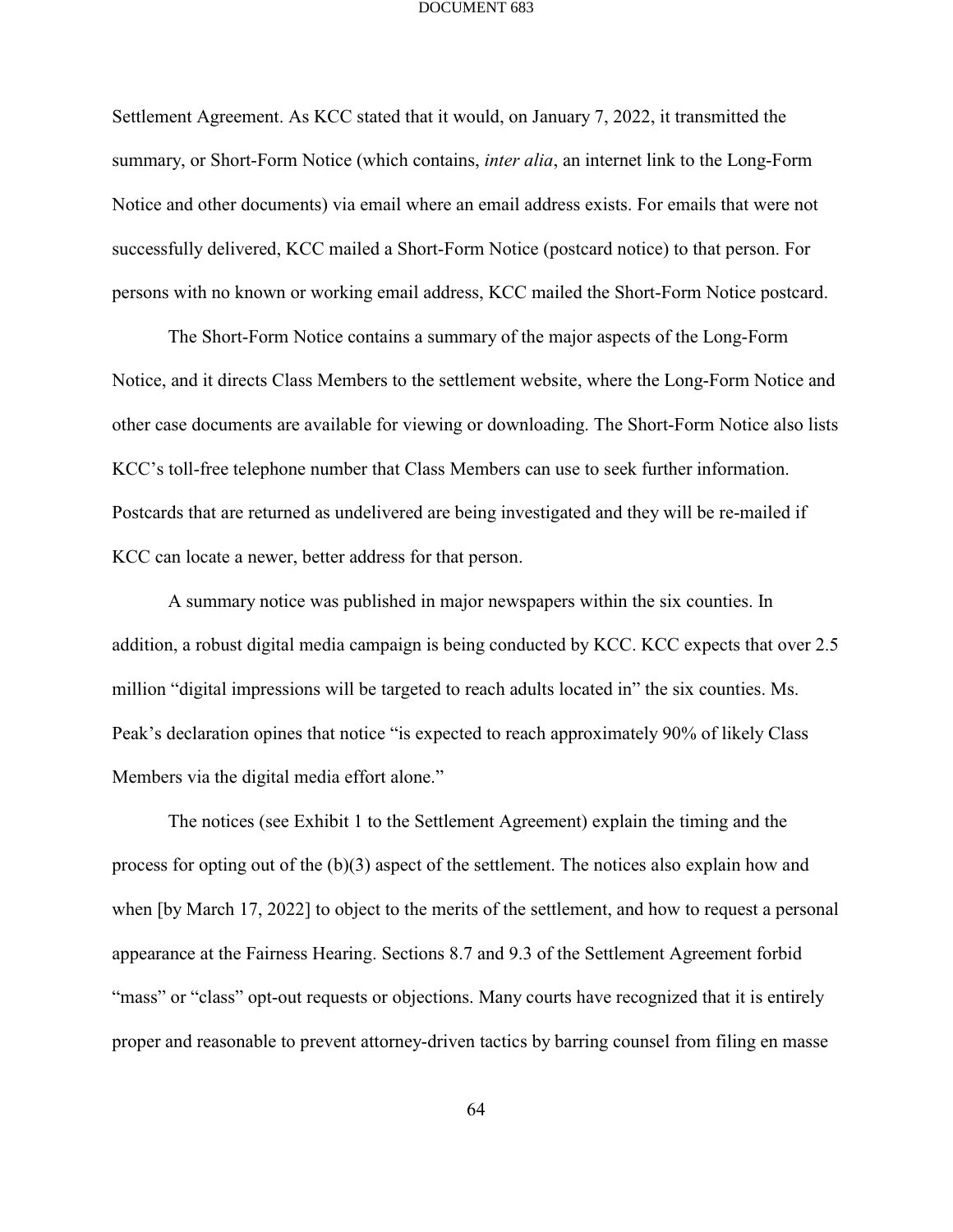opt-outs or objections.<sup>63</sup>

This Notice Plan exceeds the requirements of due process. "[R]ule 23(e) requires that absent class members be informed when the lawsuit is in the process of being voluntarily dismissed or compromised." *Juris v. Inamed Corp*., 685 F.3d 1294, 1317 (11th Cir. 2012). The notice should be "reasonably calculated, under the circumstances, to apprise interested parties of the pendency of the action and afford them an opportunity to present their objections." *Phillips Petroleum Co. v. Shutts*, 472 U.S. 797, 811-12 (1985). It is well-established that the trial court has great discretion in determining the kind of notice to employ in alerting class members to a proposed settlement and settlement hearing, subject to "the broad reasonableness standards imposed by due process." *Fowler v. Birmingham News Co.*, 608 F.2d 1055, 1059 (5th Cir. 1979); *Battle v. Liberty National Life Insurance Company*, 770 F. Supp. 1499, 1521 (N.D. Ala. 1991).

As amended, effective on May 1, 2021, Ala. R. Civ. P. 23(c)(2) specifically provides for

 $^{63}$  E.g., *Moulton v. U.S. Steel Corp.*, 581 F.3d 344, 355 (6th Cir. 2009) ("Given the real risk that the attorney-signed opt-out forms did not reflect the wishes of class members, the district court appropriately exercised its power by requiring individually signed opt-out forms (and rejecting the attorney-signed forms)") (citing cases); *In re Diet Drugs*, 282 F.3d 220, 241 (3d Cir. 2002) ("[I]t was clearly within the [district] court's discretion to turn away attempts by lawyers to opt out class members en masse[.]"); *Good v. Am. Water Works Co.*, No. CV 2:14- 01374, 2016 WL 5746347, at \*3 n.3 (S.D. W. Va. Sept. 30, 2016) ("[T]he court observes that requiring individual signatures [in opt-out requests] is standard practice in many class actions and in fact serves to protect the due process rights of absent class members."); see also *In re Oil Spill by Oil Rig Deepwater Horizon in Gulf of Mexico, on Apr. 20, 2010*, 910 F. Supp. 2d 891, 939 (E.D. La. 2012) ("[T]he mass unsigned opt outs are highly indicative of a conclusion that such counsel did not spend very much time evaluating the merits of whether or not to opt-out in light of the individual circumstances of each of their clients and in consultation with them."), aff'd sub nom. *In re Deepwater Horizon*, 739 F.3d 790 (5th Cir. 2014); *Hallie v. Wells Fargo Bank, N.A.,* No. 2:12-CV-00235-PPS, 2015 WL 1914864, at \*4 (N.D. Ind. Apr. 27, 2015) ("The personal signature requirement also seems to be a standard requirement in class actions, and it's not onerous.") (citing cases).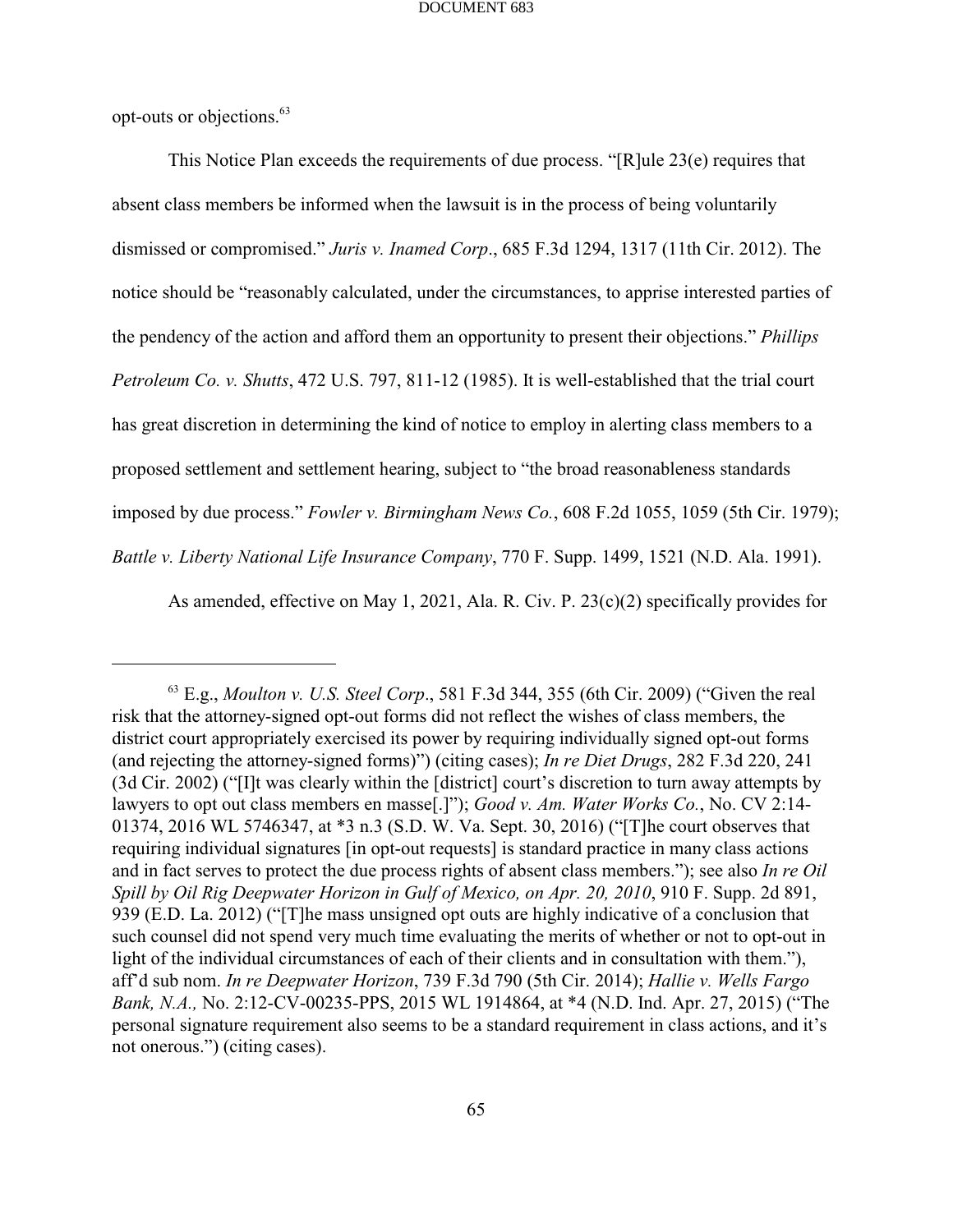email or electronic service: "[T]he court must direct to class members the best notice that is practicable under the circumstances, including individual notice to all members who can be identified through reasonable effort. The notice may be by one or more of the following: United States mail, electronic means, or other appropriate means." Email and digital media are widelyused methods of class-action notice today. 3 William B. Rubenstein, Newberg on Class Actions § 8:30, pp. 320-211 (5th ed. 2013), notes that "the Internet . . . has rapidly become an important part of class action notice programs," and that "the Internet has become widely accepted as a supplement to traditional means of primary notice." "The breadth, accessibility, and widespread usage of the internet make it a possible alternative means of publishing notice and satisfying the notice requirement." Jordan S. Ginsberg, Class Action Notice: The Internet's Time Has Come, 2003 U. Chi. Legal F. 739, 741 (2003). "[T]he internet generally provides a better, more comprehensive, more accessible form of notice to a greater number of potential class members than the national newspapers do." *Id.* at 772. "Today, however, the Internet has become entrenched in the American way of life and provides a mechanism through which absent class members' right to participate meaningfully in class action litigation can be realized." Robert H. Klonoff, Mark Herrmann, Bradley W. Harrison, Making Class Actions Work: The Untapped Potential of the Internet, 13 J. Internet L. 1, 13 (2009). In *Gaylor v. Comala Credit Union*, No. 2:10CV725-MHT, 2012 WL 2045351, at \*1 (M.D. Ala. June 6, 2012), Judge Myron Thompson noted that the notice plan he approved included notice "provided to the class by way of the internet, newspaper publication, and postings on Comala's ATMs."

All required information has been posted on the settlement website. The Manual for Complex Litigation, Fourth, § 21.311, p. 288 (Federal Judicial Center 2004), notes that "referring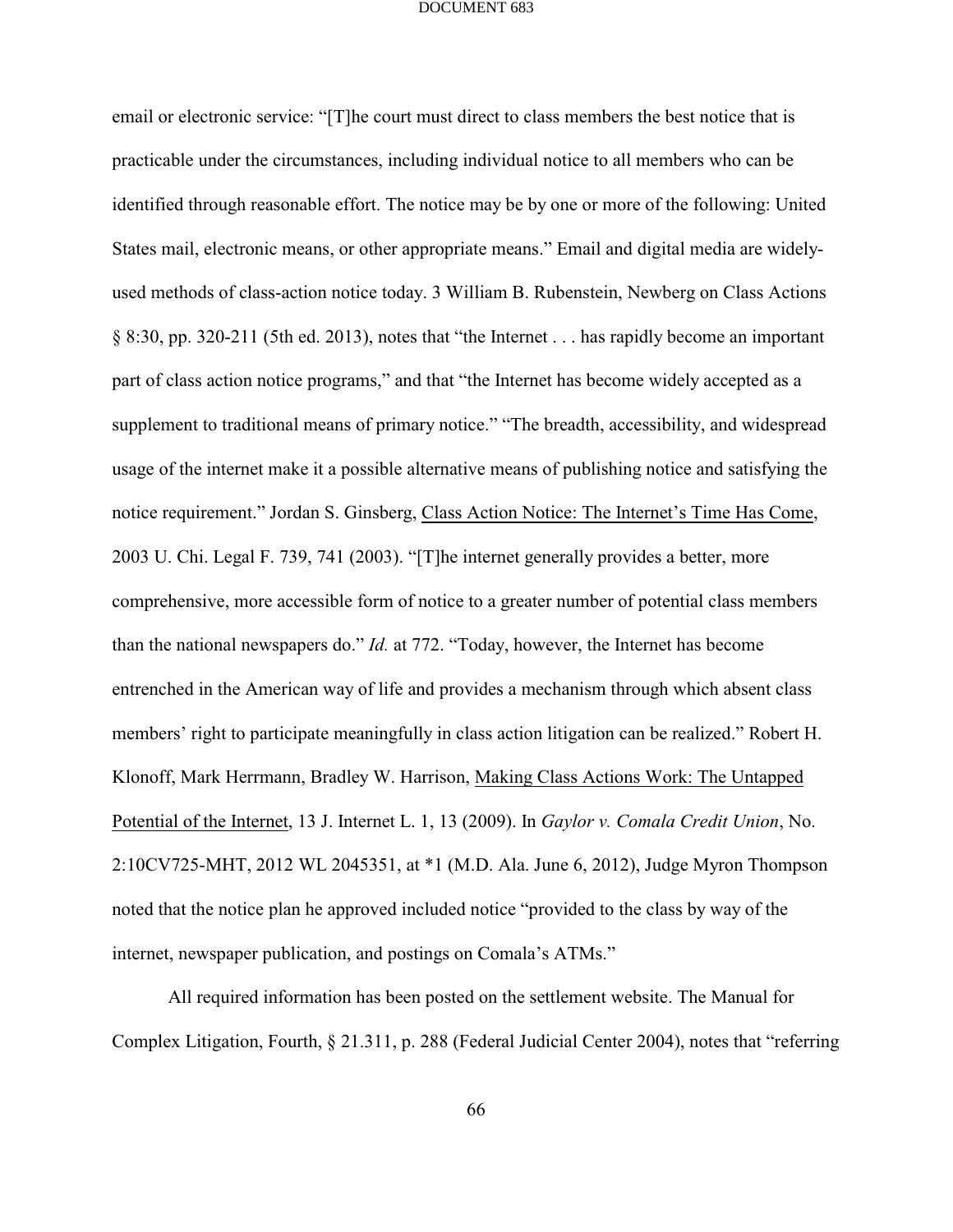class members to an Internet site for further information can provide complete access to a wide range of information about a class settlement. Many courts include the Internet as a component of class certification and class settlement notice programs." See *Stoffels ex rel. SBC Tel. Concession Plan v. SBC Commc'ns, Inc*., 254 F.R.D. 294, 299 (W.D. Tex. 2008) (same). "[N]umerous courts and commentators have approved of the use of websites in class action litigation." *Wilson v. Anthem Health Plans of Kentucky, Inc*., No. 3:14-CV-743-TBR, 2017 WL 1089193, at \*3 (W.D. Ky. Mar. 21, 2017).

KCC has performed (and continues to perform) its service duties. Thus, the notice requirements of Rule 23 and constitutional due process have been met, and exceeded. Attached hereto as Exhibit B is the affidavit of co-Class Counsel Bruce J. McKee. He has been Class Counsel's primary contact person vis-a-vis KCC, and his affidavit summarizes the present status of the Class Notice Plan.

On January 7, 2022, KCC mailed 173,118 Short-Form Notices via USPS postcards. Also on January 7, 2002, KCC sent the Short-Form Notice via email blast to 230,469 email addresses. These approximately 400,000 persons and entities are current and past owners of real property in the six counties. If emails are undelivered, postcards are mailed. If postcards are returned undelivered, KCC strives to find current, valid new addresses and re-mails the Notice. On January 14, 2022, KCC mailed the Long-Form Notice and a customized cover letter with a customized claim form to approximately 50 persons or entities identified by Class Counsel's research as being likely Members of the Sludge Application Subclass. Several Subclass claim forms have been received by KCC and are being processed. No written objections have yet been received. Only two opt-out notices have been filed, as of February 9, 2022.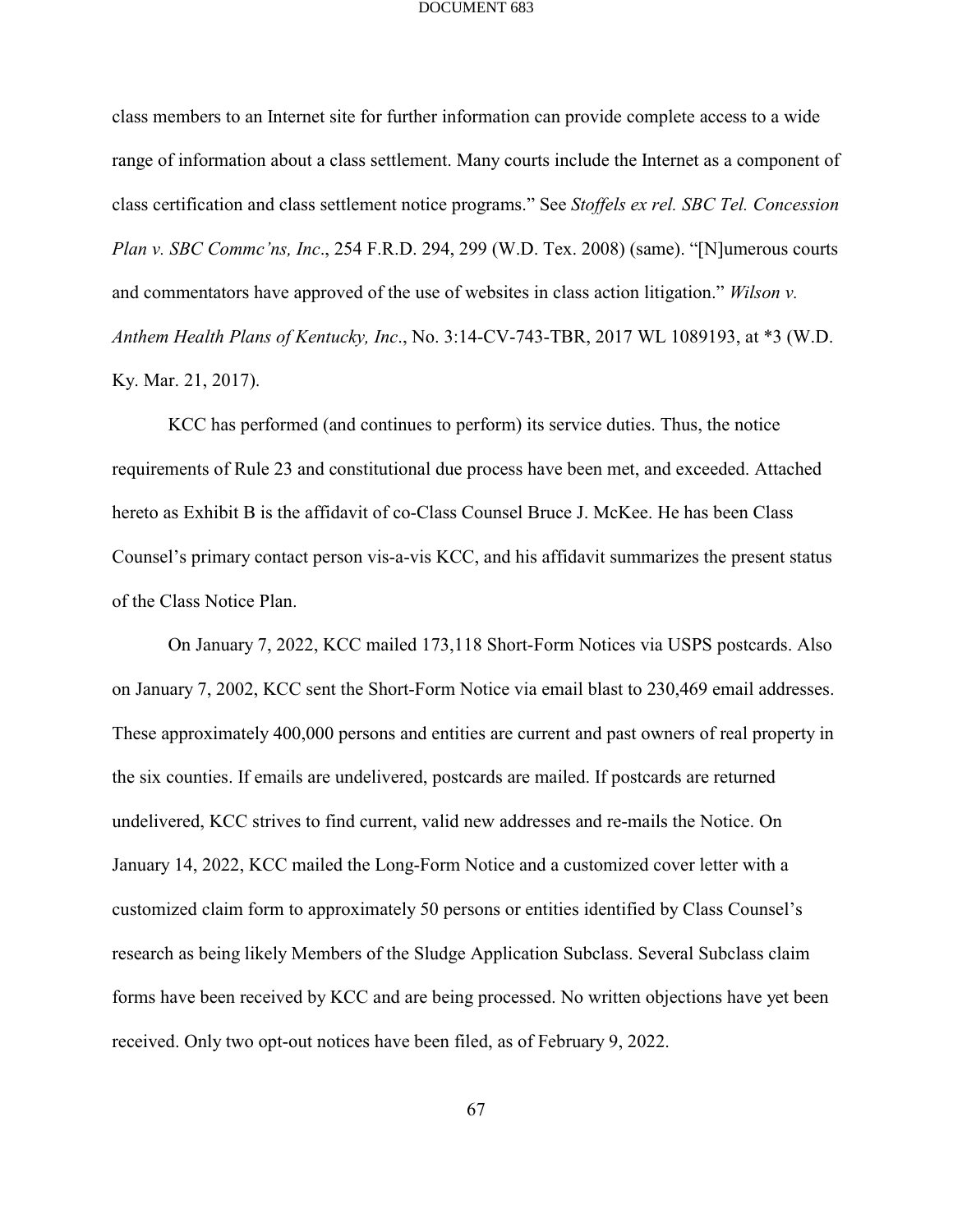Shortly prior to January 7, 2022, the settlement website operated by KCC went live. The internet address (URL, or Uniform Resource Locator) is: www.StJohnSettlement.com. Class Counsel and KCC are constantly monitoring the website, and several edits and additions have been made in further effort to make the website as informative and user-friendly as possible. As of February 9, 2022, 10,056 unique visitors have viewed the website. The website contains FAQs, Frequently Asked Questions. Under the tab for Case Documents, Class Members can read and download documents, including: the Complaint; the *St. John* Settlement Agreement with exhibits; Plaintiffs' Motion for Preliminary Approval with exhibits; the *Tennessee Riverkeeper* Settlement Agreement; the Settlement Agreement between 3M and the City of Decatur and Morgan County; Internet Links to the City of Decatur's Websites; the Preliminary Approval Order; the Motion for Attorneys' Fees, Costs, and Expenses; the Long-Form Notice; Subclass claim forms; etc. Also, since January 7, 2022, KCC has operated a toll-free telephone help-line  $[1-888-890-6718]$  for Class Members. This help line operates as an IVR telephone system.<sup>64</sup> As of February 9, 2022, 2308 callers have phoned the help-line.

On January 7, 2022, KCC sent a press release about the St. John Settlement to news sources. That press release can be viewed at: www.prnewswire.com/news-releases/if-youowned-occupied-or-used-land-or-bodies-of-water-in-morgan-lawrence-franklin-limestone-colbert -or-lauderdale-counties-you-will-be-affected-by-a-class-action-settlement-301452900.html.

 $<sup>64</sup>$  "Interactive voice response or IVR is an automated business phone system feature that</sup> interacts with callers and gathers information by giving them choices via a menu. It then performs actions based on the answers of the caller through the telephone keypad or their voice response. The choices of the caller decide the actions of the IVR — it can provide information or, if the issue is more complex, route callers to a human agent who can better handle their needs." www.ringcentral.com/contact-center/interactive-voice-response.html.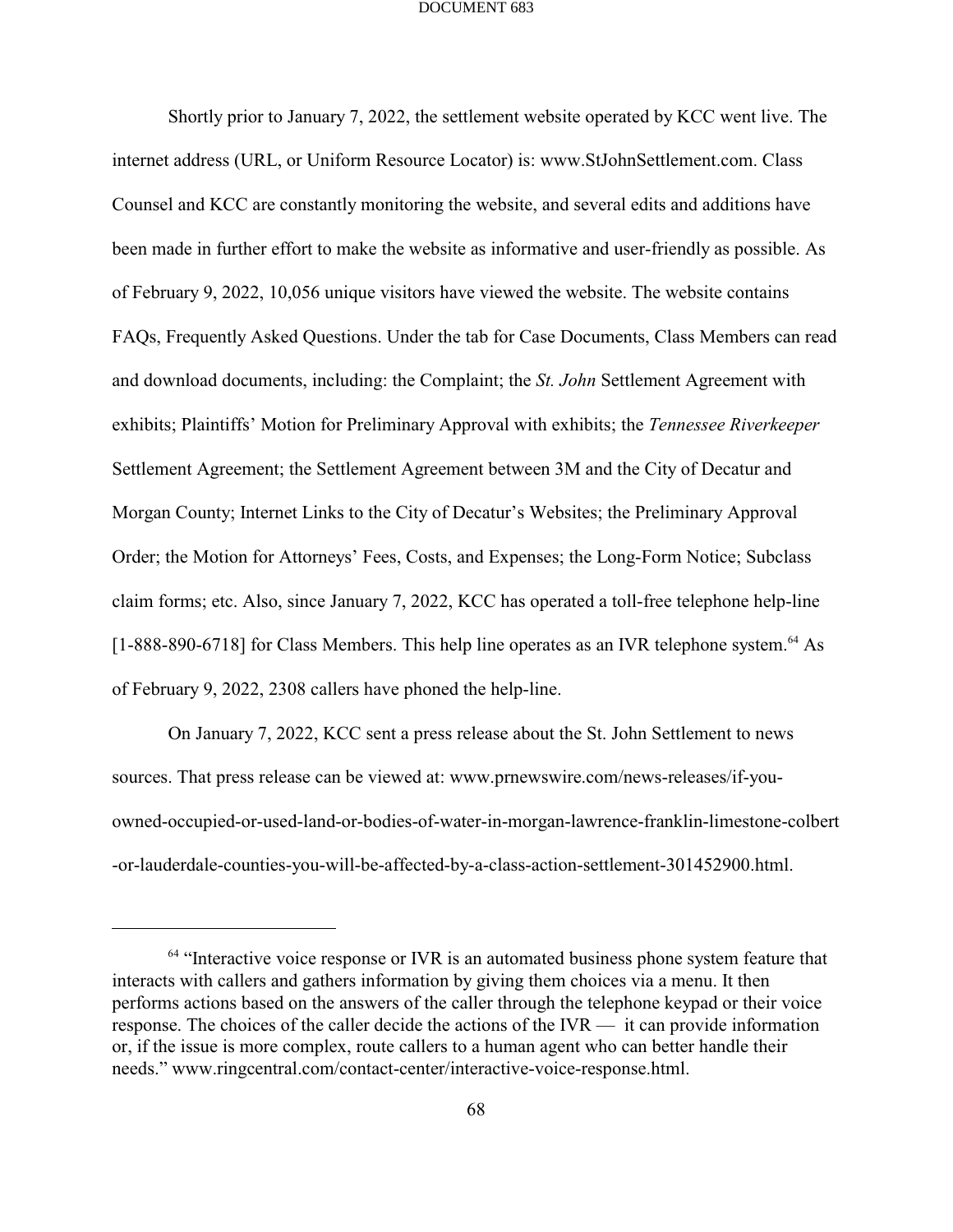The Class Notice was published in the Decatur, Huntsville, and Florence newspapers on January 11, 2022, and in the Moulton newspaper on January 13, 2022.

Paragraph 15 of the Class Notice Plan (Exhibit 11 to the Settlement Agreement, Document 662) says: "KCC will also cause approximately 2.55 million digital impressions to be distributed via various websites and the social media platform, Facebook. The impressions will be targeted to reach adults located in Colbert, Franklin, Lauderdale, Lawrence, Limestone, and Morgan counties. The notices will appear on both desktop and mobile devices, including tablets and smartphones, in display and native ad formats. All digital media notices will include an embedded link to the case website." As of February 6, 2022, KCC reports that 2,647,844 internet impressions<sup>65</sup> had been achieved.

Class Counsel represent to the Court that KCC has diligently performed its duties under the Class Notice Plan, and continues to cooperate with Class Counsel on an almost-daily basis in furtherance of its remaining duties as Class Administrator.

## **VI. ATTORNEYS' FEES AND EXPENSES**

The Motion for Attorneys' Fees, Costs, and Expenses (Document 680, 1/14/2022), incorporated herein by reference, seeks the Court's approval for the defendants to pay Class Counsel \$48 million for their attorneys' fees, costs, and expenses. The fee will be paid entirely by the defendants. No attorneys' fees will come from the Class or the Subclass. The fee Motion, since 1/14/2022, has been posted on the settlement website, www.StJohnSettlement.com, so every Class Member has had an opportunity to review the fee Motion, and well before the March

 $<sup>65</sup>$  "An impression (also known as a view-through) is when a user sees an advertisement.</sup> In practice, an impression occurs any time a user opens an app or website and an advertisement is visible." www.adjust.com/glossary/impression.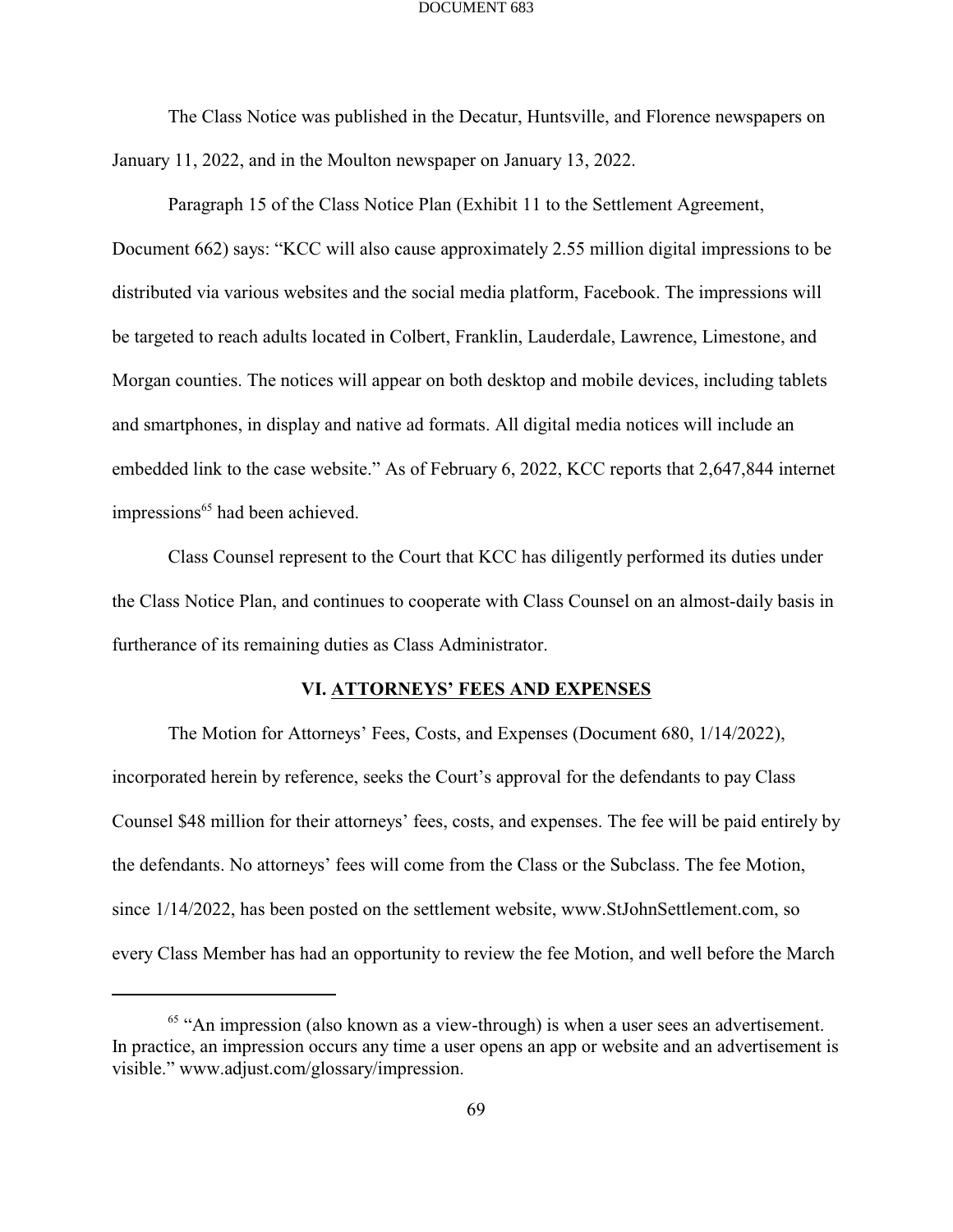17, 2022, deadlines for filing objections or opt-out notices.

### **CONCLUSION**

The plaintiffs and Class Representatives respectfully request that the Court finally approve the Settlement Agreement and find, based on the Court's in-depth, final review, that the Settlement is fair and reasonable and worthy of final approval. They also request the Court to, *inter alia*: (i) certify (for settlement purposes) the Class defined above, at page 3, pursuant to Ala. R. Civ. P. 23(b)(2) as a mandatory, non-opt-out class for purposes of injunctive relief; (ii) certify (for settlement purposes) the Class defined above, at page 3, pursuant to Ala. R. Civ. P. 23(b)(3) as an opt-out class for money-damage claims related to PFAS contamination to real property and ancillary damages not excluded by the release; (iii) certify (for settlement purposes) the Sludge Application Subclass, defined above, at page 3, as a Rule 23(b)(3) opt-out subclass, and approve the plan of distribution of monetary relief; (iv) approve the Class Notice Plan; and (v) grant the Motion for Attorneys' Fees, Costs, and Expenses (Document 680, 1/14/2022).

The Court is asked to enter the Final Approval Order that is Exhibit A hereto (also filed as Exhibit 2 to the Settlement Agreement). Section 1.23 of the Settlement Agreement states (emphasis added):

"Final Approval Order" means the Court's order (a) granting final approval to the Settlement; (b) directing that the Agreement be implemented in accordance with its terms; (c) dismissing the Action with prejudice; (d) ruling that each of the Releasing Parties has expressly, intentionally, fully, finally, and forever released, waived, compromised, settled, and discharged all Released Claims; (e) barring each of the Releasing Parties from asserting any of the Released Claims against any of the Released Parties; (f) awarding any attorneys' fees, costs, and expenses payable by Defendants; (g) finding that the Class Notice complied with Alabama Rule of Civil Procedure 23, Alabama law, and the U.S. Constitution; and (h) reserving exclusive and continuing jurisdiction over the interpretation, performance, enforcement, and administration of this Agreement and the Court's orders in the Action; where such order will be in substantially the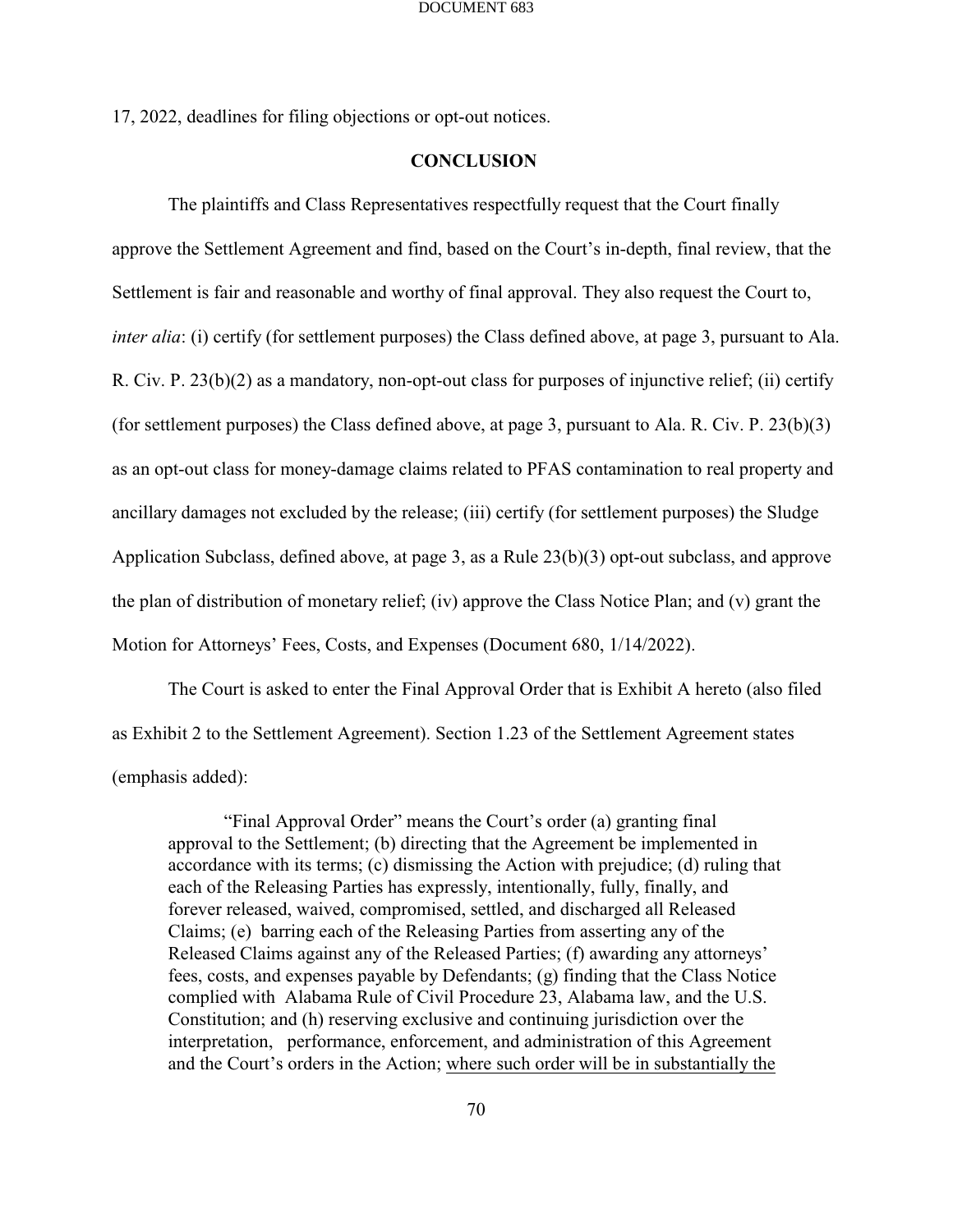same form as the proposed Final Approval Order attached as Exhibit 2 to this Agreement.

Section 13.1(b) of the Settlement Agreement gives the defendants the right to terminate the Agreement if "the Court materially changes the terms of the requested . . . Final Approval

Order."

Respectfully submitted this the  $11<sup>th</sup>$  day of February, 2022.

s/ D. Leon Ashford D. Leon Ashford (ASH001) One of the Attorneys for Plaintiffs and the Plaintiff Class

OF COUNSEL:

D. Leon Ashford Bruce J. McKee HARE, WYNN, NEWELL & NEWTON, LLP 2025 Third Avenue North, Suite 800 Birmingham, AL 35203 Telephone: (205) 328-5330 Fax: (205) 324-2165 E-Mails: leon@hwnn.com bruce@hwnn.com

and

James M. Corder, Jr. Mitchell K. Shelly ALEXANDER, CORDER, & SHELLY, P.C. P.O. Box 1129 Athens, AL 35612 215 S. Jefferson St. Athens AL 35611 Telephone: (256) 232-1130 Fax: (256) 232-6699 mshelly@acpbs.com jcorder@acpbs.com

Counsel for the Plaintiffs and the Plaintiff Class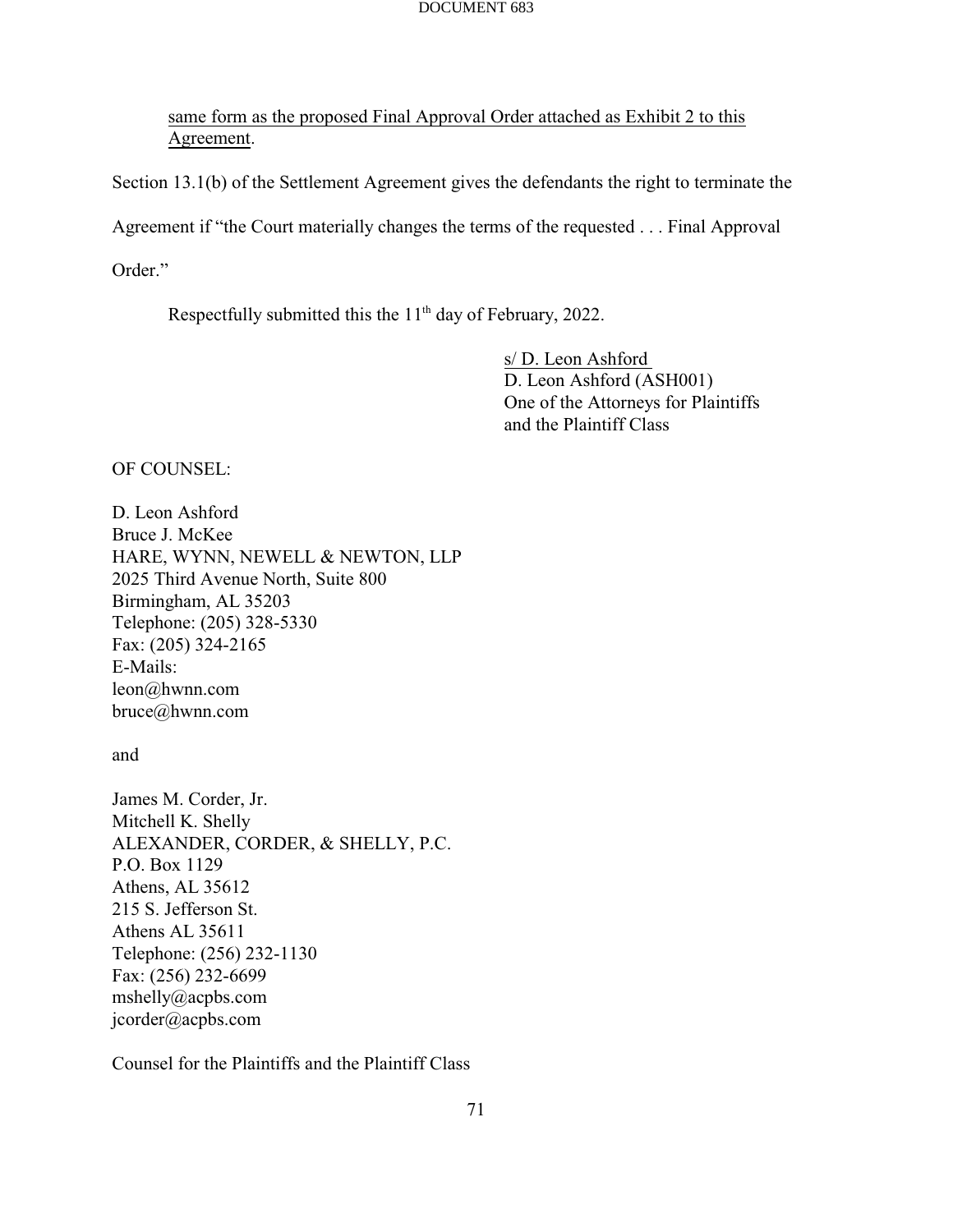## **CERTIFICATE OF SERVICE**

I hereby certify that on February 11, 2022, I electronically filed the foregoing using the

AlaFile system, which will send notification of such filing to all counsel of record.

s/ D. Leon Ashford D. Leon Ashford One of the Attorneys for Plaintiffs and the Plaintiff Class

## LIST OF EXHIBITS

A. Proposed Final Approval Order

B. Affidavit of co-Class Counsel Bruce J. McKee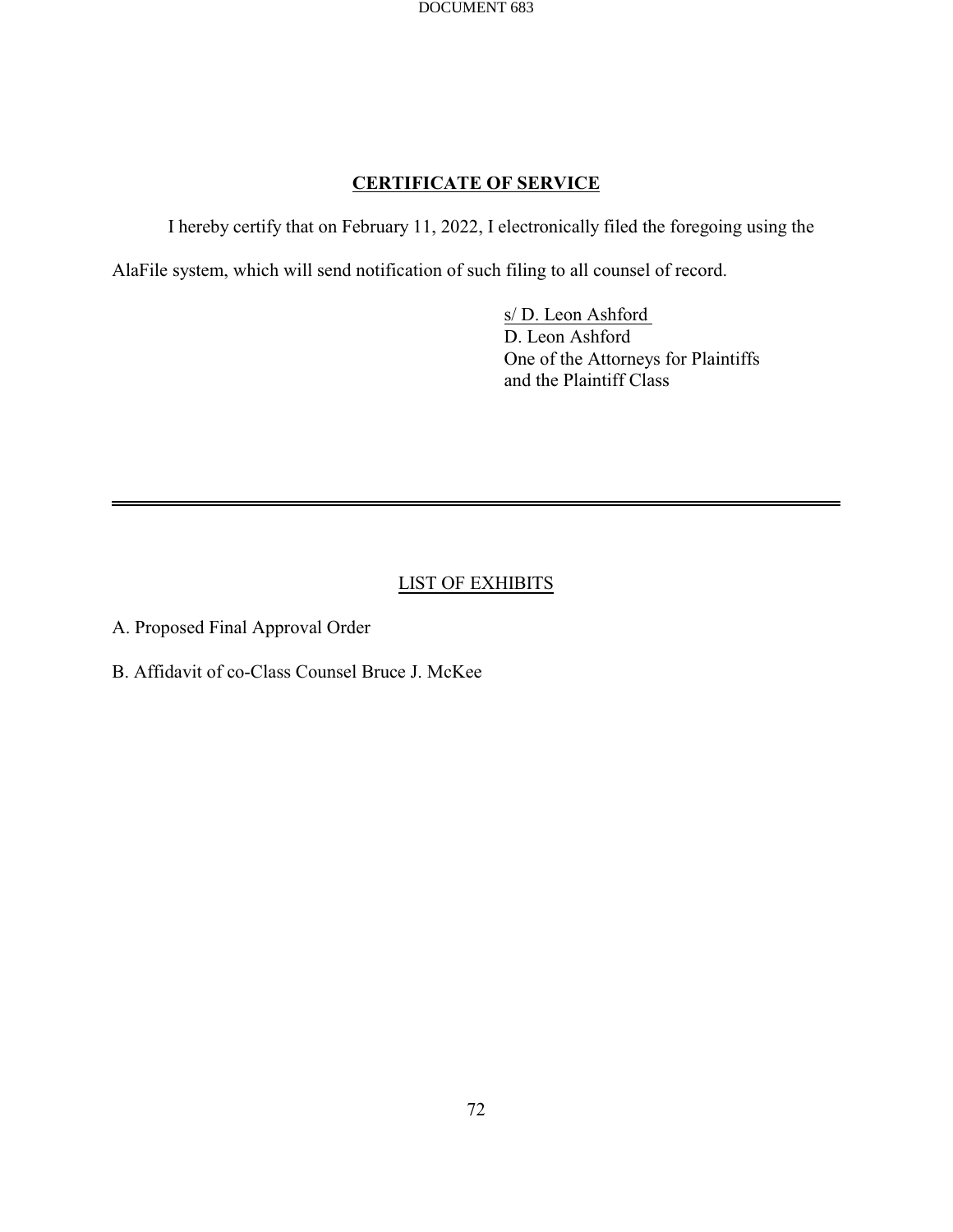# **EXHIBIT A**

## PROPOSED FINAL APPROVAL ORDER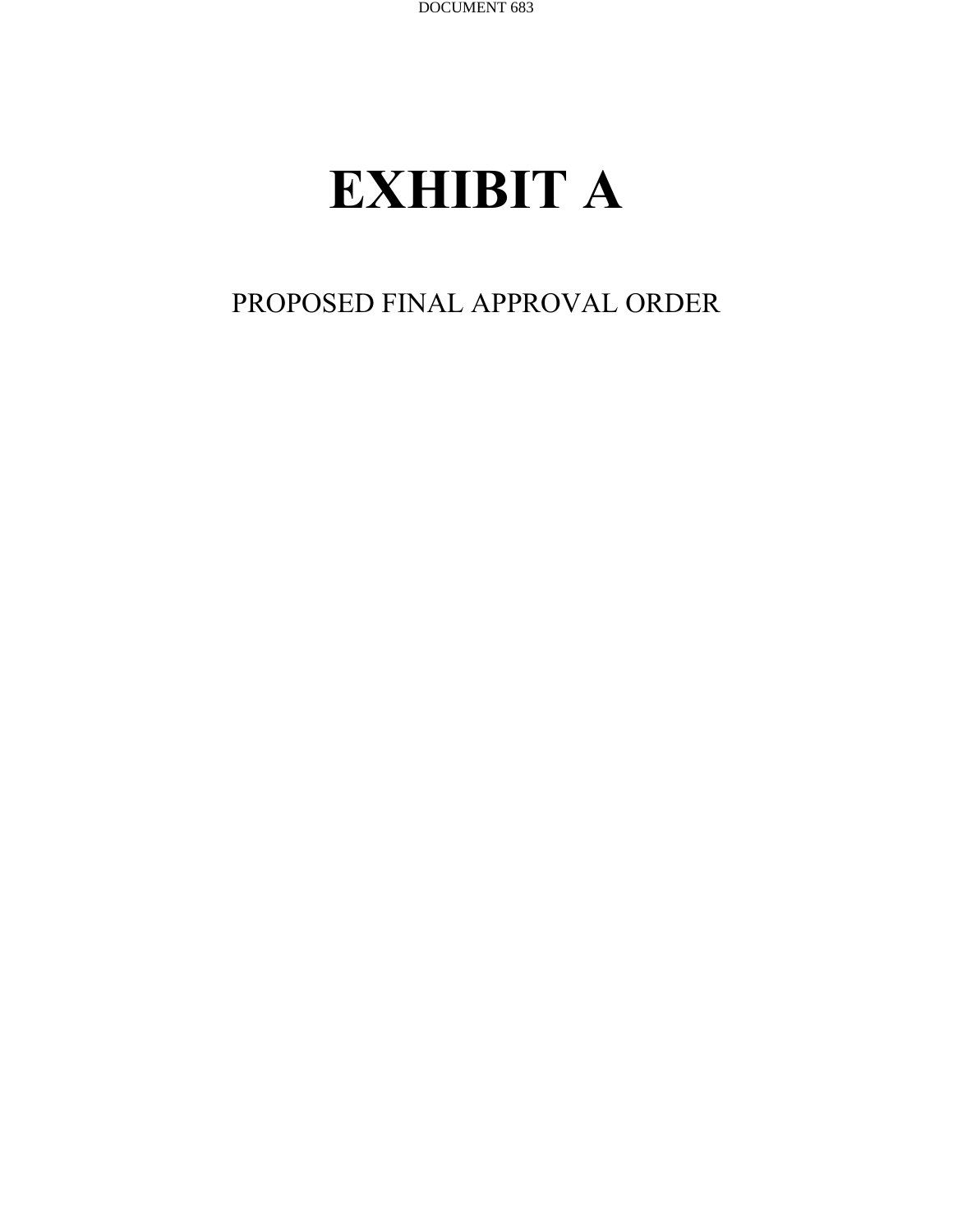### IN THE CIRCUIT COURT OF MORGAN COUNTY, ALABAMA

## CIVIL ACTION NO.: CV-2002-000408

James St. John, Jr.; Christi Dolbeer; John Scherff; Kimberly Scherff; Darden Bridgeforth and Sons Land Company, an Alabama Company; Hillsboro Gin Company, Inc., an Alabama Corporation; Hamilton Farms, an Alabama Partnership; G. T. Hamilton, individually and as a partner of Hamilton Farms; Mark Hamilton, individually and as a partner of Hamilton Farms; Lisha Felkins, individually and as a partner of Hamilton Farms; Kathleen Hamilton; Michael Letson; Don Alexander; and Reda Alexander,

Plaintiffs,

vs.

3M Company; Daikin America, Inc.; Dyneon, LLC; Synagro WWT, Inc.; Synagro South, LLC; Toray Fluorofibers (America), Inc.; BFI Waste Systems of Alabama, LLC; BFI Waste Systems of North America, LLC; The City of Decatur, Alabama; and Morgan County, Alabama,

Defendants.

### **FINAL APPROVAL ORDER**

Before the Court is the Motion for Final Approval of the class-action settlement filed by

the Class Representatives, which has not been opposed by the defendants. The Class

Representatives have moved the Court, pursuant to Alabama Rule of Civil Procedure 23, for a

final order: (1) finally certifying the Settlement Class and Subclass pursuant to Rule 23(a) and

Rule 23(b)(2) and 23(b)(3); and (2) granting final approval of the proposed Settlement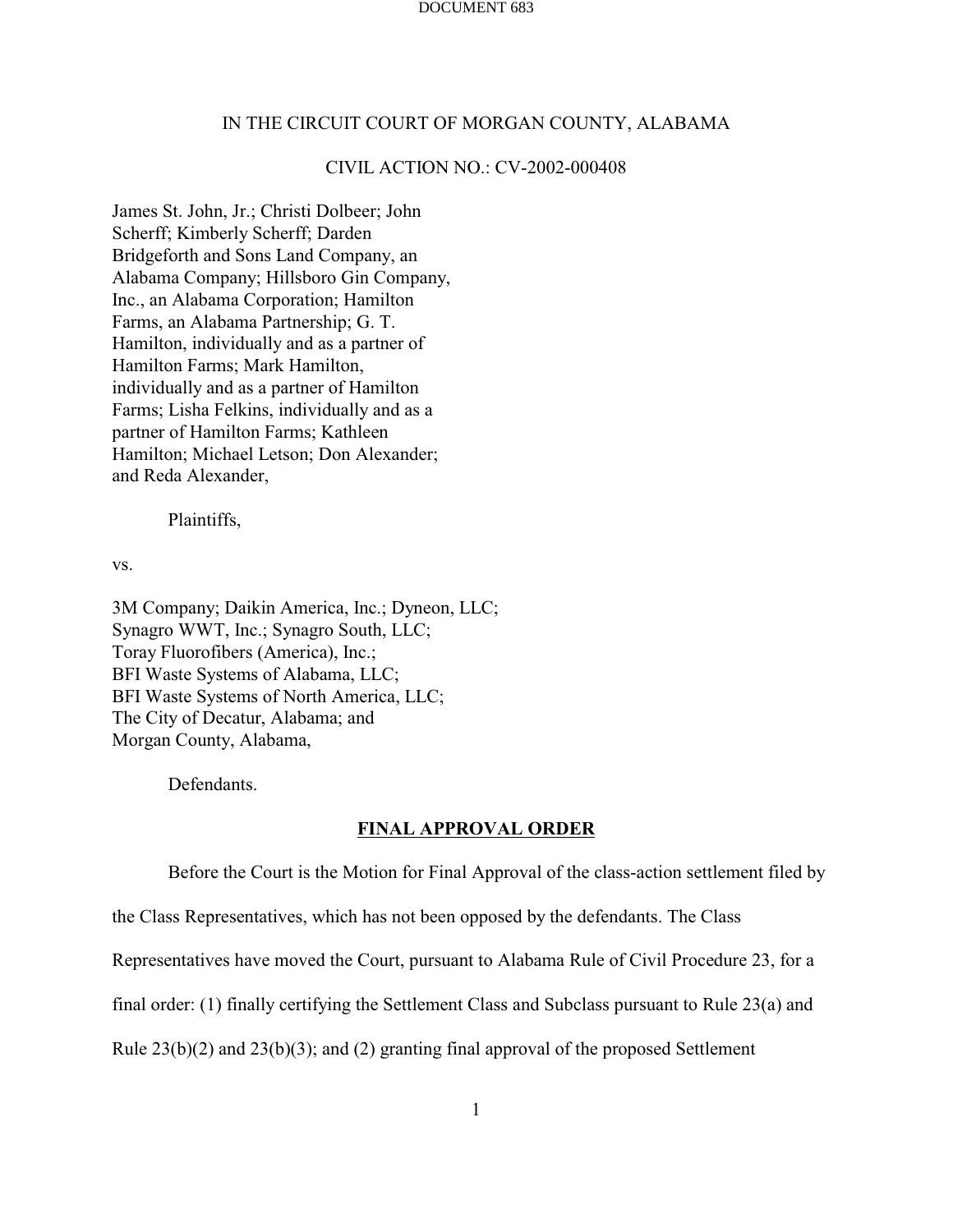Agreement as fair, reasonable, and adequate under Rule 23(e). In addition, Class Counsel have moved for approval of attorneys' fees, costs, and expenses, to be paid by the defendants. The parties' Class Settlement Agreement ("Settlement Agreement"), which was previously filed with the Court as Exhibit A to the Plaintiffs' Motion for Preliminary Approval of Class-Action Settlement, sets forth the terms and conditions for the settlement of the class claims, and was preliminarily approved by the Court on December 17, 2021. The Court also, on December 17, 2021, pursuant to Rule 23(b)(2) and (3), certified the Settlement Class and Subclass.

WHEREAS, the Court has considered the Settlement Agreement, accompanying exhibits, and other documents;

WHEREAS, the Court held a Fairness Hearing on April 21, 2022, with the parties present through Counsel, heard presentations by counsel concerning the settlement, certification of the Settlement Class, the implementation of the Notice Plan, and Class Counsels' Motion for Attorney Fees, Costs, and Expenses; and

WHEREAS, the Court considered objections filed with the Court and the arguments of objectors.

IT IS HEREBY ORDERED THAT:

1. The Court hereby finds that final certification, for purposes of settlement, of this action as a Rule  $23(b)(2)$  and (3) class action is appropriate.

2. The Court, pursuant to Rule  $23(b)(2)$  and  $(b)(3)$ , finally certifies, for purposes of settlement, a Settlement Class, defined, as follows:

All Persons that have owned, occupied, otherwise had an ownership or possessory interest (including through a lease, easement, or joint or common tenancy) in, resided at, maintained a business of any kind at, worked at, or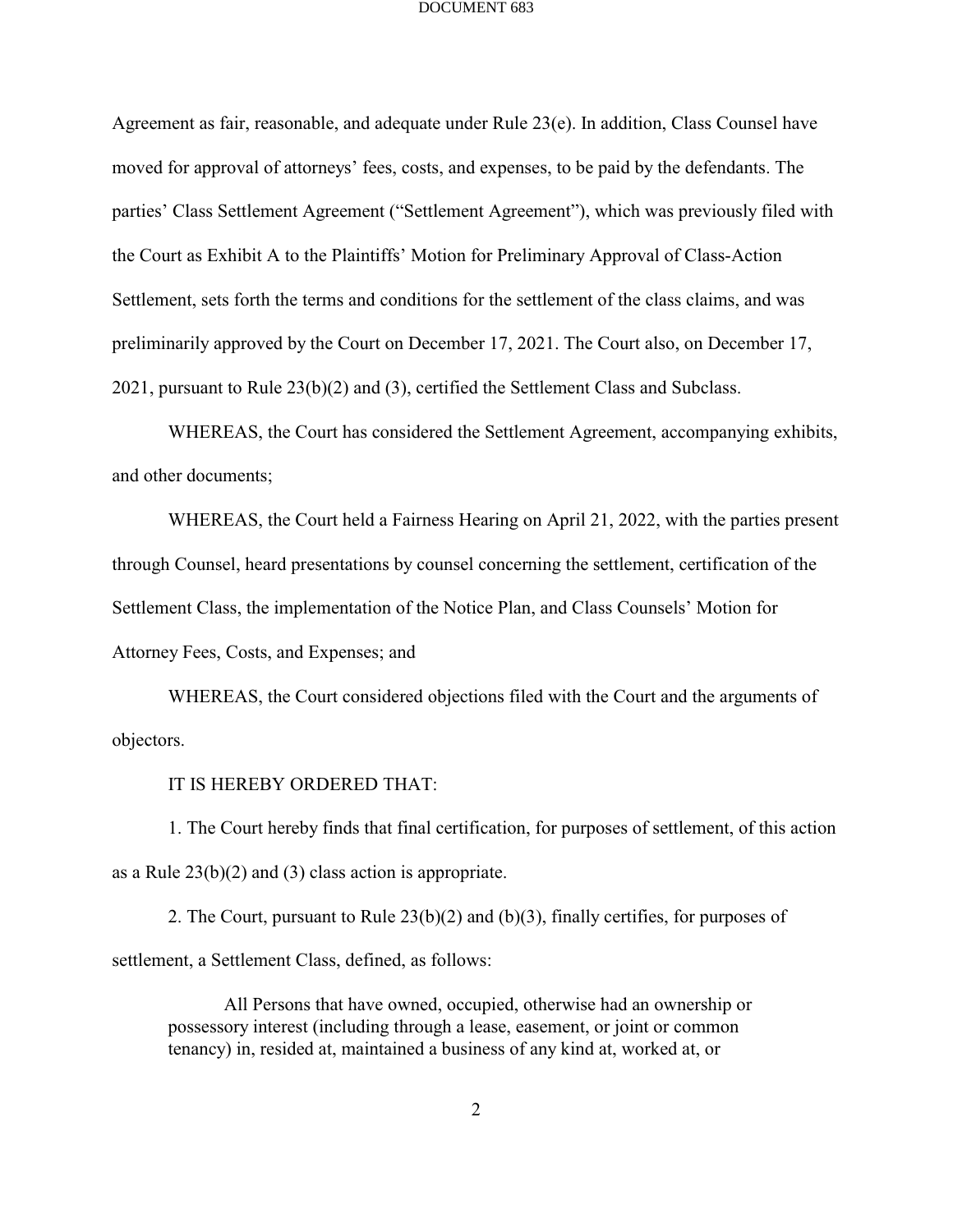recreated on any real property (including the Tennessee River, its tributaries, and all other bodies of water) located in Morgan County, Lawrence County, Franklin County, Limestone County, Colbert County, or Lauderdale County, Alabama, at any time between April 21, 2003, and the date of the Preliminary Approval Order, excluding the Defendants, counsel for the Parties, and the Court.

3. Further, pursuant to Rule 23(b)(3), the Court finally certifies, for purposes of

settlement, a Settlement Subclass (the "Sludge Application Subclass"), defined, as follows:

All Class Members that, as of the date of the Preliminary Approval Order, own, occupy, or have an ownership or possessory interest (including through a lease, easement, or joint or common tenancy) in real property in Morgan County, Lawrence County, Franklin County, or Limestone County, Alabama , on which biosolids containing PFAS compounds were applied at any time.

4. The Court finds that each of the elements of Rule 23(a) have been met. The four listed

Rule 23(a) factors in Ala. R. Civ. P. 23(a) are: "(1) the class is so numerous that joinder of all members is impracticable, (2) there are questions of law or fact common to the class, (3) the claims or defenses of the representative parties are typical of the claims or defenses of the class, and (4) the representative parties will fairly and adequately protect the interests of the class." Additionally, the majority-view American case law identifies a fifth introductory factor: the existence of a definable, ascertainable class. In this case, class membership can be proven by purely objective criteria, so the requirement of ascertainability is easily met. If challenged, a purported class member could produce objective evidence of an ownership or possessory interest in land, and/or evidence that they resided in, did business in, or recreated in one or more of the six counties since 2003. Membership in the Subclass can be proven by Synagro's sludge application records and objective real estate deeds or leases.

5. The Class is so numerous that joinder of all members is impracticable. The current 2021 population of the six counties exceeds 400,000, and the defined Class is larger than just the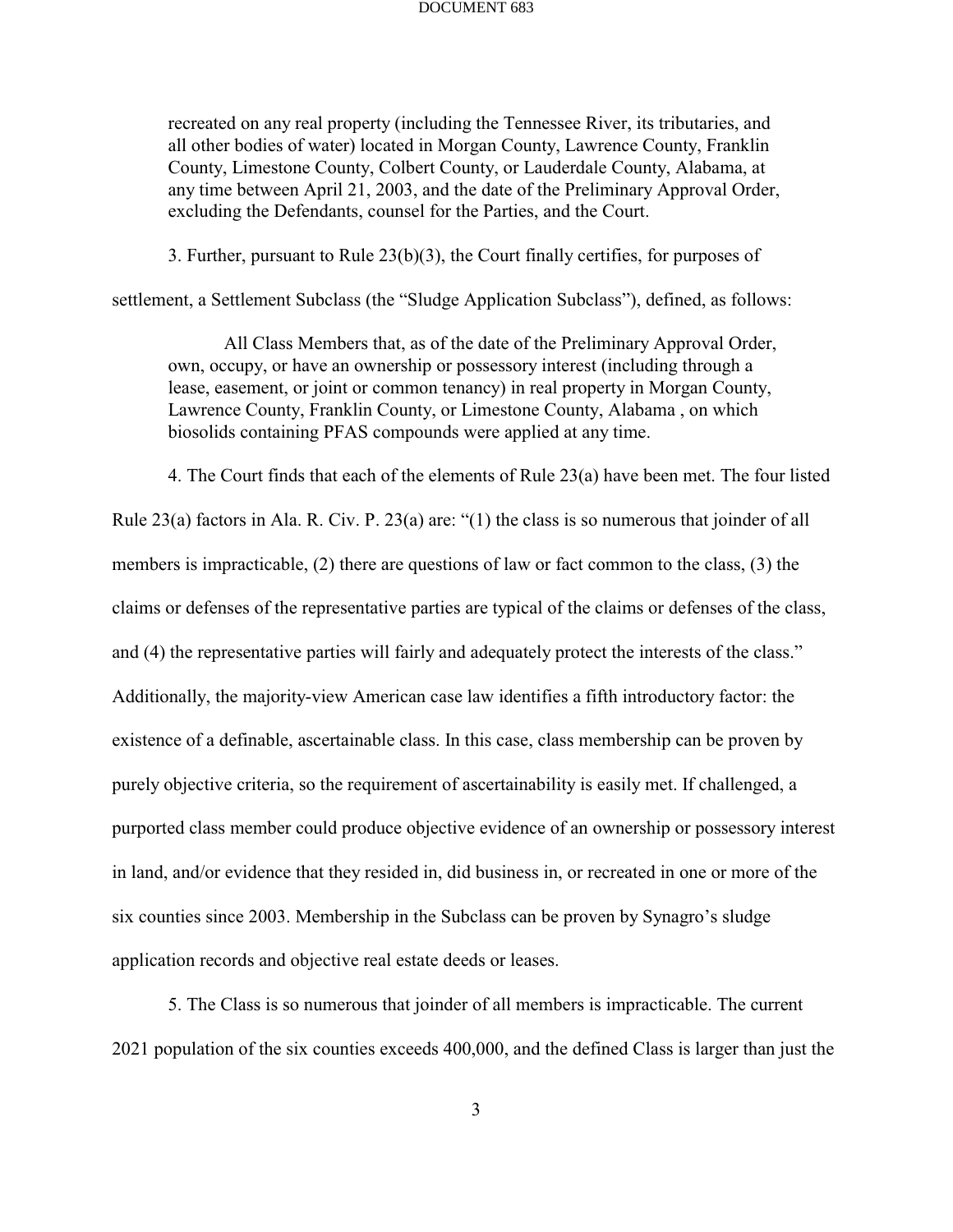current population. All Subclass members, by definition, are members of the overall Class. Even if the law required a separate numerosity examination relative to the Subclass, the Court finds that the membership of the Subclass probably exceeds 50, which is legally sufficient to meet the numerosity requirement of Rule 23(a)(1).

6. For settlement purposes, the Court finds that there are multiple and significant common questions of law or fact. Questions common to the Class and all defendants involve whether the defendants had a duty to exercise reasonable care in their use and disposable of PFAS chemicals, and, if so, whether reasonable care was, in fact, exercised. There are several common factual issues, such as: the factual history of the use, development, and discharge of PFAS chemicals which were manufactured or utilized by the defendants in Decatur; when the defendants knew or should have known of PFAS's potential for harming the environment; and the extent of the contamination of the defendants' facilities in Decatur, and the extent of the migration of that contamination into the Tennessee River. And, as to remedies, the specific items of remediation would be common to all Class Members. As to the Sludge Application Subclass, the questions of law and fact appear to be similar for each Subclass Member. Unlike the Class as a whole, the approximately 5000 acres in the Subclass definition had high volumes of PFAS-laced sludge directly applied to the land. The alleged damages to the 5000 acres are similar.

7. For settlement purposes, the Court finds that the claims of the Class Representatives and the Subclass Representative are typical of their Class and Subclass. The Class Representatives and Subclass Representative are landowners in the subject counties and they and their legal claims against these defendants are not different from, or antagonistic to, any other absent Class Member or Subclass Member.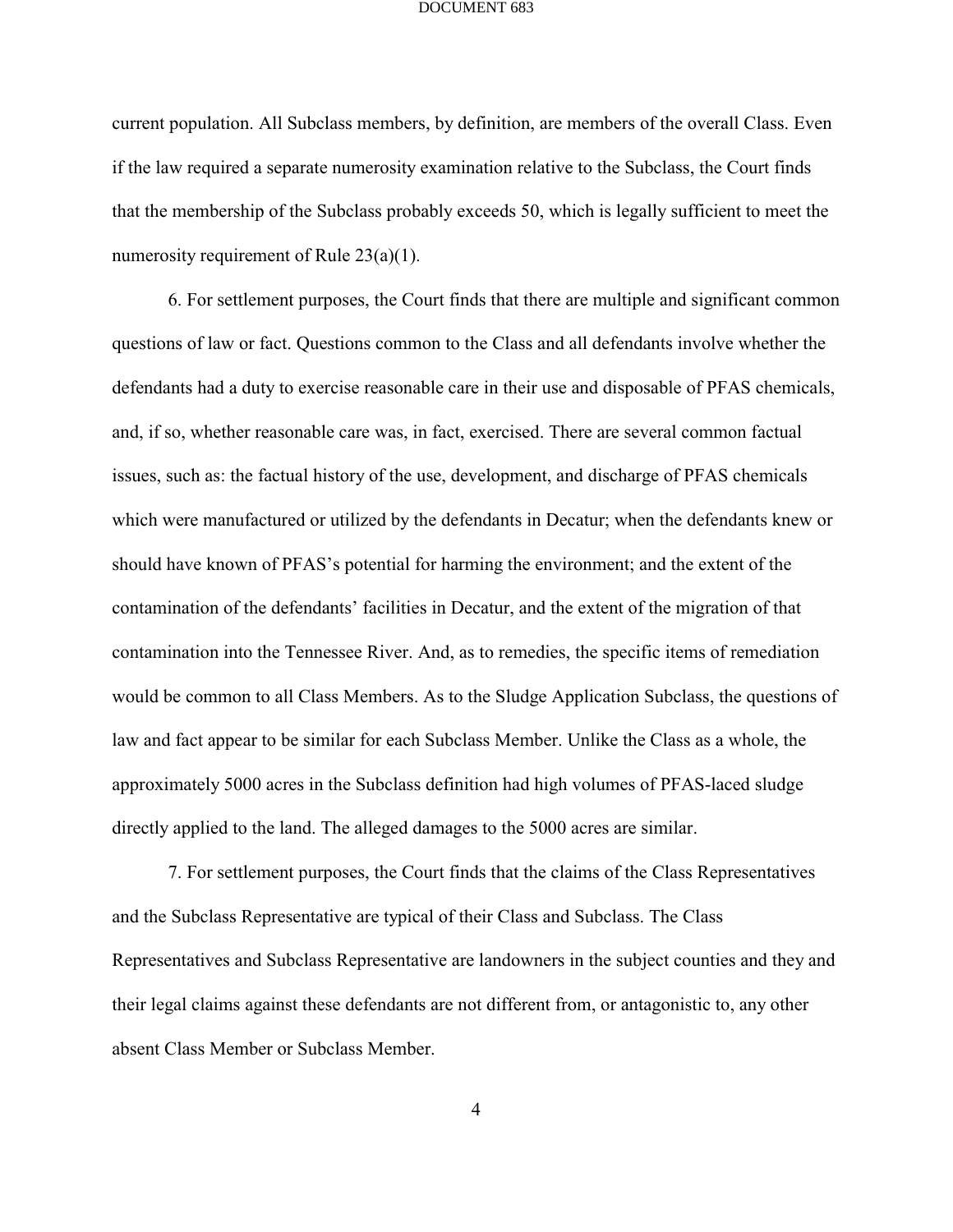8. The court finds that the Class Representatives and Subclass Representative have fairly and adequately represented their Class and Subclass. The Representatives are long-time landowners and residents of counties within the Class definition (and Mr. Hamilton owns a substantial portion of the 5000 acres within the Subclass definition). They are important and reputable members of their local communities and they have demonstrated an interest in environmental concerns regarding PFAS.

9. Further in regard to Rule 23(a)(4), the Court finds that Class Counsel have adequately represented the Class and Subclass. Class Counsel are members of established Alabama law firms with good reputations for ethics and competency, and with deep experience in class-action and mass-tort lawsuits. Their devotion to this litigation, and their advancing of considerable litigation expenses, for nearly twenty years is further evidence of Counsel's adequacy.

10. As to the injunctive relief provided in the Settlement Agreement, the Court grants certification, for settlement purposes, of a Class pursuant to Ala. R. Civ. P. 23(b)(2) ("the party opposing the class has acted or refused to act on grounds generally applicable to the class, thereby making appropriate final injunctive relief or corresponding declaratory relief with respect to the class as a whole"). In their uses and releases of PFAS over a range of years, the defendants did not single out specific residents of the six counties. Thus, the defendants' acted in ways uniform as to the Class. Their conduct is subject to "appropriate final injunctive relief" pursuant to this settlement and the allegations in the complaint. The injunctive relief for particular defined sites will be uniform and will benefit the Class in a uniform manner, and the utilization of Rule 23(b)(2) will prevent the defendants from potentially being subjected to multiple lawsuits that might result in logically-inconsistent injunctive remedies.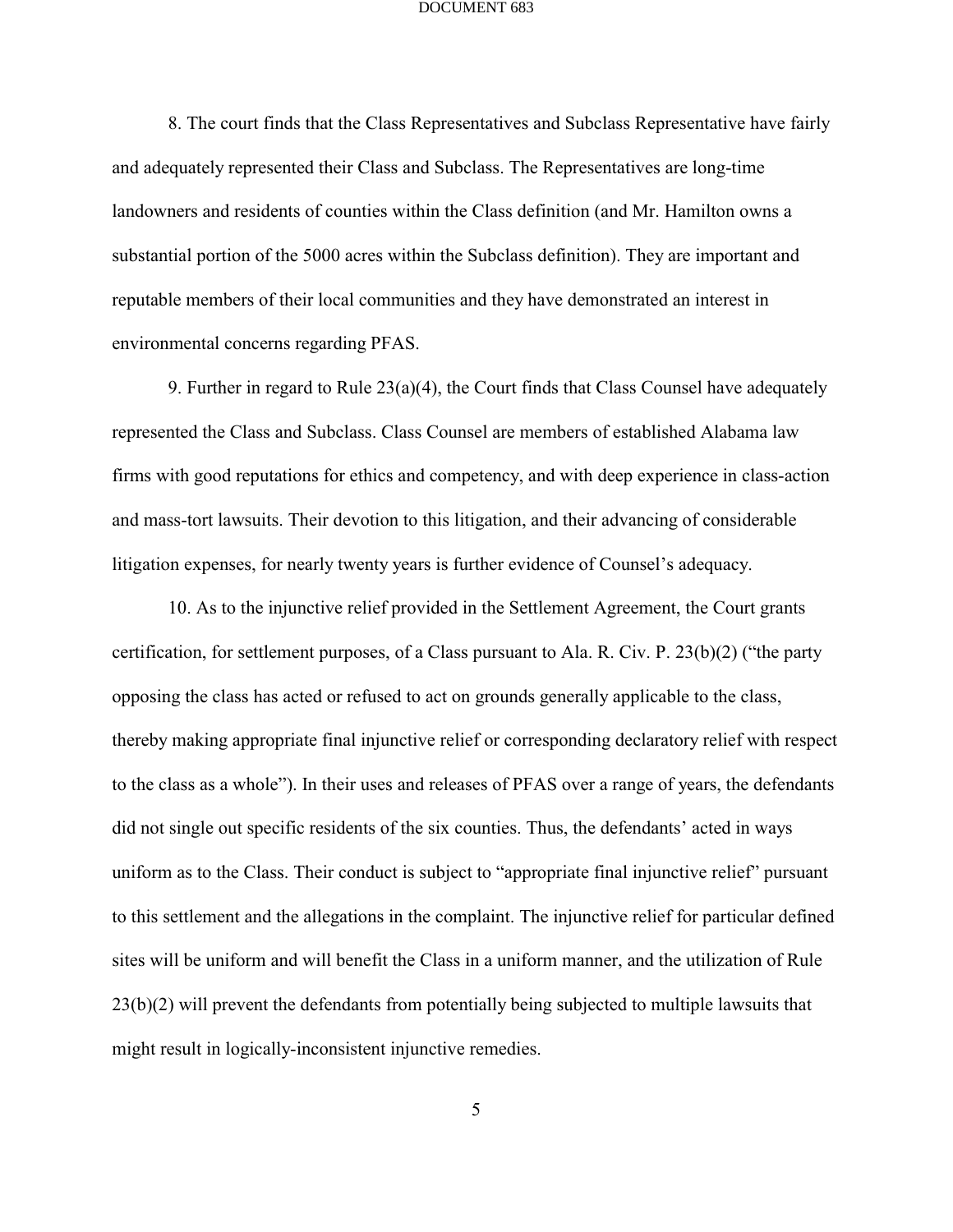11. In addition to certification pursuant to Rule 23(b)(2), the Court also certifies this same Class under Ala. R. Civ. P. 23(b)(3) for settlement purposes. The practice of certifying a class under both (b)(2) and (b)(3) is often referenced as certifying a "hybrid class action." In 2 William B. Rubenstein, Newberg on Class Actions § 4:38, pp. 159-66 (5th ed. 2012), Prof. Rubenstein discusses hybrid class actions and says they are "the most attractive of the alternatives" when a primarily-injunctive class also contains some elements of money-damages claims. *Id*. at p. 161. In this case, as to money-damage claims being released, (b)(3) notice was provided to the Class, and Class Members were provided the right to opt and to preserve their right to litigate their individual money- damage claims related to PFAS.

12. "Rule 23(b)(3) lists two requirements for class actions: (1) common questions predominate, and (2) the class action is superior to other methods. It also lists four factors (not intended to be exhaustive) to be analyzed: (1) individual interest in controlling litigation, (2) other ongoing litigation, (3) desirability of concentrating litigation in this forum, and (4) the manageability of the potential class action. The paradigm for a Rule 23(b)(3) class is when there are a large number of small dollar claims. . . ." 1 Gregory C. Cook, Alabama Rules of Civil Procedure Annotated § 23.10, p. 735 (5th ed. 2018). In this situation, the Court finds, for settlement purposes, that the questions of law or fact common to the Class (such as the examples mentioned in paragraph 6, above) predominate over any questions affecting individual members and that a class action is superior to other available methods to fairly and efficiently adjudicate this controversy. The defendants' conduct in connection to PFAS was directed generally in the same manner toward each Class Member. Individual questions do not predominate. Class Members who believe that they have been impacted directly and differently by PFAS had the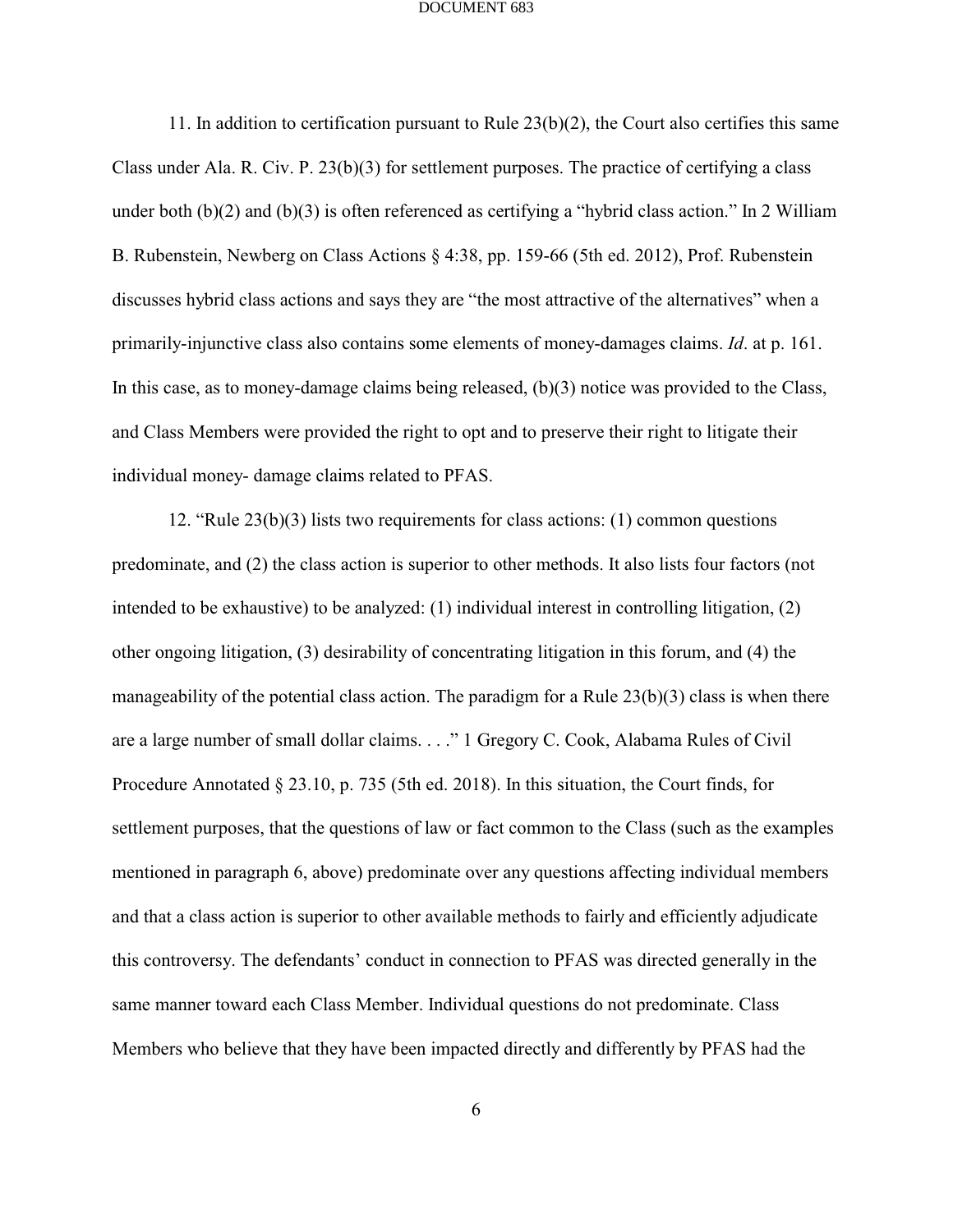right to opt out and to preserve their individual money-damage claims. In this situation, a class is superior because individual claims would have to litigate identical facts and legal issues, over and over. The actions of the defendants were uniform to the Class. Judicial economy certainly argues for concentrating the PFAS litigation in Morgan County, where the PFAS originated. And, in the context of a proposed settlement, the manageability factor is a necessary or relevant factor. The Rule 23(b)(3) factors easily fit the Subclass claims: the 5000 acres were affected in similar ways, and individual lawsuits would involve repetitive presentations of facts, law, and remedies or damages.

13. The Rule 23 standards for certification of a hybrid Rule 23(b)(2) and (b)(3) Class have been shown to exist for settlement purposes. And, the Rule 23(b)(3) standards also support certification of the Sludge Application Subclass for settlement purposes.

14. The Court will now address the factors that support approval of the proposed settlement as being fair, reasonable, and adequate. The Court has reviewed the Settlement Agreement and approves its terms. The Court finds that the Settlement Agreement is the product of informed, arm's-length negotiation by counsel and is fair, just, reasonable, valid and adequate, notwithstanding the objections that were raised at the Fairness Hearing.

15. Factors for courts to consider in deciding whether a class action settlement is fair, reasonable, and adequate include: (1) likelihood of success at trial; (2) range of possible recovery; (3) range of possible recovery at which settlement is fair, adequate, and reasonable; (4) the anticipated complexity, expense, and duration of litigation; (5) opposition to settlement; (6) stage of proceedings at which settlement was achieved; (7) the financial ability of the defendant to withstand a greater judgment; and (8) whether proper notice is given. *See Adams v. Robertson*,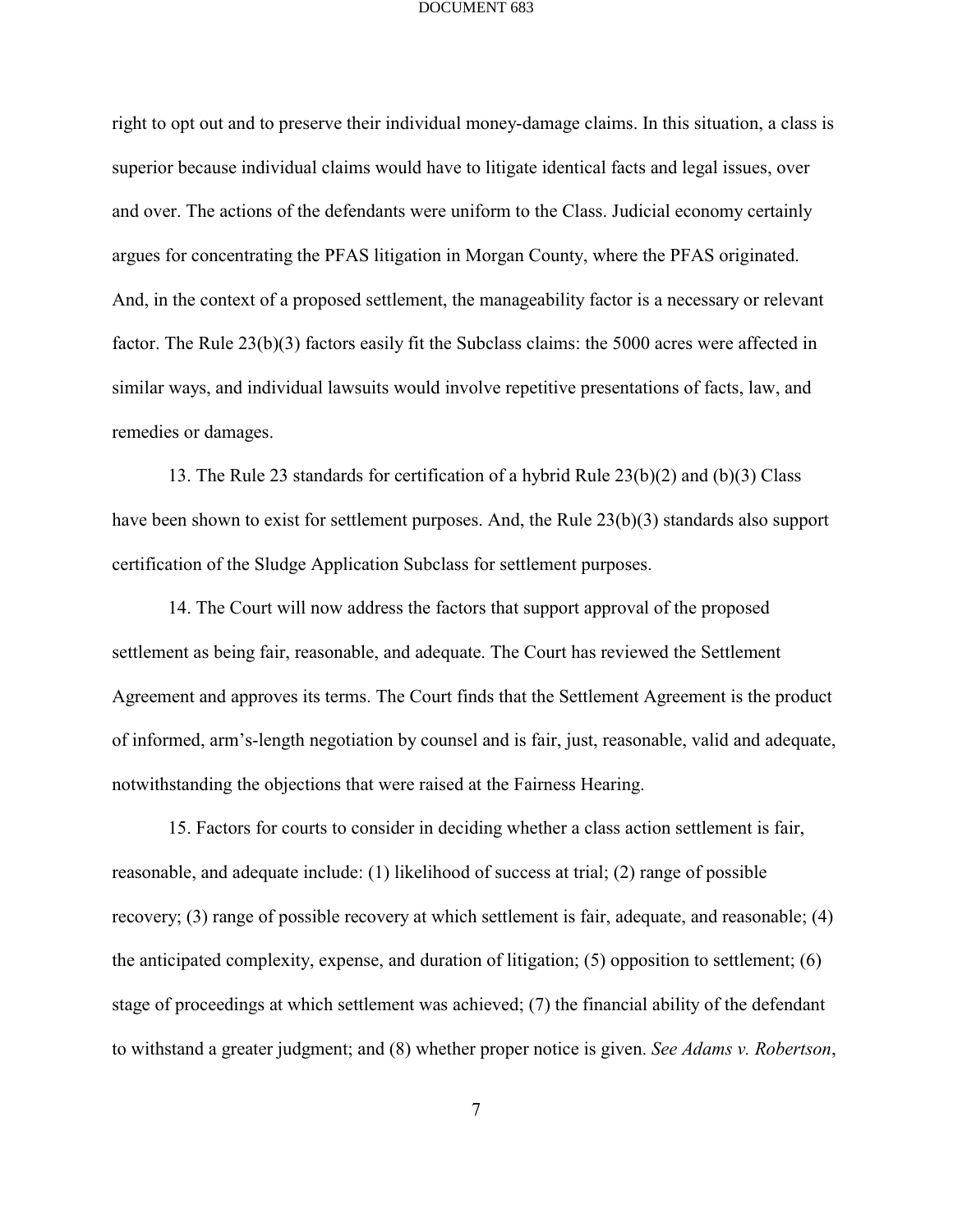676 So. 2d 1265, 1273 (Ala. 1995).

16. The likelihood of success at trial for either party was uncertain and permeated by high levels of risk, difficulty, and expense of further litigation. Defendants have opposed and would continue to vigorously oppose all of plaintiffs' claims through motion practice, trial, and appeal. Also, there is the risk that the Court could refuse to certify a contested class or certify a narrower class, if contested. Defendants would have opposed a motion to certify a contested class, and would have appealed any contested certification. It is by no means certain or probable that plaintiffs would have succeeded at a contested trial on their pleaded claims of negligence/ wantonness, trespass, and nuisance. And, a finding of liability might have resulted in only nominal injunctive relief or nominal damages. For instance, in general, the measure of damages is diminution of the real property's market value, and evidence of diminution would have been very difficult to procure and the Court specifically notes the testimony from Class Counsel regarding the lack of such evidence. Further, the evidence is overwhelming that the injunctive remedies needed at these sites is complex and varied. The proposed process for finding the right remedy for each site is far preferable for the class and the public to the uncertain outcome for possible remedies for multiple sites in a contested trial.

17. The Court agrees with plaintiffs' assertions that the range of remedies provided in the Settlement Agreement are near the upper end of remedies that could have been won after a successful trial. The third *Adams* factor (the Point on or below the Range of Possible Recovery at which the Settlement is Fair, Adequate, and Reasonable) substantially overlaps the first two (likelihood of success at trial, and range of possible recovery). Class Counsel and their experts opine that the remedies they would have sought at a contested trial are already substantially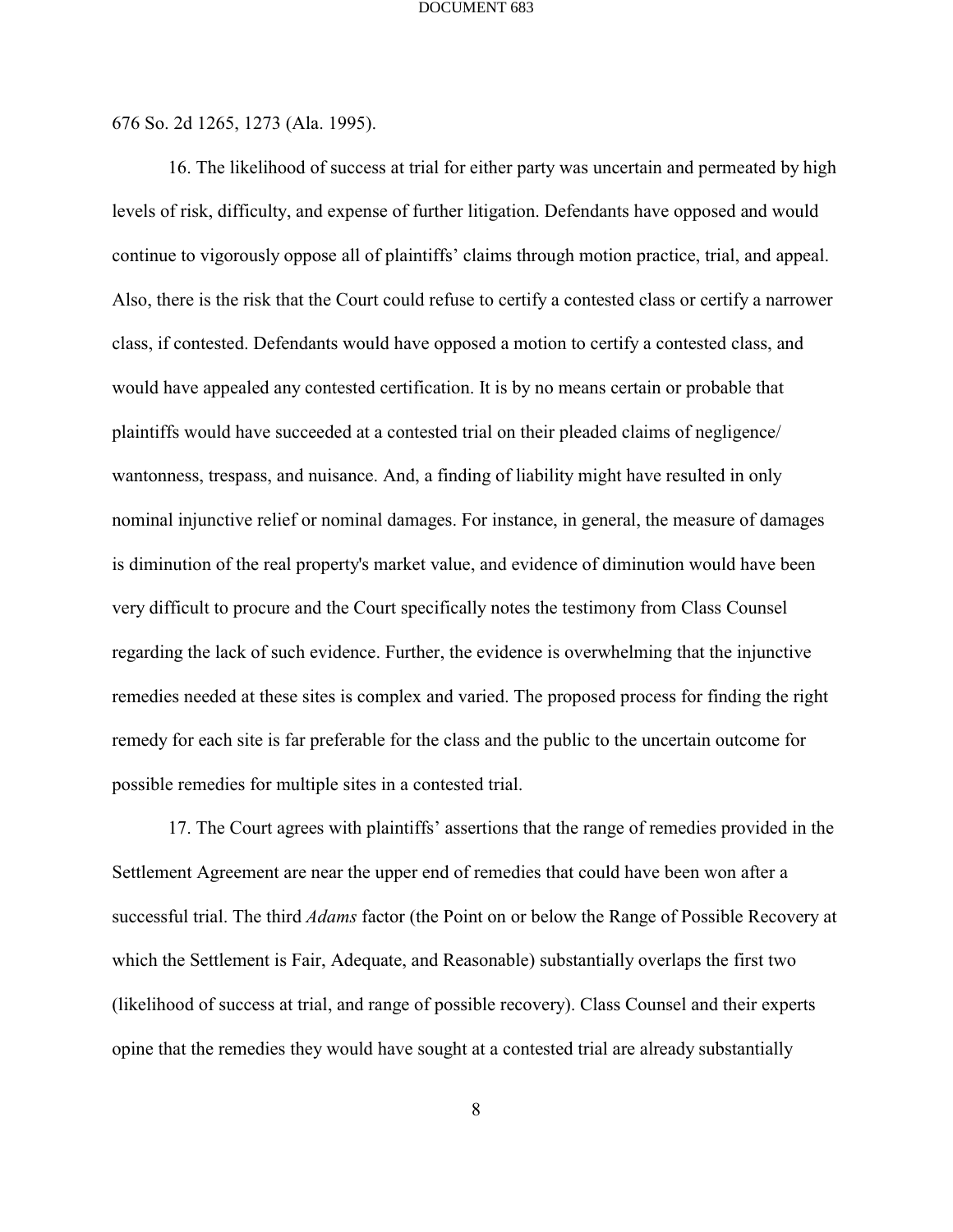provided for in the Settlement Agreement.

18. Consideration of the anticipated complexity, expense, and duration of the litigation weighs very heavily on the side of approval of the Settlement Agreement. A trial of this class action (assuming certification was won and affirmed on appeal) would have consumed enormous judicial resources and would have cost the parties an enormous amount of money. Such time and expense would have been wasteful for all, especially because the Settlement Agreement provides much of what plaintiffs would have sought as remedies at a contested trial.

19. The substance and amount of opposition to the Settlement Agreement has not been significant. The Court has considered and weighed each objection and finds that the criticisms of the Settlement Agreement do not outweigh the value to the Class of receiving now, voluntarily and without contested certification and trial processes, the considerable benefits provided to the Class by the Settlement Agreement. The Court has especially considered the fact that the City of Decatur, Morgan County, and Tennessee Riverkeeper strongly endorse the settlement.

20. Consideration of the stage of the proceedings at which the settlement was achieved also weighs heavily in favor of judicial approval of the settlement. In this case, counsel and experts for all parties have continuously investigated and analyzed the facts and the law of this case for over 19 years, through numerous separate phases of mediation. This case is clearly one which has reached the proper stage for resolution. During the joint meetings of experts, where plaintiff and defense experts freely communicated directly with one another, Class Counsel represent that they learned more facts and opinions than years of contested formal discovery would have probably disclosed. Given the maturity of this case, and the qualifications of all of the lawyers and scientific experts involved, this case is primed for a reasonable and fair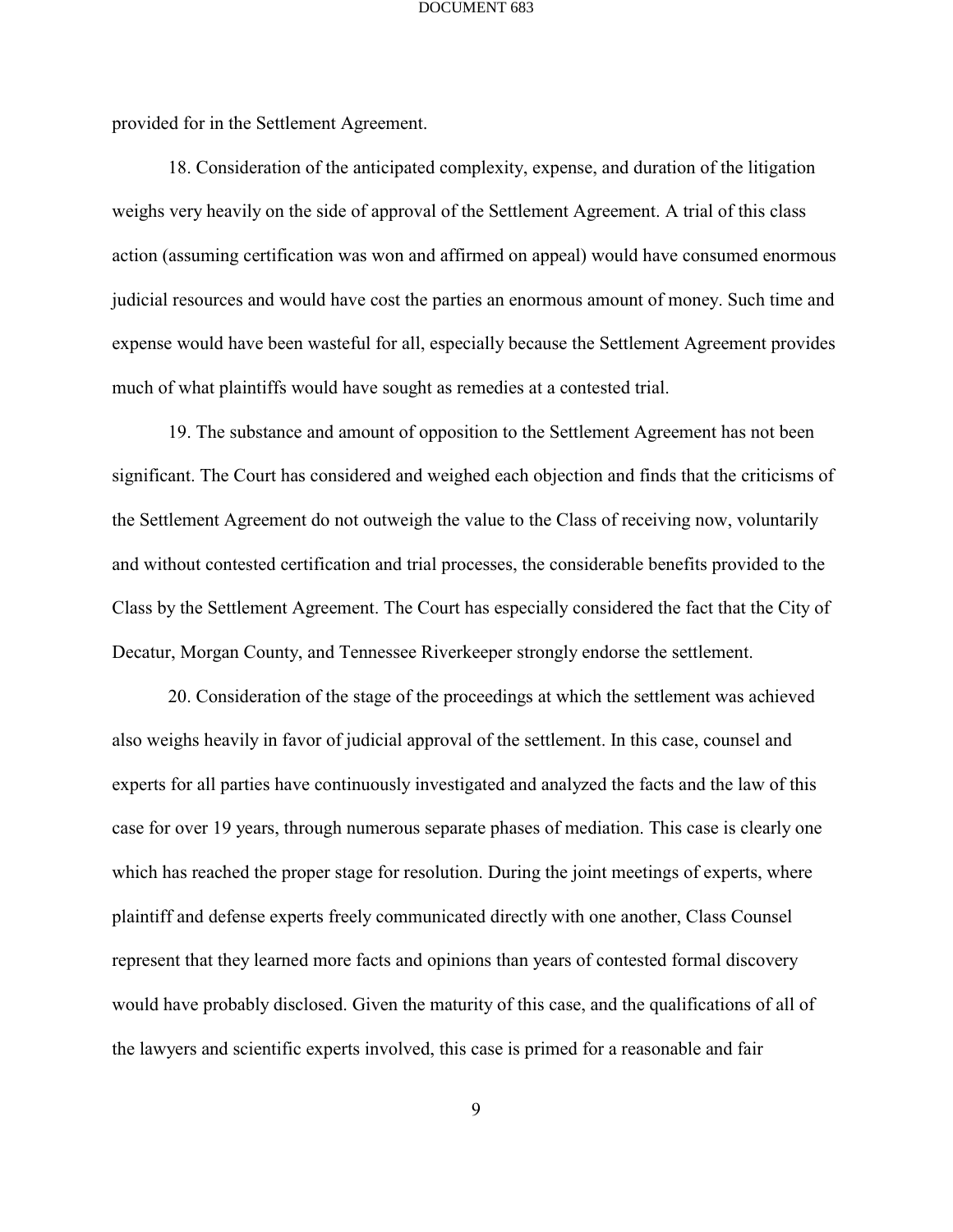settlement.

21. The Court finds that this proposed settlement is free from fraud or collusion. This settlement was achieved in good faith and after several years of multiple, mediator-led, armslength negotiations. The involvement of former Alabama Supreme Court Justice Bernard Harwood as mediator adds even more evidence to the finding these negotiations were conducted in good faith and at arm's length.

22. The Court agrees with Class Counsel that the factor of the financial ability of the defendants to withstand a greater judgment is a neutral or irrelevant factor in this case. Once the Court determines that the relief offered in the settlement is near the best the plaintiffs could probably have achieved after a successful contested trial, the fact that some defendants might have been financially able to spend even more money on remediation projects is not a ground for refusing to approve a settlement that is otherwise fair, reasonable, and adequate.

23. The Court finds that the proposed injunctive relief will benefit the Class Members. Based on the Court's final analysis, the class benefits, and the class release, represent a reasonable compromise of the relief sought by the Class Members through their Rule 23 class claims against the Defendants. The Court specifically notes that the proposed *St. John* Class covers all injunctive claims, all property-damage-based money-damage claims, and certain money damage claims related to the presence of PFAS; however, the Settlement Agreement expressly preserves claims for "all manifest personal bodily injury" "without respect to the date on which said personal bodily injury became or becomes manifest." Settlement Agreement, §§ 4.2 & 4.3. Class members who believe that they can prove some quantifiable legal damage to their property from the presence of PFAS in the environment have the right to opt out of this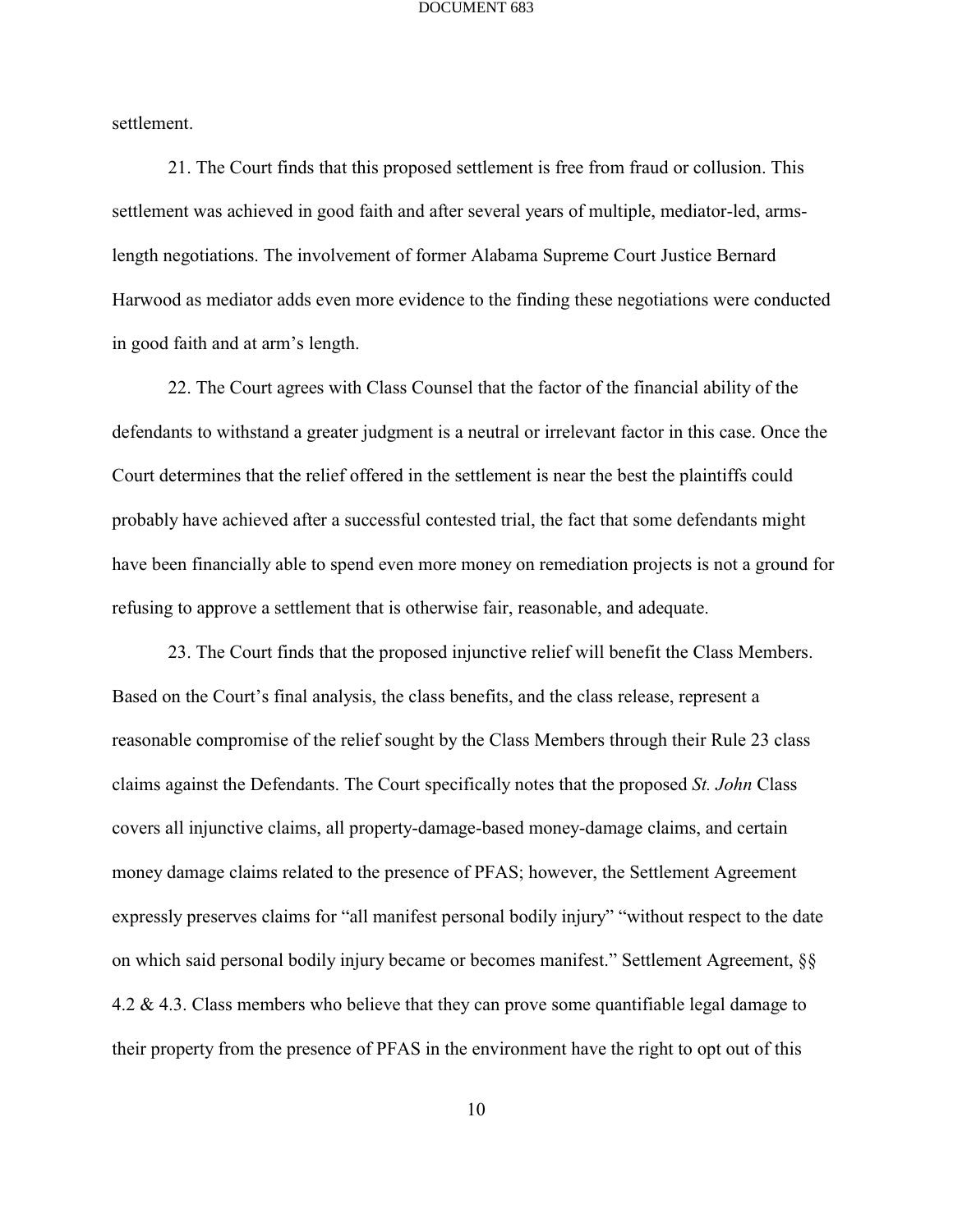settlement and to pursue their individual money-damage claims, although their injunctive relief claims are released. Settlement Agreement § 4.4. The Court notes that Class Counsel have thoroughly investigated, for 20 years (spending around a million dollars in expert fees), and not located additional PFAS sites beyond those addressed in this Settlement. Further, Class Counsel have conducted extensive investigation and failed to turn up any evidence of diminution of real-property values in the six counties. To the contrary, the prices of real estate and farmland are up significantly in north Alabama. The Defendants likewise insisted upon negotiating this action and the much later filed *Riverkeeper* action (*Tennessee Riverkeeper, Inc. v. 3M Company, et al.*, No. 5:16-cv-01029-AKK (N.D. Ala.)) together, as a single-package settlement, and insisted upon resolving the claims with the City of Decatur and Morgan County as a condition to a *St. John* Settlement, as well. In addition, PFAS in a person's blood, by itself, is not a compensable injury; Alabama tort law requires that plaintiffs demonstrate a manifest present illness, injury, or disease. Given this law and facts, Plaintiffs represent that they have accepted this scope of release (1) because of the weakness of any such damages, (2) because defendants are agreeing to spend more than \$300 million in injunctive relief and give the Class almost all of the injunctive relief that a successful class trial would have likely provided, and (3) because defendants made it very plain that they would not engage in ongoing remediation and would not enter a settlement for future expenditures without this release. The Court finds that the compromise reflected by this release is fair and reasonable and the Court further notes that any class member can opt out of the money damage release if they disagree or have unique facts.

24. The Court finds that the Class Settlement, including the proposed plan of distribution of settlement proceeds to Subclass Members, is fair, adequate, and reasonable.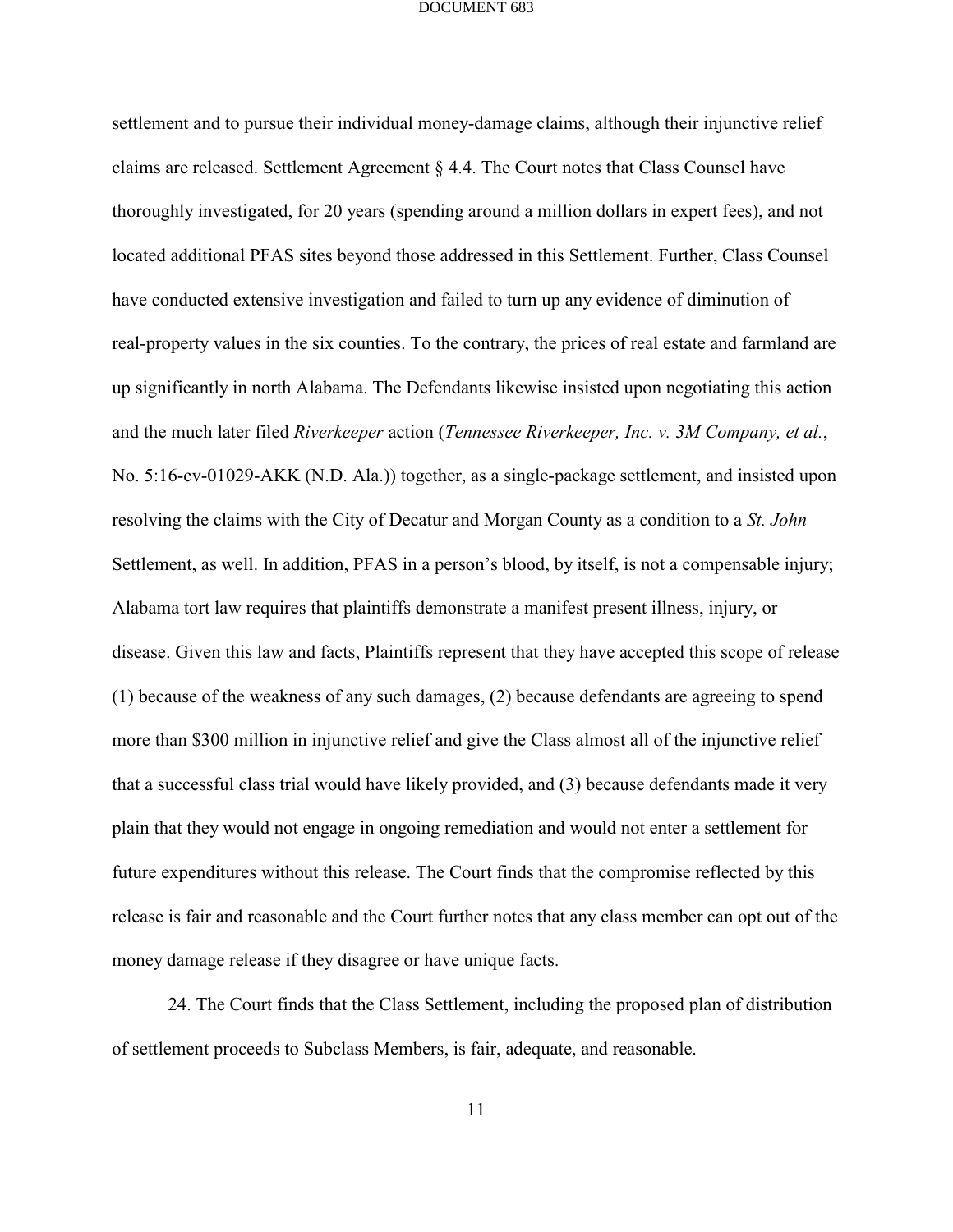25. The Court finds that the Class Notice and Notice Plan were appropriate under the circumstances and were reasonably calculated to inform Class Members of the proposed Settlement, afforded Class Members an opportunity to opt out or present their objections to the Settlement, and complied in all respects with the requirements of Rule 23 and applicable due process requirements.

26. The Court finds that Class Counsel and the Class Administrator implemented the Notice Plan in compliance with this Court's Preliminary Approval Order.

27. The Court has considered the due-process rights of absent Class Members and finds that such rights are adequately protected.

28. Under the Settlement Agreement, e.g., as defined in sections 1.41, 1.42, and 1.43, each of the Releasing Parties has released, waived, compromised, settled, and discharged all Released Claims.

29. This Order giving final court-approval to this class-action settlement incorporates by reference all of the terms, provisions, and conditions set forth in the Settlement Agreement and adopts all defined terms as set forth therein.

30. The parties are directed to consummate this class-action settlement in accordance with all applicable terms and provisions of the Settlement Agreement. Without further order of this Court, the parties may mutually agree to reasonable extensions of time to carry out any of the provisions of the Settlement Agreement.

31. Only those Sludge Application Subclass Members who submit an appropriate, valid, and timely claim form shall be entitled to participate in the Subclass Settlement and receive a distribution from the Sludge Application Settlement Fund.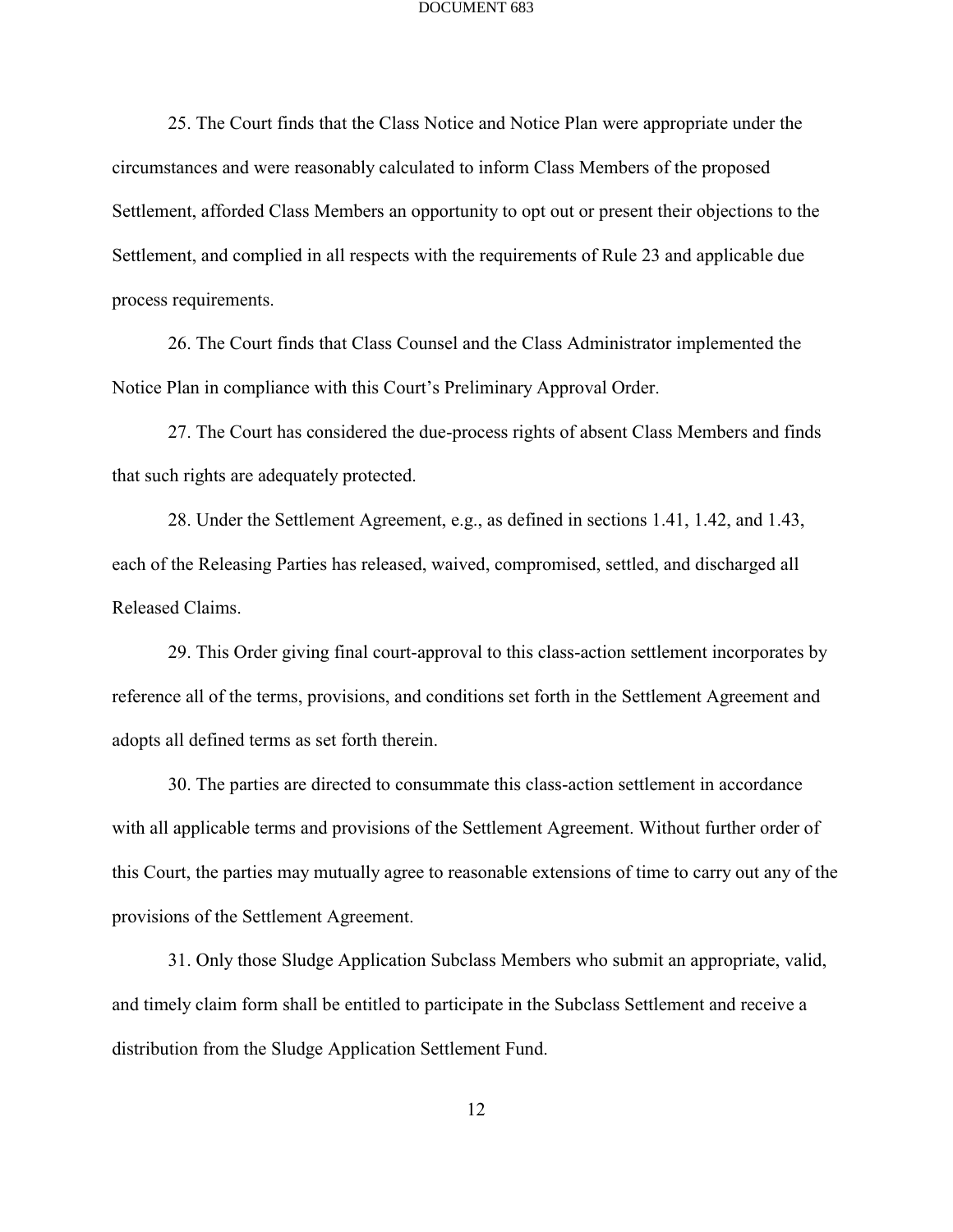32. The defendants have denied wrongdoing and liability in connection with the allegations in this Class Action. Nothing in this Order or in the Settlement Agreement constitutes an admission by the defendants or a ruling by the Court as to the merits of the allegations made in this Class Action, the validity or invalidity of any defenses that could be or have been asserted by the defendants, or the suitability of this case for class certification for litigation purposes.

33. All further litigation by the plaintiffs and participating Class Members with respect to the Released Claims is hereby enjoined.

34. The Court reserves exclusive and continuing jurisdiction over the interpretation, performance, implementation, enforcement, and administration of the Settlement Agreement, and the Court's orders in this Action.

35. Class Counsel's Motion for Attorneys' Fees, Costs, and Expenses is hereby granted, and Class Counsel are awarded \$\_\_\_\_\_\_\_\_\_\_\_\_\_\_\_\_\_ as a lump sum for all fees, costs, and expenses, per the Settlement Agreement and the agreement of the parties. The defendants are responsible for making this payment within 14 days of the "Effective Date," as defined in section 1.21 of the Settlement Agreement. The defendants have allocated their respective shares of this payment in a separate agreement among the defendants. Pursuant to section 3.7 of the Settlement Agreement, 3M will receive a credit for the \$6,000,000 it earlier advanced to Class Counsel.

36. "Alabama recognizes an equitable exception to the common-law rule of not awarding attorney's fees. Two doctrines - the 'common fund' doctrine and the 'common benefit' - have been recognized as applications of the exception. . . . The common-benefit doctrine allows a court to require the defendant to pay attorney's fees, regardless of whether a fund has been generated by the litigation, when the 'plaintiff's attorneys render a public service or there is a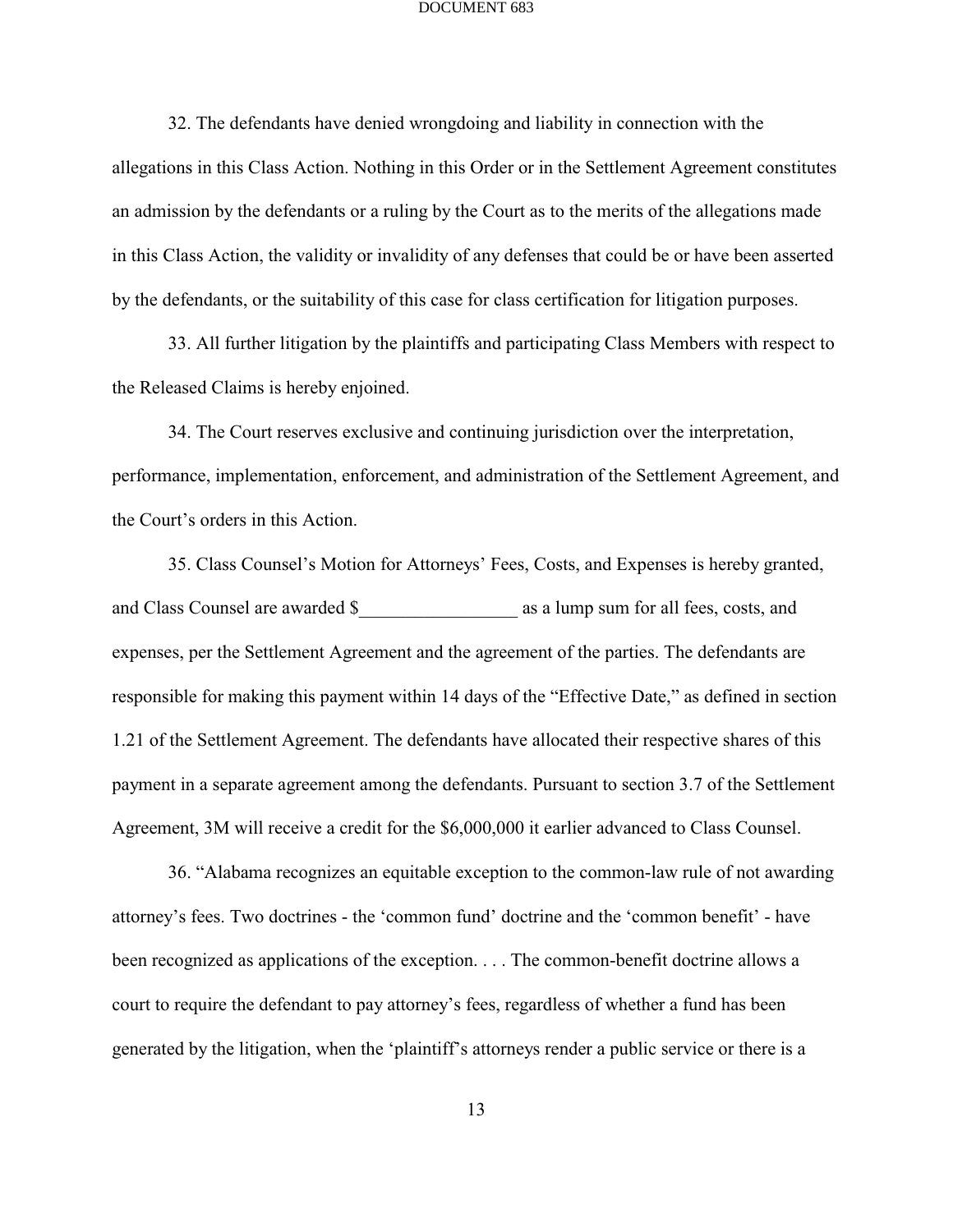benefit to the general public in addition to serving the interests of the plaintiff.'" Jenelle Mims Marsh, Alabama Law of Damages § 9:5 (6th ed.) (Feb. 2021 update). *Brown v. State*, 565 So. 2d 585, 591-92 (Ala. 1990) (a contested class action, not a settlement, which challenged the validity of trying citizens on unsworn and unverified traffic ticket complaints), held that the lack of "a monetary recovery does not preclude an award of attorney fees." Because the *Brown* "litigation clearly resulted in a benefit to the general public," the Supreme Court directed the trial court to make an award of attorneys' fees, giving consideration to this non-exclusive list of factors: "(1) The measure of success achieved; (2) The nature and value of the subject-matter of the attorney's employment, including the novelty and difficulty of the questions presented; (3) The learning, skill, and labor requisite to perform the legal service properly; (4) The time consumed and reasonable expenses incurred by the attorney; (5) The professional experience, reputation and ability of the attorney; (6) The weight of his responsibility; (7) The fee arrangement between attorney and client, including whether a fee was fixed or contingent; (8) The fee customarily charged in the locality for similar legal services and awards in similar cases; (9) The time limitations imposed by the client or by the circumstances; (10) The likelihood that the attorney's employment in this case precluded other employment; (11) The nature and length of the professional relationship with the client; (12) The undesirability of the case; (13) Any non-monetary benefits conferred upon the class in this class action." *Id*. at 592. "This list is not exhaustive and all need not be met when reviewing the reasonableness of attorney's fees." Jenelle Mims Marsh, Alabama Law of Damages § 9:1 (6th ed.) (Feb. 2021 update). On return from remand, in *State v. Brown*, 577 So. 2d 1256 (Ala. 1991), the Supreme Court affirmed the trial court's use of a common-fund, percentage method in a non-pecuniary class-action case. The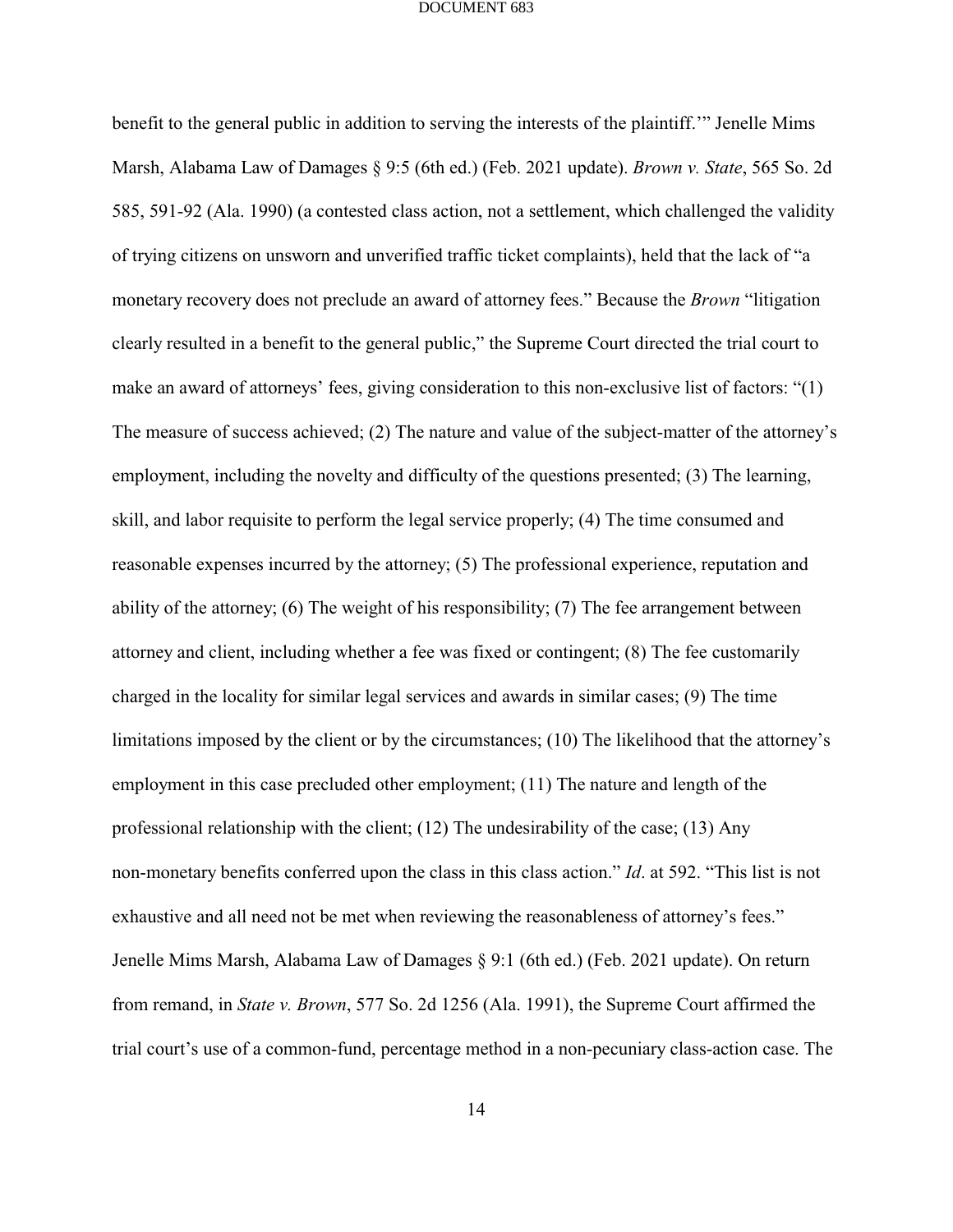trial court found that a reasonable attorneys' fee was 25% of the total of fines paid by the class (around \$4.8 million) even though no common fund was created for the class nor was there any monetary recovery for the class. *Union Fid. Life Ins. Co. v. McCurdy*, 781 So. 2d 186, 190 (Ala. 2000) (internal citation and quotation omitted), also approved of the concept of basing attorneys' fees on a percentage of the potential value to the class (\$4.5 million) in a non-monetary-recovery class action: "We do not find the existence of a separate fund determinative of the relevance of the common-fund approach. . . . Courts have relied on common-fund principles and the inherent management powers of the court to award fees to lead counsel in cases that do not actually generate a common fund."

37. The Court finds that application of the *Brown* factors to this case supports the award of attorneys' fees, costs, and expenses in the amount stated above because, *inter alia*:

(1) The measure of success achieved is very high, with probably over \$300 million worth of environmental investigation and remediation benefitting all of north Alabama;

(2) The novelty and difficulty of the questions presented in this case were also at a high level, with both scientific and legal issues of almost unique, first-impression qualities;

(3) The learning, skill, and labor requisite to perform these legal services properly required lawyers of great learning, ability, and tenacity;

(4) The time consumed, over 20 years, was enormous, and plaintiffs' counsel expended around one-million dollars just on scientific consulting experts;

(5) The professional experiences, reputations, and abilities of the plaintiffs' attorneys are of the highest qualities;

(6) The weight of responsibility on plaintiffs' counsel was high because the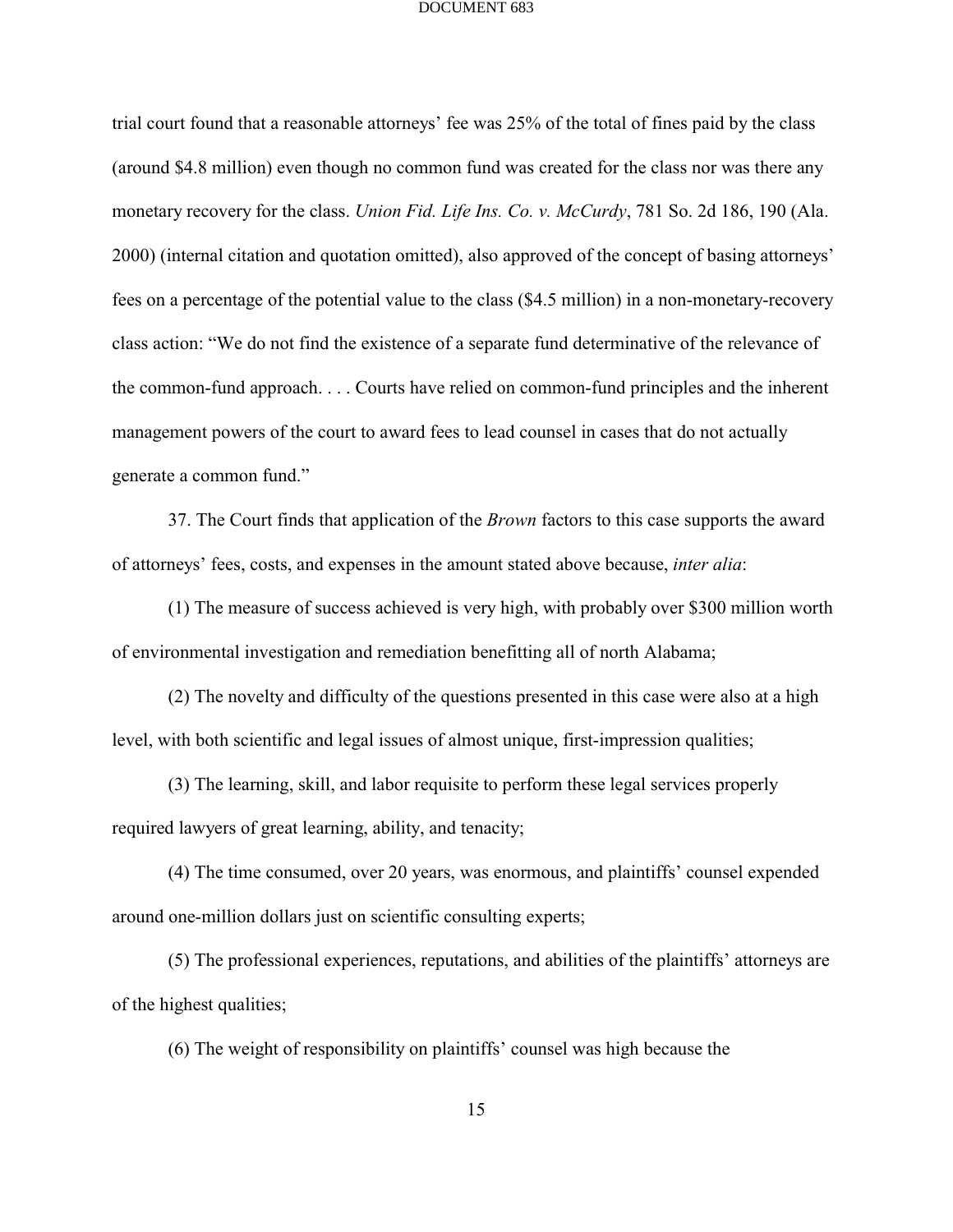environmental health of the Tennessee River and the surrounding counties is at stake in this litigation;

(7) The fee arrangement is not relevant to this class-action attorneys' fee issue;

(8) To the extent it might be relevant, the Court is aware that contingency-fee cases in north Alabama are usually handled on a 33% - 45% basis, and that the best lawyers can bill (or be court-awarded) over \$800 per hour in complex, high-risk cases;

(9) The time limitations imposed by this litigation on Class Counsel has been great evidenced, in part, by 20 years of litigation and near non-stop mediation processes for the past six years;

(10) The likelihood that the attorneys' employment in this case precluded other profitable employment is very high;

(11) The nature and length of the professional relationship with the client is probably not a relevant factor in this case, but the length of the relationship with this action (20 years) is relevant and supportive of the award;

(12) The undesirability of this case was high because of uncertain science and uncertain legal principles, and the fact that many years of hard-fought litigation was probable;

(13) "Any non-monetary benefits conferred upon the class in this class action" is the most relevant factor here. This factor, by itself, adequately supports the award. More than \$300 million worth of environmental investigation and remediation will benefit the Class. Elements of the Settlement create the potential that some future projects will place uncapped monetary obligations on some of the defendants. Still, using only \$300 million as a conservative figure, the fees and expenses awarded herein amount to no more than 16% of the value of benefits conferred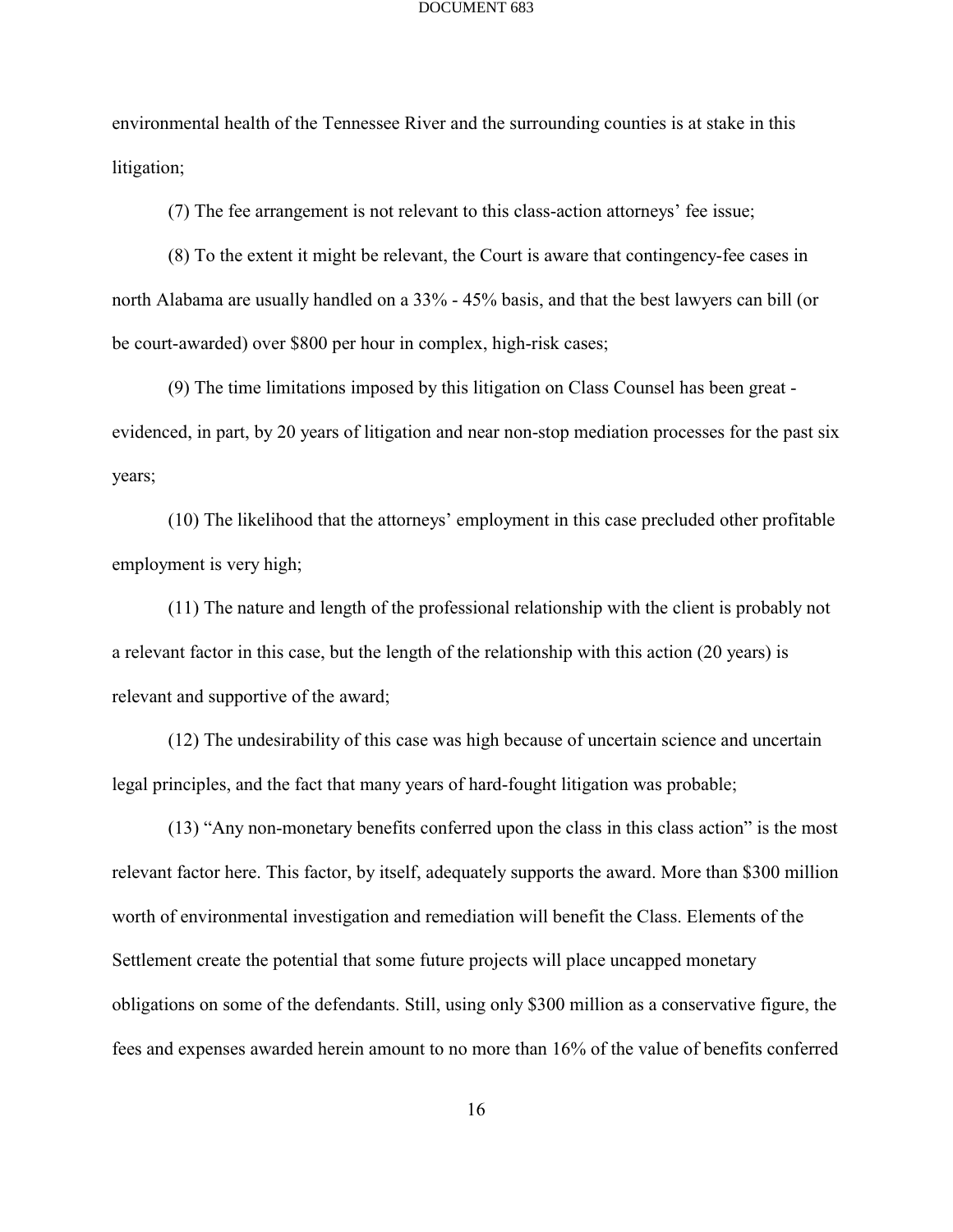upon the Class, which is 9% less than the Supreme Court affirmed in *Brown*.

38. The Court finds that this Settlement was the product of arm's-length negotiations. The Court finds that attorneys' fees were not negotiated until after close to 100% of the remedies had been agreed upon, and that fee negotiations were also at arm's-length and hotly contested. Neither the merits of the Settlement nor that amount of fees and expenses were affected by collusion. Former Alabama Supreme Court Justice Bernard Harwood served as the mediator in this case. This Court finds that what the Supreme Court wrote in *Perdue v. Green*, 127 So. 3d 343, 401-02 (Ala. 2012), is applicable to this case, as well: "[C]lass counsel's fee was negotiated only after class-based relief had already been resolved. Furthermore, at the hearing on the attorney-fee award, the deposition of the mediator in this case, retired Associate Justice Bernard Harwood, was entered into evidence 'for the limited purposes to show that it was an arm length's negotiation.' It stated: '[Counsel:] . . . Was that issue as to attorney's fees also negotiated at an arm's length good faith manner during the course of this mediation? [Mediator:] Very much so. [Counsel:] Would it be fair to say that that issue was hotly debated at times? [Mediator:] It was hotly debated.' We see nothing indicating that the trial court exceeded its discretion in failing to find that a conflict of interest affected the attorney-fee award in this case. . . ."

39. This Action is DISMISSED WITH PREJUDICE.

DONE this the day of  $.2022$ .

Hon. Glenn Thompson SPECIAL CIRCUIT JUDGE

\_\_\_\_\_\_\_\_\_\_\_\_\_\_\_\_\_\_\_\_\_\_\_\_\_\_\_\_\_\_\_\_\_\_\_\_\_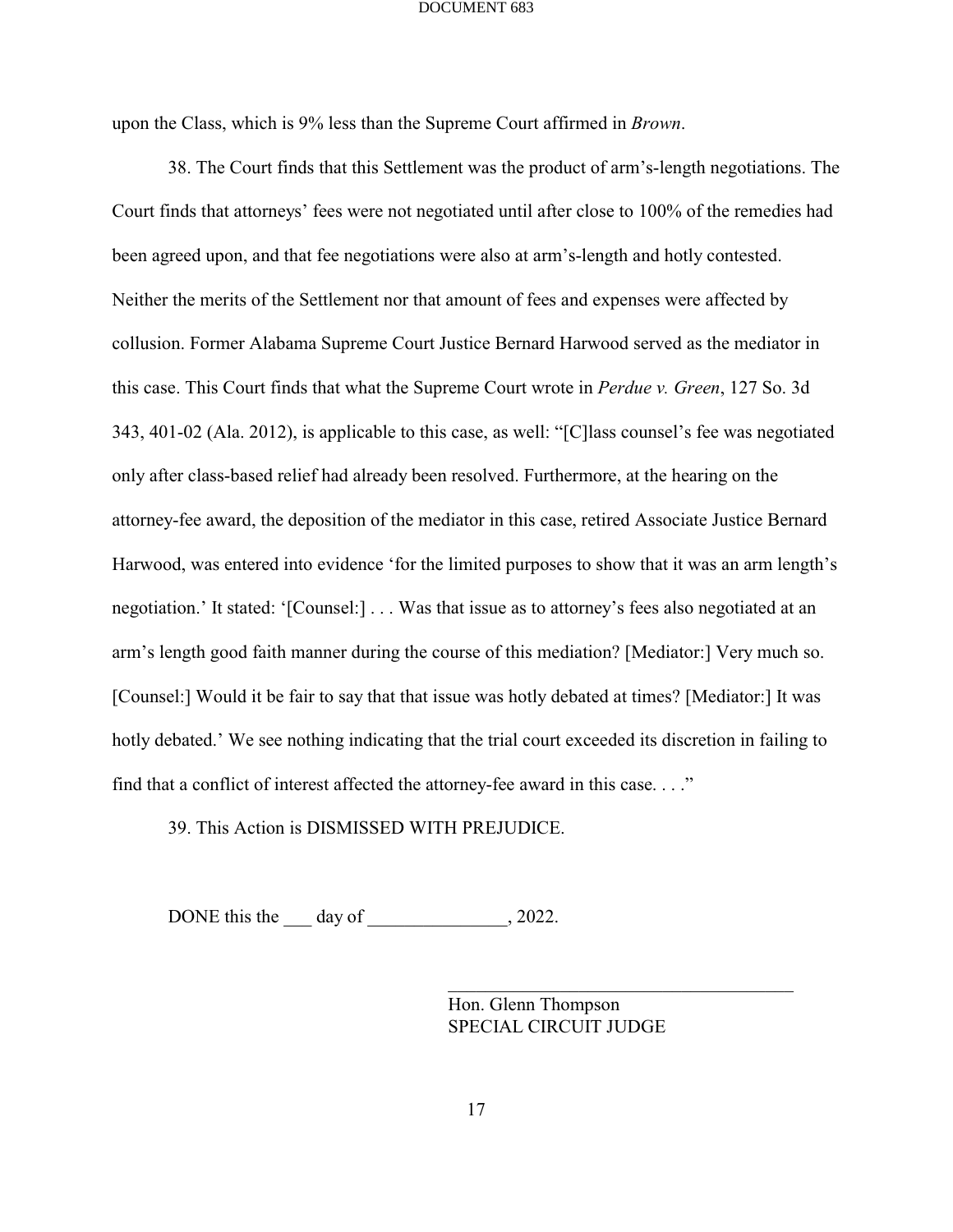## **EXHIBIT B**

AFFIDAVIT OF CO-CLASS COUNSEL BRUCE J. MCKEE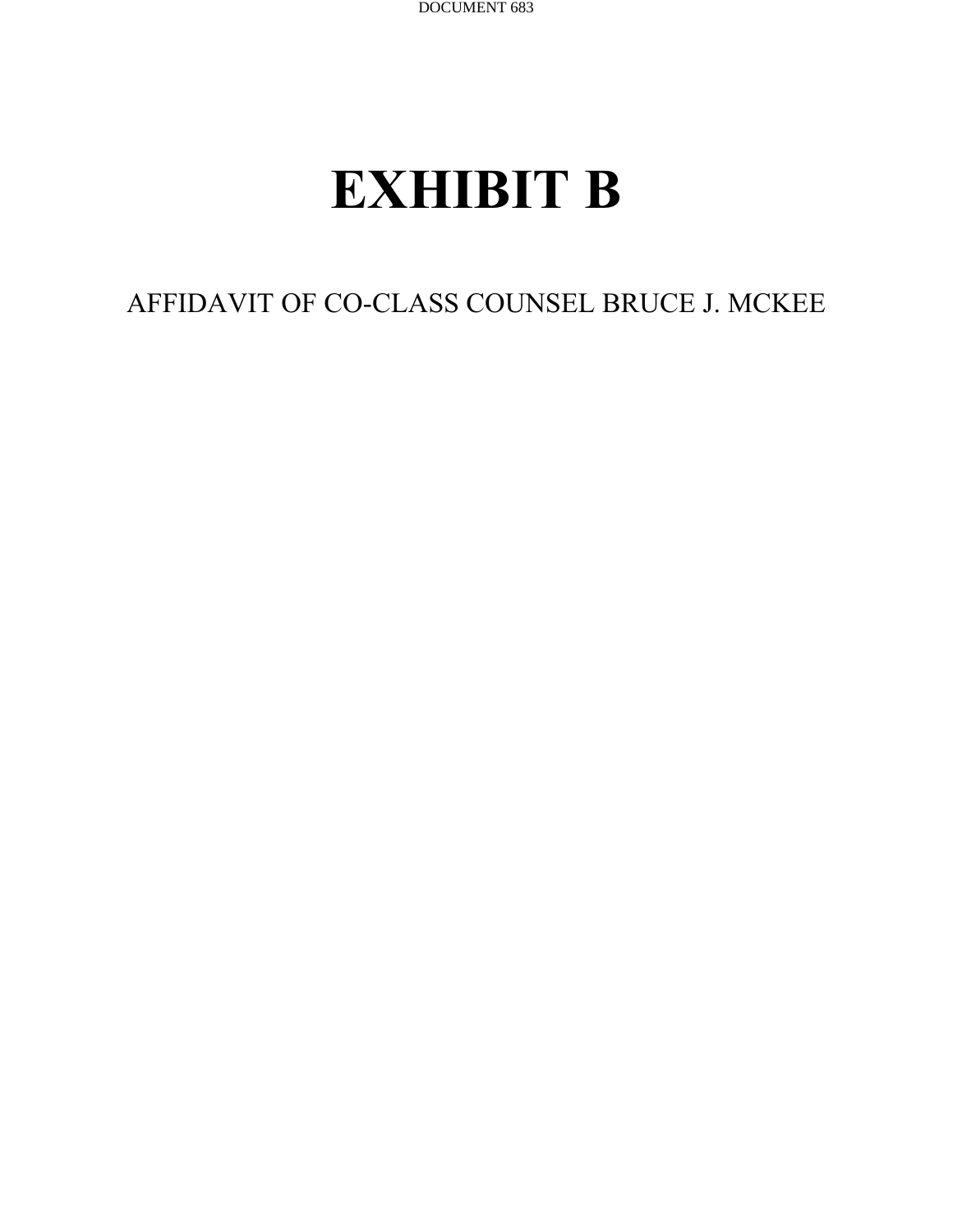## IN THE CIRCUIT COURT OF MORGAN COUNTY, ALABAMA IN THE CIRCUIT COURT OF MORGAN COUNTY, ALABAMA

## CIVIL ACTION NO.: CV 2002 000408 CNIL ACTION NO.: CV 2002 000408

James St. John, Jr.; Christi Dolbeer; John James St. John, Jr.; Christi Dolbeer; John Scherff; Kimberly Scherff; Darden Scherff; Kimberly Scherff; Darden Bridgeforth and Sons Land Company, an Bridgeforth and Sons Land Company, an Alabama Company; Hillsboro Gin Company, Alabama Company; Hillsboro Gin Company, Inc., an Alabama Corporation; Hamilton Inc., an Alabama Corporation; Hamilton Farms, an Alabama Partnership; G. T. Farms, an Alabama Partnership; G. T. Hamilton, individually and as a partner of Hamilton, individually and as a partner of Hamilton Farms; Mark Hamilton, Hamilton Farms; Mark Hamilton, individually and as a partner of Hamilton individually and as a partner of Hamilton Farms; Lisha Felkins, individually and as a Farms; Lisha Felkins, individually and as a partner of Hamilton Farms; Kathleen partner of Hamilton Farms; Kathleen Hamilton; Michael Letson; Don Alexander; Hamilton; Michael Letson; Don Alexander; and Reda Alexander, and Reda Alexander,

Plaintiffs, Plaintiffs,

vs. vs.

3M Company; Daikin America, Inc.; 3M Company; Daikin America, Inc.; Dyneon, LLC; Synagro WWT, Inc.; Synagro South, LLC; Toray Fluorofibers Synagro South, LLC; Toray Fluorofibers (America), Inc.; BFI Waste Systems of Alabama, LLC; BFI Waste Systems of Alabama, LLC; BFI Waste Systems of North America, LLC; The City of Decatur, North America, LLC; The City of Decatur, Alabama; Morgan County', Alabama, Alabama; Morgan County', Alabama,

Defendants. Defendants.

## **AFFIDAVIT OF BRUCE J. McKEE**

1. My name is Bruce J. McKee and I am a partner in the Birmingham, Alabama, law firm 1. My name is Bruce J. McKee and I am a partner in the Birmingham, Alabama, law firm

of Hare, Wynn, Newell & Newton, LLP. of Hare, Wynn, Newell & Newton, LLP.

2. I am one of the Class Counsel in this St. John case. I have worked closely with lead 2.I am one of the Class Counsel in this St. John case. I have worked closely with lead

plaintiffs' attorney, Leon Ashford, on this case since 2002. plaintiffs' attomey, Leon Ashford, on this case since 2002.

3. I am the primary liaison between Class Counsel and the Class Administrator, KCC 3. I am the primary liaison between Class Counsel and the Class Administrator, KCC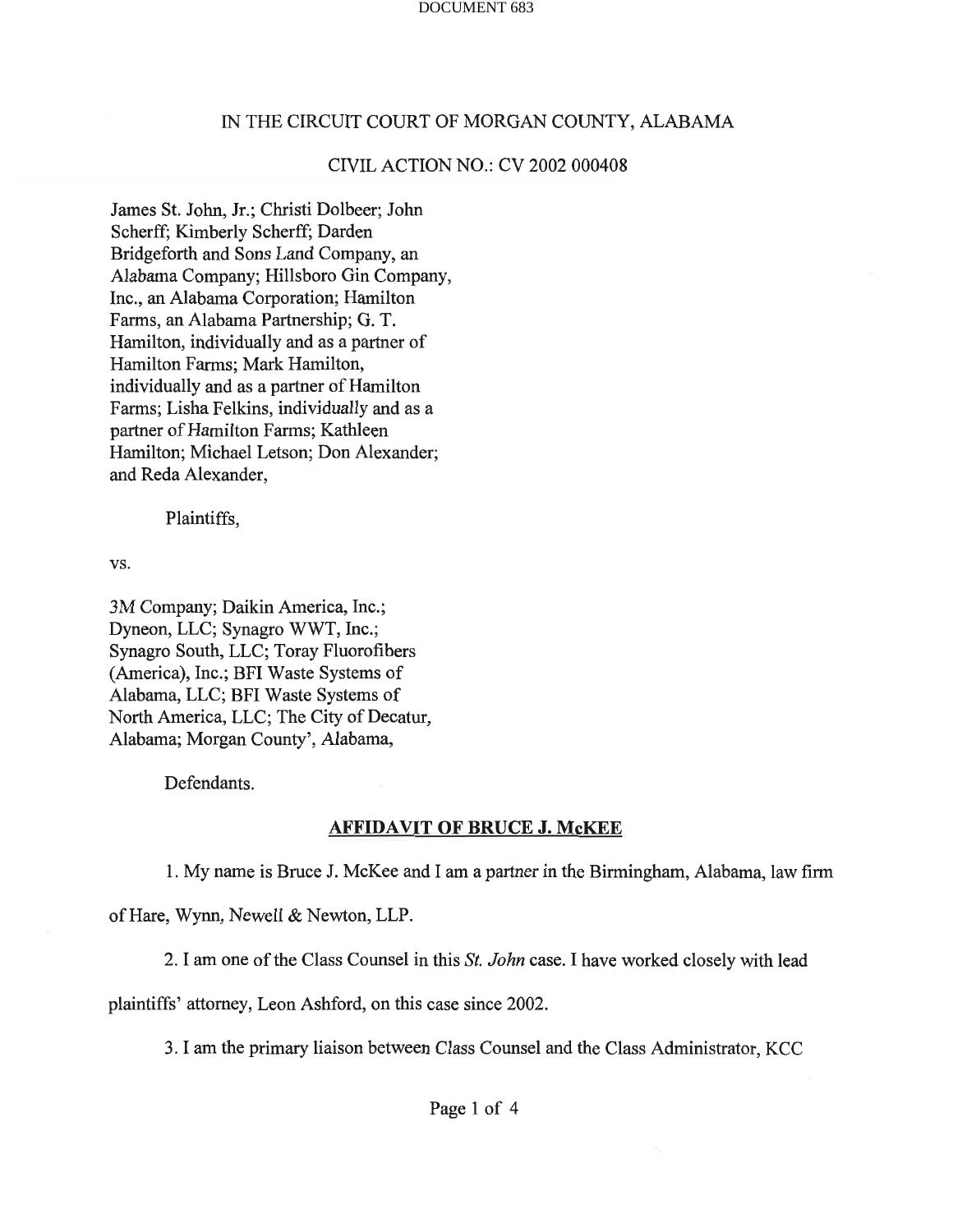Class Action Services, LLC ("KCC"). Class Action Services, LLC ("KCC").

4. Since around December 1, 2021, I have communicated by telephone and/or email with 4. Since around December I,2021,I have communicated by telephone and/or email with staff at KCC on an almost-daily basis. staff at KCC on an almost-daily basis.

5. As to the events detailed below, I either have personal knowledge, or these facts have 5. As to the events detailed below, I either have personal knowledge, or these facts have been verified to me by staff at KCC, orally and in writing. been verified to me by staff at KCC, orally and in writing.

6. On January 7, 2022, KCC mailed 173,118 Short-Form Notices via USPS postcards. 6. On January 7,2022, KCC mailed 173,118 Short-Form Notices via USPS postcards.

7. Also on January 7, 2022, KCC sent the Short-Form Notice via email blast to 230,469 7. Also on January 7,2022, KCC sent the Short-Form Notice via email blast to 230,469 email addresses. email addresses.

8. These approximately 400,000 persons and entities are current and past owners of real 8. These approximately 400,000 persons and entities are current and past owrers of real property in the six counties within the Class definition. property in the six counties within the Class definition.

9. If emails are undelivered, postcards are mailed. If postcards are returned undelivered, 9. If emails are undelivered, postcards are mailed. If postcards are returned undelivered, KCC strives to find current, valid new addresses and re-mails the Notice. KCC strives to find current, valid new addresses and re-mails the Notice.

10. On January 14, 2022, KCC mailed the Long-Form Notice and a customized cover 10. On January 14,2022, KCC mailed the Long-Form Notice and a customized cover letter with a customized claim form to approximately 50 persons or entities identified by Class letter with a customized claim form to approximately 50 persons or entities identified by Class Counsel's research as being likely Members of the Sludge Application Subclass. Counsel's research as being likely Members of the Sludge Application Subclass.

11. Several Subclass claim forms have been received by KCC and are being processed. 11. Several Subclass claim forms have been received by KCC and are being processed.

12. No written objections have yet been received; but, two opt-out notices have been 12. No written objections have yet been received; but, two opt-out notices have been filed, as of February 9, 2022. filed, as of February 9,2022.

13. Shortly prior to January 7, 2022, the settlement website operated by KCC went live. 13. Shortly prior to January 7,2022, the settlement website operated by KCC went live. The internet address (URL, or Uniform Resource Locator) is: www.StJohnSettlement.com. Class Counsel and KCC are constantly monitoring the website, and several edits and additions have Counsel and KCC are constantly monitoring the website, and several edits and additions have been made in further effort to make the website as informative and user-friendly as possible. As been made in further effort to make the website as informative and user-friendly as possible. As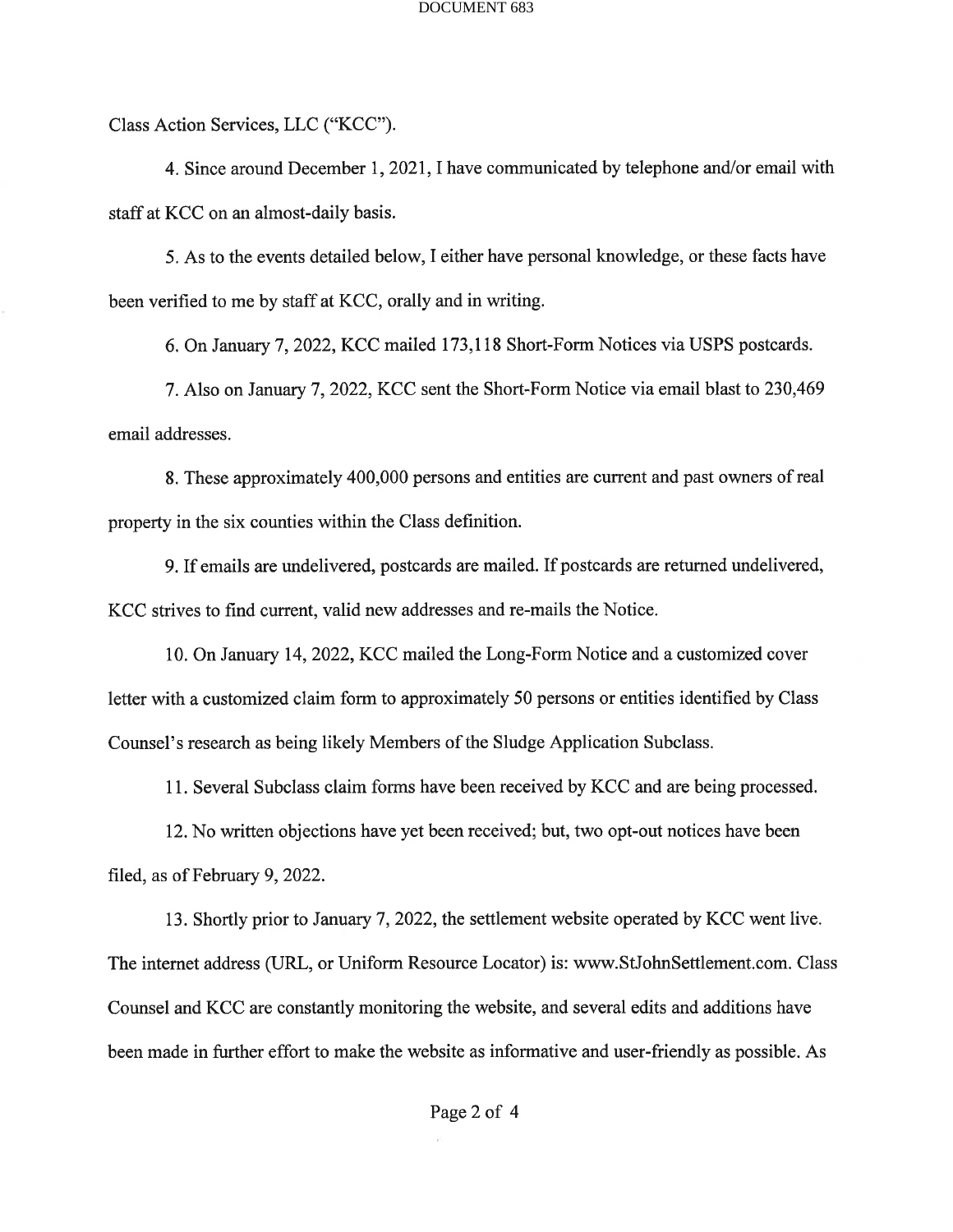of February 9, 2022, 10,056 unique visitors have viewed the website. of February 9,2022,10,056 unique visitors have viewed the website.

14. The website contains FAQs, Frequently Asked Questions. Under the tab for Case 14. The website contains FAQs, Frequently Asked Questions. Under the tab for Case Documents, Class Members can read and download documents, including: the Complaint; the St. Documents, Class Members can read and download documents, including: the Complaint; the Sr. John Settlement Agreement with exhibits; Plaintiffs' Motion for Preliminary Approval with exhibits; the Tennessee Riverkeeper Settlement Agreement; the Settlement Agreement between 3M and the City of Decatur and Morgan County; Internet Links to the City of Decatur's websites; 3M and the City of Decatur and Morgan County; Internet Links to the City of Decatur's websites; the Preliminary Approval Order; the Motion for Attorneys' Fees, Costs, and Expenses; the the Preliminary Approval Order; the Motion for Attomeys' Fees, Costs, and Expenses; the Long-Form Notice; Subclass claim forms; etc. Long-Form Notice; Subclass claim forms; etc.

15. Since January 7, 2022, KCC has operated a toll-free telephone help-line 15. Since January 7,2022, KCC has operated a toll-free telephone help-line [1-888-890-6718] for Class Members. This help line operates as an IVR telephone system. As of February 9, 2022, 2308 callers have phoned the help-line. February 9,2022,2308 callers have phoned the help-line.

16. On January 7, 2022, KCC sent a press release about the St. John Settlement to news 16. On January <sup>7</sup>,2022, KCC sent a press release about the Sr. John Settlement to news outlets. That press release can be viewed at: www.prnewswire.com/news-releases/if-youowned-occupied-or-used-land-or-bodies-of-water-in-morgan-lawrence-franklin-limestone-colbert -or-lauderdale-counties-you-will-be-affected-by-a-class-action-settlement-301452900.html. -or-lauderdale-counties-you-will-be-affected-by-a-class-action-settlement-301452900.html.

17. The Class Notice was published in the Decatur, Huntsville, and Florence newspapers 17. The Class Notice was published in the Decatur, Huntsville, and Florence newspapers on January 11, 2022, and in the Moulton newspaper on January 13, 2022.

18. Paragraph 15 of the Class Notice Plan (Exhibit 11 to the Settlement Agreement, 18. Paragraph 15 of the Class Notice Plan (Exhibit l1 to the Settlement Agreement, Document 662) says: "KCC will also cause approximately 2.55 million digital impressions to be Document 662) says: "KCC will also cause approximately 2.55 million digital impressions to be distributed via various websites and the social media platform, Facebook. The impressions will distributed via various websites and the social media platform, Facebook. The impressions will be targeted to reach adults located in Colbert, Franklin, Lauderdale, Lawrence, Limestone, and be targeted to reach adults located in Colbert, Franklin, Lauderdale, Lawrence, Limestone, and Morgan counties. The notices will appear on both desktop and mobile devices, including tablets Morgan counties. The notices will appear on both desktop and mobile devices, including tablets